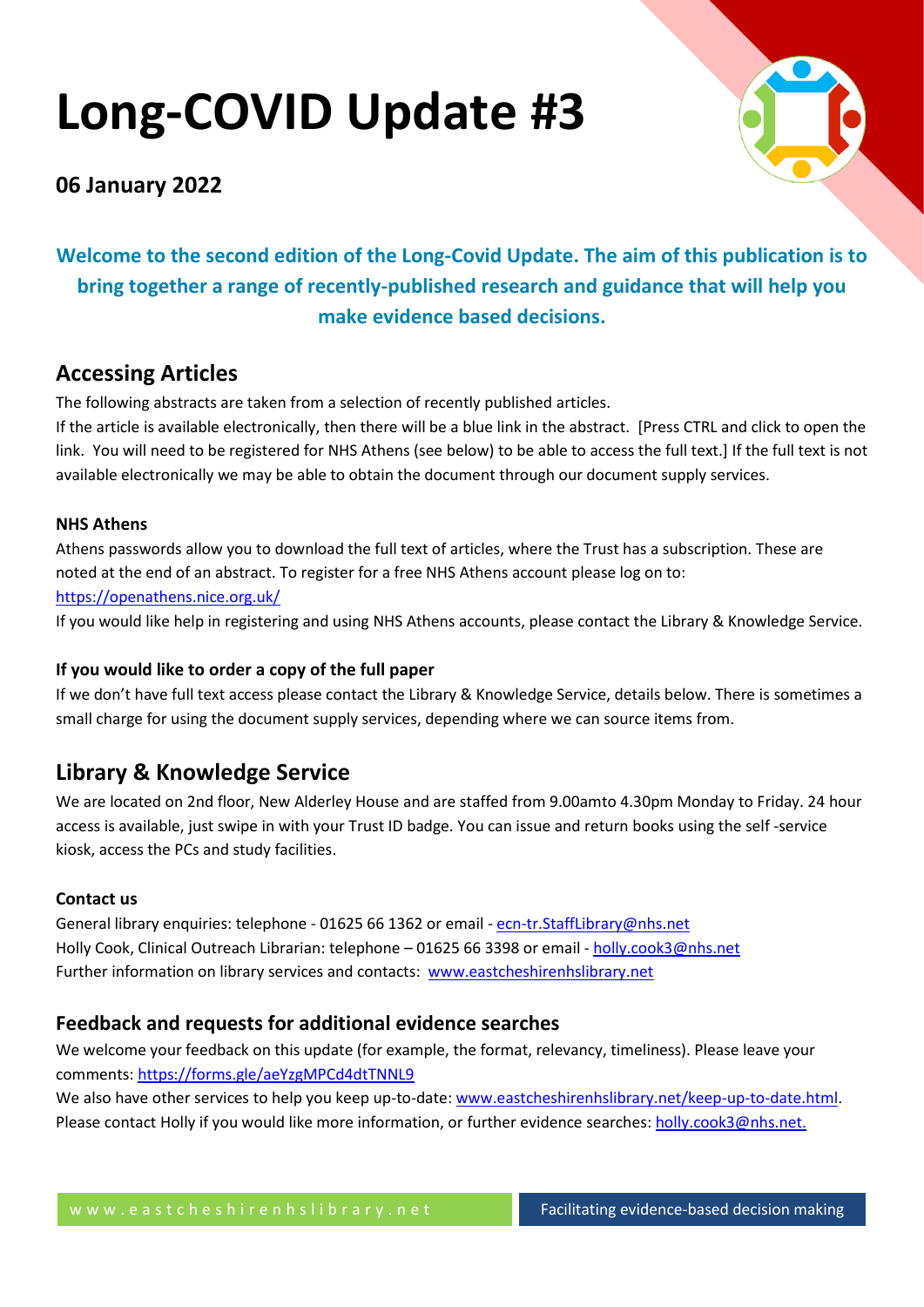# **A selection of papers from Medline, Embase and CINHAL from the past 6 months. The most recent is displayed first.**

[1. An Evolving Approach to Assessing Cardiorespiratory Fitness, Muscle Function and Bone and Joint Health in the](#page-5-0)  [COVID-19 Era.](#page-5-0)

[2. Post-acute COVID-19 syndrome \(PCS\) and health-related quality of life \(HRQoL\)-A systematic review and meta](#page-5-1)[analysis](#page-5-1)

[3. Effectiveness of a web-based cognitive rehabilitation program for individuals with long COVID syndrome](#page-6-0)

[4. The conundrum of 'long-covid-19: A narrative review](#page-6-1)

[5. Proposed subtypes of post-COVID-19 syndrome \(or long-COVID\) and their respective potential therapies](#page-7-0)

[6. Female gender is associated with long COVID syndrome: a prospective cohort study](#page-7-1)

[7. Evidence for impaired chronotropic responses to and recovery from 6-minute walk test in women with post-acute](#page-8-0)  [COVID-19 syndrome](#page-8-0)

[8. Long covid: research must guide future management.](#page-9-0)

[9. Covid-19: Long covid symptoms among hospital inpatients show little improvement after a year, data suggest.](#page-9-1)

[10. Global surveillance, research, and collaboration needed to improve understanding and management of long](#page-9-2)  [COVID.](#page-9-2)

[11. Six-month follow-up of functional status in discharged patients with coronavirus disease 2019.](#page-10-0)

[12. Rehabilitative management of post-acute COVID-19: clinical pictures and outcomes.](#page-10-1)

[13. Activity Measure for Post-Acute Care "6-Clicks" for the Prediction of Short-term Clinical Outcomes in Individuals](#page-11-0)  [Hospitalized With COVID-19: A Retrospective Cohort Study.](#page-11-0)

[14. Inpatient Rehabilitation Outcomes After Severe COVID-19 Infections: A Retrospective Cohort Study.](#page-12-0)

[15. Assessing the Acceptability of a Co-Produced Long COVID Intervention in an Underserved Community in the UK.](#page-12-1)

[16. Prevalence and impact of COVID-19 sequelae on treatment and survival of patients with cancer who recovered](#page-13-0)  [from SARS-CoV-2 infection: evidence from the OnCovid retrospective, multicentre registry](#page-13-0) study.

[17. Long COVID a new derivative in the chaos of SARS-CoV-2 infection: The emergent pandemic?](#page-14-0)

[18. A model framework for projecting the prevalence and impact of Long-COVID in the UK](#page-15-0)

[19. Persistent clotting protein pathology in Long COVID/Post-Acute Sequelae of COVID-19 \(PASC\) is accompanied by](#page-15-1)  [increased levels of antiplasmin](#page-15-1)

[20. Prevalence and predictors of Post-Acute COVID-19 Syndrome \(PACS\) after hospital discharge: A cohort study with](#page-16-0)  [4 months median follow-up](#page-16-0)

[21. Navigating the social identity of long covid.](#page-17-0)

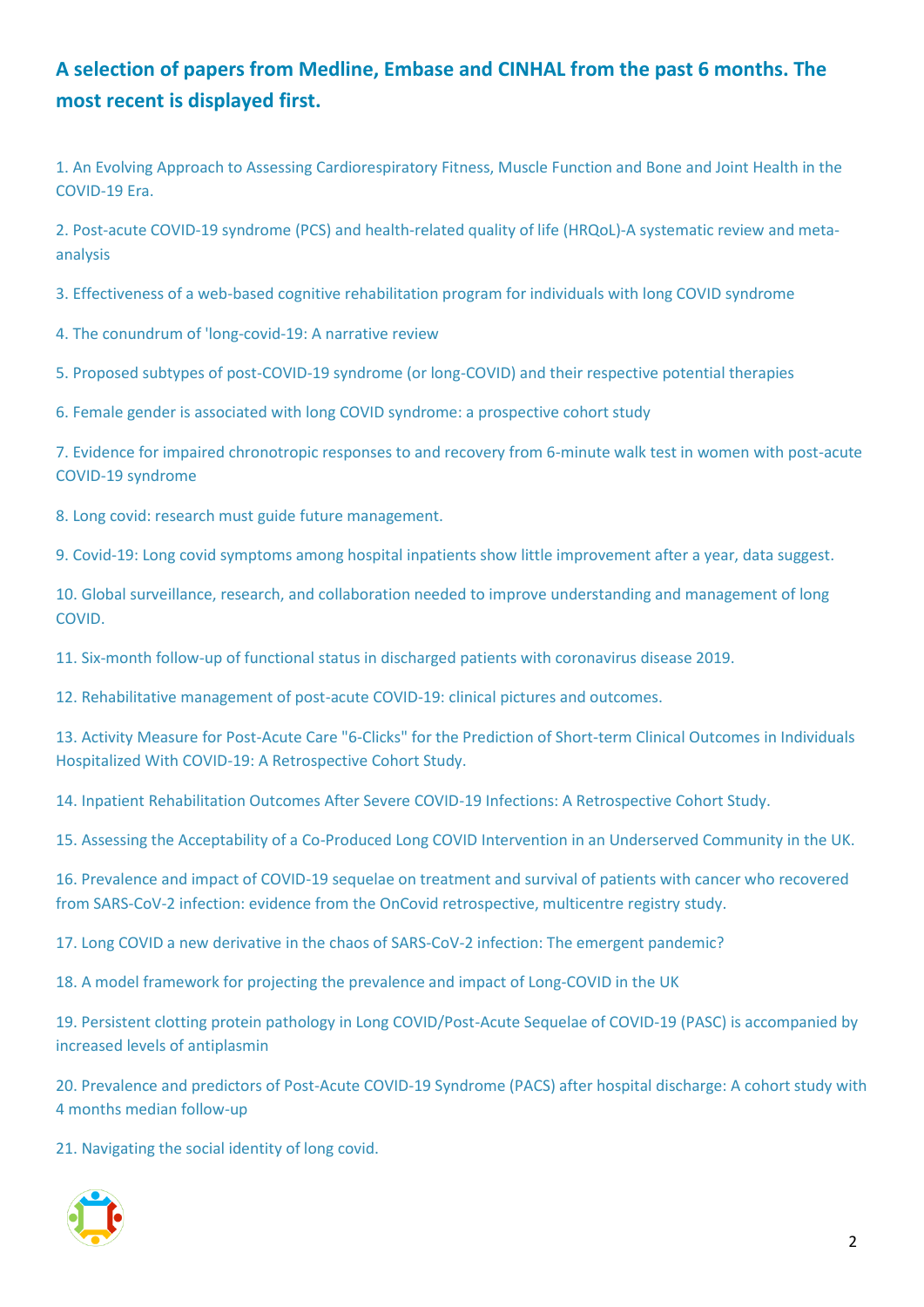[22. Long covid: new wine in need of new bottles.](#page-17-1)

[23. Long-Term Evolution of Malnutrition and Loss of Muscle Strength after COVID-19: A Major and Neglected](#page-17-2)  [Component of Long COVID-19.](#page-17-2)

[24. Long COVID: Does It Exist? What Is It? We Can We Do For Sufferers?](#page-18-0)

[25. Recommendations for the recognition, diagnosis, and management of long COVID: a Delphi study.](#page-18-1)

[26. Post-extubation dysphagia and dysphonia amongst adults with COVID-19 in the Republic of Ireland: A](#page-19-0)  [prospective multi-site observational cohort study.](#page-19-0)

[27. Care models for long COVID: A rapid systematic review](#page-20-0)

[28. Global prevalence of post-acute sequelae of COVID-19 \(PASC\) or long COVID: A meta-analysis and systematic](#page-21-0)  [review](#page-21-0)

[29. Hyperbaric oxygen therapy for the treatment of long COVID: early evaluation of a highly promising intervention](#page-22-0)

[30. Kidney outcomes in long COVID](#page-22-1)

[31. Long-COVID syndrome associated with COVID-19 pneumonia](#page-23-0)

[32. Clinical coding of long COVID in English primary care: a federated analysis of 58 million patient records in situ](#page-23-1)  [using OpenSAFELY](#page-23-1)

[33. Supporting patients with long COVID return to work](#page-24-0)

[34. The health system response to long COVID in England at a critical juncture](#page-24-1)

[35. A mixed-methods systematic review of postviral fatigue interventions: Are there lessons for long Covid?](#page-24-2)

36. Cardiovascular abnormalities [and mental health difficulties result in a reduced quality of life in the post-acute](#page-25-0)  [covid-19 syndrome](#page-25-0)

[37. Characterizing non-critically ill COVID-19 survivors with and without in-hospital rehabilitation.](#page-26-0)

[38. Building back better: Imagining an occupational therapy for a post-COVID-19 world.](#page-26-1)

[39. 'I Live a Kind of Shadow Life': Individual Experiences of COVID-19 Recovery and the Impact on Physical Activity](#page-27-0)  [Levels.](#page-27-0)

40. The impact of Post-COVID-Syndrome on functioning - [results from a community survey in patients after mild and](#page-28-0)  [moderate SARS-CoV-2-infections in Germany.](#page-28-0)

[41. Is tele-rehabilitation superior to home exercise program in COVID-19 survivors following discharge from intensive](#page-28-1)  care unit? - A study protocol of [a randomized controlled trial.](#page-28-1)

[42. Community-Based Primary Care Management of 'Long COVID': A Center of Excellence Model at NYC](#page-29-0)  [Health + Hospitals.](#page-29-0)

[43. Long COVID-19: Implications for Acute and Community Nursing Care.](#page-29-1)

[44. Pericarditis after sars-cov-2 infection: Another pebble in the mosaic of long covid?](#page-29-2)

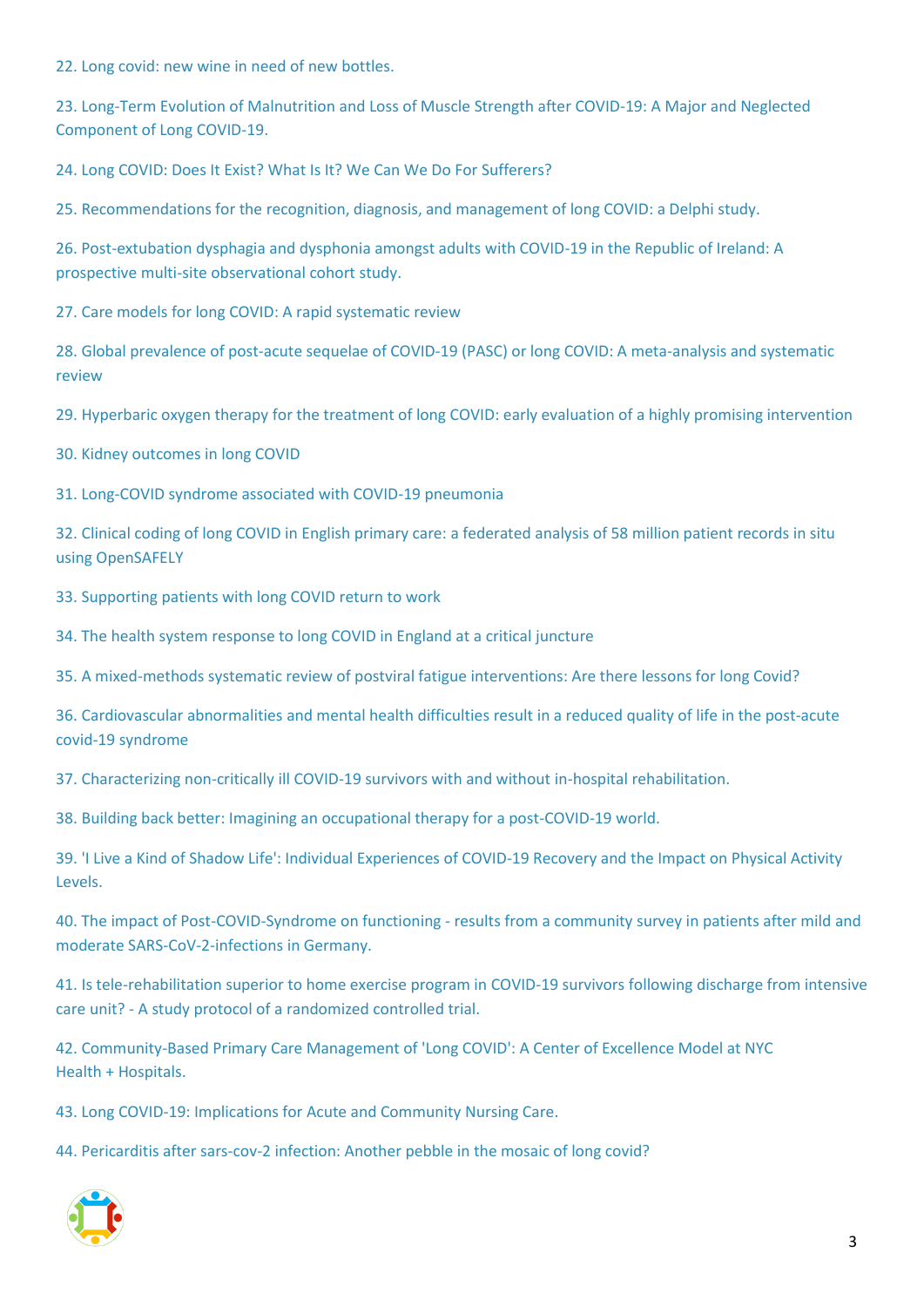[45. Long COVID among people with MS: A prospective and longitudinal observational study of the UK MS Register](#page-30-0)

[46. Evaluation of liver alterations in patients with post-acute covid-19 syndrome-a pilot study](#page-31-0)

[47. Covid-19: Long covid must be recognised as occupational disease, says BMA.](#page-32-0)

[48. Long covid: One in seven children may still have symptoms 15 weeks after infection, data show.](#page-32-1)

[49. Understanding the burden of interstitial lung disease post-COVID-19: the UK Interstitial Lung Disease-Long COVID](#page-32-2) [Study \(UKILD-Long COVID\).](#page-32-2)

[50. Patients' Experiences of "Long COVID" in the Community and Recommendations for Improving Services: A](#page-33-0)  [Quality Improvement Survey.](#page-33-0)

[51. Assessment of overactive bladder symptoms in deconditioned patients recovering from post-acute COVID-19](#page-33-1)  [syndrome](#page-33-1)

[52. Future Challenges for Physical Therapy during and after the COVID-19 Pandemic: A Qualitative Study on the](#page-34-0)  [Experience of Physical Therapists in Spain.](#page-34-0)

[53. 1-year outcomes in hospital survivors with COVID-19: a longitudinal cohort study.](#page-35-0)

[54. Long covid clinics should be run as research hubs.](#page-36-0)

[55. Risk-factors for re-admission and outcome of patients hospitalized with confirmed COVID-19.](#page-36-1)

[56. Preexisting cardiorespiratory comorbidity does not preclude the success of multidisciplinary rehabilitation in](#page-37-0)  [post-COVID-19 patients.](#page-37-0)

[57. Diaphragm dysfunction in severe COVID-19 as determined by neuromuscular ultrasound.](#page-37-1)

[58. Characterizing "long-COVID" using real world data: Post-discharge clinical course among patients initially](#page-38-0)  [hospitalized for COVID-19](#page-38-0)

[59. Long COVID and the mental and physical health of children and young people: National matched cohort study](#page-38-1)  [protocol \(the CLoCk study\)](#page-38-1)

[60. Swiss Recommendations for the Follow-Up and Treatment of Pulmonary Long COVID](#page-39-0)

[61. Role of the renin-angiotensin-aldosterone and kinin-kallikrein systems in the cardiovascular complications of](#page-40-0)  [COVID-19 and long COVID](#page-40-0)

[62. Persistent Symptoms and Disability After COVID-19 Hospitalization: Data From a Comprehensive](#page-40-1)  [Telerehabilitation Program.](#page-40-1)

[63. Return-to-work, disabilities and occupational health in the age of COVID-19.](#page-41-0)

[64. A Global Overview of COVID-19 Research in the Pediatric Field: Bibliometric Review.](#page-43-0)

[65. Long covid-mechanisms, risk factors, and management.](#page-43-1)

[66. Long-term Symptoms After SARS-CoV-2 Infection in Children and Adolescents.](#page-44-0)

[67. Covid-19: Long covid cases are underreported in GP records, research suggests.](#page-44-1)

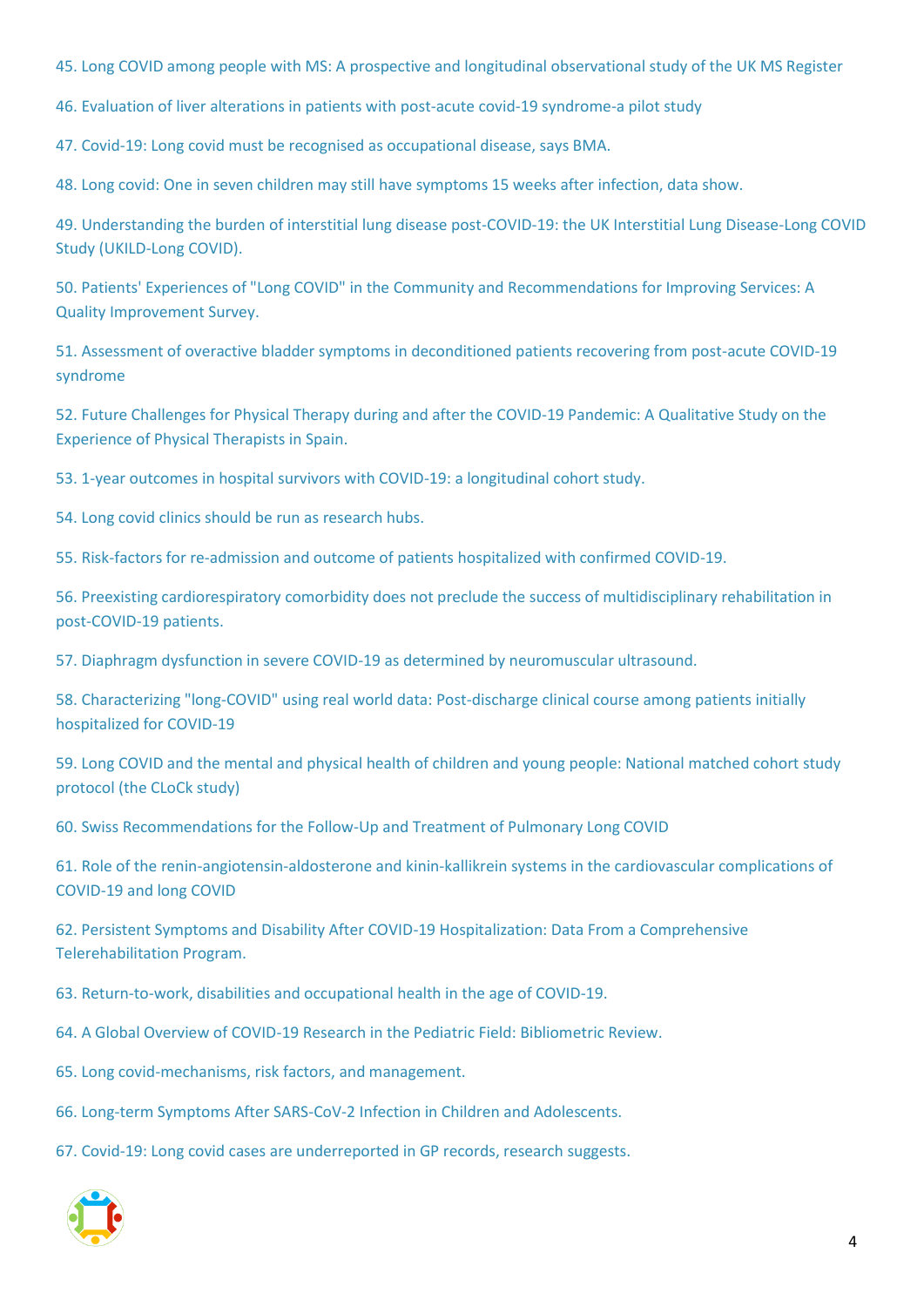[68. The road to addressing Long Covid.](#page-44-2)

[69. Interventions for the treatment of persistent post-COVID-19 olfactory dysfunction.](#page-44-3)

[70. Dynamic changes of functional fitness, antibodies to SARS-CoV-2 and immunological indicators within 1 year](#page-46-0)  [after discharge in Chinese health care workers with severe COVID-19: a cohort study.](#page-46-0)

[71. Use of the Barthel Index to Assess Activities of Daily Living before and after SARS-COVID 19 Infection of](#page-46-1)  [Institutionalized Nursing Home Patients.](#page-46-1)

[72. Follow-up of functional exercise capacity in patients with COVID-19: It is improved by telerehabilitation.](#page-47-0)

[73. Serum Metabolic Profile in Patients With Long-Covid \(PASC\) Syndrome: Clinical Implications](#page-47-1)

74. Long COVID - [metabolic risk factors and novel therapeutic management](#page-48-0)

[75. Outcomes of a COVID-19 recovery program for patients hospitalized with SARS-CoV-2 infection in New York City:](#page-48-1)  [A prospective cohort study.](#page-48-1)

[76. Swallowing and Voice Outcomes in Patients Hospitalized With COVID-19: An Observational Cohort Study.](#page-49-0)

[77. Patient commentary: How power imbalances in the narratives, research, and publications around long covid can](#page-50-0)  [harm patients.](#page-50-0)

[78. Covid-19: Third of people infected have long term symptoms.](#page-50-1)

[79. Chronic fatigue syndrome and long covid: moving beyond the controversy.](#page-50-2)

[80. Safety and efficacy of Ayurvedic interventions and Yoga on long term effects of COVID-19: A structured summary](#page-51-0)  [of a study protocol for a randomized controlled trial.](#page-51-0)

81. The Impact of Post-COVID-19 [Syndrome on Self-Reported Physical Activity.](#page-52-0)

[82. Long COVID or Post-acute Sequelae of COVID-19 \(PASC\): An Overview of Biological Factors That May Contribute](#page-53-0)  [to Persistent Symptoms](#page-53-0)

[Full strategy](#page-54-0)

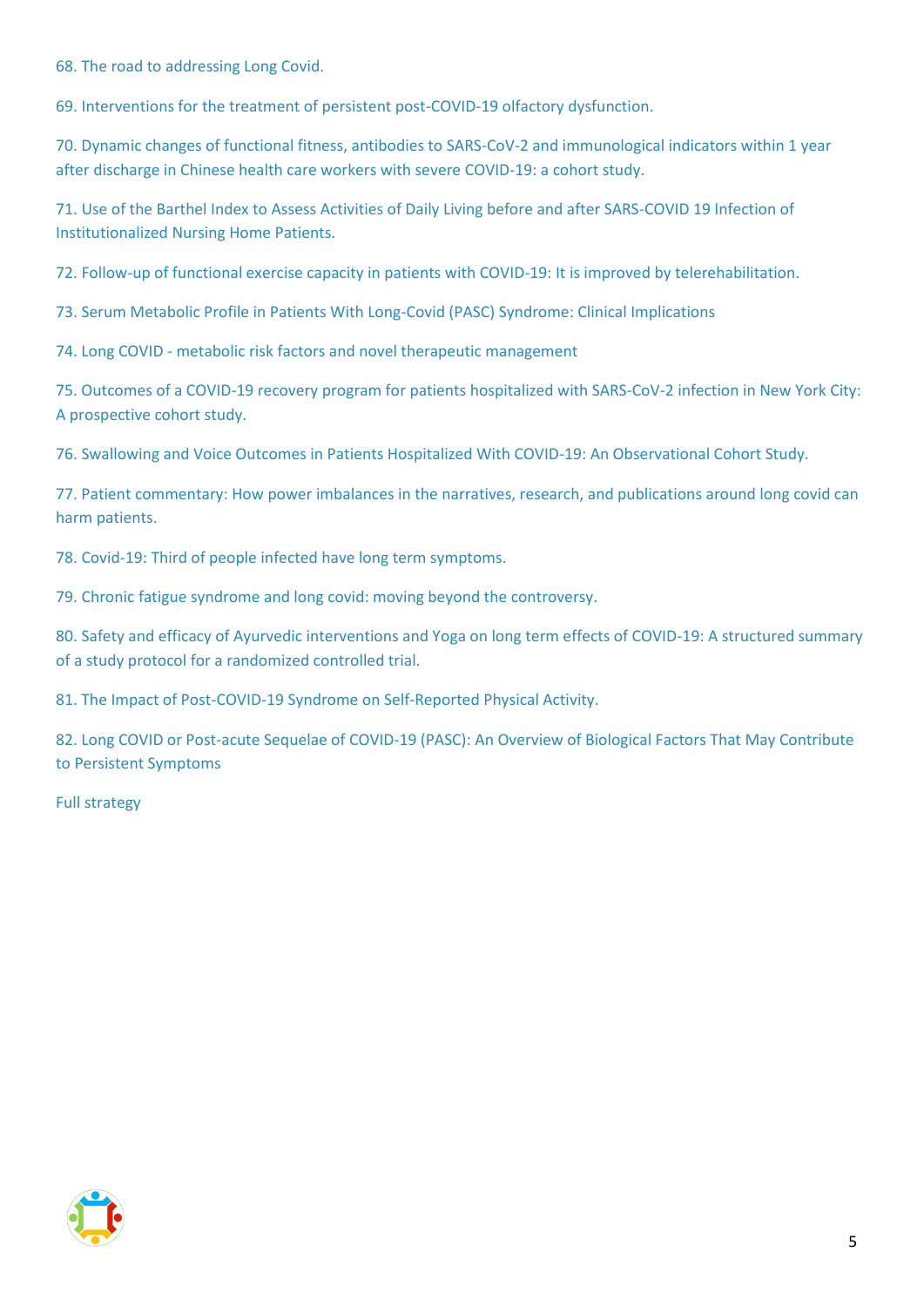# <span id="page-5-0"></span>**1. An Evolving Approach to Assessing Cardiorespiratory Fitness, Muscle Function and Bone and Joint Health in the COVID-19 Era.**

**Author(s):** Arena, Ross; Myers, Jonathan; Ozemek, Cemal; Hall, Grenita; Severin, Richard; Laddu, Deepika; Kaminsky, Leonard A; Stoner, Lee; Conners, Ryan T; Faghy, Mark A; HL-PIVOT Network

**Source:** Current problems in cardiology; Jan 2022; vol. 47 (no. 1); p. 100879

**Publication Date:** Jan 2022

**Publication Type(s):** Review Journal Article

**PubMedID:** 34103194

Available at [Current problems in cardiology](https://doi.org/10.1016/j.cpcardiol.2021.100879) - from Unpaywall

**Abstract:** Cardiorespiratory fitness (CRF) is now an established vital sign. CRF, along with muscle function and bone and joint health is related to functional independence and a higher quality of life. Wasserman and colleagues proposed a gear model illustrating the integrated role of the respiratory, cardiovascular, and skeletal muscle systems during aerobic exercise; in 2015, a revision to the original model was proposed. Our understanding of the effects and challenges associated with the coronavirus disease 2019 (COVID-19) are rapidly evolving. Initial evidence indicates higher levels of CRF, and muscle function protect individuals infected with COVID-19 from a complicated medical course. Moreover, for those individuals infected with COVID-19, there are initial signs of a reduction in CRF following the initial phase of recovery. We are also gaining an understanding of long COVID syndrome, where individuals who have recovered from the acute phase of viral infection present with lasting symptoms, which include but are not limited to reduced CRF, shortness of breath, and fatigue. Clearly, these individuals will require rehabilitation to restore and/or improve CRF, muscle function, bone and joint health, functional capacity (ie, the ability to perform activities of daily living), and quality of life. The importance of assessing the synergistic function of systems essential to performing activities that require physical exertion is a health care imperative. This graphical narrative provides an update to the gear model initially proposed by Wasserman and updated to a gear and circuit in 2015. External CRF, muscle function, and bone and joint health influencers and an approach to clinical assessment are also introduced.

**Database:** Medline

# <span id="page-5-1"></span>**2. Post-acute COVID-19 syndrome (PCS) and health-related quality of life (HRQoL)-A systematic review and metaanalysis**

**Author(s):** Malik P.; Pinto C.; Patel U.; Patel K.; Jaiswal R.; Tirupathi R.; Pillai S.

**Source:** Journal of Medical Virology; Jan 2022; vol. 94 (no. 1); p. 253-262

**Publication Date:** Jan 2022

**Publication Type(s):** Article

**PubMedID:** 34463956

Available at [Journal of medical virology](https://go.openathens.net/redirector/nhs?url=https%3A%2F%2Fonlinelibrary.wiley.com%2Fdoi%2Ffull%2F10.1002%2Fjmv.27309) - from Wiley Online Library

**Abstract:** There is an established literature on the symptoms and complications of COVID-19 but the after-effects of COVID-19 are not well understood with few studies reporting persistent symptoms and quality of life. We aim to evaluate the pooled prevalence of poor quality of life in post-acute COVID-19 syndrome (PCS) and conducted metaregression to evaluate the effects of persistent symptoms and intensive care unit (ICU) admission on the poor quality of life. We extracted data from observational studies describing persistent symptoms and quality of life in post-COVID-19 patients from March 10, 2020, to March 10, 2021, following PRISMA guidelines with a consensus of two independent reviewers. We calculated the pooled prevalence with 95% confidence interval (CI) and created forest plots using random-effects models. A total of 12 studies with 4828 PCS patients were included. We found that amongst PCS patients, the pooled prevalence of poor quality of life (EQ-VAS) was (59%; 95% CI: 42%-75%). Based on individual factors in the EQ-5D-5L questionnaire, the prevalence of mobility was (36, 10-67), personal care (8, 1-21), usual quality (28, 2-65), pain/discomfort (42, 28-55), and anxiety/depression (38, 19-58). The prevalence of persistent symptoms was fatigue (64, 54-73), dyspnea (39.5, 20-60), anosmia (20, 15-24), arthralgia (24.3, 14-36), headache (21, 3-47), sleep disturbances (47, 7-89), and mental health (14.5, 4-29). Meta-regression analysis showed

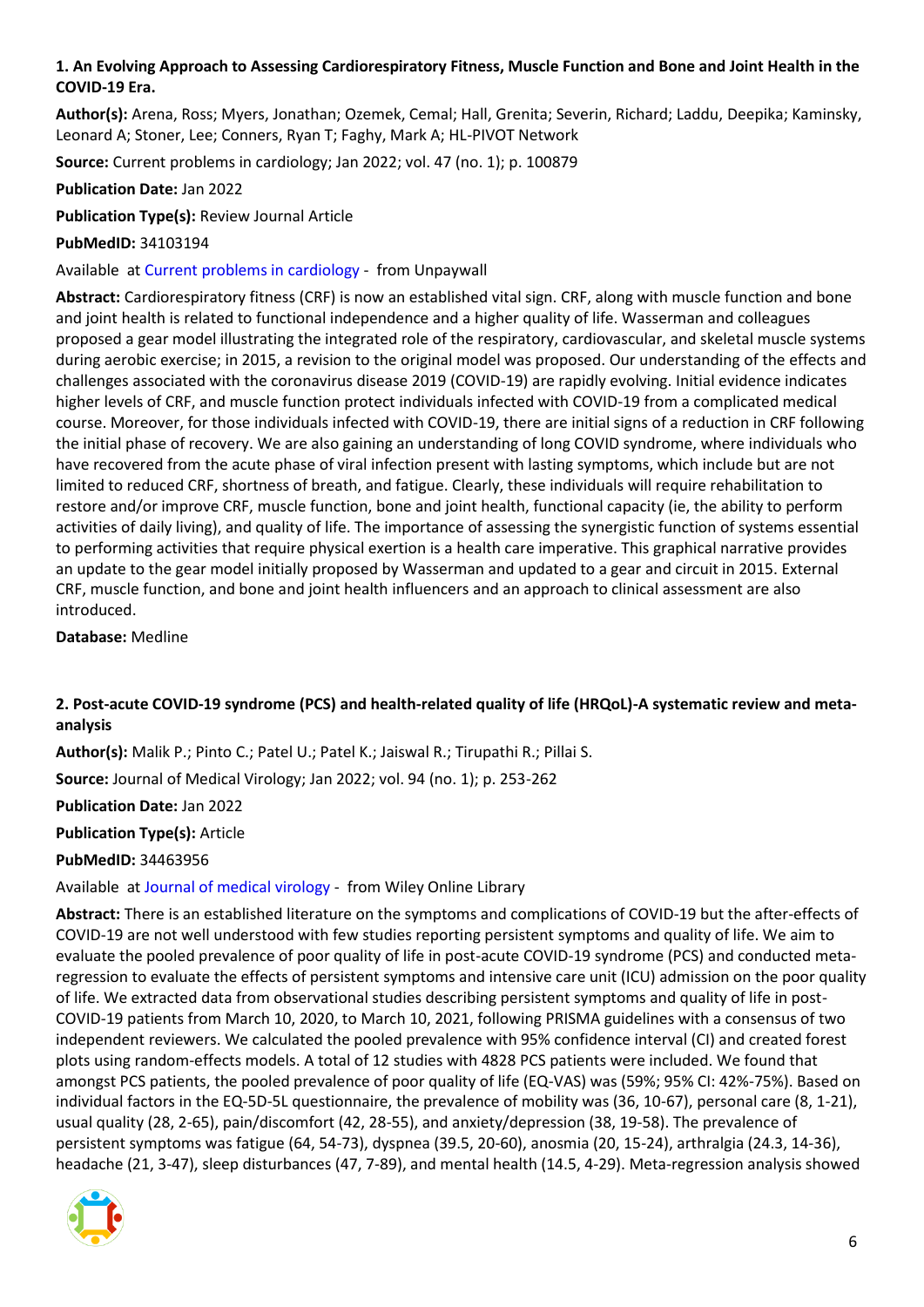the poor quality of life was significantly higher among post-COVID-19 patients with ICU admission (p = 0.004) and fatigue (p = 0.0015). Our study concludes that PCS is associated with poor quality of life, persistent symptoms including fatigue, dyspnea, anosmia, sleep disturbances, and worse mental health. This suggests that we need more research on PCS patients to understand the risk factors causing it and eventually leading to poor quality of life.Copyright © 2021 Wiley Periodicals LLC

**Database:** EMBASE

<span id="page-6-0"></span>**3. Effectiveness of a web-based cognitive rehabilitation program for individuals with long COVID syndrome**

**Author(s):** Rozanski G.M.; Ren I.; Sastre C.; Iverson B.; Tabacof L.; Putrino D.; Cortes M.

**Source:** PM and R; 2021; vol. 13

**Publication Date:** 2021

# **Publication Type(s):** Conference Abstract

# **Abstract:**

Objective: To investigate the effects of an online rehabilitation program (NeuronUp) in participants who experienced cognitive dysfunction after Covid19.

Design(s): Adopter versus non-adopter (control group) analysis of prospective pre-post study.

Setting(s): Hospital research center affiliated with postacute Covid19 care clinic.

Participant(s): 58 subjects (27% male, mean age 48 years old) with cognitive impairment (20% mild, 41% moderate, 23% severe) following Covid19 infection were enrolled.

Intervention(s): Subjects received access to NeuronUp sessions for improving memory, attention, language and executive function (30 minutes duration, 3 times weekly for 8 weeks).

Main Outcome Measure(s): Quality of Life in Neurological Disorders Short Form v2.0 - Cognitive Function (NeuroQoL-CF, primary outcome), General Anxiety Disorder-7, Fatigue Severity Scale, EuroQoL EQ-5D- 5L (usual activities dimension).

Result(s): There were 39 individuals who participated in the NeuronUp program (adopters, median sessions started = 3/24). Adopters reported fatigue associated with Covid19 infection at a higher frequency (33/38 versus 9/16, p=0.014) and had significantly worse cognitive impairment at pre and post-intervention compared to the nonadopter group (NeuroQoL-CF mean +/- SD; 19.1 +/- 5.7 versus 22.6 +/- 5.1, p = 0.026 and 20.2 +/- 6.7 versus 23.9 +/- 6.7, p = 0.048). Subjects who had lower cognitive function participated in more NeuronUp sessions; however, there was no significant difference between the groups in NeuroQoL-CF change over the study period. Global fatigue worsened for adopters, who reported higher fatigue severity and more difficulty with usual activities than controls postintervention.

Conclusion(s): Level of participation in the NeuronUp program was higher for subjects with more impairment. This online intervention did not effectively improve self-reported cognitive function and other symptoms. Fatigue may be a determining factor for the effectiveness and optimal timing of cognitive rehabilitation programs delivered to individuals after Covid19.

**Database:** EMBASE

# <span id="page-6-1"></span>**4. The conundrum of 'long-covid-19: A narrative review**

**Author(s):** Garg M.; Maralakunte M.; Bhatia V.; Sandhu M.S.; Garg S.; Dhooria S.; Sehgal I.; Agarwal R.; Bhalla A.S.; Vijayvergiya R.; Grover S.; Jagia P.; Bhalla A.; Suri V.; Goyal M.; Puri G.D.

**Source:** International Journal of General Medicine; 2021; vol. 14 ; p. 2491-2506

**Publication Date:** 2021

#### **Publication Type(s):** Review

Available at [International Journal of General Medicine](http://europepmc.org/search?query=(DOI:%22https://dx.10.2147/IJGM.S316708%22)) - from Europe PubMed Central - Open Access

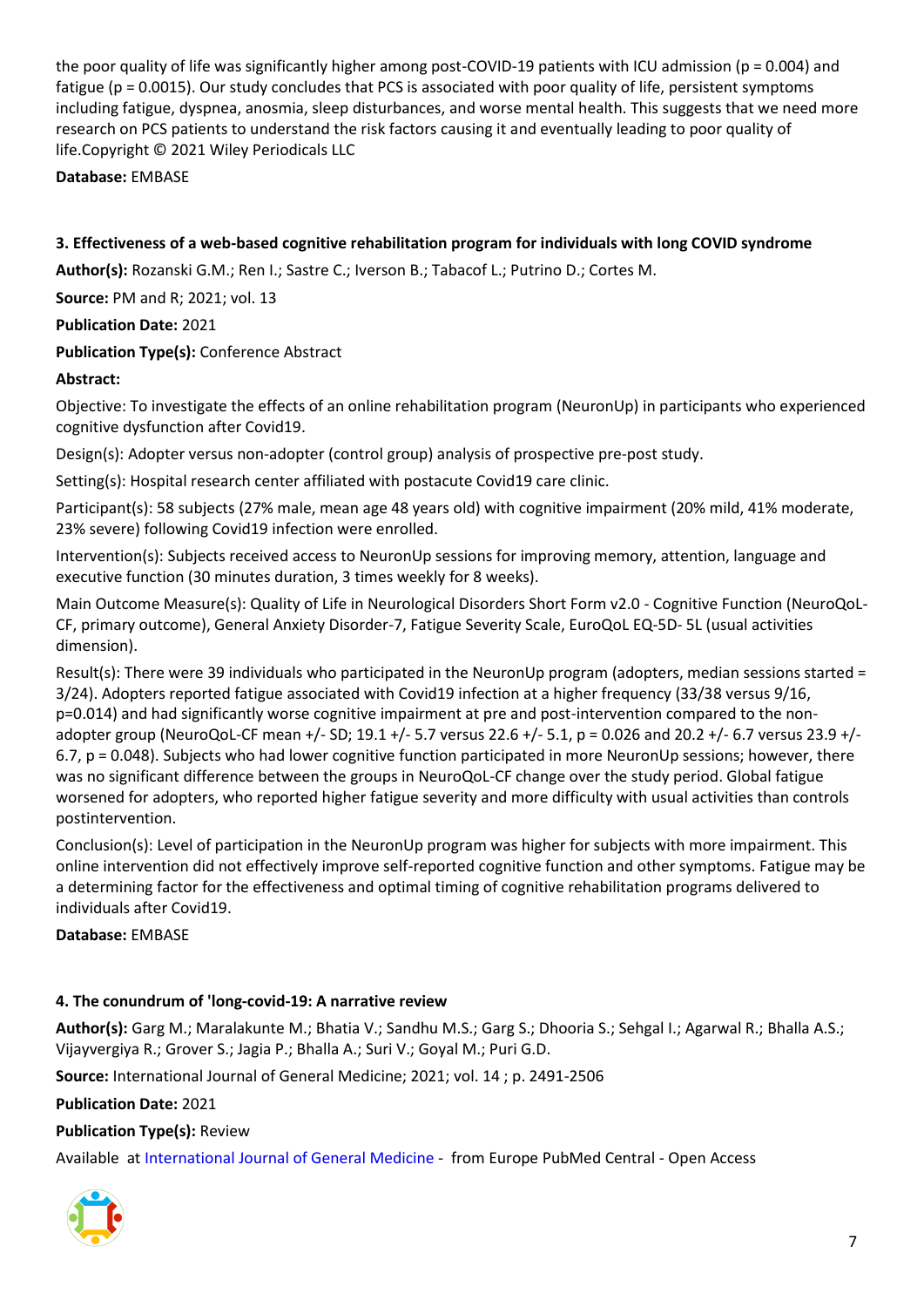**Abstract:** COVID-19 is an ongoing pandemic with many challenges that are now extending to its intriguing long-term sequel. 'Long-COVID-19 is a term given to the lingering or protracted illness that patients of COVID-19 continue to experience even in their post-recovery phase. It is also being called 'post-acute COVID-19, 'ongoing symptomatic COVID-19, 'chronic COVID-19, 'post COVID-19 syndrome', and 'long-haul COVID-19. Fatigue, dyspnea, cough, headache, brain fog, anosmia, and dysgeusia are common symptoms seen in Long-COVID-19, but more varied and debilitating injuries involving pulmonary, cardiovascular, cutaneous, musculoskeletal and neurop-sychiatric systems are also being reported. With the data on Long-COVID-19 still emerging, the present review aims to highlight its epidemiology, protean clinical manifestations, risk predictors, and management strategies. With the re-emergence of new waves of SARS-CoV-2 infection, Long-COVID-19 is expected to produce another public health crisis on the heels of current pandemic. Thus, it becomes imperative to emphasize this condition and disseminate its awareness to medical professionals, patients, the public, and policymakers alike to prepare and augment health care facilities for continued surveillance of these patients. Further research comprising cataloging of symptoms, longer-ranging observational studies, and clinical trials are necessary to evaluate long-term consequences of COVID-19, and it warrants setting-up of dedicated, post-COVID care, multi-disciplinary clinics, and rehabilitation centers.Copyright © 2021 Garg et al.

**Database:** EMBASE

# <span id="page-7-0"></span>**5. Proposed subtypes of post-COVID-19 syndrome (or long-COVID) and their respective potential therapies**

**Author(s):** Yong S.J.; Liu S.

**Source:** Reviews in Medical Virology; 2021

**Publication Date:** 2021

#### **Publication Type(s):** Review

Available at [Reviews in Medical Virology](https://go.openathens.net/redirector/nhs?url=https%3A%2F%2Fonlinelibrary.wiley.com%2Fdoi%2Ffull%2Fhttps%3A%2F%2Fdx.10.1002%2Frmv.2315) - from Wiley Online Library

**Abstract:** The effects of coronavirus disease 2019 (COVID-19), a highly transmissible infectious respiratory disease that has initiated an ongoing pandemic since early 2020, do not always end in the acute phase. Depending on the study referred, about 10%-30% (or more) of COVID-19 survivors may develop long-COVID or post-COVID-19 syndrome (PCS), characterised by persistent symptoms (most commonly fatigue, dyspnoea, and cognitive impairments) lasting for 3 months or more after acute COVID-19. While the pathophysiological mechanisms of PCS have been extensively described elsewhere, the subtypes of PCS have not. Owing to its highly multifaceted nature, this review proposes and characterises six subtypes of PCS based on the existing literature. The subtypes are nonsevere COVID-19 multi-organ sequelae (NSC-MOS), pulmonary fibrosis sequelae (PFS), myalgic encephalomyelitis or chronic fatigue syndrome (ME/CFS), postural orthostatic tachycardia syndrome (POTS), post-intensive care syndrome (PICS) and medical or clinical sequelae (MCS). Original studies supporting each of these subtypes are documented in this review, as well as their respective symptoms and potential interventions. Ultimately, the subtyping proposed herein aims to provide better clarity on the current understanding of PCS.Copyright © 2021 The Authors. Reviews in Medical Virology published by John Wiley & Sons Ltd.

**Database:** EMBASE

# <span id="page-7-1"></span>**6. Female gender is associated with long COVID syndrome: a prospective cohort study**

**Author(s):** Bai F.; Tomasoni D.; Falcinella C.; Barbanotti D.; Castoldi R.; Mule G.; Augello M.; Mondatore D.; Allegrini M.; Cona A.; Tesoro D.; Tagliaferri G.; Vigano O.; Suardi E.; Tincati C.; Beringheli T.; Varisco B.; Tavelli A.; Marchetti G.; Monforte A.D.; Battistini C.L.; Piscopo K.; Vegni E.; Terzoni S.

**Source:** Clinical Microbiology and Infection; 2021

**Publication Date:** 2021 **Publication Type(s):** Article

**Abstract:**

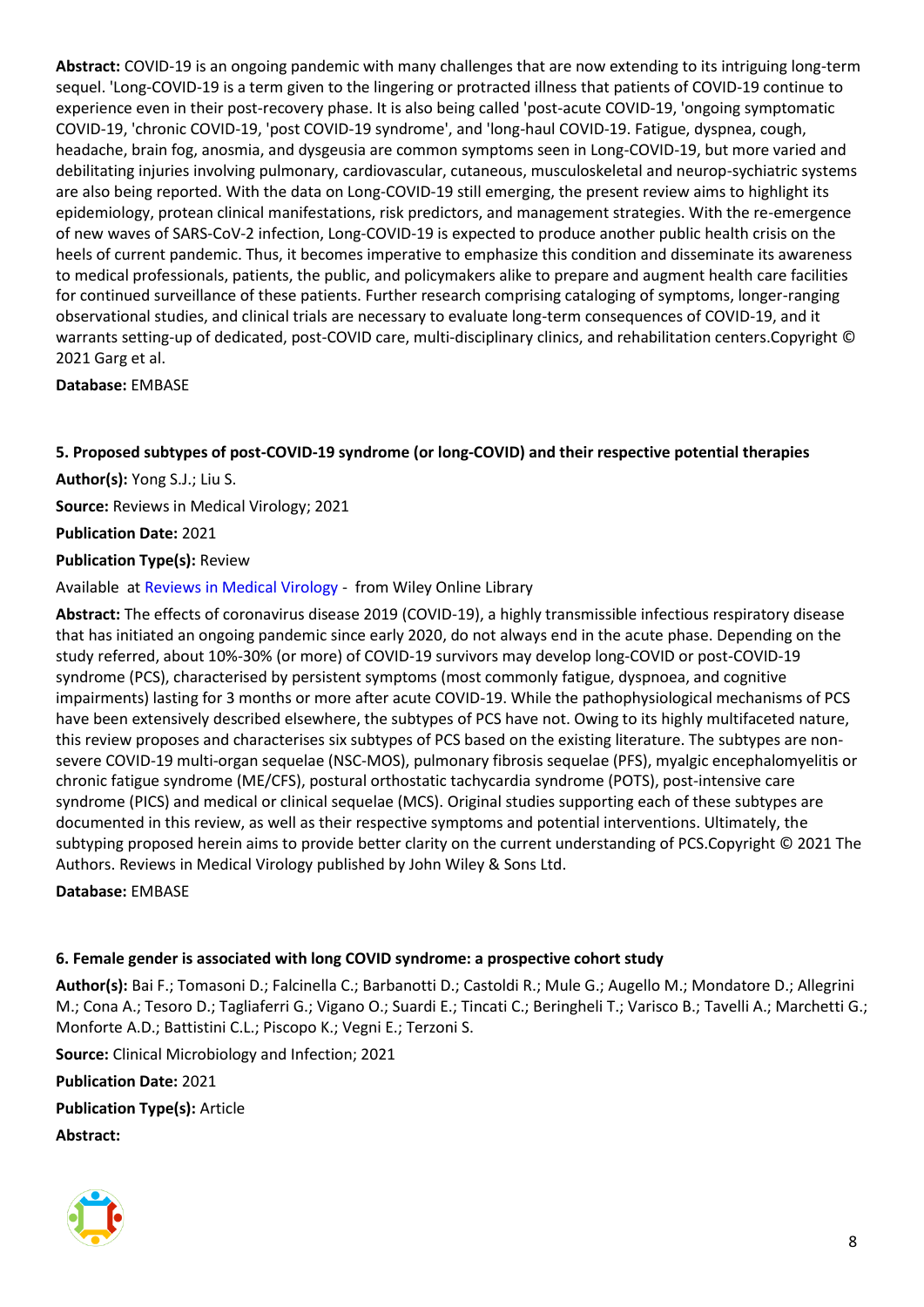Objective: We explored the association between female gender and long COVID syndrome, defined as persistence of physical and/or psychological symptoms for more than 4 weeks after recovery from acute COVID-19 disease. The secondary aim was to identify predictors of long COVID syndrome by multivariable logistic regression analysis.

Method(s): This was a single-centre prospective cohort study conducted at San Paolo Hospital in Milan, Italy. We enrolled adult patients who were evaluated at the post-COVID outpatient service of our Infectious Diseases Unit between 15 April 2020 and 15 December 2020. Participants were individuals who had clinically recovered from COVID-19 and in whom virological clearance had occurred. Previous infection by SARS-CoV-2 was microbiologically documented by positivity using a reverse-transcriptase polymerase chain reaction (RT-PCR) assay of nasopharyngeal swab. All enrolled patients underwent blood tests and a comprehensive medical examination at follow-up. Individuals were interviewed about resolved and persisting symptoms and were asked to fill in two questionnaires to allow assessment of the Hospital Anxiety and Depression symptoms (HADS) score and of the Impact of Event Scale-Revised (IES-R) score.

Result(s): A total of 377 patients were enrolled in the study. The median time from symtpom onset to virological clerance was 44 (37-53) days. A diagnosis of long COVID syndrome was made in 260/377 (69%) patients. The most common reported symptoms were fatigue (149/377, 39.5%), exertional dyspnoea (109/377, 28.9%), musculoskeletal pain (80/377, 21.2%) and "brain fog" (76/377, 20.2%). Anxiety symptoms were ascertained in 71/377 (18.8%) individuals, whereas 40/377 (10.6%) patients presented symptoms of depression. Post-traumatic stress disorder (defined by a pathological IES-R score) was diagnosed in one-third of patients (85/275, 31%). Female gender was independently associated with long COVID syndrome at multivariable analysis (AOR 3.3 vs. males, 95% CI 1.8-6.2, p < 0.0001). Advanced age (adjusted (A)OR 1.03 for 10 years older, 95% CI 1.01-1.05, p 0.01) and active smoking (AOR 0.19 for former smokers vs. active smokers, 95% CI 0.06-0.62, p 0.002) were also associated with a higher risk of long COVID, while no association was found between severity of disease and long COVID (AOR 0.67 for continuous positive airway pressure (CPAP)/non-invasive mechanical ventilation (NIMV)/orotracheal intubation (OTI) vs. no 02 therapy, 95% CI 0.29-1.55, p 0.85).

Discussion(s): Factors that were found to be associated with a higher risk of developing "long COVID" syndrome were female gender, older age and active smoking, but not severity of the acute disease. Individuals affected by SARS-CoV-2 infection with the aforementioned features should be early identified and involved in follow-up programmes.Copyright © 2021 European Society of Clinical Microbiology and Infectious Diseases

**Database:** EMBASE

# <span id="page-8-0"></span>**7. Evidence for impaired chronotropic responses to and recovery from 6-minute walk test in women with postacute COVID-19 syndrome**

**Author(s):** Baranauskas M.N.; Carter S.J.

**Source:** Experimental Physiology; 2021

**Publication Date:** 2021

**Publication Type(s):** Article

Available at [Experimental Physiology](https://onlinelibrary.wiley.com/doi/full/10.1113/EP089965) - from Wiley Online Library

#### **Abstract:**

New Findings: What is the central question of this study? Are chronotropic responses to a 6-minute walk test different in women with post-acute coronavirus disease 2019 (COVID-19) syndrome compared with control subjects? What is the main finding and its importance? Compared with control subjects, the increase in heart rate was attenuated and recovery delayed after a 6-minute walk test in participants after infection with severe acute respiratory syndrome coronavirus 2 (SARS-CoV-2). Women reporting specific symptoms at time of testing had greater impairments compared with control subjects and SARS-CoV-2 participants not actively experiencing these symptoms. Such alterations have potential to constrain not only exercise tolerance but also participation in freeliving physical activity in women during post-acute recovery from COVID-19.

Abstract: The short-term cardiopulmonary manifestations of severe acute respiratory syndrome coronavirus 2 (SARS-CoV-2) are well defined. However, the implications of cardiopulmonary sequelae, persisting beyond acute illness, on physical function are largely unknown. Herein, we characterized heart rate responses to and recovery

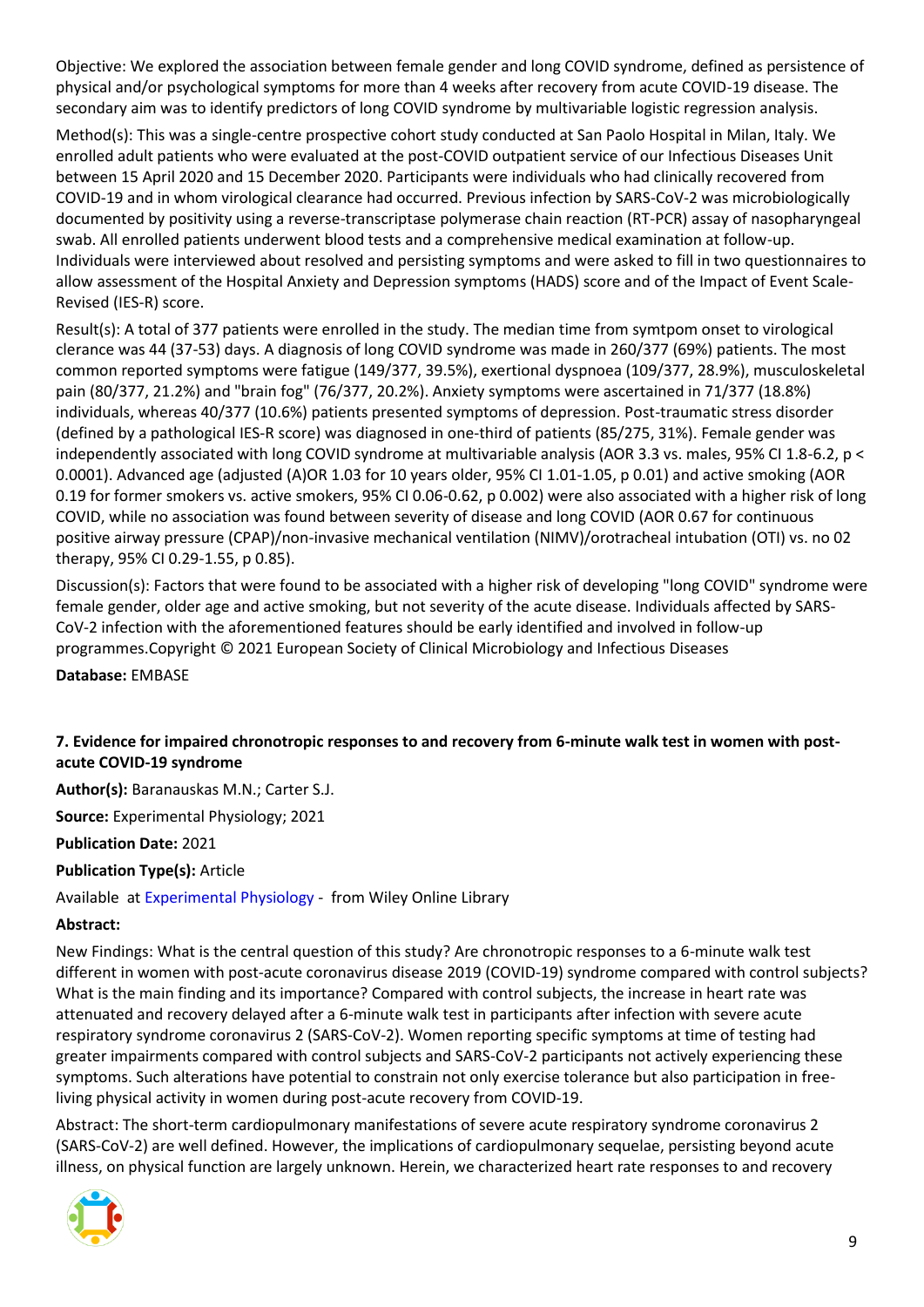from a 6-minute walk test (6MWT) in women ~3 months after mild-to-moderate SARS-CoV-2 infection compared with non-infected control subjects. Forty-five women (n = 29 SARS-CoV-2; n = 16 controls; age = 56 +/- 11 years; body mass index = 25.8 +/- 6.0 kg/m2) completed pulmonary function testing and a 6MWT. The SARS-CoV-2 participants demonstrated reduced total lung capacity  $(84 +/-8)$  vs. 93 +/-13%; P = 0.006), vital capacity  $(87 +/-10)$  vs. 93 +/- 10%; P = 0.040), functional residual capacity (75 +/- 16 vs. 88 +/- 16%; P = 0.006) and residual volume (76 +/- 18 vs. 93 +/- 22%; P = 0.001) compared with control subjects. No between-group differences were observed in 6MWT distance (P = 0.194); however, the increase in heart rate with exertion was attenuated among SARS-CoV-2 participants compared with control subjects (+52 +/- 20 vs. +65 +/- 18 beats/min;  $P = 0.029$ ). The decrease in heart rate was also delayed for minutes 1-5 of recovery among SARS-CoV-2 participants (all P < 0.05). Women reporting specific symptoms at the time of testing had greater impairments compared with control subjects and SARS-CoV-2 participants not actively experiencing these symptoms. Our findings provide evidence for marked differences in chronotropic responses to and recovery from a 6MWT in women several months after acute SARS-CoV-2 infection.Copyright © 2021 The Authors. Experimental Physiology published by John Wiley & Sons Ltd on behalf of The Physiological Society

**Database:** EMBASE

<span id="page-9-0"></span>**8. Long covid: research must guide future management. Author(s):** David, Anthony S **Source:** BMJ (Clinical research ed.); Dec 2021; vol. 375 ; p. n3109 **Publication Date:** Dec 2021 **Publication Type(s):** Editorial **PubMedID:** 34921017 Available at [BMJ \(Clinical research ed.\)](https://go.openathens.net/redirector/nhs?url=https%3A%2F%2Fwww.bmj.com%2Flookup%2Fdoi%2F10.1136%2Fbmj.n3109) - from BMJ Journals Available at [BMJ \(Clinical research ed.\)](https://www.bmj.com/lookup/doi/10.1136/bmj.n3109) - from BMJ Journals **Database:** Medline

<span id="page-9-1"></span>**9. Covid-19: Long covid symptoms among hospital inpatients show little improvement after a year, data suggest. Author(s):** Torjesen, Ingrid **Source:** BMJ (Clinical research ed.); Dec 2021; vol. 375 ; p. n3092 **Publication Date:** Dec 2021 **Publication Type(s):** Journal Article **PubMedID:** 34911690 Available at [BMJ \(Clinical research ed.\)](https://go.openathens.net/redirector/nhs?url=https%3A%2F%2Fwww.bmj.com%2Flookup%2Fdoi%2F10.1136%2Fbmj.n3092) - from BMJ Journals Available at [BMJ \(Clinical research ed.\)](https://www.bmj.com/lookup/doi/10.1136/bmj.n3092) - from BMJ Journals **Database:** Medline

<span id="page-9-2"></span>**10. Global surveillance, research, and collaboration needed to improve understanding and management of long COVID.**

**Author(s):** Ward, Helen; Flower, Barnaby; Garcia, Patricia J; Ong, Sean Wei Xiang; Altmann, Daniel M; Delaney, Brendan; Smith, Nikki; Elliott, Paul; Cooke, Graham **Source:** Lancet (London, England); Dec 2021; vol. 398 (no. 10316); p. 2057-2059 **Publication Date:** Dec 2021 **Publication Type(s):** Journal Article **PubMedID:** 34774190

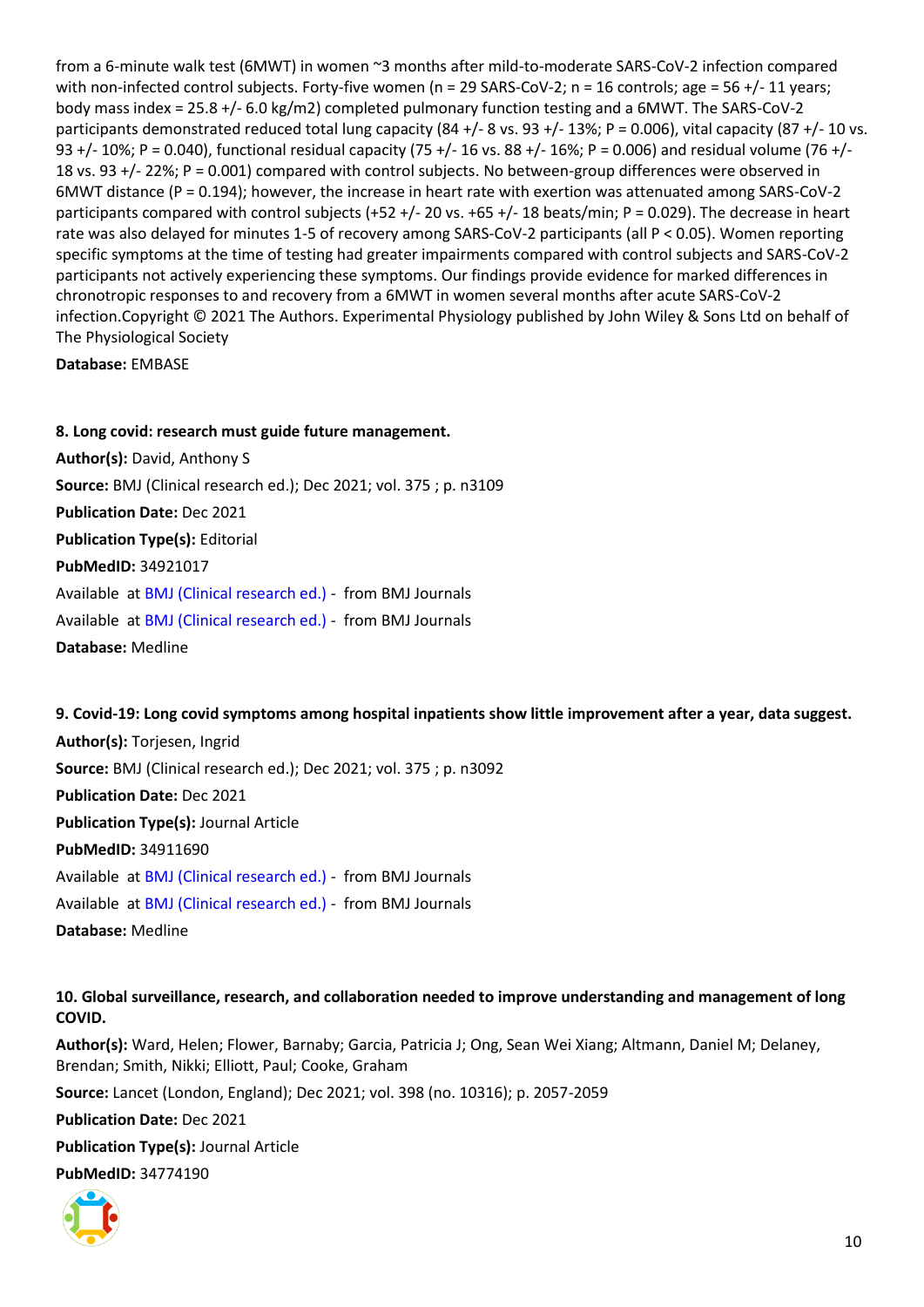#### <span id="page-10-0"></span>**11. Six-month follow-up of functional status in discharged patients with coronavirus disease 2019.**

**Author(s):** Du, Hou-Wei; Fang, Shuang-Fang; Wu, Sang-Ru; Chen, Xiao-Ling; Chen, Jun-Nian; Zhang, Yi-Xian; Huang, Hua-Yao; Lei, Han-Han; Chen, Rong-Hua; Pan, Xiao-Bin; Li, Xiao-Qing; Xia, Pin-Cang; Zheng, Zhen-Yang; Ling-Luo; Lin, Hai-Long; Chen, Li-Min; Liu, Nan; Fujian Medical Team Support Wuhan for COVID19

**Source:** BMC infectious diseases; Dec 2021; vol. 21 (no. 1); p. 1271

**Publication Date:** Dec 2021

**Publication Type(s):** Journal Article Observational Study

# **PubMedID:** 34930161

Available at [BMC infectious diseases](https://doi.org/10.1186/s12879-021-06970-3) - from BioMed Central

Available at [BMC infectious diseases](http://europepmc.org/search?query=(DOI:%2210.1186/s12879-021-06970-3%22)) - from Europe PubMed Central - Open Access

Available at [BMC infectious diseases](https://gateway.proquest.com/openurl?ctx_ver=Z39.88-2004&res_id=xri:pqm&req_dat=xri:pqil:pq_clntid=48229&rft_val_fmt=ori/fmt:kev:mtx:journal&genre=article&issn=1471-2334&volume=21&issue=1&spage=1271&atitle=Six-month+follow-up+of+functional+status+in+discharged+patients+with+coronavirus+disease+2019) - from ProQuest (Health Research Premium) - NHS Version

Available at [BMC infectious diseases](https://search.ebscohost.com/login.aspx?direct=true&scope=site&site=ehost-live&db=mdc&AN=34930161) - from EBSCO (MEDLINE Complete)

# **Abstract:**

BACKGROUND: The long-term functional outcome of discharged patients with coronavirus disease 2019 (COVID-19) remains unresolved. We aimed to describe a 6-month follow-up of functional status of COVID-19 survivors.

METHODS: We reviewed the data of COVID-19 patients who had been consecutively admitted to the Tumor Center of Union Hospital (Wuhan, China) between 15 February and 14 March 2020. We quantified a 6-month functional outcome reflecting symptoms and disability in COVID-19 survivors using a post-COVID-19 functional status scale ranging from 0 to 4 (PCFS). We examined the risk factors for the incomplete functional status defined as a PCFS > 0 at a 6-month follow-up after discharge.

RESULTS: We included a total of 95 COVID-19 survivors with a median age of 62 (IQR 53-69) who had a complete functional status (PCFS grade 0) at baseline in this retrospective observational study. At 6-month follow-up, 67 (70.5%) patients had a complete functional outcome (grade 0), 9 (9.5%) had a negligible limited function (grade 1), 12 (12.6%) had a mild limited function (grade 2), 7 (7.4%) had moderate limited function (grade 3). Univariable logistic regression analysis showed a significant association between the onset symptoms of muscle or joint pain and an increased risk of incomplete function (unadjusted OR 4.06, 95% CI 1.33-12.37). This association remained after adjustment for age and admission delay (adjusted OR 3.39, 95% CI 1.06-10.81, p = 0.039).

CONCLUSIONS: A small proportion of discharged COVID-19 patients may have an incomplete functional outcome at a 6-month follow-up; intervention strategies are required.

**Database:** Medline

# <span id="page-10-1"></span>**12. Rehabilitative management of post-acute COVID-19: clinical pictures and outcomes.**

**Author(s):** Güler, Tuba; Yurdakul, Fatma Gül; Acar Sivas, Filiz; Kiliç, Zeynep; Adigüzel, Emre; Yaşar, Evren; Bodur, Hatice

**Source:** Rheumatology international; Dec 2021; vol. 41 (no. 12); p. 2167-2175

**Publication Date:** Dec 2021

**Publication Type(s):** Journal Article

**PubMedID:** 34580754

**Abstract:** This study aimed to detect patients' characteristics who suffered severe and critical COVID-19 pneumonia admitted to the post-acute COVID-19 rehabilitation clinic in Ankara City Hospital, Physical Medicine and

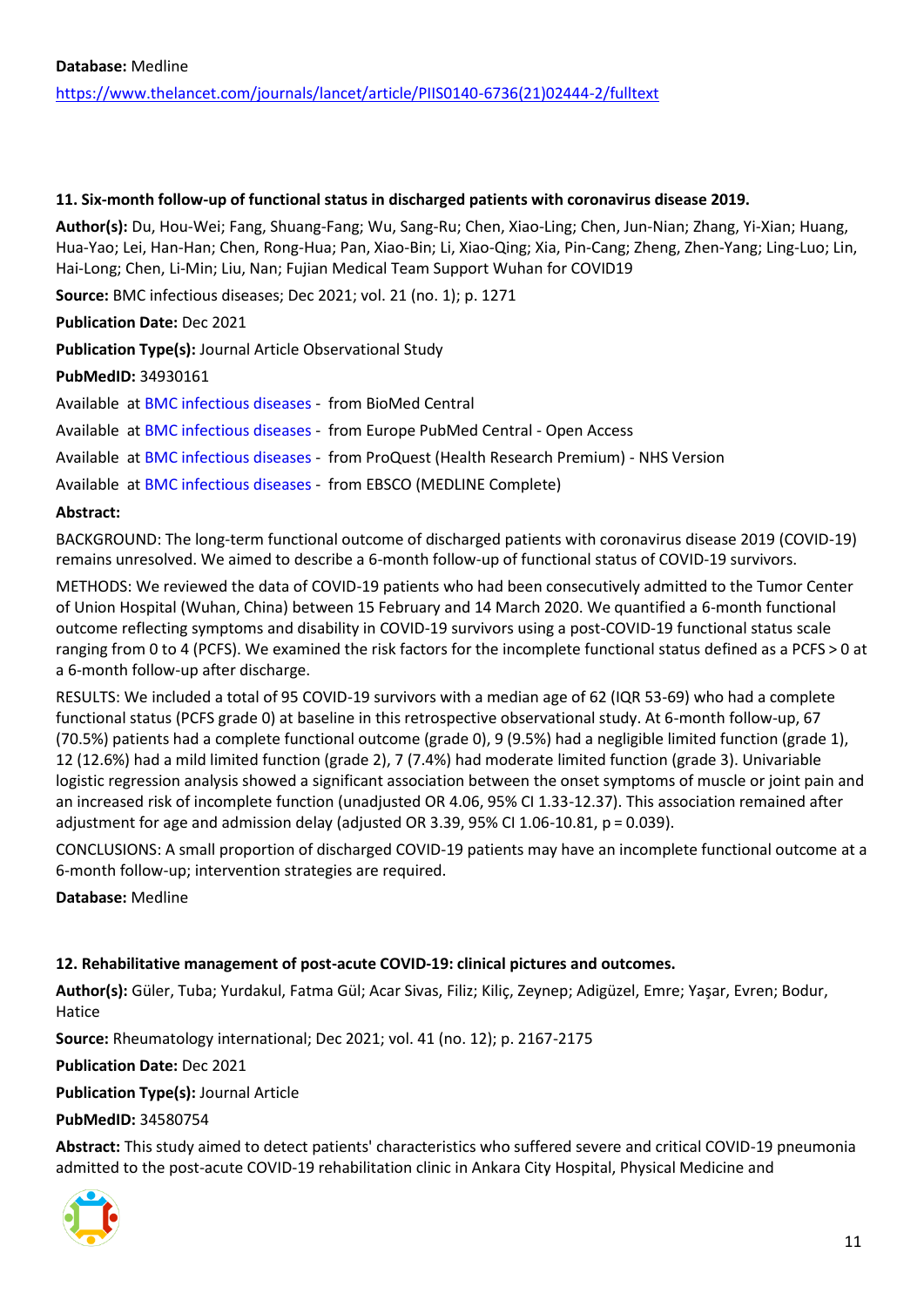Rehabilitation Hospital and to share our experiences and outcomes of rehabilitation programmes applied. This study was designed as a single-centre, retrospective, observational study. Severe and critical COVID-19 patients, admitted to the post-acute COVID-19 rehabilitation clinic, were included in patient-based rehabilitation programmes, targeting neuromuscular and respiratory recovery. Functional status, oxygen (O2) requirement and daily living activities were assessed before and after rehabilitation. Eighty-five patients, of which 74% were male, were analysed, with the mean age of 58.27 ± 11.13 and mean body mass index of 25.29 ± 4.81 kg/m2. The most prevalent comorbidities were hypertension (49.4%) and diabetes mellitus (34.1%). Of the 85 patients, 84 received antiviral drugs, 81 low-molecular-weight heparin, 71 corticosteroids, 11 anakinra, 4 tocilizumab, 16 intravenous immunoglobulin and 6 plasmapheresis. 78.8% of the patients were admitted to the intensive care unit, with a mean length of stay of 19.41 ± 18.99 days, while those who needed O2 support with mechanic ventilation was 36.1%. Neurological complications, including Guillain-Barré syndrome, critical illness-related myopathy/neuropathy, cerebrovascular disease and steroid myopathy, were observed in 39 patients. On initial functional statuses, 55.3% were bedridden, 22.4% in wheelchair level and 20% mobilised with O2 support. After rehabilitation, these ratios were 2.4%, 4.7% and 8.2%, respectively. During admission, 71 (83.5%) patients required O2 support, but decreased to 7 (8.2%) post-rehabilitation. Barthel Index improved statistically from 44.82 ± 27.31 to 88.47 ± 17.56. Patientbased modulated rehabilitation programmes are highly effective in severe and critical COVID-19 complications, providing satisfactory well-being in daily living activities.

**Database:** Medline

# <span id="page-11-0"></span>**13. Activity Measure for Post-Acute Care "6-Clicks" for the Prediction of Short-term Clinical Outcomes in Individuals Hospitalized With COVID-19: A Retrospective Cohort Study.**

**Author(s):** Tevald, Michael A; Clancy, Malachy J; Butler, Kelly; Drollinger, Megan; Adler, Joe; Malone, Daniel

**Source:** Archives of physical medicine and rehabilitation; Dec 2021; vol. 102 (no. 12); p. 2300

**Publication Date:** Dec 2021

**Publication Type(s):** Journal Article Research Support, Non-u.s. Gov't

**PubMedID:** 34496269

#### **Abstract:**

OBJECTIVE: To determine the ability of the Activity Measure for Post-Acute Care (AM-PAC) "6-Clicks" assessments of mobility and activity to predict key clinical outcomes in patients hospitalized with coronavirus disease 2019 (COVID-19).

DESIGN: Retrospective cohort study.

SETTING: An academic health system in the United States consisting of 5 inpatient hospitals.

PARTICIPANTS: Adult patients (N=1486) urgently or emergently admitted who tested positive for COVID-19 and had at least 1 AM-PAC assessment.

INTERVENTIONS: Not applicable.

MAIN OUTCOME MEASURES: Discharge destination, hospital length of stay, in-hospital mortality, and readmission.

RESULTS: A total of 1486 admission records were included in the analysis. After controlling for covariates, initial and final mobility (odds ratio, 0.867 and 0.833, respectively) and activity scores (odds ratio, 0.892 and 0.862, respectively) were both independent predictors of discharge destination with a high accuracy of prediction (area under the curve [AUC]=0.819-0.847). Using a threshold score of 17.5, sensitivity ranged from 0.72-0.79, whereas specificity ranged from 0.74-0.83. Both initial AM-PAC mobility and activity scores were independent predictors of mortality (odds ratio, 0.885 and 0.877, respectively). Initial mobility, but not activity, scores were predictive of prolonged length of stay (odds ratio, 0.957 and 0.980, respectively). However, the accuracy of prediction for both outcomes was weak (AUC=0.659-0.679). AM-PAC scores did not predict rehospitalization.

CONCLUSIONS: Functional status as measured by the AM-PAC "6-Clicks" mobility and activity scores are independent predictors of key clinical outcomes individual hospitalized with COVID-19.

**Database:** Medline

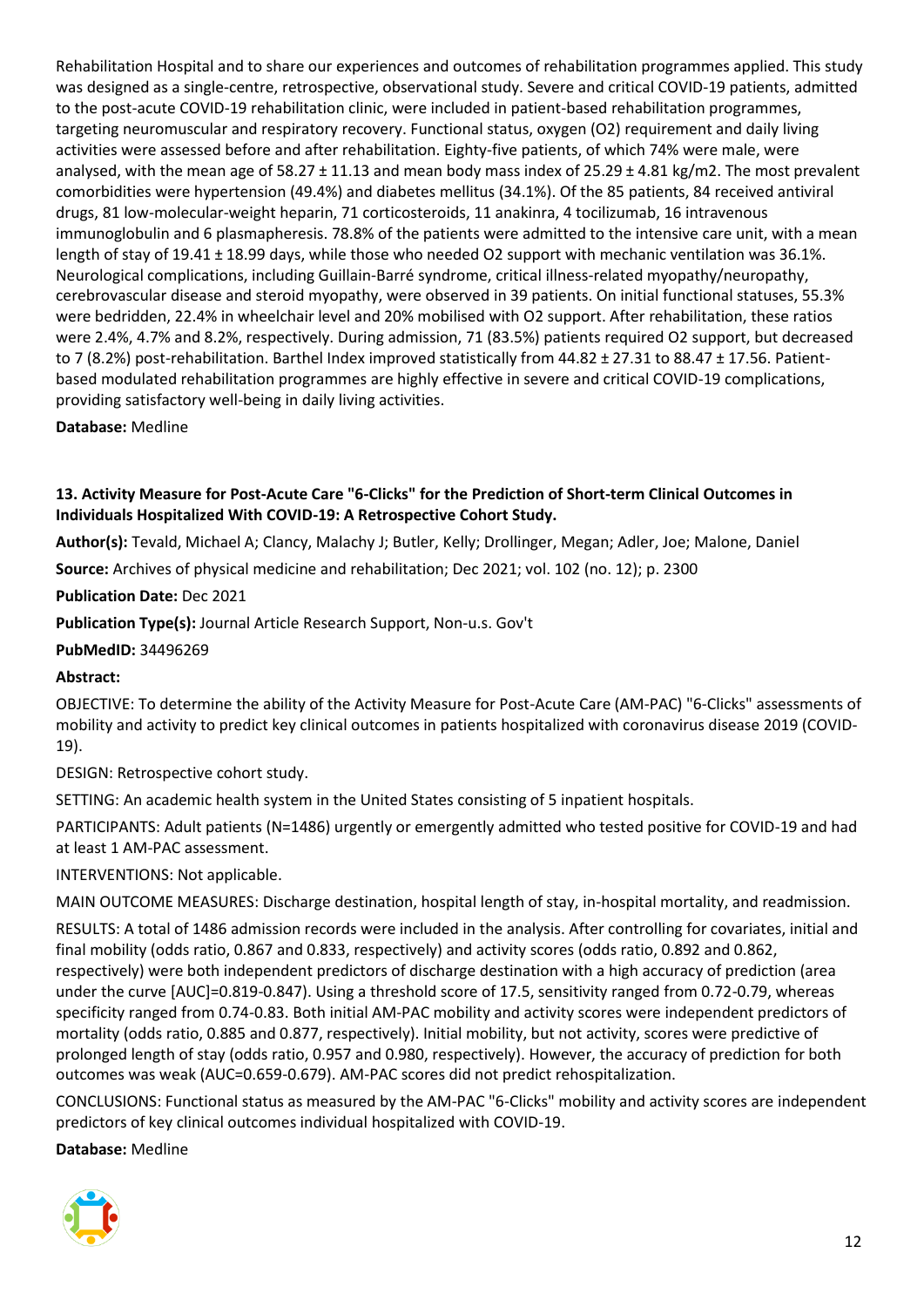# <span id="page-12-0"></span>**14. Inpatient Rehabilitation Outcomes After Severe COVID-19 Infections: A Retrospective Cohort Study.**

**Author(s):** Abramoff, Benjamin A; Dillingham, Timothy R; Caldera, Franklin E; Ritchie, Marylyn D; Pezzin, Liliana E **Source:** American journal of physical medicine & rehabilitation; Dec 2021; vol. 100 (no. 12); p. 1109-1114

**Publication Date:** Dec 2021

**Publication Type(s):** Journal Article

**PubMedID:** 34657085

#### **Abstract:**

OBJECTIVE: The aim of the study was to describe the characteristics and functional outcomes of patients undergoing acute inpatient rehabilitation after hospitalization for COVID-19.DESIGNUsing a retrospective chart review, patients were identified who were admitted to inpatient rehabilitation after COVID-19. Patient information collected included sociodemographic characteristics, comorbidities, length of stay, discharge disposition, self-care, mobility, and cognitive functioning. These patients were compared with patients (controls) without COVID-19 with similar impairment codes treated at the same facility before the COVID-19 pandemic.

RESULTS: There were 43 patients who were admitted to the inpatient rehabilitation hospital after COVID-19 infection and 247 controls. Patients who had COVID-19 were significantly more likely to be African American and to have been admitted to a long-term acute care hospital. They also had a longer length of rehabilitation stay. The groups did not differ by age, sex, or insurance. Functionally, although presenting with significantly worse mobility, self-care, and motor scores, the patients previously infected with COVID-19 had similar functional outcomes at time of discharge to the control group.

CONCLUSIONS: Although patients with a history of COVID-19 had worse function at time of admission to acute rehabilitation, inpatient rehabilitation significantly improved their function to comparable levels as patients who did not have COVID-19.

TO CLAIM CME CREDITS: Complete the self-assessment activity and evaluation online at [http://www.physiatry.org/JournalCME.](http://www.physiatry.org/JournalCME)

CME OBJECTIVES: Upon completion of this article, the reader should be able to: (1) Identify how characteristics of patients with COVID-19 admitted to acute rehabilitation differ from those with similar admission codes but without COVID-19; (2) Describe changes in functional measures at admission and discharge of COVID-19 patients compared with patients without COVID-19; and (3) Recognize how inpatient rehabilitation may help reduce inequities in outcomes after severe COVID-19 infection.

#### LEVEL: Advanced.

ACCREDITATION: The Association of Academic Physiatrists is accredited by the Accreditation Council for Continuing Medical Education to provide continuing medical education for physicians.The Association of Academic Physiatrists designates this Journal-based CME activity for a maximum of 1.0 AMA PRA Category 1 Credit(s)™. Physicians should only claim credit commensurate with the extent of their participation in the activity.

**Database:** Medline

#### <span id="page-12-1"></span>**15. Assessing the Acceptability of a Co-Produced Long COVID Intervention in an Underserved Community in the UK.**

**Author(s):** Fowler-Davis, Sally; Young, Rachel; Maden-Wilkinson, Tom; Hameed, Waqas; Dracas, Elizabeth; Hurrell, Eleanor; Bahl, Romila; Kilcourse, Elisabeth; Robinson, Rebecca; Copeland, Robert

**Source:** International journal of environmental research and public health; Dec 2021; vol. 18 (no. 24)

**Publication Date:** Dec 2021

**Publication Type(s):** Journal Article

#### **PubMedID:** 34948798

Available at [International journal of environmental research and public health](http://europepmc.org/search?query=(DOI:%2210.3390/ijerph182413191%22)) - from Europe PubMed Central - Open Access

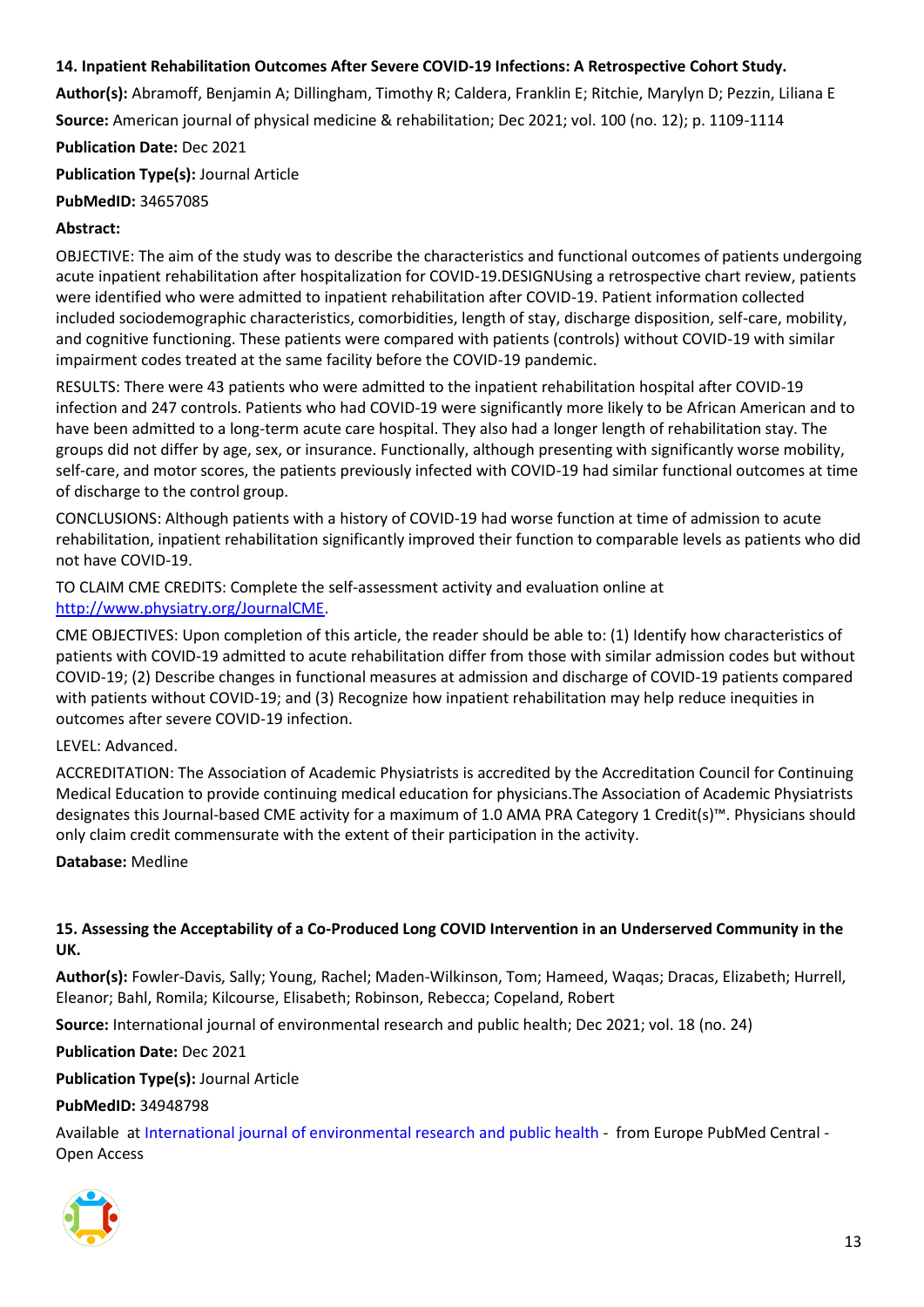Available at [International journal of environmental research and public health](https://search.ebscohost.com/login.aspx?direct=true&scope=site&site=ehost-live&db=mdc&AN=34948798) - from EBSCO (MEDLINE Complete)

Available at [International journal of environmental research and public health](https://gateway.proquest.com/openurl?ctx_ver=Z39.88-2004&res_id=xri:pqm&req_dat=xri:pqil:pq_clntid=48229&rft_val_fmt=ori/fmt:kev:mtx:journal&genre=article&issn=1661-7827&volume=18&issue=24&spage=13191&atitle=Assessing+the+Acceptability+of+a+Co-Produced+Long+COVID+Intervention+in+an+Underserved+Community+in+the+UK) - from ProQuest (MEDLINE with Full Text) - NHS Version

Available at [International journal of environmental research and public health](https://gateway.proquest.com/openurl?ctx_ver=Z39.88-2004&res_id=xri:pqm&req_dat=xri:pqil:pq_clntid=48229&rft_val_fmt=ori/fmt:kev:mtx:journal&genre=article&issn=1661-7827&volume=18&issue=24&spage=13191&atitle=Assessing+the+Acceptability+of+a+Co-Produced+Long+COVID+Intervention+in+an+Underserved+Community+in+the+UK) - from ProQuest (Health Research Premium) - NHS Version

# **Abstract:**

BACKGROUND: The COVID-19 pandemic has disproportionately affected people from more deprived communities. The experience of Long COVID is similarly distributed but very few investigations have concentrated on the needs of this population. The aim of this project was to co-produce an acceptable intervention for people with Long COVID living in communities recognised as more deprived.

METHODS: The intervention was based on a multi-disciplinary team using approaches from sport and exercise medicine and functional rehabilitation. The co-production process was undertaken with a stakeholder advisory group and patient public involvement representation. This study identified participants by postcode and the indices of multiple deprivation (IMD); recruitment and engagement were supported by an existing health and wellbeing service. A virtual 'clinic' was offered with a team of professional practitioners who met participants three times each; to directly consider their needs and offer structured advice. The acceptability of the intervention was based on the individual's participation and their completion of the intervention.

RESULTS: Ten participants were recruited with eight completing the intervention. The partnership with an existing community health and wellbeing service was deemed to be an important way of reaching participants. Two men and six women ages ranging from 38 to 73 were involved and their needs were commonly associated with fatigue, anxiety and depression with overall de-conditioning. None reported serious hardship associated with the pandemic although most were in self-employment/part-time employment or were not working due to retirement or ill-health. Two older participants lived alone, and others were single parents and had considerable challenges associated with managing a household alongside their Long COVID difficulties.

CONCLUSIONS: This paper presents the needs and perspectives of eight individuals involved in the process and discusses the needs and preferences of the group in relation to their support for self- managed recovery from Long COVID.

**Database:** Medline

# <span id="page-13-0"></span>**16. Prevalence and impact of COVID-19 sequelae on treatment and survival of patients with cancer who recovered from SARS-CoV-2 infection: evidence from the OnCovid retrospective, multicentre registry study.**

**Author(s):** Pinato, David J; Tabernero, Josep; Bower, Mark; Scotti, Lorenza; Patel, Meera; Colomba, Emeline; Dolly, Saoirse; Loizidou, Angela; Chester, John; Mukherjee, Uma; Zambelli, Alberto; Dalla Pria, Alessia; Aguilar-Company, Juan; Ottaviani, Diego; Chowdhury, Amani; Merry, Eve; Salazar, Ramon; Bertuzzi, Alexia; Brunet, Joan; Lambertini, Matteo; Tagliamento, Marco; Pous, Anna; Sita-Lumsden, Ailsa; Srikandarajah, Krishnie; Colomba, Johann; Pommeret, Fanny; Seguí, Elia; Generali, Daniele; Grisanti, Salvatore; Pedrazzoli, Paolo; Rizzo, Gianpiero; Libertini, Michela; Moss, Charlotte; Evans, Joanne S; Russell, Beth; Harbeck, Nadia; Vincenzi, Bruno; Biello, Federica; Bertulli, Rossella; Liñan, Raquel; Rossi, Sabrina; Carmona-García, Maria Carmen; Tondini, Carlo; Fox, Laura; Baggi, Alice; Fotia, Vittoria; Parisi, Alessandro; Porzio, Giampero; Saponara, Maristella; Cruz, Claudia Andrea; García-Illescas, David; Felip, Eudald; Roqué Lloveras, Ariadna; Sharkey, Rachel; Roldán, Elisa; Reyes, Roxana; Earnshaw, Irina; Ferrante, Daniela; Marco-Hernández, Javier; Ruiz-Camps, Isabel; Gaidano, Gianluca; Patriarca, Andrea; Bruna, Riccardo; Sureda, Anna; Martinez-Vila, Clara; Sanchez de Torre, Ana; Cantini, Luca; Filetti, Marco; Rimassa, Lorenza; Chiudinelli, Lorenzo; Franchi, Michela; Krengli, Marco; Santoro, Armando; Prat, Aleix; Van Hemelrijck, Mieke; Diamantis, Nikolaos; Newsom-Davis, Thomas; Gennari, Alessandra; Cortellini, Alessio; OnCovid study group

**Source:** The Lancet. Oncology; Dec 2021; vol. 22 (no. 12); p. 1669-1680

**Publication Date:** Dec 2021

**Publication Type(s):** Clinical Trial Journal Article Multicenter Study Research Support, Non-u.s. Gov't

**PubMedID:** 34741822

**Abstract:**

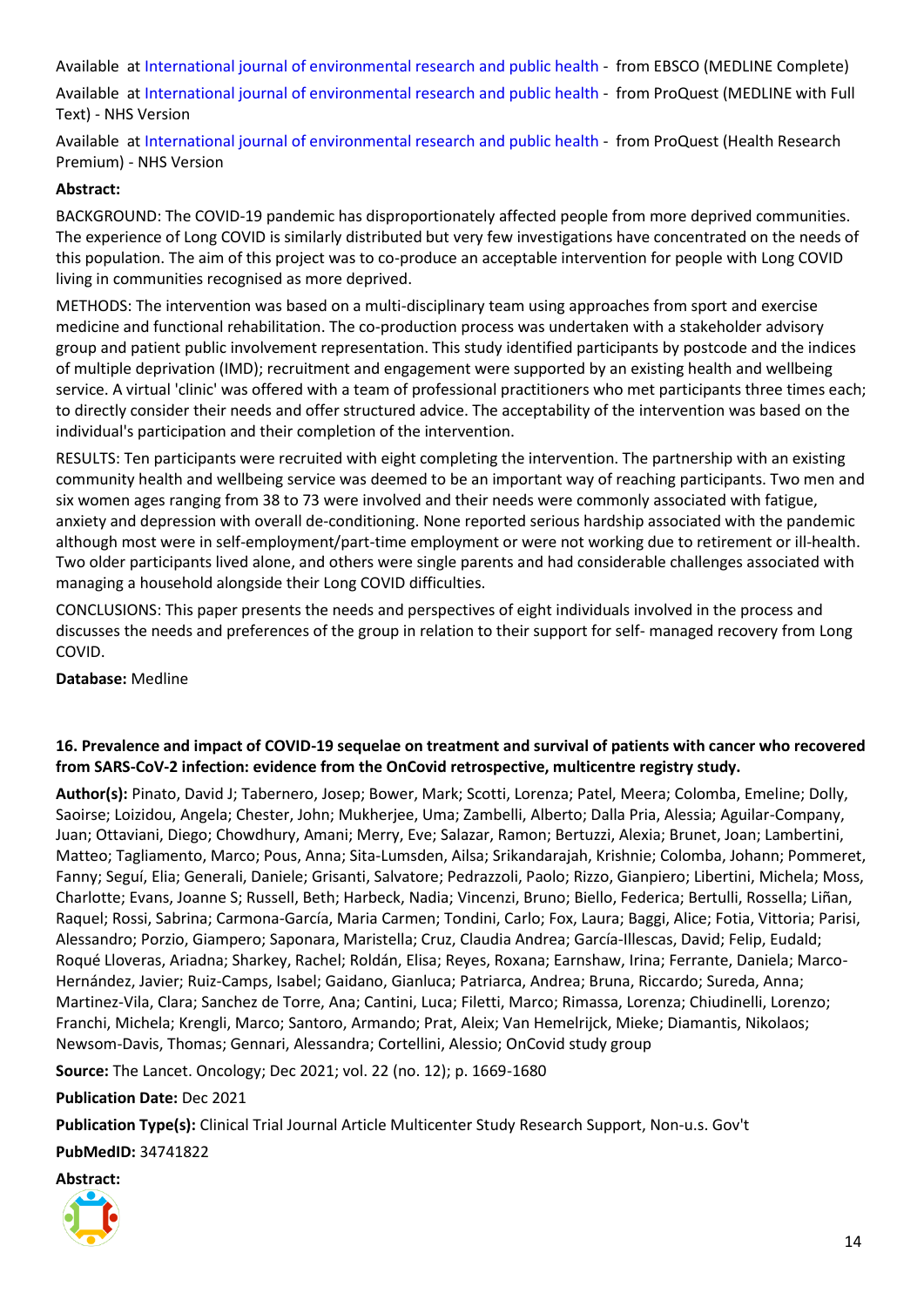BACKGROUND: The medium-term and long-term impact of COVID-19 in patients with cancer is not yet known. In this study, we aimed to describe the prevalence of COVID-19 sequelae and their impact on the survival of patients with cancer. We also aimed to describe patterns of resumption and modifications of systemic anti-cancer therapy following recovery from SARS-CoV-2 infection.

METHODS: OnCovid is an active European registry study enrolling consecutive patients aged 18 years or older with a history of solid or haematological malignancy and who had a diagnosis of RT-PCR confirmed SARS-CoV-2 infection. For this retrospective study, patients were enrolled from 35 institutions across Belgium, France, Germany, Italy, Spain, and the UK. Patients who were diagnosed with SARS-CoV-2 infection between Feb 27, 2020, and Feb 14, 2021, and entered into the registry at the point of data lock (March 1, 2021), were eligible for analysis. The present analysis was focused on COVID-19 survivors who underwent clinical reassessment at each participating institution. We documented prevalence of COVID-19 sequelae and described factors associated with their development and their association with post-COVID-19 survival, which was defined as the interval from post-COVID-19 reassessment to the patients' death or last follow-up. We also evaluated resumption of systemic anti-cancer therapy in patients treated within 4 weeks of COVID-19 diagnosis. The OnCovid study is registered in ClinicalTrials.gov, NCT04393974.

FINDINGS: 2795 patients diagnosed with SARS-CoV-2 infection between Feb 27, 2020, and Feb 14, 2021, were entered into the study by the time of the data lock on March 1, 2021. After the exclusion of ineligible patients, the final study population consisted of 2634 patients. 1557 COVID-19 survivors underwent a formal clinical reassessment after a median of 22·1 months (IQR 8·4-57·8) from cancer diagnosis and 44 days (28-329) from COVID-19 diagnosis. 234 (15·0%) patients reported COVID-19 sequelae, including respiratory symptoms (116 [49·6%]) and residual fatigue (96 [41·0%]). Sequelae were more common in men (vs women; p=0·041), patients aged 65 years or older (vs other age groups; p=0·048), patients with two or more comorbidities (vs one or none; p=0·0006), and patients with a history of smoking (vs no smoking history; p=0·0004). Sequelae were associated with hospitalisation for COVID-19 (p<0·0001), complicated COVID-19 (p<0·0001), and COVID-19 therapy (p=0·0002). With a median post-COVID-19 follow-up of 128 days (95% CI 113-148), COVID-19 sequelae were associated with an increased risk of death (hazard ratio [HR] 1·80 [95% CI 1·18-2·75]) after adjusting for time to post-COVID-19 reassessment, sex, age, comorbidity burden, tumour characteristics, anticancer therapy, and COVID-19 severity. Among 466 patients on systemic anticancer therapy, 70 (15·0%) permanently discontinued therapy, and 178 (38·2%) resumed treatment with a dose or regimen adjustment. Permanent treatment discontinuations were independently associated with an increased risk of death (HR 3·53 [95% CI 1·45-8·59]), but dose or regimen adjustments were not (0·84 [0·35-2·02]).

INTERPRETATION: Sequelae post-COVID-19 affect up to 15% of patients with cancer and adversely affect survival and oncological outcomes after recovery. Adjustments to systemic anti-cancer therapy can be safely pursued in treatment-eligible patients.

FUNDING: National Institute for Health Research Imperial Biomedical Research Centre and the Cancer Treatment and Research Trust.

**Database:** Medline

# <span id="page-14-0"></span>**17. Long COVID a new derivative in the chaos of SARS-CoV-2 infection: The emergent pandemic?**

**Author(s):** Fernandez-Lazaro D.; Sanchez-Serrano N.; Mielgo-Ayuso J.; Gonzalez-Bernal J.J.; Garcia-Hernandez J.L.; Seco-Calvo J.

**Source:** Journal of Clinical Medicine; Dec 2021; vol. 10 (no. 24)

**Publication Date:** Dec 2021

#### **Publication Type(s):** Review

Available at [Journal of Clinical Medicine](http://europepmc.org/search?query=(DOI:%22https://dx.10.3390/jcm10245799%22)) - from Europe PubMed Central - Open Access

**Abstract:** Coronavirus disease 2019 (COVID-19) is a multisystem illness caused by Severe Acute Respiratory Syndrome Coronavirus 2 (SARS-CoV-2), which can manifest with a multitude of symptoms in the setting of end-organ damage, though it is predominantly respiratory. However, various symptoms may remain after acute SARS-CoV-2 infection, and this condition is referred to as "Long COVID" (LC). Patients with LC may develop multi-organ symptom complex that remains 4-12 weeks after the acute phase of illness, with symptoms intermittently persisting over time. The main symptoms are fatigue, post-exertional malaise, cognitive dysfunction, and limitation of functional capacity.

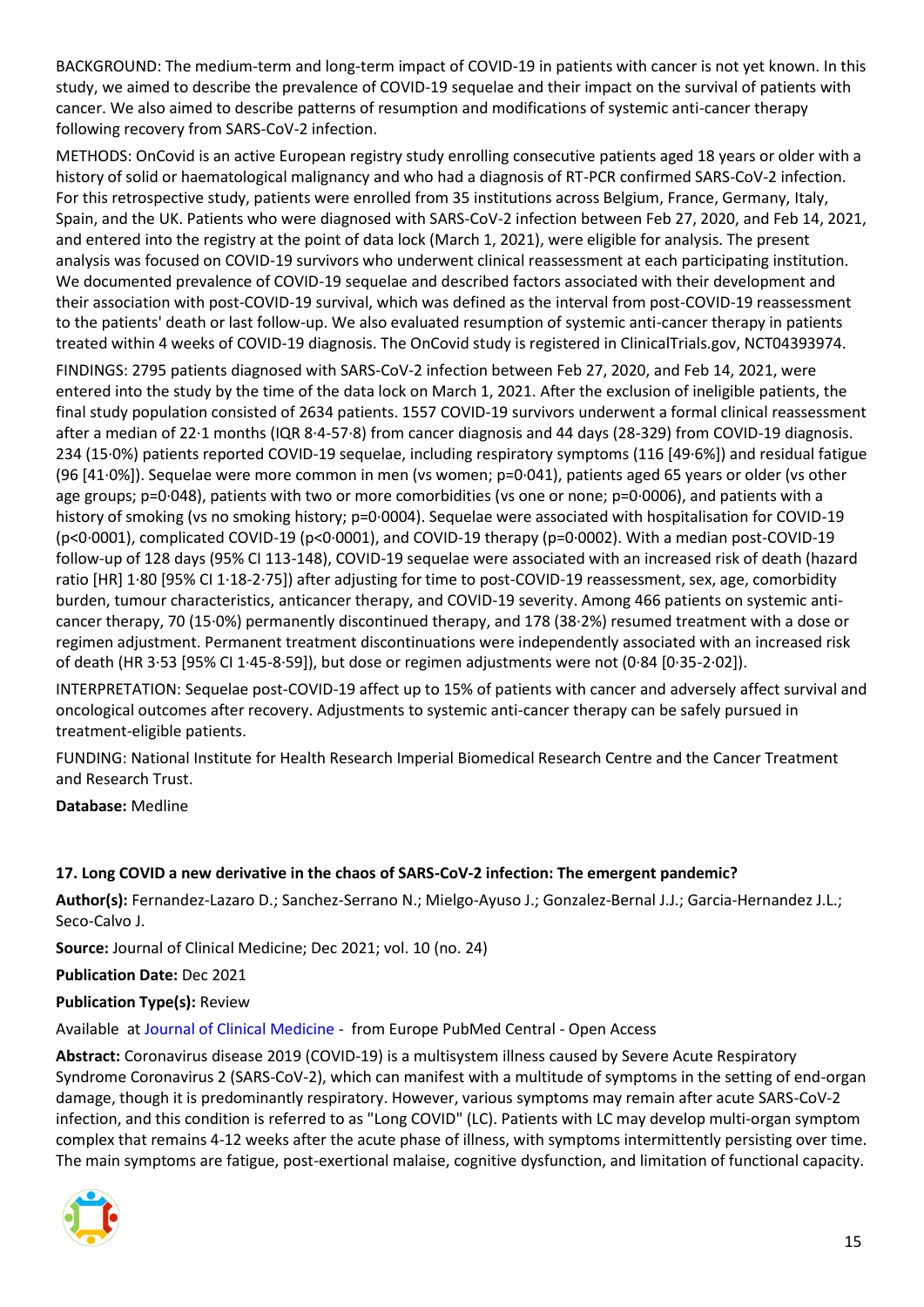Pediatric patients developed the main symptoms of LC like those described in adults, although there may be variable presentations of LC in children. The underlying mechanisms of LC are not clearly known, although they may involve pathophysiological changes generated by virus persistence, immunological alterations secondary to virus-host interaction, tissue damage of inflammatory origin and hyperactivation of coagulation. Risk factors for developing LC would be female sex, more than five early symptoms, early dyspnea, previous psychiatric disorders, and alterations in immunological, inflammatory and coagulation parameters. There is currently no specific treatment for LC, but it could include pharmacological treatments to treat symptoms, supplements to restore nutritional, metabolic, and gut flora balance, and functional treatments for the most disabling symptoms. In summary, this study aims to show the scientific community the current knowledge of LC.Copyright © 2021 by the authors. Licensee MDPI, Basel, Switzerland.

#### **Database:** EMBASE

#### <span id="page-15-0"></span>**18. A model framework for projecting the prevalence and impact of Long-COVID in the UK**

**Author(s):** Martin C.; Luteijn M.; Letton W.; Robertson J.; McDonald S.

**Source:** PLoS ONE; Dec 2021; vol. 16 (no. 12)

**Publication Date:** Dec 2021

**Publication Type(s):** Article

Available at [PloS one](http://europepmc.org/search?query=(DOI:%2210.1371/journal.pone.0260843%22)) - from Europe PubMed Central - Open Access

Available at [PloS one](https://doi.org/10.1371/journal.pone.0260843) - from Public Library of Science (PLoS)

Available at [PloS one](https://gateway.proquest.com/openurl?ctx_ver=Z39.88-2004&res_id=xri:pqm&req_dat=xri:pqil:pq_clntid=48229&rft_val_fmt=ori/fmt:kev:mtx:journal&genre=article&issn=1932-6203&volume=16&issue=12&spage=e0260843&atitle=A+model+framework+for+projecting+the+prevalence+and+impact+of+Long-COVID+in+the+UK) - from ProQuest (MEDLINE with Full Text) - NHS Version

Available at [PloS one](https://search.ebscohost.com/login.aspx?direct=true&scope=site&site=ehost-live&db=mdc&AN=34855874) - from EBSCO (MEDLINE Complete)

Available at [PloS one](https://gateway.proquest.com/openurl?ctx_ver=Z39.88-2004&res_id=xri:pqm&req_dat=xri:pqil:pq_clntid=48229&rft_val_fmt=ori/fmt:kev:mtx:journal&genre=article&issn=1932-6203&volume=16&issue=12&spage=e0260843&atitle=A+model+framework+for+projecting+the+prevalence+and+impact+of+Long-COVID+in+the+UK) - from ProQuest (Health Research Premium) - NHS Version

**Abstract:** The objective of this paper is to model lost Quality Adjusted Life Years (QALYs) from symptoms arising from COVID-19 disease in the UK population, including symptoms of 'longCOVID'. The scope includes QALYs lost to symptoms, but not deaths, due to acute COVID-19 and long-COVID. The prevalence of symptomatic COVID-19, encompassing acute symptoms and long-COVID symptoms, was modelled using a decay function. Permanent injury as a result of COVID-19 infection, was modelled as a fixed prevalence. Both parts were combined to calculate QALY loss due to COVID-19 symptoms. Assuming a 60% final attack rate for SARS-CoV-2 infection in the population, we modelled 299,730 QALYs lost within 1 year of infection (90% due to symptomatic COVID-19 and 10% permanent injury) and 557,764 QALYs lost within 10 years of infection (49% due to symptomatic COVID-19 and 51% due to permanent injury). The UK Government willingness-to-pay to avoid these QALY losses would be 17.9 billion and 32.2 billion, respectively. Additionally, 90,143 people were subject to permanent injury from COVID-19 (0.14% of the population). Given the ongoing development in information in this area, we present a model framework for calculating the health economic impacts of symptoms following SARS-CoV-2 infection. This model framework can aid in quantifying the adverse health impact of COVID-19, long-COVID and permanent injury following COVID-19 in society and assist the proactive management of risk posed to health. Further research is needed using standardised measures of patient reported outcomes relevant to long-COVID and applied at a population level.Copyright © 2021 Martin et al. This is an open access article distributed under the terms of the Creative Commons Attribution License, which permits unrestricted use, distribution, and reproduction in any medium, provided the original author and source are credited.

**Database:** EMBASE

# <span id="page-15-1"></span>**19. Persistent clotting protein pathology in Long COVID/Post-Acute Sequelae of COVID-19 (PASC) is accompanied by increased levels of antiplasmin**

**Author(s):** Pretorius E.; Venter C.; Bezuidenhout J.A.; Steenkamp J.; Kell D.B.; Vlok M.; Laubscher G.J.

**Source:** Cardiovascular Diabetology; Dec 2021; vol. 20 (no. 1)

**Publication Date:** Dec 2021

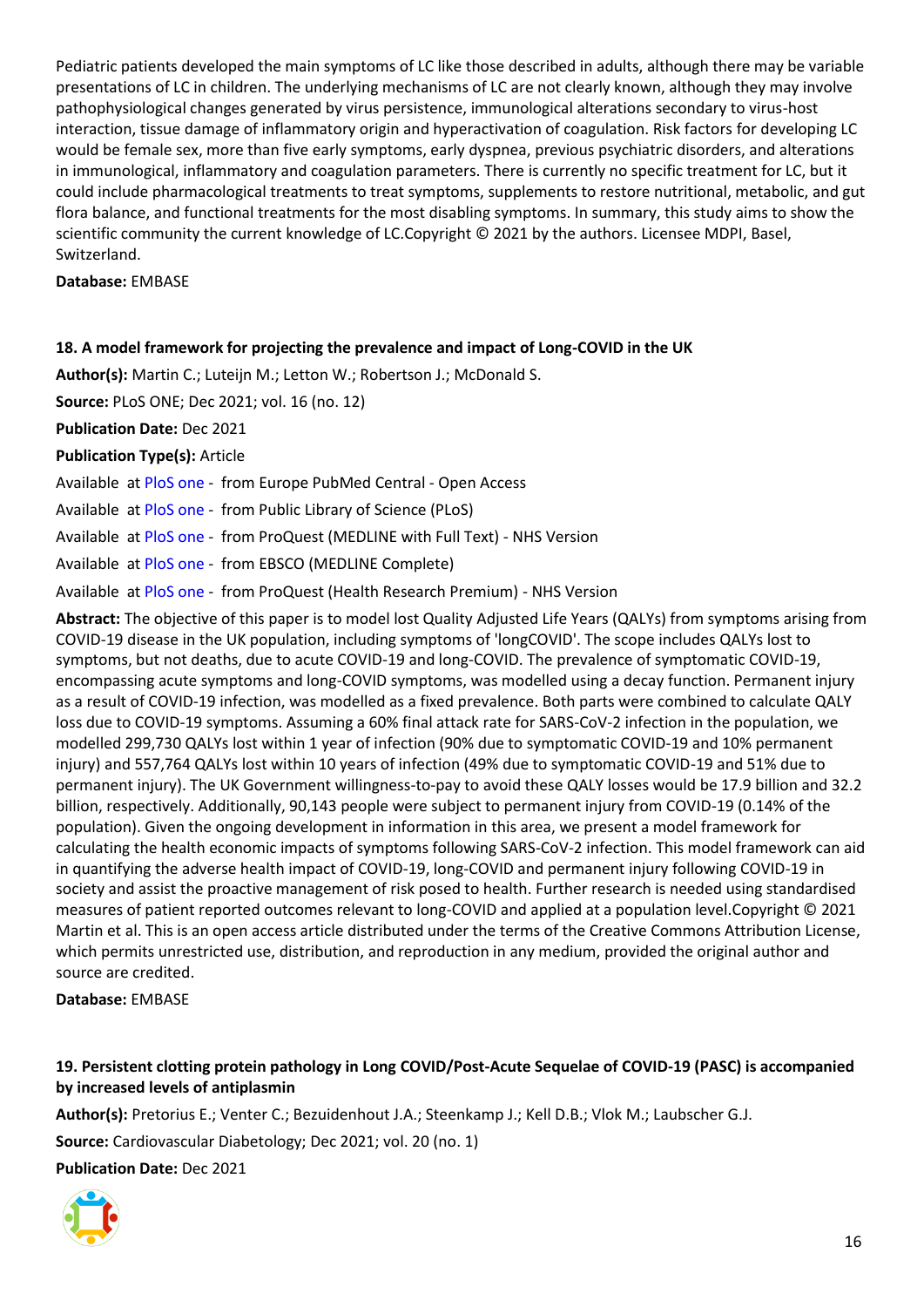# **Publication Type(s):** Article

#### **PubMedID:** 34425843

Available at [Cardiovascular diabetology](https://doi.org/10.1186/s12933-021-01359-7) - from BioMed Central Available at [Cardiovascular diabetology](http://europepmc.org/search?query=(DOI:%2210.1186/s12933-021-01359-7%22)) - from Europe PubMed Central - Open Access Available at [Cardiovascular diabetology](https://gateway.proquest.com/openurl?ctx_ver=Z39.88-2004&res_id=xri:pqm&req_dat=xri:pqil:pq_clntid=48229&rft_val_fmt=ori/fmt:kev:mtx:journal&genre=article&issn=1475-2840&volume=20&issue=1&spage=172&atitle=Persistent+clotting+protein+pathology+in+Long+COVID%2FPost-Acute+Sequelae+of+COVID-19+(PASC)+is+accompanied+by+increased+levels+of+antiplasmin) - from ProQuest (Health Research Premium) - NHS Version Available at [Cardiovascular diabetology](https://search.ebscohost.com/login.aspx?direct=true&scope=site&site=ehost-live&db=mdc&AN=34425843) - from EBSCO (MEDLINE Complete)

#### **Abstract:**

Background: Severe acute respiratory syndrome coronavirus 2 (SARS-Cov-2)-induced infection, the cause of coronavirus disease 2019 (COVID-19), is characterized by acute clinical pathologies, including various coagulopathies that may be accompanied by hypercoagulation and platelet hyperactivation. Recently, a new COVID-19 phenotype has been noted in patients after they have ostensibly recovered from acute COVID-19 symptoms. This new syndrome is commonly termed Long COVID/Post-Acute Sequelae of COVID-19 (PASC). Here we refer to it as Long COVID/PASC. Lingering symptoms persist for as much as 6 months (or longer) after acute infection, where COVID-19 survivors complain of recurring fatigue or muscle weakness, being out of breath, sleep difficulties, and anxiety or depression. Given that blood clots can block microcapillaries and thereby inhibit oxygen exchange, we here investigate if the lingering symptoms that individuals with Long COVID/PASC manifest might be due to the presence of persistent circulating plasma microclots that are resistant to fibrinolysis.

Method(s): We use techniques including proteomics and fluorescence microscopy to study plasma samples from healthy individuals, individuals with Type 2 Diabetes Mellitus (T2DM), with acute COVID-19, and those with Long COVID/PASC symptoms.

Result(s): We show that plasma samples from Long COVID/PASC still contain large anomalous (amyloid) deposits (microclots). We also show that these microclots in both acute COVID-19 and Long COVID/PASC plasma samples are resistant to fibrinolysis (compared to plasma from controls and T2DM), even after trypsinisation. After a second trypsinization, the persistent pellet deposits (microclots) were solubilized. We detected various inflammatory molecules that are substantially increased in both the supernatant and trapped in the solubilized pellet deposits of acute COVID-19 and Long COVID/PASC, versus the equivalent volume of fully digested fluid of the control samples and T2DM. Of particular interest was a substantial increase in alpha(2)-antiplasmin (alpha2AP), various fibrinogen chains, as well as Serum Amyloid A (SAA) that were trapped in the solubilized fibrinolytic-resistant pellet deposits.

Conclusion(s): Clotting pathologies in both acute COVID-19 infection and in Long COVID/PASC might benefit from following a regime of continued anticlotting therapy to support the fibrinolytic system function.Copyright © 2021, The Author(s).

**Database:** EMBASE

# <span id="page-16-0"></span>**20. Prevalence and predictors of Post-Acute COVID-19 Syndrome (PACS) after hospital discharge: A cohort study with 4 months median follow-up**

**Author(s):** Tleyjeh I.M.; Berbari E.; Saddik B.; Halwani R.; Ramakrishnan R.K.; AlSwaidan N.; AlAnazi A.; Alhazmi D.; Aloufi A.; AlSumait F.

**Source:** PLoS ONE; Dec 2021; vol. 16 (no. 12)

**Publication Date:** Dec 2021

**Publication Type(s):** Article

Available at [PLoS ONE](http://europepmc.org/search?query=(DOI:%22https://dx.10.1371/journal.pone.0260568%22)) - from Europe PubMed Central - Open Access

Available at [PLoS ONE](https://doi.org/https:/dx.10.1371/journal.pone.0260568) - from Public Library of Science (PLoS)

#### **Abstract:**

Background: Post-acute COVID-19 syndrome (PACS) is an emerging healthcare burden. The risk factors associated with PACS remain largely unclear. The aim of this study was to evaluate the frequency of new or persistent symptoms in COVID-19 patients post hospital discharge and identify associated risk factors.

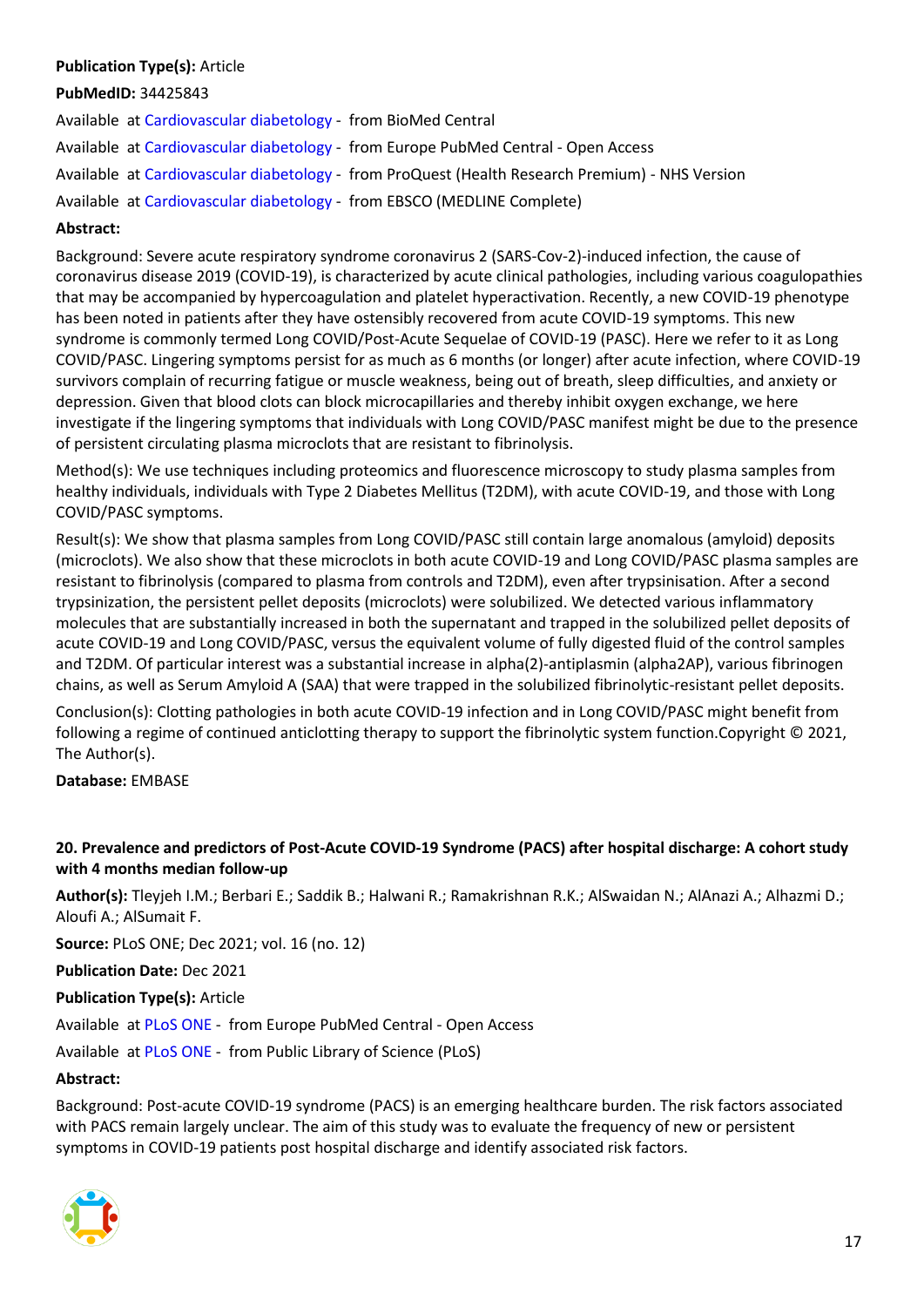Methods: Our prospective cohort comprised of PCR-confirmed COVID-19 patients admitted to King Fahad Medical City, Riyadh, Saudi Arabia between May and July 2020. The patients were interviewed through phone calls by trained physicians from 6 weeks up to 6 months post hospital discharge. Multivariate Cox proportional hazards and logistic regression models were used to examine for predictors associated with persistence of symptoms and nonreturn to baseline health.

Results: 222 COVID-19 patients responded to follow-up phone interviews after a median of 122 days post discharge. The majority of patients were men (77%) with mean age of 52.47 (+/- 13.95) years. 56.3% of patients complained of persistent symptoms; 66 (29.7%) experiencing them for >21 days and 64 (28.8%) reporting not having returned to their baseline health. Furthermore, 39 patients (17.6%) reported visiting an emergency room post discharge for COVID-19-related symptoms while 16 (7.2%) had required re-hospitalization. Shortness of breath (40.1%), cough (27.5%) and fatigue (29.7%) were the most frequently reported symptoms at follow-up. After multivariable adjustments, female gender, pre-existing hypertension and length of hospital stay were associated with an increased risk of new or persistent symptoms. Age, pre-existing lung disease and emergency room visits increased the likelihood of not fully recovering from acute COVID-19. Patients who were treated with interferon beta-1b based triple antiviral therapy during hospital stay were less likely to experience new or persistent symptoms and more likely to return to their baseline health.

Conclusions: COVID-19 survivors continued to suffer from dyspnea, cough and fatigue at 4 months post hospital discharge. Several risk factors could predict which patients are more likely to experience PACS and may benefit from individualized follow-up and rehabilitation programs.Copyright © 2021 Tleyjeh et al. This is an open access article distributed under the terms of the Creative Commons Attribution License, which permits unrestricted use, distribution, and reproduction in any medium, provided the original author and source are credited.

**Database:** EMBASE

#### <span id="page-17-0"></span>**21. Navigating the social identity of long covid.**

**Author(s):** Van de Vyver, Julie; Leite, Ana C; Alwan, Nisreen A **Source:** BMJ (Clinical research ed.); Nov 2021; vol. 375 ; p. n2933 **Publication Date:** Nov 2021 **Publication Type(s):** Journal Article **PubMedID:** 34836878 Available at [BMJ \(Clinical research ed.\)](https://go.openathens.net/redirector/nhs?url=https%3A%2F%2Fwww.bmj.com%2Flookup%2Fdoi%2F10.1136%2Fbmj.n2933) - from BMJ Journals Available at [BMJ \(Clinical research ed.\)](https://www.bmj.com/lookup/doi/10.1136/bmj.n2933) - from BMJ Journals **Database:** Medline

#### <span id="page-17-1"></span>**22. Long covid: new wine in need of new bottles.**

**Author(s):** Banerjee, Amitava

**Source:** BMJ (Clinical research ed.); Nov 2021; vol. 375 ; p. n2736

**Publication Date:** Nov 2021

**Publication Type(s):** Journal Article Research Support, Non-u.s. Gov't

**PubMedID:** 34753712

Available at [BMJ \(Clinical research ed.\)](https://go.openathens.net/redirector/nhs?url=https%3A%2F%2Fwww.bmj.com%2Flookup%2Fdoi%2F10.1136%2Fbmj.n2736) - from BMJ Journals

Available at [BMJ \(Clinical research ed.\)](https://www.bmj.com/lookup/doi/10.1136/bmj.n2736) - from BMJ Journals

**Database:** Medline

<span id="page-17-2"></span>**23. Long-Term Evolution of Malnutrition and Loss of Muscle Strength after COVID-19: A Major and Neglected Component of Long COVID-19.**

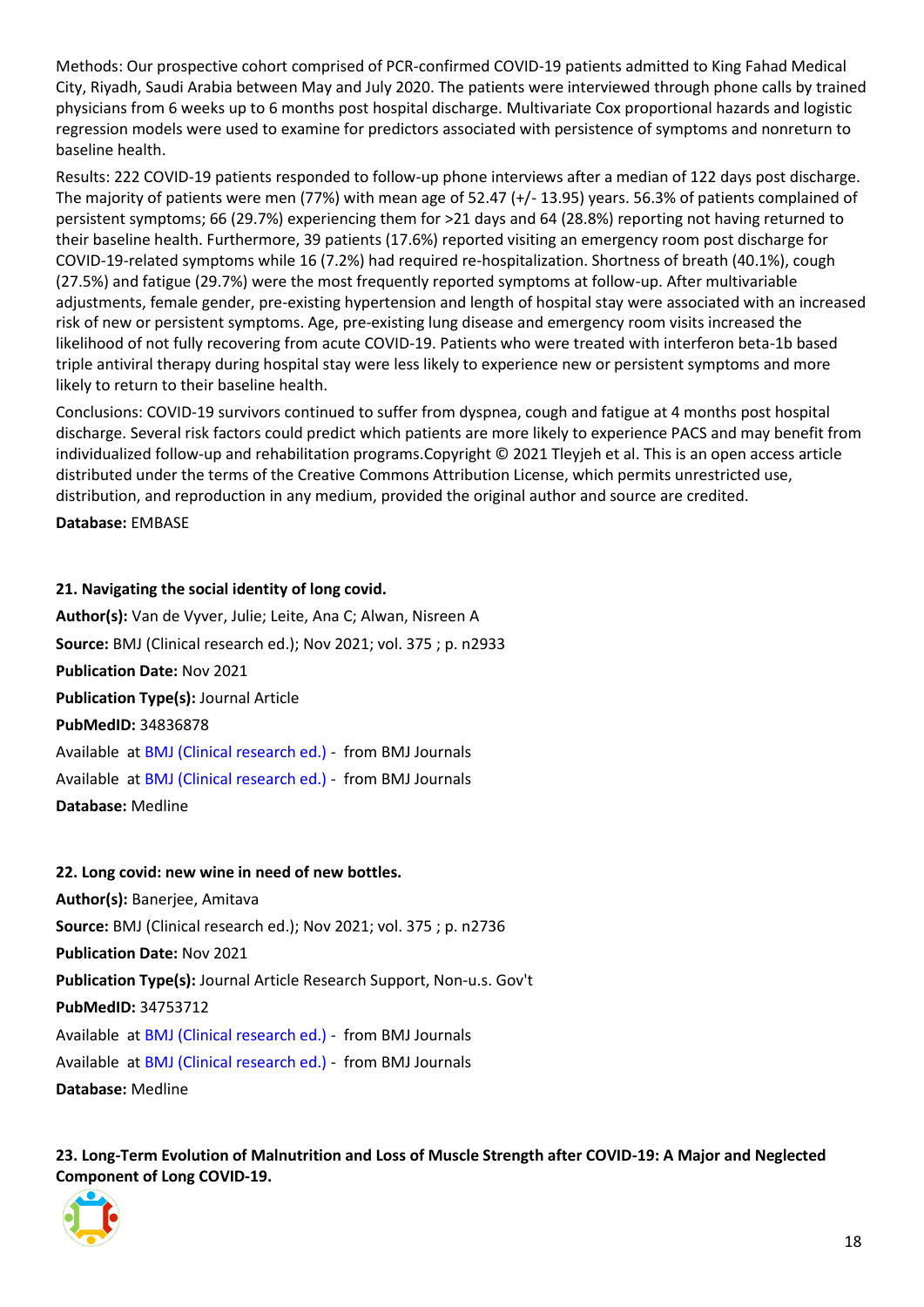**Author(s):** Gérard, Marine; Mahmutovic, Meliha; Malgras, Aurélie; Michot, Niasha; Scheyer, Nicolas; Jaussaud, Roland; Nguyen-Thi, Phi-Linh; Quilliot, Didier

**Source:** Nutrients; Nov 2021; vol. 13 (no. 11)

**Publication Date:** Nov 2021

**Publication Type(s):** Journal Article Observational Study

**PubMedID:** 34836219

Available at [Nutrients](http://europepmc.org/search?query=(DOI:%2210.3390/nu13113964%22)) - from Europe PubMed Central - Open Access

Available at [Nutrients](https://gateway.proquest.com/openurl?ctx_ver=Z39.88-2004&res_id=xri:pqm&req_dat=xri:pqil:pq_clntid=48229&rft_val_fmt=ori/fmt:kev:mtx:journal&genre=article&issn=2072-6643&volume=13&issue=11&spage=3964&atitle=Long-Term+Evolution+of+Malnutrition+and+Loss+of+Muscle+Strength+after+COVID-19%3A+A+Major+and+Neglected+Component+of+Long+COVID-19) - from ProQuest (MEDLINE with Full Text) - NHS Version

Available at [Nutrients](https://gateway.proquest.com/openurl?ctx_ver=Z39.88-2004&res_id=xri:pqm&req_dat=xri:pqil:pq_clntid=48229&rft_val_fmt=ori/fmt:kev:mtx:journal&genre=article&issn=2072-6643&volume=13&issue=11&spage=3964&atitle=Long-Term+Evolution+of+Malnutrition+and+Loss+of+Muscle+Strength+after+COVID-19%3A+A+Major+and+Neglected+Component+of+Long+COVID-19) - from ProQuest (Health Research Premium) - NHS Version

**Abstract:** Post-acute consequences of COVID-19, also termed long COVID, include signs and symptoms persisting for more than 12 weeks with prolonged multisystem involvement; most often, however, malnutrition is ignored.

METHOD: The objective was to analyze persistent symptoms, nutritional status, the evolution of muscle strength and performance status (PS) at 6 months post-discharge in a cohort of COVID-19 survivors.

RESULTS: Of 549 consecutive patients hospitalized for COVID-19 between 1 March and 29 April 2020, 23.7% died and 288 patients were at home at D30 post-discharge. At this date, 136 of them (47.2%) presented persistent malnutrition, a significant decrease in muscle strength or a PS ≥ 2. These patients received dietary counseling, nutritional supplementation, adapted physical activity guidance or physiotherapy assistance, or were admitted to post-care facilities. At 6 months post-discharge, 91.0% of the 136 patients (n = 119) were evaluated and 36.0% had persistent malnutrition, 14.3% complained of a significant decrease in muscle strength and 14.9% had a performance status > 2. Obesity was more frequent in patients with impairment than in those without (52.8% vs. 31.0%; p = 0.0071), with these patients being admitted more frequently to ICUs (50.9% vs. 31.3%; p = 0.010). Among those with persistent symptoms, 10% had psychiatric co-morbidities (mood disorders, anxiety, or post-traumatic stress syndrome), 7.6% had prolonged pneumological symptoms and 4.2% had neurological symptoms.

CONCLUSIONS: Obese subjects as well as patients who have stayed in intensive care have a higher risk of functional loss or undernutrition 6 months after a severe COVID infection. Malnutrition and loss of muscle strength should be considered in the clinical assessment of these patients.

**Database:** Medline

# <span id="page-18-0"></span>**24. Long COVID: Does It Exist? What Is It? We Can We Do For Sufferers?**

**Author(s):** Hoffer, Edward P

**Source:** The American journal of medicine; Nov 2021; vol. 134 (no. 11); p. 1310-1311

**Publication Date:** Nov 2021

**Publication Type(s):** Editorial

**PubMedID:** 34237305

Available at [The American journal of medicine](http://www.amjmed.com/article/S0002934321003995/pdf) - from Unpaywall

**Database:** Medline

#### <span id="page-18-1"></span>**25. Recommendations for the recognition, diagnosis, and management of long COVID: a Delphi study.**

**Author(s):** Nurek, Martine; Rayner, Clare; Freyer, Anette; Taylor, Sharon; Järte, Linn; MacDermott, Nathalie; Delaney, Brendan C; Delphi panellists

**Source:** The British journal of general practice : the journal of the Royal College of General Practitioners; Nov 2021; vol. 71 (no. 712); p. e815

**Publication Date:** Nov 2021

**Publication Type(s):** Journal Article Research Support, Non-u.s. Gov't

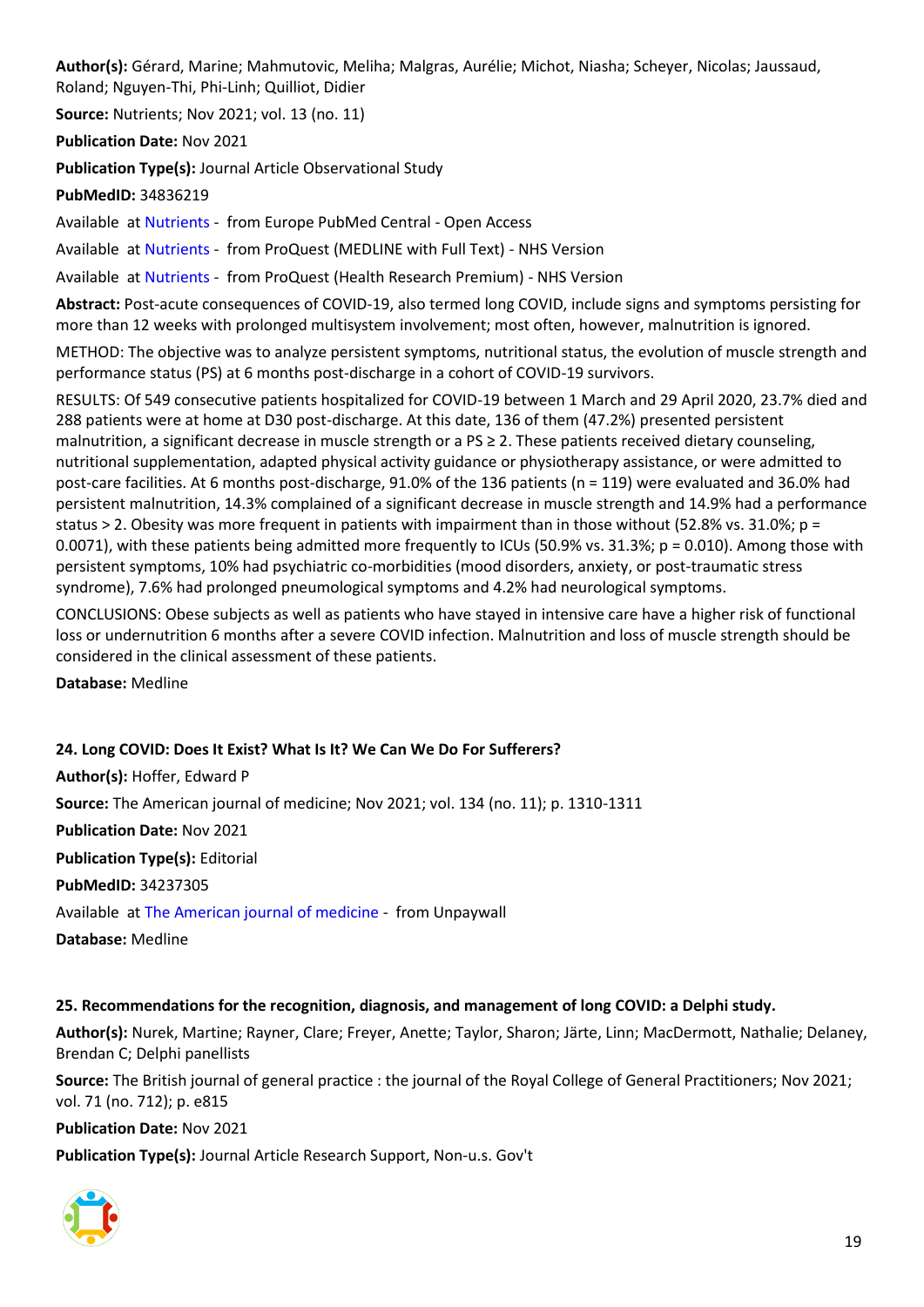#### **PubMedID:** 34607799

Available at [The British journal of general practice : the journal of the Royal College of General Practitioners](https://search.ebscohost.com/login.aspx?direct=true&scope=site&site=ehost-live&db=mdc&AN=34607799) - from EBSCO (MEDLINE Complete)

Available at [The British journal of general practice : the journal of the Royal College of General Practitioners](https://bjgp.org/content/bjgp/early/2021/07/27/BJGP.2021.0265.full.pdf) - from Unpaywall

#### **Abstract:**

BACKGROUND: In the absence of research into therapies and care pathways for long COVID, guidance based on 'emerging experience' is needed.

AIM: To provide a rapid expert guide for GPs and long COVID clinical services.

DESIGN AND SETTING: A Delphi study was conducted with a panel of primary and secondary care doctors.

METHOD: Recommendations were generated relating to the investigation and management of long COVID. These were distributed online to a panel of UK doctors (any specialty) with an interest in, lived experience of, and/or experience treating long COVID. Over two rounds of Delphi testing, panellists indicated their agreement with each recommendation (using a five-point Likert scale) and provided comments. Recommendations eliciting a response of 'strongly agree', 'agree', or 'neither agree nor disagree' from 90% or more of responders were taken as showing consensus.

RESULTS: Thirty-three clinicians representing 14 specialties reached consensus on 35 recommendations. Chiefly, GPs should consider long COVID in the presence of a wide range of presenting features (not limited to fatigue and breathlessness) and exclude differential diagnoses where appropriate. Detailed history and examination with baseline investigations should be conducted in primary care. Indications for further investigation and specific therapies (for myocarditis, postural tachycardia syndrome, mast cell disorder) include hypoxia/desaturation, chest pain, palpitations, and histamine-related symptoms. Rehabilitation should be individualised, with careful activity pacing (to avoid relapse) and multidisciplinary support.

CONCLUSION: Long COVID clinics should operate as part of an integrated care system, with GPs playing a key role in the multidisciplinary team. Holistic care pathways, investigation of specific complications, management of potential symptom clusters, and tailored rehabilitation are needed.

**Database:** Medline

#### <span id="page-19-0"></span>**26. Post-extubation dysphagia and dysphonia amongst adults with COVID-19 in the Republic of Ireland: A prospective multi-site observational cohort study.**

**Author(s):** Regan, Julie; Walshe, Margaret; Lavan, Sarah; Horan, Eanna; Gillivan Murphy, Patricia; Healy, Anne; Langan, Caoimhe; Malherbe, Karen; Flynn Murphy, Breda; Cremin, Maria; Hilton, Denise; Cavaliere, Jenni; Whyte, Alice

**Source:** Clinical otolaryngology : official journal of ENT-UK ; official journal of Netherlands Society for Oto-Rhino-Laryngology & Cervico-Facial Surgery; Nov 2021; vol. 46 (no. 6); p. 1290-1299

**Publication Date:** Nov 2021

**Publication Type(s):** Journal Article Multicenter Study Observational Study

#### **PubMedID:** 34197688

Available at [Clinical otolaryngology : official journal of ENT-UK ; official journal of Netherlands Society for Oto-Rhino-](https://go.openathens.net/redirector/nhs?url=https%3A%2F%2Fonlinelibrary.wiley.com%2Fdoi%2Ffull%2F10.1111%2Fcoa.13832)[Laryngology & Cervico-Facial Surgery](https://go.openathens.net/redirector/nhs?url=https%3A%2F%2Fonlinelibrary.wiley.com%2Fdoi%2Ffull%2F10.1111%2Fcoa.13832) - from Wiley Online Library

Available at [Clinical otolaryngology : official journal of ENT-UK ; official journal of Netherlands Society for Oto-Rhino-](https://onlinelibrary.wiley.com/doi/pdfdirect/10.1111/coa.13832)[Laryngology & Cervico-Facial Surgery](https://onlinelibrary.wiley.com/doi/pdfdirect/10.1111/coa.13832) - from Unpaywall

#### **Abstract:**

OBJECTIVES: This study aims to (i) investigate post-extubation dysphagia and dysphonia amongst adults intubated with SARS-COV-2 (COVID-19) and referred to speech and language therapy (SLT) in acute hospitals across the Republic of Ireland (ROI) between March and June 2020; (ii) identify variables predictive of post-extubation oral intake status and dysphonia and (iii) establish SLT rehabilitation needs and services provided to this cohort.

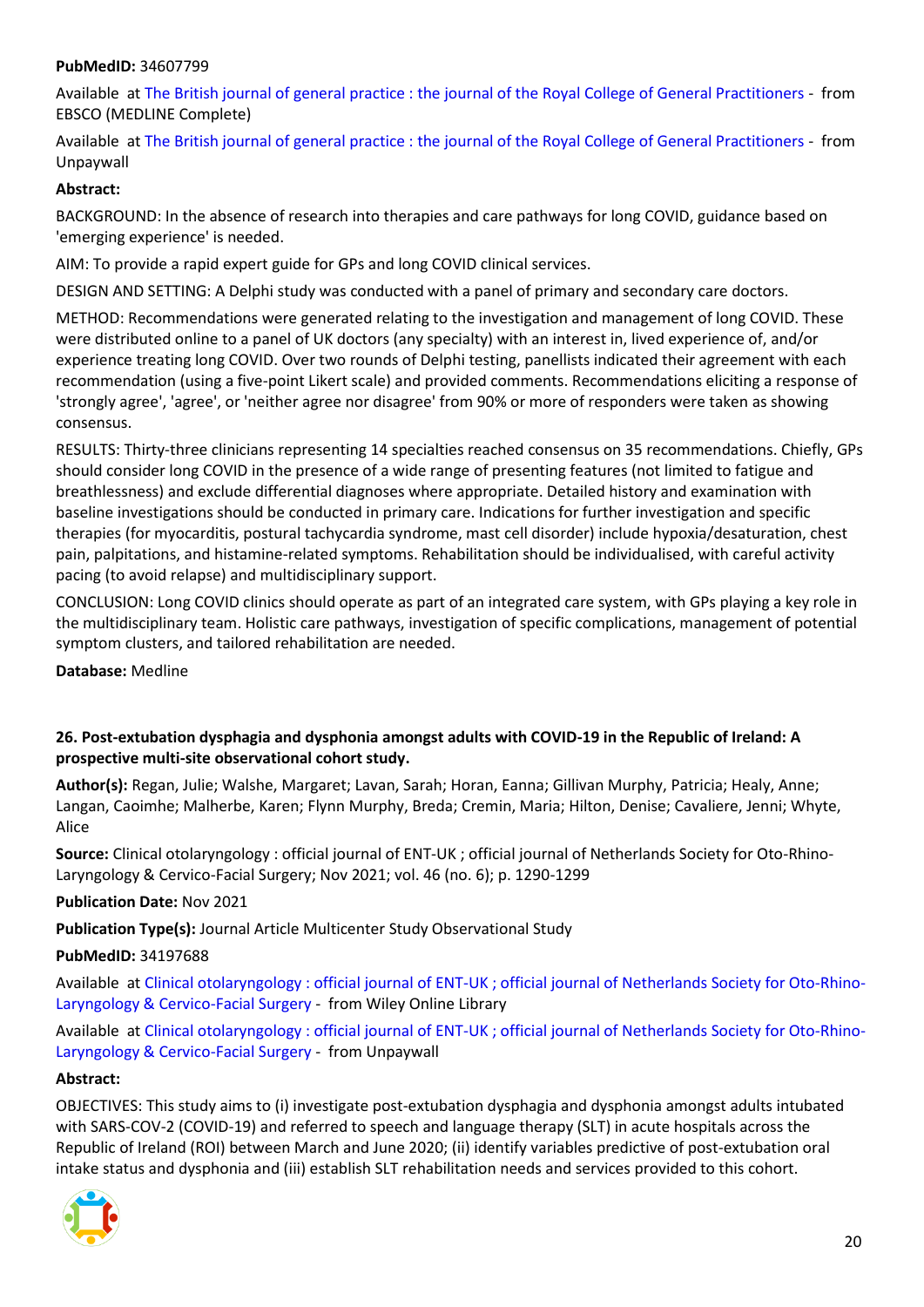DESIGN: A multi-site prospective observational cohort study.

PARTICIPANTS: One hundred adults with confirmed COVID-19 who were intubated across eleven acute hospital sites in ROI and who were referred to SLT services between March and June 2020 inclusive.

MAIN OUTCOME MEASURES: Oral intake status, level of diet modification and perceptual voice quality.

RESULTS: Based on initial SLT assessment, 90% required altered oral intake and 59% required tube feeding with 36% not allowed oral intake. Age (OR 1.064; 95% CI 1.018-1.112), proning (OR 3.671; 95% CI 1.128-11.943) and preexisting respiratory disease (OR 5.863; 95% CI 1.521-11.599) were predictors of oral intake status post-extubation. Two-thirds (66%) presented with dysphonia post-extubation. Intubation injury (OR 10.471; 95% CI 1.060-103.466) and pre-existing respiratory disease (OR 24.196; 95% CI 1.609-363.78) were predictors of post-extubation voice quality. Thirty-seven per cent required dysphagia intervention post-extubation, whereas 20% needed intervention for voice. Dysphagia and dysphonia persisted in 27% and 37% cases, respectively, at hospital discharge.

DISCUSSION: Post-extubation dysphagia and dysphonia were prevalent amongst adults with COVID-19 across the ROI. Predictors included iatrogenic factors and underlying respiratory disease. Prompt evaluation and intervention is needed to minimise complications and inform rehabilitation planning.

**Database:** Medline

#### <span id="page-20-0"></span>**27. Care models for long COVID: A rapid systematic review**

**Author(s):** Decary S.; Dugas M.; Stefan T.; Langlois L.; Bhereur A.; Skidmore B.; LeBlanc A.; Hastings S.; Manns B.; Saxinger L.

**Source:** ENG; Nov 2021

#### **Publication Date:** Nov 2021

#### **Publication Type(s):** Preprint

#### **Abstract:**

Context. More than 18M people worldwide (150K Canadians) are living with Long COVID resulting in debilitating sequalae and disabilities that impact their quality of life and capacity to return to work. A new care model is needed for persons living with this complex and multi-systemic disease.

Objective(s): What is the best-available evidence about care models for persons living with Long COVID?

Design: Rapid Living Systematic Review.

Method(s): We systematically searched seven electronic databases (MEDLINE, Embase, Web of Science, COVID-END, L-OVE, CDRS and WHO Ovid) on May 27th, 2021. Two independent reviewers screened titles, abstracts and full text. We included studies reporting on 1- persons living with Long COVID and 2- proposing a specific care model (i.e., dedicated clinic, care pathway). We extracted characteristic of studies (e.g., countries, study design, age group), referral pathways targeted (e.g., hospitalized, community), reporting of the care model implementation with number of patients, clinical settings of care model (e.g., primary care), healthcare professions included in the care model, care model principles (e.g., person-centred care) and care model components (e.g., standardized symptoms assessment). We used descriptive statistics and frequency count. Result(s): We screened 2181 citations, read 65 full text and included 12 eligible articles reporting on care models for Long COVID. Half studies were from the United Kingdom. 7 out of 12 models reported conceptual models without a description of implementation. All but one model was designed for discharge and long-term follow-up of hospitalized patients and half models were designed for non-hospitalized or patients who lived with the disease only in the community. Nine out of 12 care models included primary care, 8 out of 12 included specialized clinics and all studies included rehabilitation services. A total of 30 healthcare professions and medical specialties were proposed for staffing Long COVID services. More than half studies proposed multidisciplinary teams, integrated/coordination of care, evidence-based care and patient-centred care as key care model principles. Standardized symptom assessment, follow-up system and virtual care were the most frequent care model components.

Conclusion(s): The implementation of care models for Long COVID is underway in several countries. Care models need to include both hospitalized and non-hospitalized patients. A complete care model for this population appears to design a care pathway integrating primary care, rehabilitation services and specialized clinics for medical

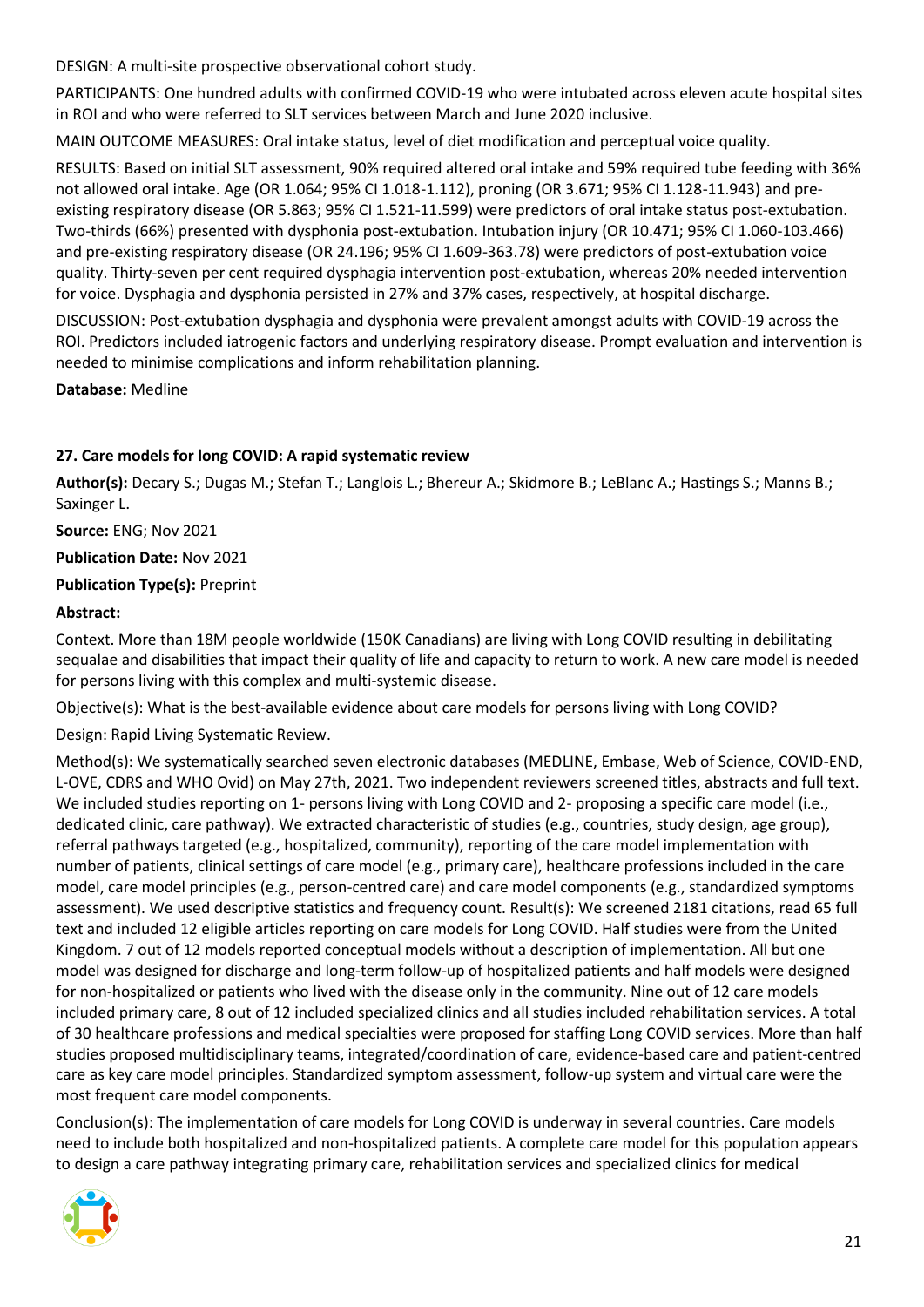assessment. The entry into care pathways is likely possible through a centralized referral system. It is possible to design sustainable and equitable care pathways for Long COVID in Canada integrated in current infrastructure.Copyright The copyright holder for this preprint is the author/funder, who has granted medRxiv a license to display the preprint in perpetuity. It is made available under a CC-BY-NC-ND 4.0 International license.

**Database:** EMBASE

# <span id="page-21-0"></span>**28. Global prevalence of post-acute sequelae of COVID-19 (PASC) or long COVID: A meta-analysis and systematic review**

**Author(s):** Chen C.; Haupert S.R.; Zimmermann L.; Shi X.; Fritsche L.G.; Mukherjee B.

**Source:** ENG; Nov 2021

**Publication Date:** Nov 2021

# **Publication Type(s):** Preprint

# **Abstract:**

Importance: As SARS-CoV-2 pervades worldwide, considerable focus has been placed on the longer lasting health effects of the virus on the human host and on the anticipated healthcare needs.

Objective: The primary aim of this study is to examine the prevalence of post-acute sequelae of COVID-19 (PASC), commonly known as long COVID, across the world and to assess geographic heterogeneities through a systematic review and meta-analysis. A second aim is to provide prevalence estimates for individual symptoms that have been commonly reported as PASC, based on the existing literature.

Data Sources: PubMed, Embase, and iSearch for preprints from medRxiv, bioRxiv, SSRN, and others, were searched on July 5, 2021 with verification extending to August 12, 2021. Study Selection Studies written in English that consider PASC (indexed as ailments persisting at least 28 days after diagnosis or recovery for SARS-CoV-2 infection) and that examine corresponding prevalence, risk factors, duration, or associated symptoms were included. A total of 40 studies were included with 9 from North America, 1 from South America, 17 from Europe, 11 from Asia, and 2 from other regions.

Data Extraction and Synthesis: Data extraction was performed and separately cross-validated on the following data elements: title, journal, authors, date of publication, outcomes, and characteristics related to the study sample and study design. Using a random effects framework for meta-analysis with DerSimonian-Laird pooled inverse-variance weighted estimator, we provide an interval estimate of PASC prevalence, globally, and across regions. This metaanalysis considers variation in PASC prevalence by hospitalization status during the acute phase of infection, duration of symptoms, and specific symptom categories.

Main Outcomes and Measures: Prevalence of PASC worldwide and stratified by regions. Results Global estimated pooled PASC prevalence derived from the estimates presented in 29 studies was 0.43 (95% confidence interval [CI]: 0.35, 0.63), with a higher pooled PASC prevalence estimate of 0.57 (95% CI: 0.45, 0.68), among those hospitalized during the acute phase of infection. Females were estimated to have higher pooled PASC prevalence than males (0.49 [95% CI: 0.35, 0.63] versus 0.37 [95% CI: 0.24, 0.51], respectively). Regional pooled PASC prevalence estimates in descending order were 0.49 (95% CI: 0.21, 0.42) for Asia, 0.44 (95% CI: 0.30, 0.59) for Europe, and 0.30 (95% CI: 0.32, 0.66) for North America. Global pooled PASC prevalence for 30, 60, 90, and 120 days after index test positive date were estimated to be 0.36 (95% CI: 0.25, 0.48), 0.24 (95% CI: 0.13, 0.39), 0.29 (95% CI: 0.12, 0.57) and 0.51 (95% CI: 0.42, 0.59), respectively. Among commonly reported PASC symptoms, fatigue and dyspnea were reported most frequently, with a prevalence of 0.23 (95% CI: 0.13, 0.38) and 0.13 (95% CI: 0.09, 0.19), respectively.

Conclusions and Relevance: The findings of this meta-analysis suggest that, worldwide, PASC comprises a significant fraction (0.43 [95% CI: 0.35, 0.63]) of COVID-19 tested positive cases and more than half of hospitalized COVID-19 cases, based on available literature as of August 12, 2021. Geographic differences appear to exist, as lowest to highest PASC prevalence is observed for North America (0.30 [95% CI: 0.32, 0.66]) to Asia (0.49 [95% CI: 0.21, 0.42]). The case-mix across studies, in terms of COVID-19 severity during the acute phase of infection and variation in the clinical definition of PASC, may explain some of these differences. Nonetheless, the health effects of COVID-19 appear to be prolonged and can exert marked stress on the healthcare system, with 237M reported COVID-19 cases worldwide as of October 12, 2021.Copyright The copyright holder for this preprint is the author/funder, who has

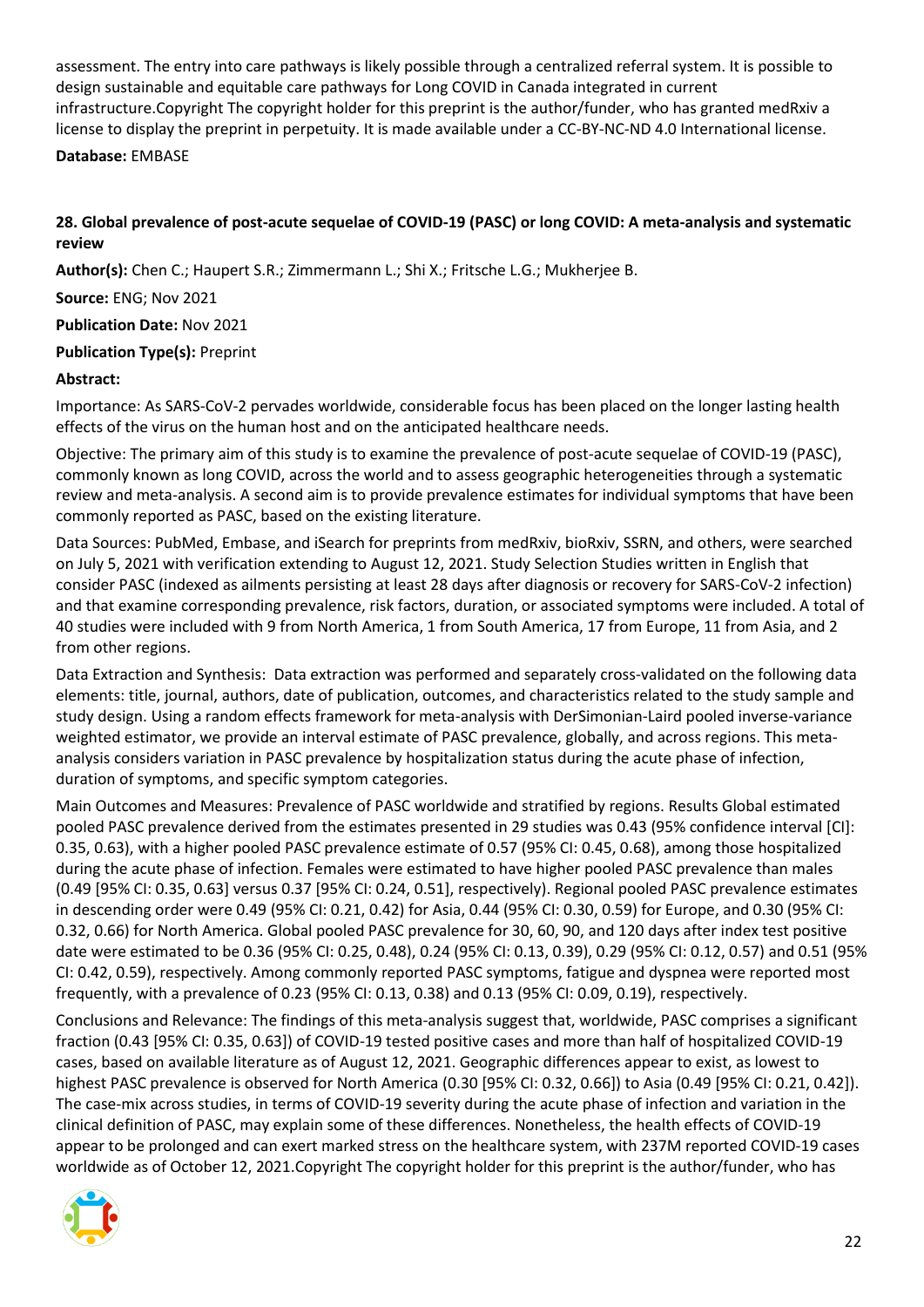granted medRxiv a license to display the preprint in perpetuity. It is made available under a CC-BY 4.0 International license.

# **Database:** EMBASE

# <span id="page-22-0"></span>**29. Hyperbaric oxygen therapy for the treatment of long COVID: early evaluation of a highly promising intervention**

**Author(s):** Robbins T.; Magar A.; Patel K.; Sankar S.; Kyrou I.; Ali A.; Randeva H.S.; Clark C.; Gonevski M.; Baitule S.; Sharma K.

**Source:** Clinical Medicine, Journal of the Royal College of Physicians of London; Nov 2021; vol. 21 (no. 6)

# **Publication Date:** Nov 2021

# **Publication Type(s):** Article

#### **Abstract:**

Background: Long COVID is a common occurrence following COVID-19 infection. The most common symptom reported is fatigue. Limited interventional treatment options exist. We report the first evaluation of hyperbaric oxygen therapy (HBOT) for long COVID treatment.

Methods: A total of 10 consecutive patients received 10 sessions of HBOT to 2.4 atmospheres over 12 days. Each treatment session lasted 105 minutes, consisting of three 30-minute exposures to 100% oxygen, interspersed with 5 minute air breaks. Validated fatigue and cognitive scoring assessments were performed at day 1 and 10. Statistical analysis was with Wilcoxon signed-rank testing reported alongside effect sizes.

Results: HBOT yielded a statistically significant improvement in the Chalder fatigue scale (p=0.0059; d=1.75 (very large)), global cognition (p=0.0137; d=-1.07 (large)), executive function (p=0.0039; d=-1.06 (large)), attention (p=0.0020; d=-1.2 (very large)), information processing (p=0.0059; d=-1.25 (very large)) and verbal function (p=0.0098; d=-0.92 (large)).

Conclusion: Long COVID-related fatigue can be debilitating, and may affect young people who were previously in economic employment. The results presented here suggest potential benefits of HBOT, with statistically significant results following 10 sessions.Copyright © Royal College of Physicians 2021. All rights reserved.

**Database:** EMBASE

# <span id="page-22-1"></span>**30. Kidney outcomes in long COVID**

**Author(s):** Bowe B.; Xie Y.; Xu E.; Al-Aly Z.

**Source:** Journal of the American Society of Nephrology; Nov 2021; vol. 32 (no. 11); p. 2851-2862

**Publication Date:** Nov 2021

**Publication Type(s):** Article

**PubMedID:** 34470828

#### **Abstract:**

Background: COVID-19 is associated with increased risk of post-acute sequelae involving pulmonary and extrapulmonary organ systems-referred to as long COVID. However, a detailed assessment of kidney outcomes in long COVID is not yet available.

Methods: We built a cohort of 1,726,683 US Veterans identified from March 1, 2020 to March 15, 2021, including 89,216 patients who were 30-day survivors of COVID-19 and 1,637,467 non-infected controls. We examined risks of AKI, eGFR decline, ESKD, and major adverse kidney events (MAKE). MAKE was defined as eGFR decline >=50%, ESKD, or all-cause mortality. We used inverse probability-weighted survival regression, adjusting for predefined demographic and health characteristics, and algorithmically selected high-dimensional covariates, including diagnoses, medications, and laboratory tests. Linear mixed models characterized intra-individual eGFR trajectory. Results Beyond the acute illness, 30-day survivors of COVID-19 exhibited a higher risk of AKI (aHR, 1.94; 95% CI, 1.86 to 2.04), eGFR decline >=30% (aHR, 1.25; 95% CI, 1.14 to 1.37), eGFR decline >=40% (aHR, 1.44; 95% CI, 1.37 to 1.51),

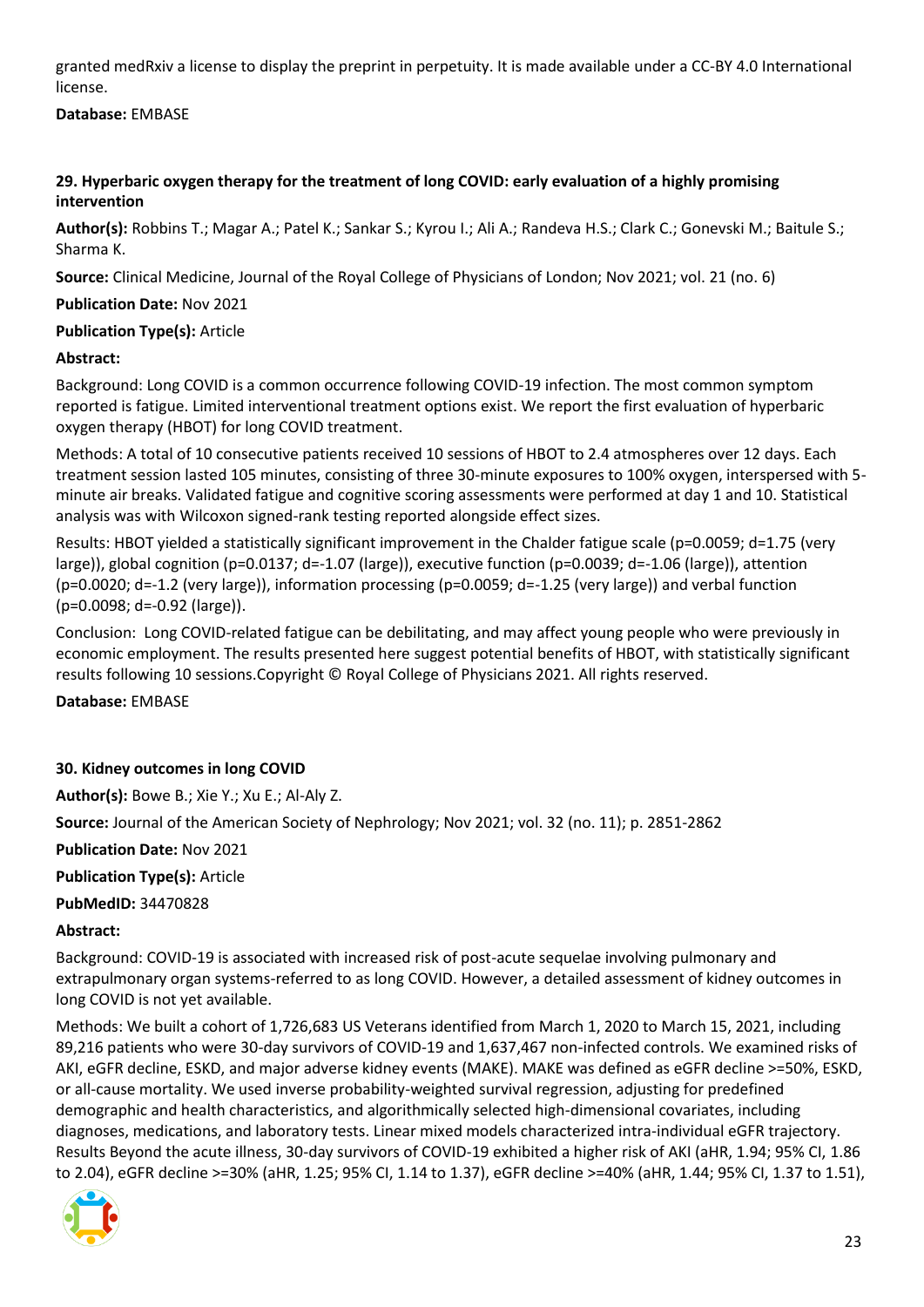eGFR decline >=50% (aHR, 1.62; 95% CI, 1.51 to 1.74), ESKD (aHR, 2.96; 95% CI, 2.49 to 3.51), and MAKE (aHR, 1.66; 95% CI, 1.58 to 1.74). Increase in risks of post-acute kidney outcomes was graded according to the severity of the acute infection (whether patients were non-hospitalized, hospitalized, or admitted to intensive care). Compared with non-infected controls, 30-day survivors of COVID-19 exhibited excess eGFR decline (95% CI) of 23.26 (23.58 to 22.94), 25.20 (26.24 to 24.16), and 27.69 (28.27 to 27.12) ml/min per 1.73 m2 per year, respectively, in nonhospitalized, hospitalized, and those admitted to intensive care during the acute phase of COVID-19 infection. Conclusions: Patients who survived COVID-19 exhibited increased risk of kidney outcomes in the postacute phase of the disease. Post-acute COVID-19 care should include attention to kidney disease.Copyright © 2021 by the American Society of Nephrology

**Database:** EMBASE

#### <span id="page-23-0"></span>**31. Long-COVID syndrome associated with COVID-19 pneumonia**

**Author(s):** Furusho N.; Kozu Y.; Ozoe R.; Nakagawa T.; Jinno Y.; Yokota S.; Kurosawa Y.; Morita H.; Hirata A.; Yamada S.; Fukuda A.; Hikichi M.; Hiranuma H.; Ito R.; Maruoka S.; Gon Y.

**Source:** Respirology; Nov 2021; vol. 26 ; p. 105

**Publication Date:** Nov 2021

**Publication Type(s):** Conference Abstract

Available at [Respirology](https://go.openathens.net/redirector/nhs?url=https%3A%2F%2Fonlinelibrary.wiley.com%2Fdoi%2Ffull%2Fhttps%3A%2F%2Fdx.10.1111%2Fresp.14150) - from Wiley Online Library

#### **Abstract:**

Purpose: It has been reported that patients suffering from COVID-19 develop various physical sequelae even 2months after the onset. This time, we investigated the effect of hospitalization for COVID-19 pneumonia on clinical symptoms after discharge.

Method(s): Among those admitted to our hospital due to COVID- 19 pneumonia, consent for clinical research was obtained. 36 cases, face-to-face medical examination 3 months after discharge, physical examination, imaging test, respiratory function test The COVID-19 sequelae were evaluated by examining, blood tests, and the presence or absence of subjective symptoms using a questionnaire.

Result(s): The average length of stay was 22 days +/- 9.5 days, COVID-19 moderate I 26 cases, moderate II 11 cases, and severe 1 case. The average age was 64 years old, and the male-female ratio was 25:13, which was a large proportion of males. According to the questionnaire, muscle weakness was the most common in 22 cases (61%), dyspnea in 14 cases (39%), thinking ability in 12 cases (33%), sputum in 12 cases (33%), and fatigue 10 cases. of the cases (28%), 81% had some symptoms. The frequency of these symptoms did not depend on the length of hospital stay, and there was no significant difference between the two groups, mild / moderate I and moderate II / severe.

Discussion(s): COVID-19 pneumonia was found to have various symptoms due to sequelae even 3 months after discharge. In addition, since clinical symptoms were observed regardless of the length of hospital stay and severity, it was considered to be related to individual patient factors such as underlying diseases and inadequate immune response in addition to pneumonia. Also. In particular, the frequency of muscle weakness was high, suggesting that face-to-face rehabilitation could not be performed under the COVID-19 epidemic.

**Database:** EMBASE

# <span id="page-23-1"></span>**32. Clinical coding of long COVID in English primary care: a federated analysis of 58 million patient records in situ using OpenSAFELY**

#### **Author(s):**

**Source:** The British journal of general practice : the journal of the Royal College of General Practitioners; Nov 2021; vol. 71 (no. 712); p. 495

**Publication Date:** Nov 2021

**Publication Type(s):** Letter

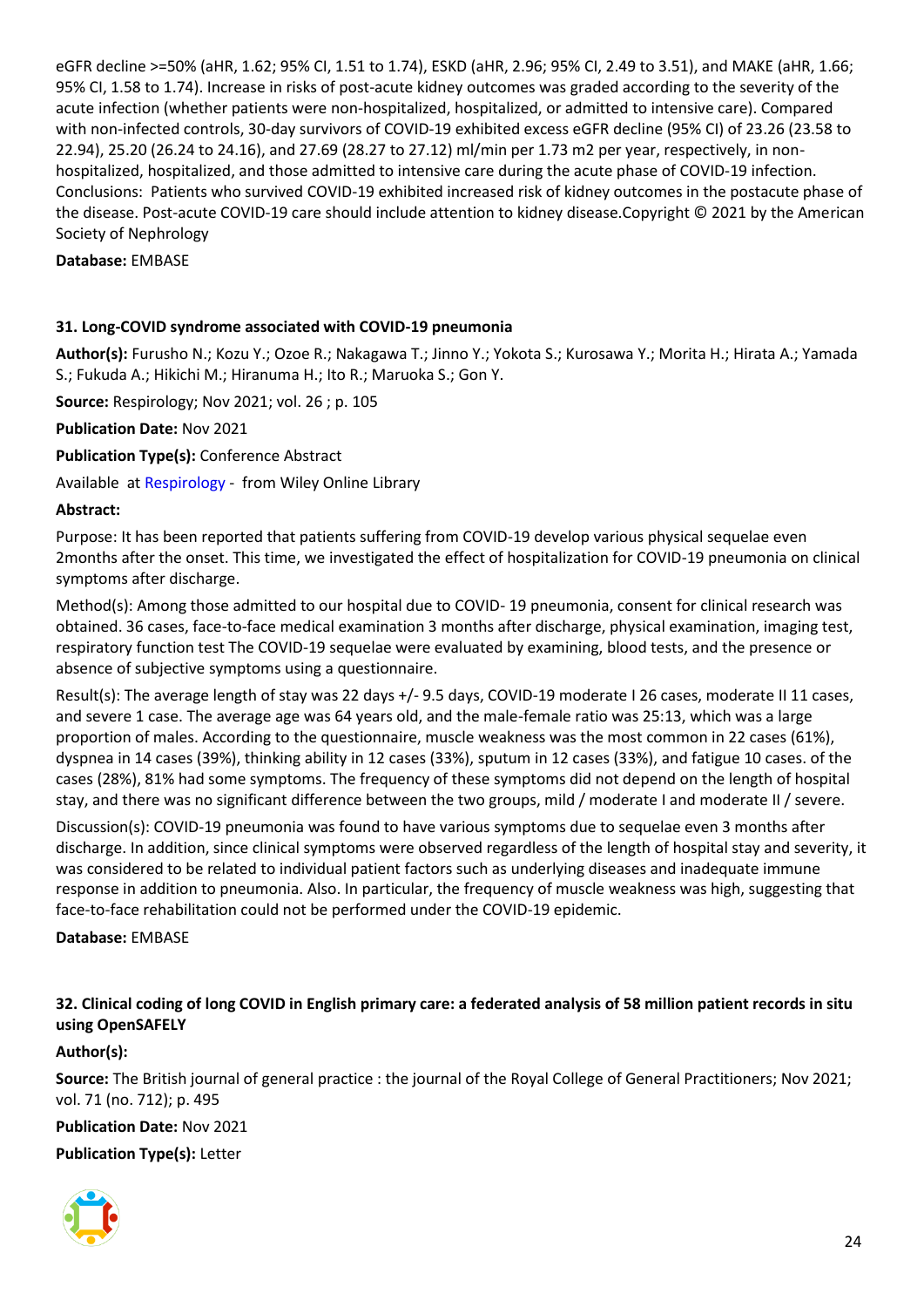#### **PubMedID:** 34711574

Available at [The British journal of general practice : the journal of the Royal College of General Practitioners](https://search.ebscohost.com/login.aspx?direct=true&scope=site&site=ehost-live&db=mdc&AN=34711574) - from EBSCO (MEDLINE Complete)

**Database:** EMBASE

#### <span id="page-24-0"></span>**33. Supporting patients with long COVID return to work**

**Author(s):** Madan I.; Briggs T.; Graham C.C.

**Source:** British Journal of General Practice; Nov 2021; vol. 71 (no. 712); p. 508-509

**Publication Date:** Nov 2021

**Publication Type(s):** Note

**PubMedID:** 34711562

Available at [The British journal of general practice : the journal of the Royal College of General Practitioners](https://search.ebscohost.com/login.aspx?direct=true&scope=site&site=ehost-live&db=mdc&AN=34711562) - from EBSCO (MEDLINE Complete)

**Database:** EMBASE

#### <span id="page-24-1"></span>**34. The health system response to long COVID in England at a critical juncture**

**Author(s):** Marshall-Andon T.; Walsh S.; Fuld J.; Pari A.A.A.

**Source:** British Journal of General Practice; Nov 2021; vol. 71 (no. 712); p. 485-486

**Publication Date:** Nov 2021

**Publication Type(s):** Editorial

**PubMedID:** 34711556

Available at [The British journal of general practice : the journal of the Royal College of General Practitioners](https://search.ebscohost.com/login.aspx?direct=true&scope=site&site=ehost-live&db=mdc&AN=34711556) - from EBSCO (MEDLINE Complete)

**Database:** EMBASE

#### <span id="page-24-2"></span>**35. A mixed-methods systematic review of postviral fatigue interventions: Are there lessons for long Covid?**

**Author(s):** Fowler-Davis S.; Platts K.; Thelwell M.; Harrop D.; Woodward A.

**Source:** PLoS ONE; Nov 2021; vol. 16 (no. 11)

**Publication Date:** Nov 2021

**Publication Type(s):** Review

Available at [PloS one](http://europepmc.org/search?query=(DOI:%2210.1371/journal.pone.0259533%22)) - from Europe PubMed Central - Open Access

Available at [PloS one](https://doi.org/10.1371/journal.pone.0259533) - from Public Library of Science (PLoS)

Available at [PloS one](https://gateway.proquest.com/openurl?ctx_ver=Z39.88-2004&res_id=xri:pqm&req_dat=xri:pqil:pq_clntid=48229&rft_val_fmt=ori/fmt:kev:mtx:journal&genre=article&issn=1932-6203&volume=16&issue=11&spage=e0259533&atitle=A+mixed-methods+systematic+review+of+post-viral+fatigue+interventions%3A+Are+there+lessons+for+long+Covid%3F) - from ProQuest (MEDLINE with Full Text) - NHS Version

Available at [PloS one](https://search.ebscohost.com/login.aspx?direct=true&scope=site&site=ehost-live&db=mdc&AN=34752489) - from EBSCO (MEDLINE Complete)

Available at [PloS one](https://gateway.proquest.com/openurl?ctx_ver=Z39.88-2004&res_id=xri:pqm&req_dat=xri:pqil:pq_clntid=48229&rft_val_fmt=ori/fmt:kev:mtx:journal&genre=article&issn=1932-6203&volume=16&issue=11&spage=e0259533&atitle=A+mixed-methods+systematic+review+of+post-viral+fatigue+interventions%3A+Are+there+lessons+for+long+Covid%3F) - from ProQuest (Health Research Premium) - NHS Version

#### **Abstract:**

Objectives: Fatigue syndromes have been widely observed following post-viral infection and are being recognised because of Covid19. Interventions used to treat and manage fatigue have been widely researched and this study aims to synthesise the literature associated with fatigue interventions to investigate the outcomes that may be applicable to 'long Covid'.

Method: The study was registered with PROSPERO (CRD42020214209) in October 2020 and five electronic databases were searched. Papers were screened, critically appraised and data extracted from studies that reported outcomes

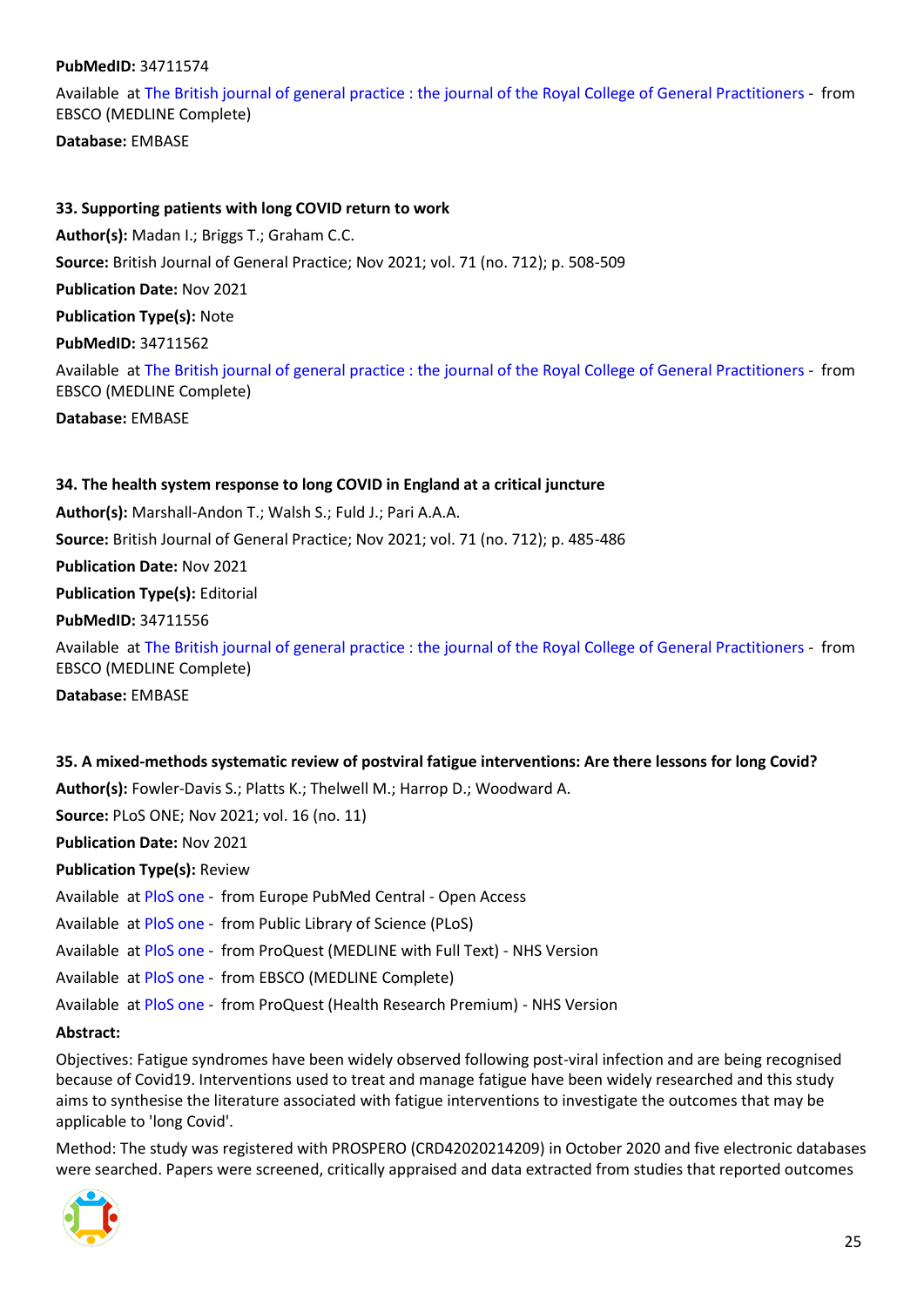of fatigue interventions for post-viral syndromes. The narrative synthesis includes statistical analysis associated with effectiveness and then identifies the characteristics of the interventions, including identification of transferable learning for the treatment of fatigue in long Covid. An expert panel supported critical appraisal and data synthesis.

Results: Over 7,000 research papers revealed a diverse range of interventions and fatigue outcome measures. Forty papers were selected for data extraction after final screening. The effectiveness of all interventions was assessed according to mean differences (MD) in measured fatigue severity between each experimental group and a control following the intervention, as well as standardised mean differences as an overall measure of effect size. Analyses identified a range of effects-from most effective MD -39.0 [95% CI -51.8 to -26.2] to least effective MD 42.28 [95% CI 33.23 to 51.34]-across a range of interventions implemented with people suffering varying levels of fatigue severity. Interventions were multimodal with a range of supportive therapeutic methods and varied in intensity and requirements of the participants. Those in western medical systems tended to be based on self- management and education principles (i.e., group cognitive behavioural therapy (CBT).

Conclusion: Findings suggest that the research is highly focussed on a narrow participant demographic and relatively few methods are effective in managing fatigue symptoms. Selected literature reported complex interventions using self-rating fatigue scales that report effect. Synthesis suggests that long Covid fatigue management may be beneficial when a) physical and psychological support, is delivered in groups where people can plan their functional response to fatigue; and b) where strengthening rather than endurance is used to prevent deconditioning; and c) where fatigue is regarded in the context of an individual's lifestyle and homebased activities are used.Copyright © 2021 Fowler-Davis et al. This is an open access article distributed under the terms of the Creative Commons Attribution License, which permits unrestricted use, distribution, and reproduction in any medium, provided the original author and source are credited.

#### **Database:** EMBASE

# <span id="page-25-0"></span>**36. Cardiovascular abnormalities and mental health difficulties result in a reduced quality of life in the post-acute covid-19 syndrome**

**Author(s):** Giurgi-Oncu C.; Bredicean C.; Tudoran C.; Tudoran M.; Pop G.N.; Pescariu S.A.; Giurgiuca A.

**Source:** Brain Sciences; Nov 2021; vol. 11 (no. 11)

**Publication Date:** Nov 2021

**Publication Type(s):** Article

Available at [Brain sciences](http://europepmc.org/search?query=(DOI:%2210.3390/brainsci11111456%22)) - from Europe PubMed Central - Open Access

#### **Abstract:**

(1) Background: Post-acute COVID-19 syndrome, characterized by persisting symptoms up to 12 weeks after the acute illness, impairs numerous people's physical and mental health.

(2) Methods: 64 inpatients and 79 outpatients, aged under 55 years, with post-acute COVID-19, were evaluated by a transthoracic echocardiography (TTE), mental health examination, Quality of Life (QoL) questionnaire, post-COVID-19 functional status scale (PCFS) and Hospital Anxiety and Depression Scale (HADS).

(3) Results: all inpatients had mild/moderate pulmonary injury during acute COVID-19, in contrast to 37.97% of outpatients. Inpatients who reported an average of 5 persisting symptoms, had, predominantly, level 3 PCFS and a median QoL of 62, compared to outpatients, who reported an average of 3 symptoms, level 1 PCFS and a median QoL score of 70. Increased pulmonary artery pressure was detected in 28.11% of inpatients, compared to 17.72% of outpatients, while diastolic dysfunction was diagnosed in 28.12% of inpatients, in comparison with 20.25% of outpatients (p = 0.02). Abnormal systolic function was assessed in 9.37% of inpatients, and 7.58% of outpatients. According to the HADS depression subscale, 46.87% of inpatients and 27.84% of outpatients had clinical depression. Concomitantly, anxiety was detected in 34.37% of inpatients and 40.5% of outpatients

(4) Conclusion(s): cardiovascular and mental health difficulties were frequently detected in patients with post-acute symptoms of COVID-19, which correlated with the number and intensity of persisting symptoms and reduced QoL scores.Copyright © 2021 by the authors. Licensee MDPI, Basel, Switzerland.

**Database:** EMBASE

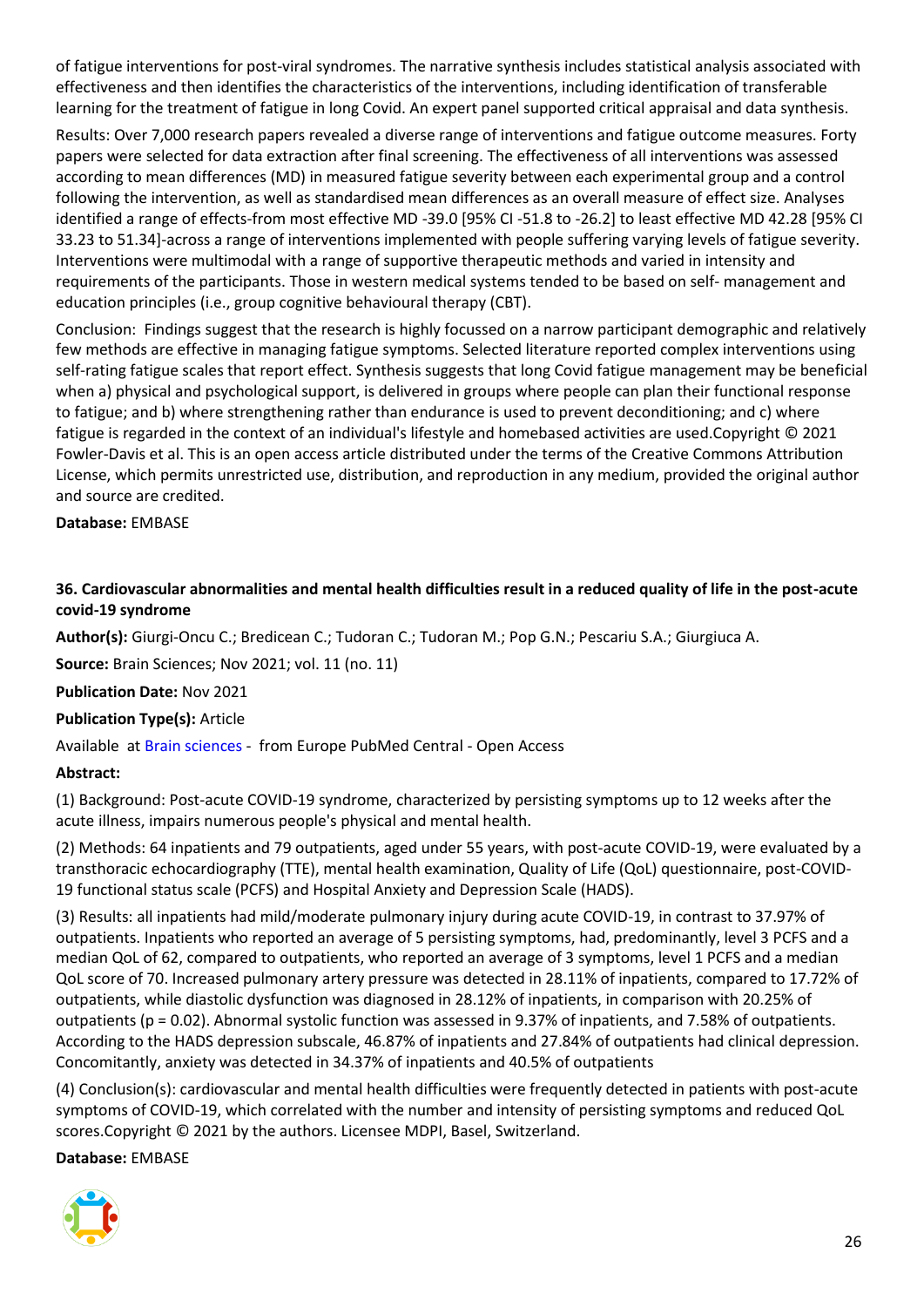#### <span id="page-26-0"></span>**37. Characterizing non-critically ill COVID-19 survivors with and without in-hospital rehabilitation.**

**Author(s):** Musheyev, Benjamin; Janowicz, Rebeca; Borg, Lara; Matarlo, Michael; Boyle, Hayle; Hou, Wei; Duong, Tim Q

**Source:** Scientific reports; Oct 2021; vol. 11 (no. 1); p. 21039

#### **Publication Date:** Oct 2021

**Publication Type(s):** Comparative Study Journal Article

**PubMedID:** 34702883

Available at [Scientific reports](http://europepmc.org/search?query=(DOI:%2210.1038/s41598-021-00246-1%22)) - from Europe PubMed Central - Open Access

Available at [Scientific reports](http://www.nature.com/articles/doi:10.1038/s41598-021-00246-1) - from Nature (Open Access)

Available at [Scientific reports](https://gateway.proquest.com/openurl?ctx_ver=Z39.88-2004&res_id=xri:pqm&req_dat=xri:pqil:pq_clntid=48229&rft_val_fmt=ori/fmt:kev:mtx:journal&genre=article&issn=2045-2322&volume=11&issue=1&spage=21039&atitle=Characterizing+non-critically+ill+COVID-19+survivors+with+and+without+in-hospital+rehabilitation) - from ProQuest (MEDLINE with Full Text) - NHS Version

Available at [Scientific reports](https://gateway.proquest.com/openurl?ctx_ver=Z39.88-2004&res_id=xri:pqm&req_dat=xri:pqil:pq_clntid=48229&rft_val_fmt=ori/fmt:kev:mtx:journal&genre=article&issn=2045-2322&volume=11&issue=1&spage=21039&atitle=Characterizing+non-critically+ill+COVID-19+survivors+with+and+without+in-hospital+rehabilitation) - from ProQuest (Health Research Premium) - NHS Version

#### **Abstract:**

This study investigated pre-COVID-19 admission dependency, discharge assistive equipment, discharge medical follow-up recommendation, and functional status at hospital discharge of non-critically ill COVID-19 survivors, stratified by those with (N = 155) and without (N = 162) in-hospital rehabilitation. "Mental Status", intensive-careunit (ICU) Mobility, and modified Barthel Index scores were assessed at hospital discharge. Relative to the nonrehabilitation patients, rehabilitation patients were older, had more comorbidities, worse pre-admission dependency, were discharged with more assistive equipment and supplemental oxygen, spent more days in the hospital, and had more hospital-acquired acute kidney injury, acute respiratory failure, and more follow-up referrals (p < 0.05 for all). Cardiology, vascular medicine, urology, and endocrinology were amongst the top referrals. Functional scores of many non-critically ill COVID-19 survivors were abnormal at discharge (p < 0.05) and were associated with pre-admission dependency (p < 0.05). Some functional scores were negatively correlated with age, hypertension, coronary artery disease, chronic kidney disease, psychiatric disease, anemia, and neurological disorders (p < 0.05). In-hospital rehabilitation providing restorative therapies and assisting discharge planning were challenging in COVID-19 circumstances. Knowledge of the functional status, discharge assistive equipment, and follow-up medical recommendations at discharge could enable appropriate and timely post-discharge care. Followup studies of COVID-19 survivors are warranted as many will likely have significant post-acute COVID-19 sequela.

**Database:** Medline

<span id="page-26-1"></span>**38. Building back better: Imagining an occupational therapy for a post-COVID-19 world. Author(s):** Whalley Hammell, Karen **Source:** Australian occupational therapy journal; Oct 2021; vol. 68 (no. 5); p. 444-453 **Publication Date:** Oct 2021 **Publication Type(s):** Journal Article **PubMedID:** 34296445 Available at [Australian occupational therapy journal](https://go.openathens.net/redirector/nhs?url=https%3A%2F%2Fonlinelibrary.wiley.com%2Fdoi%2Ffull%2F10.1111%2F1440-1630.12760) - from Wiley Online Library Available at [Australian occupational therapy journal](https://onlinelibrary.wiley.com/doi/pdfdirect/10.1111/1440-1630.12760) - from Unpaywall

#### **Abstract:**

INTRODUCTION: The COVID-19 pandemic, which has disrupted occupations and lives of people around the world, has simultaneously exposed deeply rooted social inequities and structural injustices that have negated the facile claim that "we're all in this together." But the pandemic has also opened up opportunities to imagine other ways of living and doing in the future. This paper imagines some possibilities for shaping occupational therapy's future practices and seeks to illustrate why it is both timely and necessary to re-imagine occupational therapy in 2021.

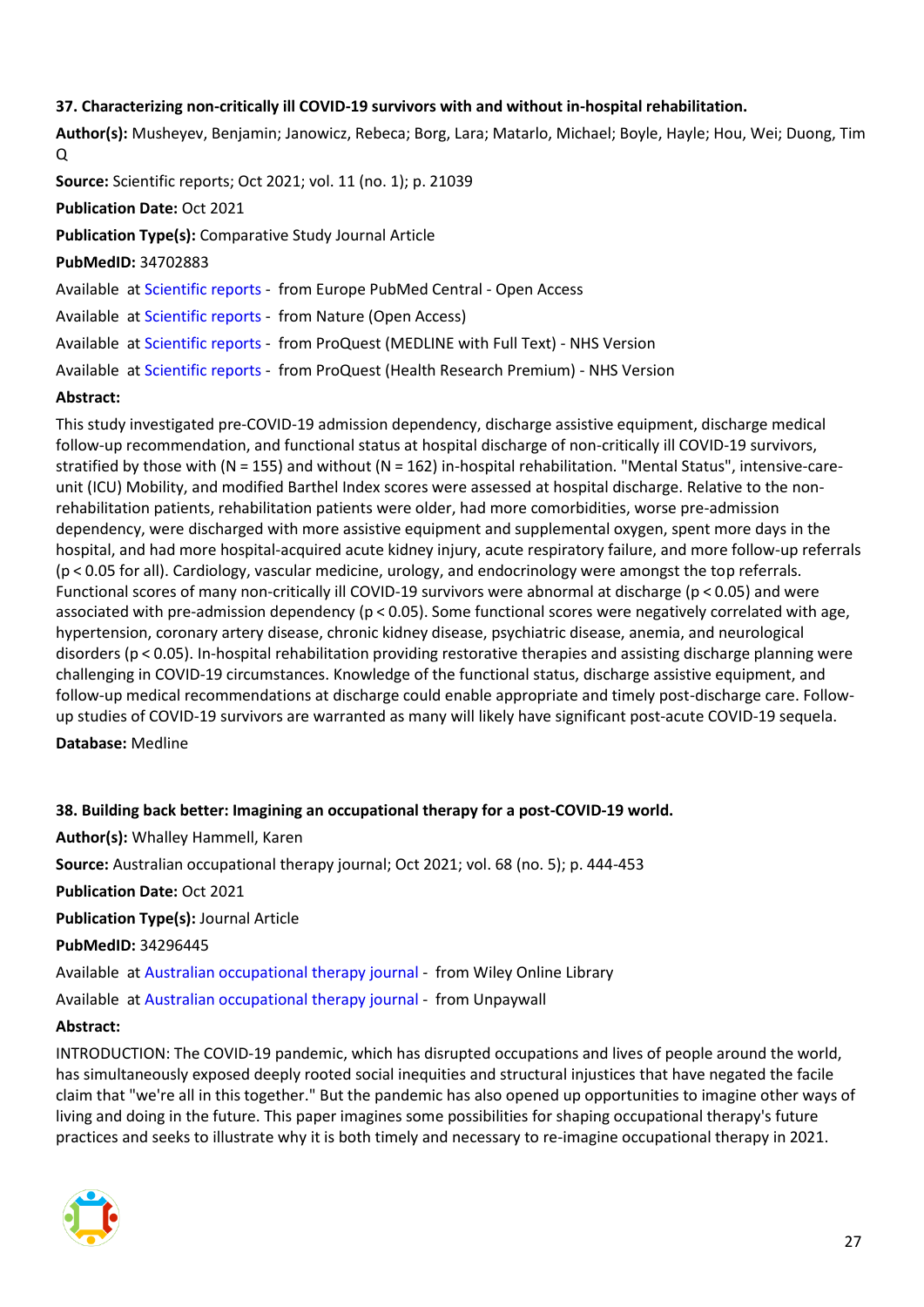METHODS: Drawing from epidemiological research, the paper explores the inequitable impacts of COVID-19, environmental degradation, and multiple social determinants on people's real opportunities for health, wellbeing, and occupational engagement.

FINDINGS: Evidence presented in this paper challenges occupational therapy's individualised approach towards wellbeing and contests the limited parameters of occupations "that matter" that are prioritised and promoted within the profession. In response, the paper seeks to expose the specific, political, economic, and ableist ideology that has effectively shaped the occupational therapy profession's assumptions, models, theories, and the practices these inform.

CONCLUSION: Drawing from the "Build back better" approach to post-disaster recovery-with its dual attentions to wellbeing, equity, and inclusivity and to physical, social, cultural, economic, and environmental vulnerabilities-this paper imagines an occupational therapy for a post-COVID-19 world; an occupational therapy that takes seriously the premise that occupations and people are inseparable from their environments; a profession that no longer colludes in individualising problems that are inherently social or in depoliticising the systemic social and economic inequalities that create stress and illness; an occupational therapy that no longer promotes the values of neoliberal ableism; and an occupational therapy dedicated to expanding people's just and equitable opportunities to engage in meaningful occupations that contribute positively to their own wellbeing and the wellbeing of their communities.

**Database:** Medline

# <span id="page-27-0"></span>**39. 'I Live a Kind of Shadow Life': Individual Experiences of COVID-19 Recovery and the Impact on Physical Activity Levels.**

**Author(s):** Shelley, James; Hudson, Joanne; Mackintosh, Kelly A; Saynor, Zoe L; Duckers, Jamie; Lewis, Keir E; Davies, Gwyneth A; Berg, Ronan M G; McNarry, Melitta A

**Source:** International journal of environmental research and public health; Oct 2021; vol. 18 (no. 21)

**Publication Date:** Oct 2021

**Publication Type(s):** Journal Article

**PubMedID:** 34769934

Available at [International journal of environmental research and public health](http://europepmc.org/search?query=(DOI:%2210.3390/ijerph182111417%22)) - from Europe PubMed Central - Open Access

Available at [International journal of environmental research and public health](https://search.ebscohost.com/login.aspx?direct=true&scope=site&site=ehost-live&db=mdc&AN=34769934) - from EBSCO (MEDLINE Complete)

Available at [International journal of environmental research and public health](https://gateway.proquest.com/openurl?ctx_ver=Z39.88-2004&res_id=xri:pqm&req_dat=xri:pqil:pq_clntid=48229&rft_val_fmt=ori/fmt:kev:mtx:journal&genre=article&issn=1661-7827&volume=18&issue=21&spage=11417&atitle=I+Live+a+Kind+of+Shadow+Life%3A+Individual+Experiences+of+COVID-19+Recovery+and+the+Impact+on+Physical+Activity+Levels) - from ProQuest (MEDLINE with Full Text) - NHS Version

Available at [International journal of environmental research and public health](https://gateway.proquest.com/openurl?ctx_ver=Z39.88-2004&res_id=xri:pqm&req_dat=xri:pqil:pq_clntid=48229&rft_val_fmt=ori/fmt:kev:mtx:journal&genre=article&issn=1661-7827&volume=18&issue=21&spage=11417&atitle=I+Live+a+Kind+of+Shadow+Life%3A+Individual+Experiences+of+COVID-19+Recovery+and+the+Impact+on+Physical+Activity+Levels) - from ProQuest (Health Research Premium) - NHS Version

**Abstract:** Understanding of strategies to support individuals recovering from coronavirus disease 2019 (COVID-19) is limited. 'Long COVID' is a multisystem disease characterised by a range of respiratory, gastrointestinal, cardiovascular, neurological, and musculoskeletal symptoms extending beyond 12 weeks. The aim of this study was to explore individuals' experiences of recovering from COVID-19 to provide a better understanding of the acute and long-term impact of the disease on physical activity (PA). Individualised semi-structured interviews were conducted with 48 adults recovering from COVID-19 at 6-11 months post-infection. An inductive thematic analysis approach was used, reaching saturation at 14 interviews (10 female;  $47 \pm 7$  years). Four overarching themes were identified: (i) Living with COVID-19, including managing activities of daily living; (ii) Dealing with the Unknown and selfmanagement strategies; (iii) Re-introducing physical activity; and (iv) Challenges of returning to work. The return to PA, whether through activities of daily living, work or exercise, is often associated with the exacerbation of symptoms, presenting a range of challenges for individuals recovering from COVID-19. Individually tailored support is therefore required to address the unique challenges posed by COVID-19.

**Database:** Medline

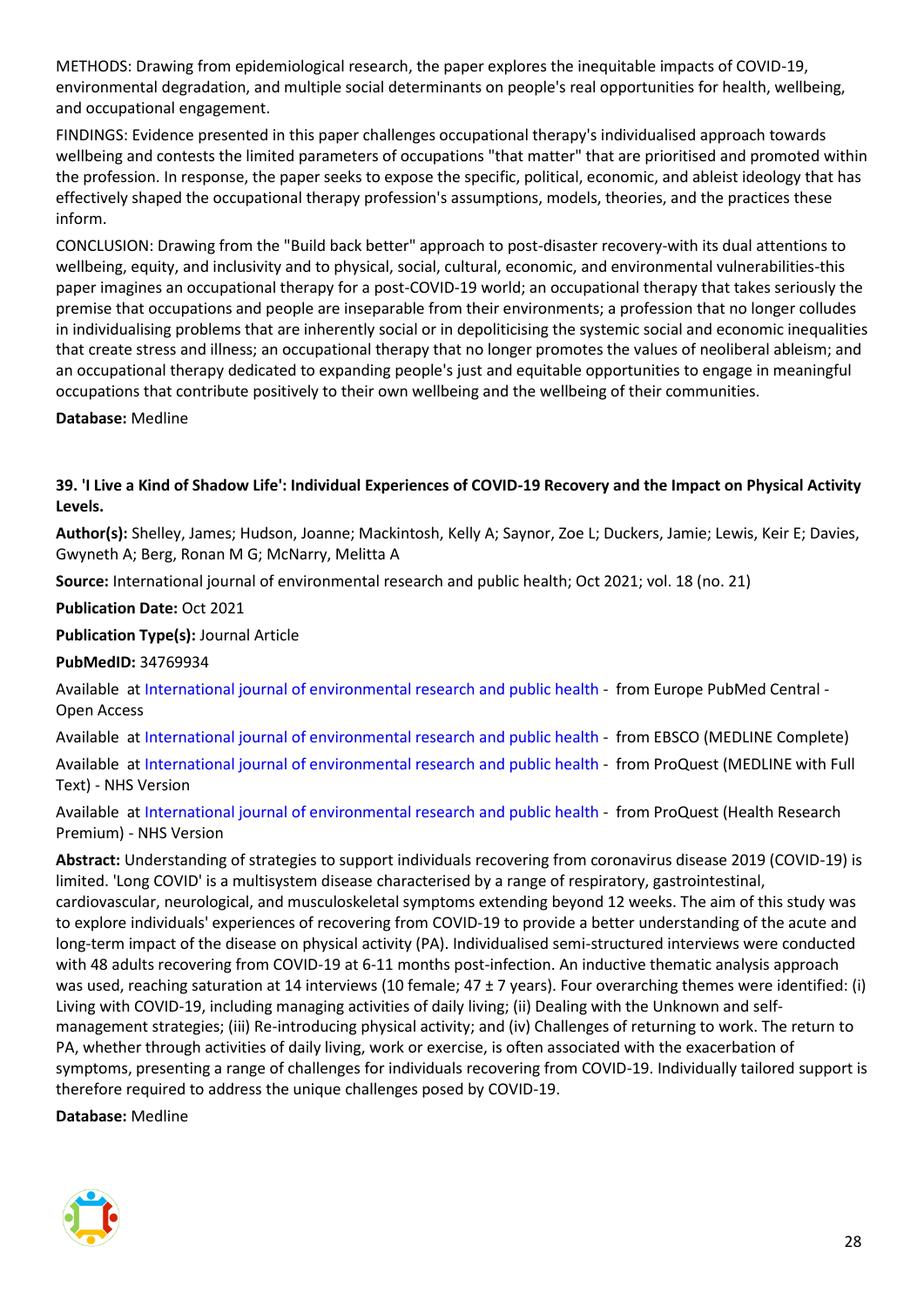# <span id="page-28-0"></span>**40. The impact of Post-COVID-Syndrome on functioning - results from a community survey in patients after mild and moderate SARS-CoV-2-infections in Germany.**

**Author(s):** Lemhöfer, Christina; Sturm, Christian; Loudovici-Krug, Dana; Best, Norman; Gutenbrunner, Christoph **Source:** Journal of occupational medicine and toxicology (London, England); Oct 2021; vol. 16 (no. 1); p. 45

**Publication Date:** Oct 2021

**Publication Type(s):** Journal Article

**PubMedID:** 34620202

Available at [Journal of occupational medicine and toxicology \(London, England\)](https://doi.org/10.1186/s12995-021-00337-9) - from BioMed Central

Available at [Journal of occupational medicine and toxicology \(London, England\)](http://europepmc.org/search?query=(DOI:%2210.1186/s12995-021-00337-9%22)) - from Europe PubMed Central - Open Access

Available at [Journal of occupational medicine and toxicology \(London, England\)](https://gateway.proquest.com/openurl?ctx_ver=Z39.88-2004&res_id=xri:pqm&req_dat=xri:pqil:pq_clntid=48229&rft_val_fmt=ori/fmt:kev:mtx:journal&genre=article&issn=1054-044X&volume=16&issue=1&spage=45&atitle=The+impact+of+Post-COVID-Syndrome+on+functioning+-+results+from+a+community+survey+in+patients+after+mild+and+moderate+SARS-CoV-2-infections+in+Germany) - from ProQuest (Health Research Premium) - NHS Version

# **Abstract:**

BACKGROUND: In COVID-19 survivors a relatively high number of long-term symptoms have been observed. Besides impact on quality of life, these symptoms (now called Post-COVID-Syndrome) may have an impact on functioning and may also hinder to participation in social life in affected people. However, little is known about developing such syndrome a for patients with mild and moderate COVID-19 who did not need hospitalization or intensive care.

METHODS: A cross-sectional study in 1027 patients with mild or moderate COVID-19 was performed in two communities in Bavaria, Germany. The Rehabilitation-Needs-Survey (RehabNeS) including the Short Form 36 Health Survey (SF-36) on health-related quality of life, was used. Descriptive statistics were calculated.

RESULTS: In all, 97.5% of patients reported one symptom in the infection stage, such as fatigue, respiratory problems, limitations of the senses of taste and smell, fear and anxiety and other symptoms. In this time period, 84.1% of the participants experienced activity limitations and participation restrictions such as carrying out daily routines, handling stress, getting household tasks done, caring for/supporting others, and relaxing and leisure concerns. In all, 61.9% of participants reported persisting symptoms more than 3 months after infection. These were fatigue, sleep disturbances, respiratory problems, pain, fear and anxiety, and restrictions in movement; 49% of the participants reported activity limitations and participation restrictions. Predominately, these were handling stress, carrying out daily routines, looking after one's health, relaxing and leisure activities and doing house work. The impacts on quality of life and vocational performance were rather low.

CONCLUSION: The results show that long-term symptoms after mild and moderate COVID-19 are common and lead to limitations of activities and participation. However, it seems that in most cases they are not severe and do not lead to frequent or serious issues with quality of life or work ability.

**Database:** Medline

# <span id="page-28-1"></span>**41. Is tele-rehabilitation superior to home exercise program in COVID-19 survivors following discharge from intensive care unit? - A study protocol of a randomized controlled trial.**

**Author(s):** Turan, Zeynep; Topaloglu, Mahir; Ozyemisci Taskiran, Ozden

**Source:** Physiotherapy research international : the journal for researchers and clinicians in physical therapy; Oct 2021; vol. 26 (no. 4); p. e1920

#### **Publication Date:** Oct 2021

**Publication Type(s):** Journal Article Clinical Trial Protocol

#### **PubMedID:** 34237184

Available at [Physiotherapy research international : the journal for researchers and clinicians in physical therapy](https://doi.org/10.1002/pri.1920) from Unpaywall

#### **Abstract:**

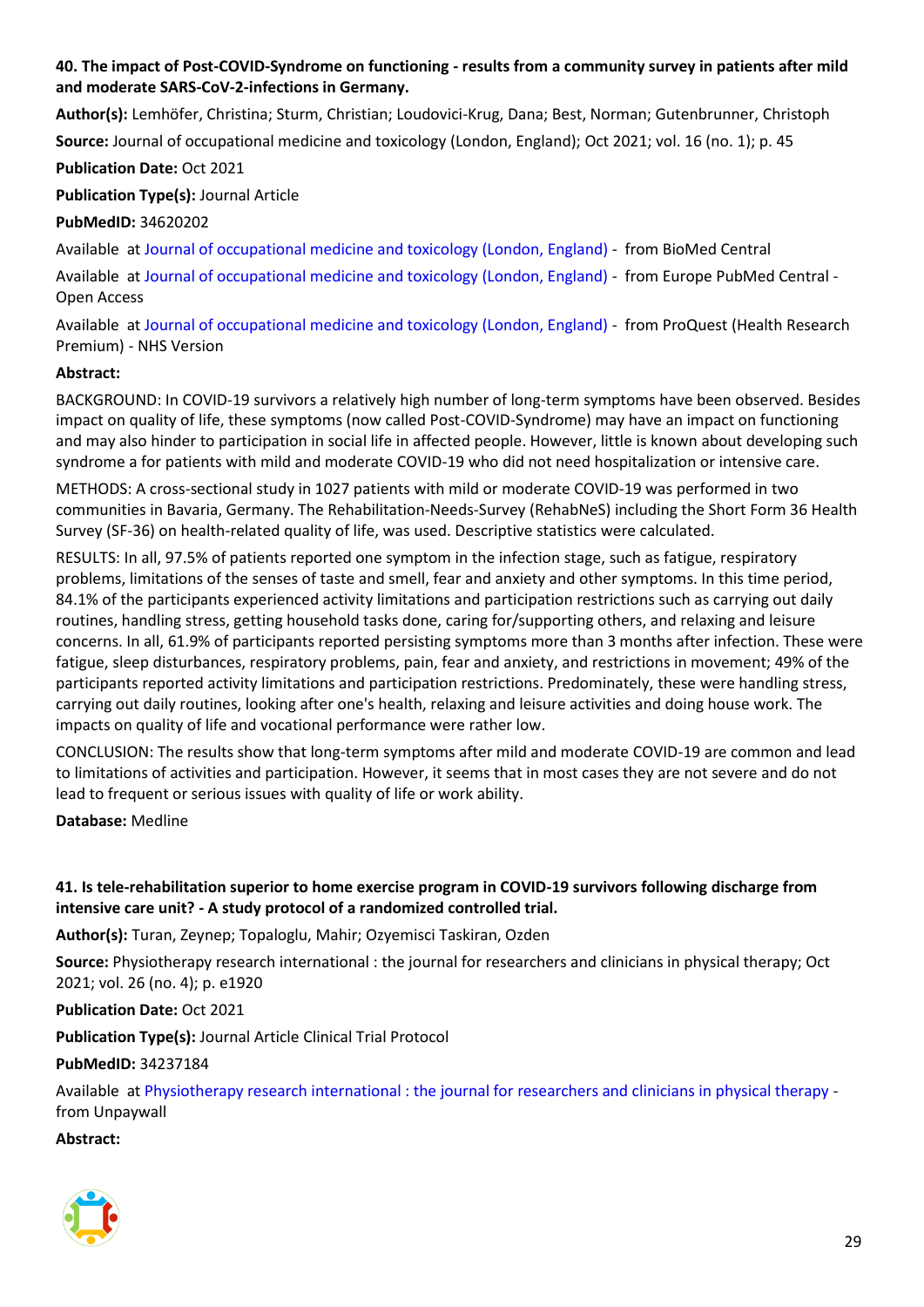BACKGROUND AND PURPOSE: Evaluating the patients with COVID-19 following discharge from intensive care unit for pulmonary rehabilitation is crucial. It could be difficult to participate rehabilitation program due to transportation problems and cautions for contagiousness. Tele-rehabilitation could serve as a favorable alternative. The primary aim of this study is to investigate whether supervised telerehabilitation is superior to home exercise program regarding walking distance and secondarily muscle strength, muscle endurance, quality of life, physical activity level and perceived respiratory disability.

METHODS: This is a randomized assessor blinded control trial with two groups; tele-rehabilitation and home exercise. One hundred twenty-two COVID-19 survivors following discharge from intensive care unit will be allocated into two groups. The tele-rehabilitation group will receive breathing, aerobic, posture, stretching, strengthening exercises at their home under remote supervision via Internet for 3 days/week for 10 weeks. Home exercise group will receive the same program at their home on their own and they will be called weekly. The patients will be evaluated at the beginning, at the end of the program, 6th and 12th months following the rehabilitation. The primary outcome is the change in 6-minute walking distance; the secondary outcomes are changes in quality of life, physical function, health status, dyspnea and muscle strength.

IMPACT STATEMENT: This detailed description of the rehabilitation protocol will guide to plan the rehabilitation program and help how to design an efficacy study comparing different models of rehabilitation in COVID-19 survivors following discharge from intensive care unit with evidence-based contribution to the literature.

**Database:** Medline

# <span id="page-29-0"></span>**42. Community-Based Primary Care Management of 'Long COVID': A Center of Excellence Model at NYC Health + Hospitals.**

**Author(s):** List ; Long, Theodore G. **Source:** American Journal of Medicine; Oct 2021; vol. 134 (no. 10); p. 1232-1235 **Publication Date:** Oct 2021 **Publication Type(s):** Periodical **PubMedID:** NLM34270990 Available at [The American journal of medicine](https://www.ncbi.nlm.nih.gov/pmc/articles/PMC8277950) - from Unpaywall **Database:** CINAHL

<span id="page-29-1"></span>**43. Long COVID-19: Implications for Acute and Community Nursing Care. Author(s):** Peters ; Maygers, Joyce M.; Lantz-Garnish, Melissa D.; Slater, Tammy **Source:** Maryland Nurse; Oct 2021; vol. 23 (no. 1); p. 18-20 **Publication Date:** Oct 2021 **Publication Type(s):** Trade Publication Available at [Maryland Nurse](https://gateway.proquest.com/openurl?ctx_ver=Z39.88-2004&res_id=xri:pqm&req_dat=xri:pqil:pq_clntid=48229&rft_val_fmt=ori/fmt:kev:mtx:journal&genre=article&issn=0047-6080&volume=23&issue=1&spage=18&atitle=Long+COVID-19%3A+Implications+for+Acute+and+Community+Nursing+Care) - from ProQuest (Health Research Premium) - NHS Version Available at [Maryland Nurse](https://openurl.ebsco.com/openurl?genre=article&issn=0047-6080&volume=23&issue=1&spage=18) - from EBSCO (CINAHL with Full Text) **Database:** CINAHL

<span id="page-29-2"></span>**44. Pericarditis after sars-cov-2 infection: Another pebble in the mosaic of long covid? Author(s):** Carubbi F.; Alunno A.; Leone S.; Di Gregorio N.; Mancini B.; Viscido A.; Del Pinto R.; Grassi D.; Ferri C.; Cicogna S. **Source:** Viruses; Oct 2021; vol. 13 (no. 10) **Publication Date:** Oct 2021 **Publication Type(s):** Article

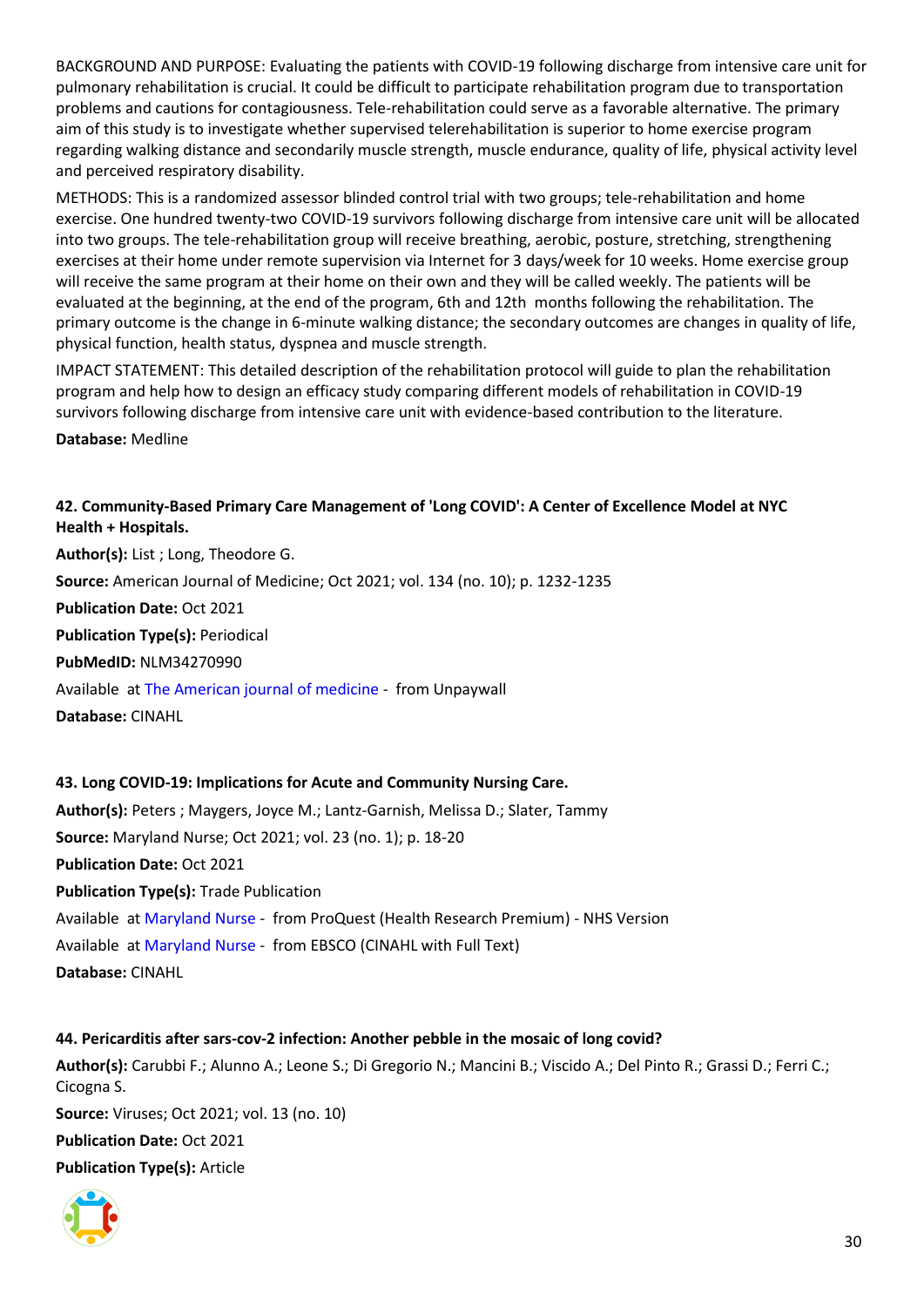#### **PubMedID:** 34696427

Available at [Viruses](http://europepmc.org/search?query=(DOI:%2210.3390/v13101997%22)) - from Europe PubMed Central - Open Access

**Abstract:** With the emerging success of the COVID-19 vaccination programs, the incidence of acute COVID-19 will decrease. However, given the high number of people who contracted SARS-CoV-2 infection and recovered, we will be faced with a significant number of patients with persistent symptoms even months after their COVID-19 infection. In this setting, long COVID and its cardiovascular manifestations, including pericarditis, need to become a top priority for healthcare systems as a new chronic disease process. Concerning the relationship between COVID-19 and pericardial diseases, pericarditis appears to be common in the acute infection but rare in the postacute period, while small pericardial effusions may be relatively common in the postacute period of COVID-19. Here, we reported a series of 7 patients developing pericarditis after a median of 20 days from clinical and virological recovery from SARS-CoV-2 infection. We excluded specific identifiable causes of pericarditis, hence we speculate that these cases can be contextualized within the clinical spectrum of long COVID . All our patients were treated with a combination of colchicine and either ASA or NSAIDs, but four of them did not achieve a clinical response. When switched to glucocorticoids, these four patients recovered with no recurrence during drug tapering. Based on this observation and on the latency of pericarditis occurrence (a median of 20 days after a negative nasopharyngeal swab), could be suggested that post-COVID pericarditis may be linked to ongoing inflammation sustained by the persistence of viral nucleic acid without virus replication in the pericardium. Therefore, glucocorticoids may be a suitable treatment option in patients not responding or intolerant to conventional therapy and who require to counteract the pericardial inflammatory component rather than direct an acute viral injury to the pericardial tissue.Copyright © 2021 by the authors. Licensee MDPI, Basel, Switzerland.

**Database:** EMBASE

#### <span id="page-30-0"></span>**45. Long COVID among people with MS: A prospective and longitudinal observational study of the UK MS Register**

**Author(s):** Garjani A.; Evangelou N.; Middleton R.M.; Nicholas R.

**Source:** Multiple Sclerosis Journal; Oct 2021; vol. 27 (no. 2); p. 321-322

**Publication Date:** Oct 2021

**Publication Type(s):** Conference Abstract

#### **Abstract:**

Introduction: Neurological symptoms of COVID-19 such as fatigue and cognitive and mental health problems constitute the most common long-lasting symptoms of the infection (long COVID) and are also prevalent in MS.

Objective(s): To assess the prevalence of and factors associated with long COVID in people with MS (pwMS).

Aim(s): To understand how pwMS are affected by long COVID.

Method(s): This is an ongoing prospective and longitudinal community- based observational study in a national cohort of pwMS who have been reporting whether they have had symptoms suggestive of COVID-19 using the online questionnaire-based platform of the UK MS Register (UKMSR) since 17/03/2020. PwMS with COVID-19 have been regularly followed up to update their recovery status. Here, we report the findings until 19/03/2021. The UKMSR holds demographic and clinical data of registered pwMS and their pre-COVID-19 web-based Expanded Disability Status Scale (web-EDSS) and Hospital Anxiety and Depression Scale (HADS) scores (HADS scores >=11 were considered as probable anxiety or depression), which allowed us to examine the effects of these variables on recovery from COVID-19 using multivariable Cox regression analysis. The results will be updated prior to ECTRIMS 2021.

Result(s): Out of 1,096 pwMS with COVID-19, 599 updated their recovery status (participants); their median (interquartile range) age was 50 (41-57) years and 462 (77.1%) were women. 458 participants (76.5%) reported full recovery and 141 participants (23.5%) had persistent symptoms at their last follow-up. At least 181 participants (31.1%) had persistent symptoms for >=4 weeks and 76 (13.1 %) for >=12 weeks. Participants with higher web- EDSS scores (adjusted Hazard Ratio: 95% Confidence Interval, 0.92: 0.86-0.98), participants with anxiety and/or depression (0.70: 0.53-0.92), and women (0.78: 0.63-0.97) were less likely to recover from COVID-19. Taking DMTs was not associated with recovery from COVID-19 (0.92: 0.74-1.14).

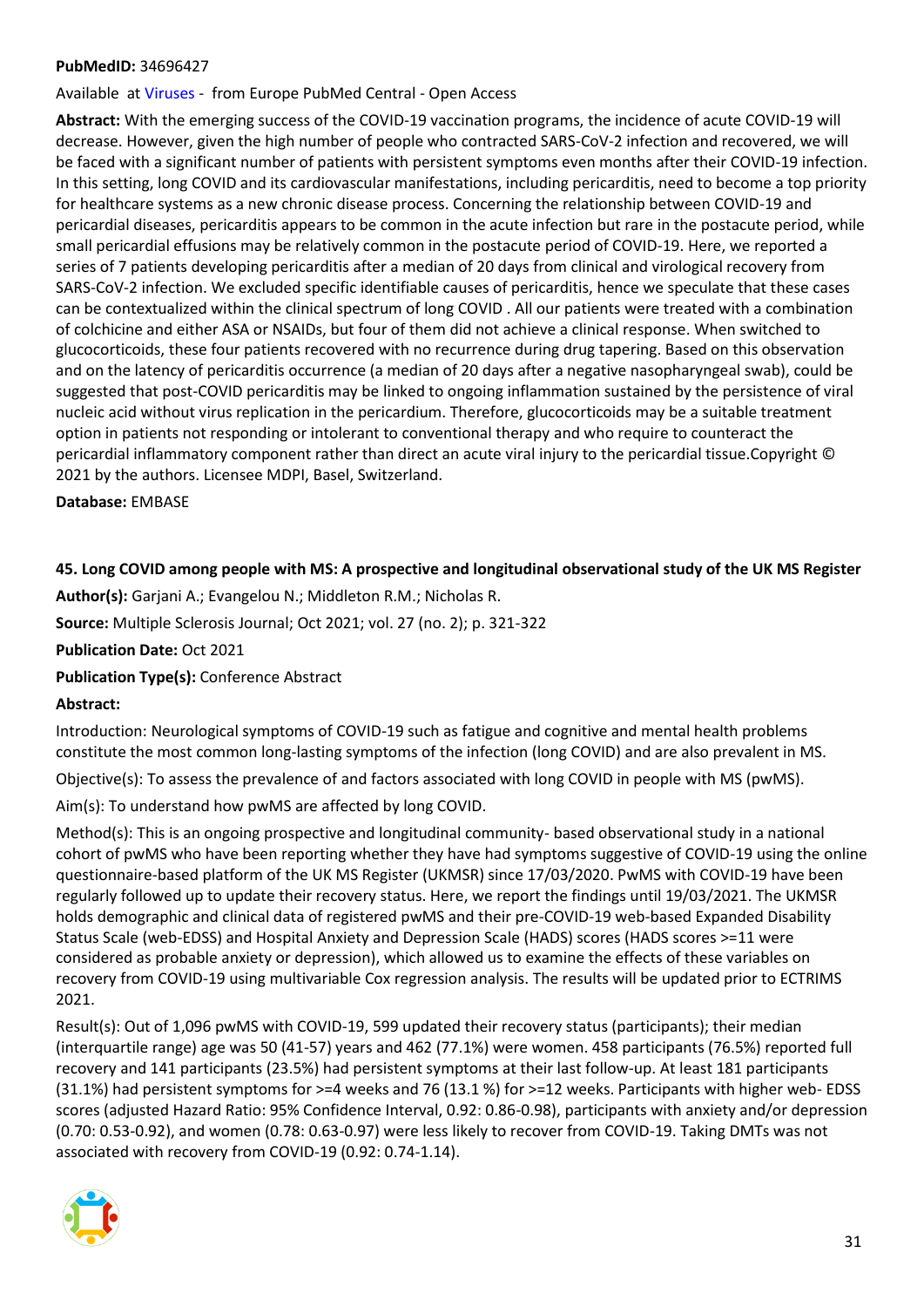Conclusion(s): The prevalence of long COVID in pwMS appears to be higher than the general population (13.3% >=4 weeks and 2.3% >=12 weeks), and those with higher levels of pre-COVID-19 neurological impairment or mental health problems are at higher risk of long COVID. We have previously shown that COVID-19 can also lead to MS exacerbations. These observations indicates that pwMS require individualised pathways for the effective management of their post-COVID-19 rehabilitation.

**Database:** EMBASE

#### <span id="page-31-0"></span>**46. Evaluation of liver alterations in patients with post-acute covid-19 syndrome-a pilot study**

**Author(s):** Bende F.; Sporea I.; Fofiu R.; Baldea V.; Cotrau R.; Moga T.V.; Ghiuchici A.M.; Dancu G.M.; Popescu A.; Sirli R.L.D.

**Source:** United European Gastroenterology Journal; Oct 2021; vol. 9 ; p. 890

#### **Publication Date:** Oct 2021

**Publication Type(s):** Conference Abstract

Available at [United European Gastroenterology Journal](http://europepmc.org/search?query=(DOI:%2210.1002/ueg2.12144%22)) - from Europe PubMed Central - Open Access

#### **Abstract:**

Introduction: Patients suffering from the novel coronavirus disease 2019 (COVID-19) could experience several extrapulmonary involvements, including liver injury. As the COVID-19 infection continues, and more and more people get infected, we must consider the long-term consequences of this disease since several studies reported persisting symptoms after the infection [1].

Aims & Methods: This study aims to evaluate the presence of liver injury in patients with post-acute COVID-19 syndrome using a liver elastography (LE) study. 70 subjects recovering from COVID-19, and attending the hospital's specialized outpatient clinic for persisting symptoms (fatigue, shortness of breath, chest discomfort, palpitations, reduced exercise capacity) at 3 to 12 weeks after the acute illness were included in this study. All patients had a basal COVID-19 assessment (clinical exam, laboratory findings, thoracic computer-tomography), and subsequently, a clinical evaluation, laboratory tests and LE study. LE study included liver fibrosis, steatosis and viscosity evaluation in the same session using the Aixplorer MACH 30 system: ShearWave Elastography (2D-SWE.PLUS), Sound Speed Planewave UltraSound (SSp.PLUS), Attenuation Plane-wave UltraSound (Att.PLUS), and Viscosity Plane-wave UltraSound (Vi.PLUS). Transient Elastography (TE) with Controlled Attenuation Parameter (CAP) (FibroScan) were performed in the same session. Patients treated with antiviral therapy known to induce liver injury, patients with known liver disease and with contraindications for liver elastography, were excluded.

Result(s): 70 subjects (mean age 43.5+/-10.3 y, 41% males) with confirmed COVID-19 infection were included. According to the presence and severity of the pulmonary injury assessed on TCT at the initial evaluation, study subjects were divided into 2 subgroups (with and without pulmonary involvement). LS mean values by TE, Vi PLUS (PaS) and CAP (db/m) values were significantly higher in subjects with pulmonary injury (n= 35) compared to those without (5.27+/-1.58 vs. 4.36+/-1.54 kPa, p=0.017; 1.77+/-0.28 vs. 1.62+/-0.24 PaS, p=0.018; 300.51+/-79.88 vs. 262.60+/-61.83 db/m, p=0.029), while no differences were found between LS by 2D-SWE PLUS and Att. PLUS values (5.27+/-0.99 vs.4.89+/-0.82 kPa, p=0.084; 0.47+/-0.11 vs. 0.44+/-0.10 dB/cm/mHz, p=0.236). According to the time elapsed from the COVID-19 diagnosis until liver elastography evaluation, subjects were divided into two subgroups: with assessments performed in the first 8 weeks-38 patients and within 9 to 12 weeks-32 subjects. LS mean values by TE and Vi PLUS values were significantly higher in subjects evaluated in weeks 9-12 after diagnosis, compared with those evaluated earlier (5.23+/-2.01 vs. 4.47+/-1.09 kPa, p=0.048 for TE and 1.78+/-0.30 vs. 1.60+/-0.19 PaS, p=0.008 for Vi PLUS, respectively), while no differences were found between LS by 2D-SWE PLUS (5.19+/-0.88 vs. 4.92+/-0.93, p=0.26).

Conclusion(s): In patients with post-acute COVID-19 syndrome, persisting symptoms could be explained by residual lesions, whose severity is greater in more severe COVID-19 forms. These patients may be at risk of developing liver fibrosis and should be investigated in this regard in the first 12 weeks after the onset of the infection.

**Database:** EMBASE

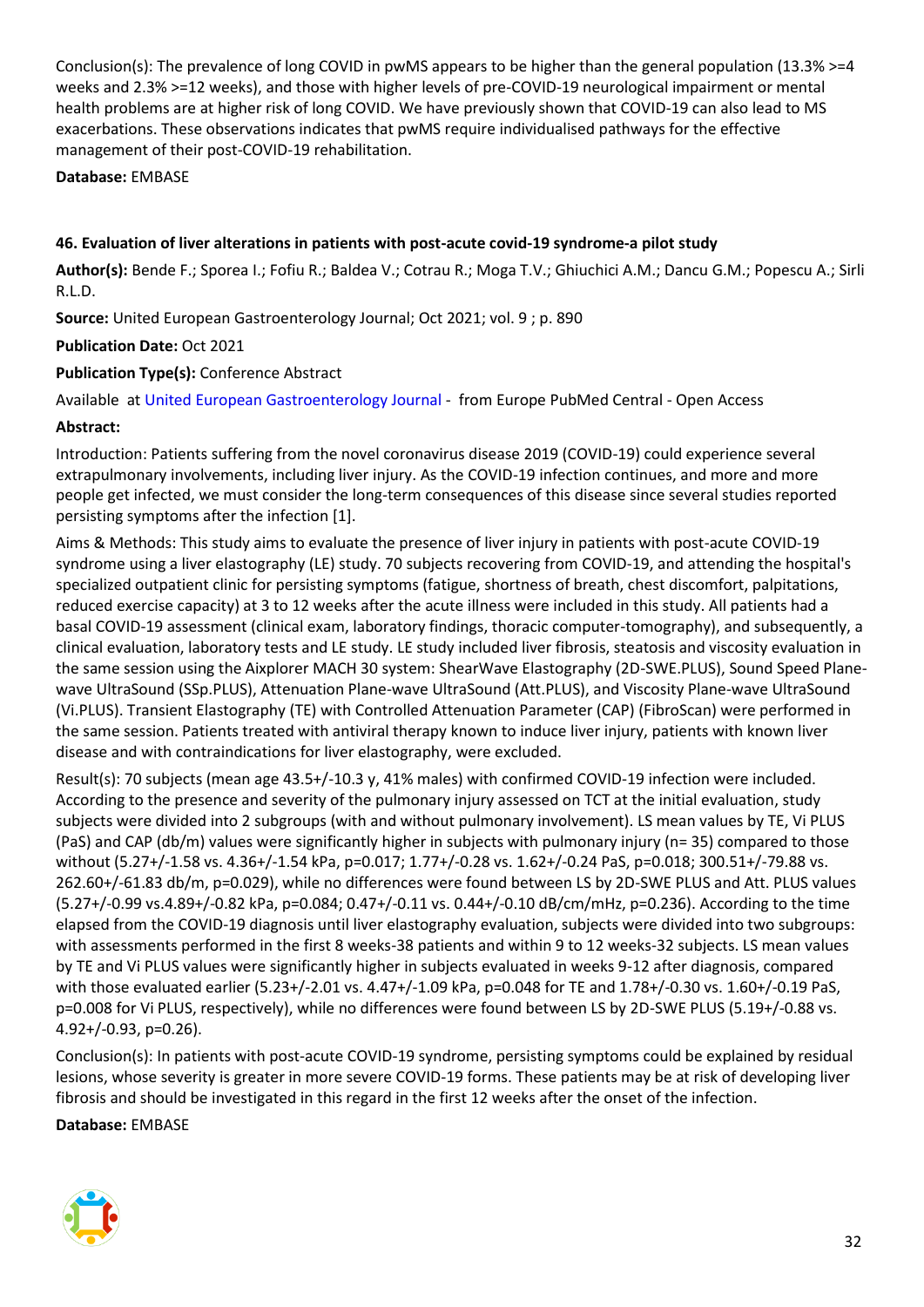<span id="page-32-0"></span>**47. Covid-19: Long covid must be recognised as occupational disease, says BMA. Author(s):** Mahase, Elisabeth **Source:** BMJ (Clinical research ed.); Sep 2021; vol. 374 ; p. n2258 **Publication Date:** Sep 2021 **Publication Type(s):** Journal Article **PubMedID:** 34521686 Available at [BMJ \(Clinical research ed.\)](https://go.openathens.net/redirector/nhs?url=https%3A%2F%2Fwww.bmj.com%2Flookup%2Fdoi%2F10.1136%2Fbmj.n2258) - from BMJ Journals Available at [BMJ \(Clinical research ed.\)](https://www.bmj.com/lookup/doi/10.1136/bmj.n2258) - from BMJ Journals **Database:** Medline

<span id="page-32-1"></span>**48. Long covid: One in seven children may still have symptoms 15 weeks after infection, data show. Author(s):** Wise, Jacqui **Source:** BMJ (Clinical research ed.); Sep 2021; vol. 374 ; p. n2157 **Publication Date:** Sep 2021 **Publication Type(s):** Journal Article **PubMedID:** 34470745 Available at [BMJ \(Clinical research ed.\)](https://go.openathens.net/redirector/nhs?url=https%3A%2F%2Fwww.bmj.com%2Flookup%2Fdoi%2F10.1136%2Fbmj.n2157) - from BMJ Journals Available at [BMJ \(Clinical research ed.\)](https://www.bmj.com/lookup/doi/10.1136/bmj.n2157) - from BMJ Journals **Database:** Medline

# <span id="page-32-2"></span>**49. Understanding the burden of interstitial lung disease post-COVID-19: the UK Interstitial Lung Disease-Long COVID Study (UKILD-Long COVID).**

**Author(s):** Wild, Jim M; Porter, Joanna C; Molyneaux, Philip L; George, Peter M; Stewart, Iain; Allen, Richard James; Aul, Raminder; Baillie, John Kenneth; Barratt, Shaney L; Beirne, Paul; Bianchi, Stephen M; Blaikley, John F; Brooke, Jonathan; Chaudhuri, Nazia; Collier, Guilhem; Denneny, Emma K; Docherty, Annemarie; Fabbri, Laura; Gibbons, Michael A; Gleeson, Fergus V; Gooptu, Bibek; Hall, Ian P; Hanley, Neil A; Heightman, Melissa; Hillman, Toby E; Johnson, Simon R; Jones, Mark G; Khan, Fasihul; Lawson, Rod; Mehta, Puja; Mitchell, Jane A; Platé, Manuela; Poinasamy, Krisnah; Quint, Jennifer K; Rivera-Ortega, Pilar; Semple, Malcolm; Simpson, A John; Smith, Djf; Spears, Mark; Spencer, LIsa G; Stanel, Stefan C; Thickett, David R; Thompson, A A Roger; Walsh, Simon Lf; Weatherley, Nicholas D; Weeks, Mark Everard; Wootton, Dan G; Brightling, Chris E; Chambers, Rachel C; Ho, Ling-Pei; Jacob, Joseph; Piper Hanley, Karen; Wain, Louise V; Jenkins, R Gisli

**Source:** BMJ open respiratory research; Sep 2021; vol. 8 (no. 1)

**Publication Date:** Sep 2021

**Publication Type(s):** Journal Article Research Support, Non-u.s. Gov't

#### **PubMedID:** 34556492

Available at [BMJ open respiratory research](https://bmjopenrespres.bmj.com/lookup/doi/10.1136/bmjresp-2021-001049) - from BMJ Journals

Available at [BMJ open respiratory research](http://europepmc.org/search?query=(DOI:%2210.1136/bmjresp-2021-001049%22)) - from Europe PubMed Central - Open Access

Available at [BMJ open respiratory research](https://doi.org/10.1136/bmjresp-2021-001049) - from HighWire - Free Full Text

Available at BMJ [open respiratory research](https://gateway.proquest.com/openurl?ctx_ver=Z39.88-2004&res_id=xri:pqm&req_dat=xri:pqil:pq_clntid=48229&rft_val_fmt=ori/fmt:kev:mtx:journal&genre=article&issn=2052-4439&volume=8&issue=1&spage=e001049&atitle=Understanding+the+burden+of+interstitial+lung+disease+post-COVID-19%3A+the+UK+Interstitial+Lung+Disease-Long+COVID+Study+(UKILD-Long+COVID)) - from ProQuest (Health Research Premium) - NHS Version

#### **Abstract:**

INTRODUCTION: The COVID-19 pandemic has led to over 100 million cases worldwide. The UK has had over 4 million cases, 400 000 hospital admissions and 100 000 deaths. Many patients with COVID-19 suffer long-term symptoms,

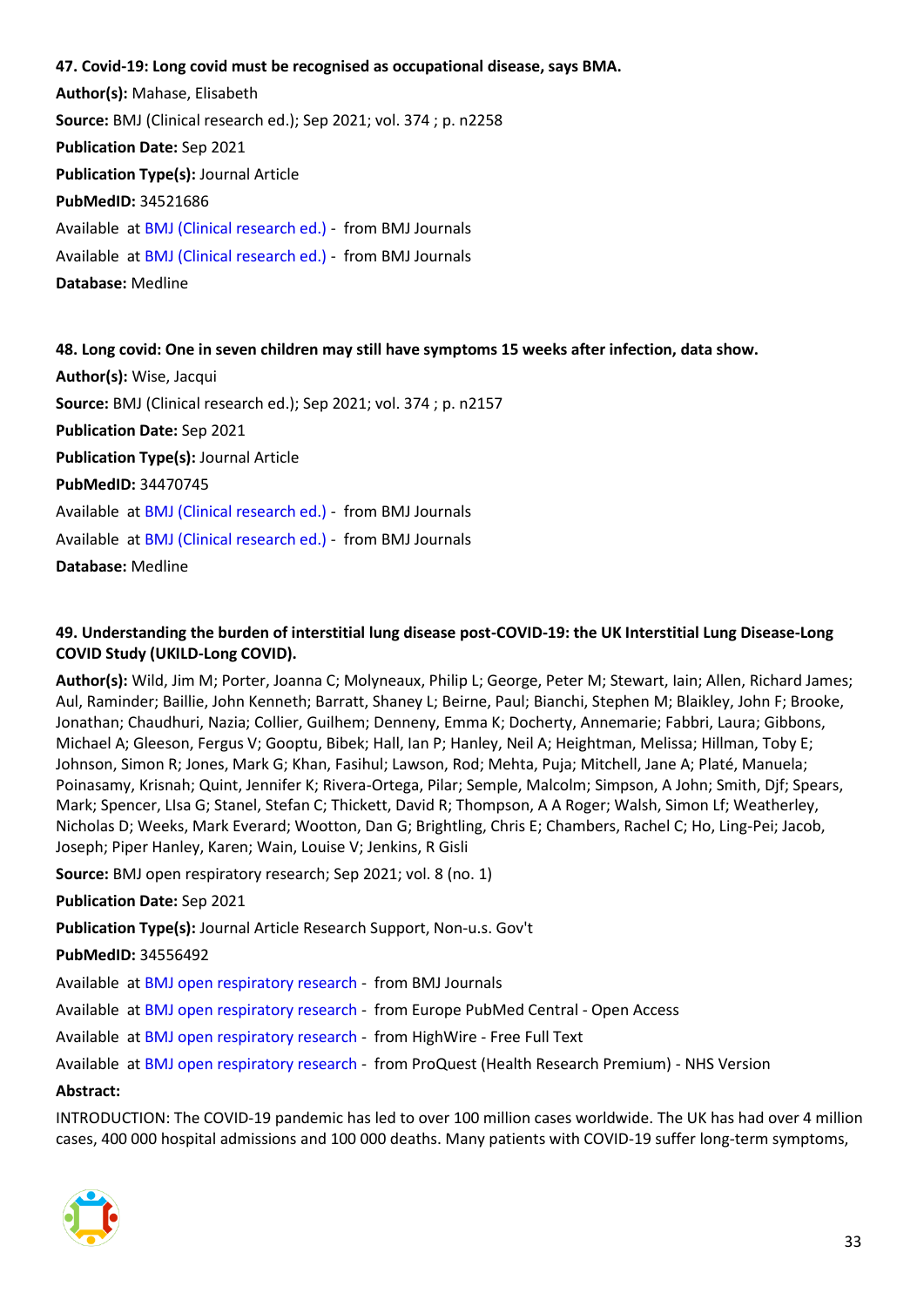predominantly breathlessness and fatigue whether hospitalised or not. Early data suggest potentially severe longterm consequence of COVID-19 is development of long COVID-19-related interstitial lung disease (LC-ILD).

METHODS AND ANALYSIS: The UK Interstitial Lung Disease Consortium (UKILD) will undertake longitudinal observational studies of patients with suspected ILD following COVID-19. The primary objective is to determine ILD prevalence at 12 months following infection and whether clinically severe infection correlates with severity of ILD. Secondary objectives will determine the clinical, genetic, epigenetic and biochemical factors that determine the trajectory of recovery or progression of ILD. Data will be obtained through linkage to the Post-Hospitalisation COVID platform study and community studies. Additional substudies will conduct deep phenotyping. The Xenon MRI investigation of Alveolar dysfunction Substudy will conduct longitudinal xenon alveolar gas transfer and proton perfusion MRI. The POST COVID-19 interstitial lung DiseasE substudy will conduct clinically indicated bronchoalveolar lavage with matched whole blood sampling. Assessments include exploratory single cell RNA and lung microbiomics analysis, gene expression and epigenetic assessment.

ETHICS AND DISSEMINATION: All contributing studies have been granted appropriate ethical approvals. Results from this study will be disseminated through peer-reviewed journals.

CONCLUSION: This study will ensure the extent and consequences of LC-ILD are established and enable strategies to mitigate progression of LC-ILD.

**Database:** Medline

#### <span id="page-33-0"></span>**50. Patients' Experiences of "Long COVID" in the Community and Recommendations for Improving Services: A Quality Improvement Survey.**

**Author(s):** Razai ; Al-Bedaery, Roaa; Anand, Laxmi; Fitch, Katherine; Okechukwu, Hannah; Saraki, Teniola M.; Oakeshott, Pippa

**Source:** Journal of Primary Care & Community Health; Sep 2021 ; p. 1-5

**Publication Date:** Sep 2021

**Publication Type(s):** Academic Journal

#### **Abstract:**

Introduction: "Long COVID" is a multisystem disease that lasts for 4 or more weeks following initial symptoms of COVID-19. In the UK, at least 10% of patient report symptoms at 12 weeks following a positive COVID-19 test. The aims of this quality improvement survey were to explore patients' acute and post-acute "long" COVID-19 symptoms, their experiences of community services and their recommendations for improving these services.

Methods: Seventy patients diagnosed with COVID were randomly selected from 2 large socially and ethnically diverse primary care practices. Of those contactable by telephone, 85% (41/48) agreed to participate in the quality improvement survey. They were interviewed by telephone using a semi-structured questionnaire about community services for COVID-19 patients. Interviews lasted 10 to 15 minutes.

Results: Forty-nine percent of patients reported at least 1 post-acute COVID-19 symptom. The most common were severe fatigue (45%), breathlessness (30%), neurocognitive difficulties (such as poor memory), poor concentration and "brain fog" (30%), headaches (20%), and joint pain (20%). Many patients felt isolated and fearful, with scant information about community resources and little safety netting advice. Patients also expected more from primary care with over half (56%) recommending regular phone calls and follow up from healthcare staff as the most important approach in their recovery.

Conclusions: In line with patients' requests for more support, the practices now routinely refer patients with long COVID to an on-site social prescriber who explores how they are getting on, refers them to the GP or practice nurse when required, and sign posts them to support services in the community.

**Database:** CINAHL

<span id="page-33-1"></span>**51. Assessment of overactive bladder symptoms in deconditioned patients recovering from post-acute COVID-19 syndrome**

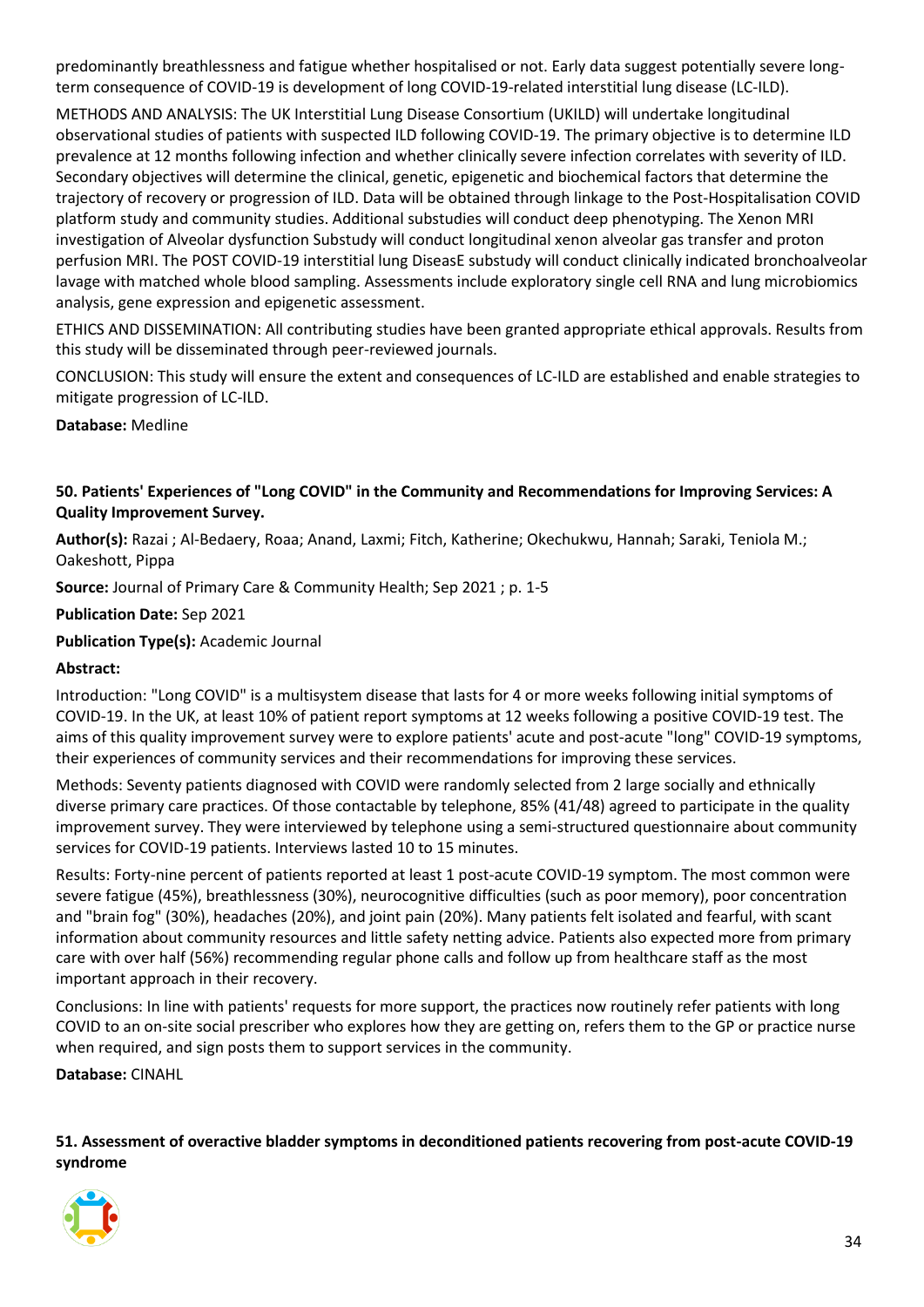**Author(s):** Khaliq F.; Wills M.; Dhar N.; Bitar A.; Dhar S.; Komnenov D.; Chancellor M.; Timar R.; Lucas S.

**Source:** Journal of Urology; Sep 2021; vol. 206

**Publication Date:** Sep 2021

**Publication Type(s):** Conference Abstract

# **Abstract:**

INTRODUCTION AND OBJECTIVE: SARS-CoV2 infection that results in coronavirus disease (COVID-19) manifests in multiple organ systems, including the respiratory, the heart and circulatory as well as the gastrointestinal systems. However, little is known about its impact on the genitourinary system. Preliminary reports indicate some patients may develop a so-called "post-acute COVID-19 Syndrome or Long COVID," in which they experience persistent symptoms after recovering from their initial illness. The objective of the present investigation was to determine such impact on bladder function in patients who were treated for COVID-19 in the acute care hospital and then transferred to inpatient rehabilitation at the Rehabilitation Institute of Michigan for long-term care of deconditioning secondary to the viral illness.

METHOD(S): We used AUA Urology Care Foundation Overactive Bladder (OAB) Assessment Tool to screen all recovering COVID- 19 patients at the Rehabilitation Institute of Michigan from 6/1/2020 to 12/31/2020. Primary outcomes include patient responses to 5 symptom and 4 quality-of-life questions (QOL). We reported median symptom scores, as well as quality-of-life scores, based on new or worsening urinary symptoms stratified by sex.

RESULT(S): We identified 25 patients with de novo and 20 patients with worsening OAB symptoms. In our cohort, 20 patients with pre-existing OAB experienced no change in their symptoms. In patients with new onset OAB symptoms, the median symptom score was 17. Patients with worsening OAB symptoms had a median pre-COVID-19 symptom score of 8 which was exacerbated post-COVID-19 as indicated by the median symptom score of 19. The median total QOL score for both men and women was 19. In patients with worsening OAB, median pre-COVID-19 QOL score was 9 compared to median post-COVID-19 QOL score of 19. Median age was 66 (range 41-82).

CONCLUSION(S): In a population of deconditioned patient recovering from the COVID-19 infection at an inpatient rehabilitation facility we noted that OAB symptoms either occurred de novo or worsened, and QOL scores declined in the majority of patients (45 out of 65). Urological manifestation may be an important part of Post- Acute COVID-19 Syndrome that may impact quality of life and hinders full recovery from COVID-19. More research is needed to raise awareness of urologic impact of Long COVID and to further delineate the pathophysiological mechanisms of de novo or worsening urological symptoms in Post-Acute COVID-19 Syndrome.

**Database:** EMBASE

#### <span id="page-34-0"></span>**52. Future Challenges for Physical Therapy during and after the COVID-19 Pandemic: A Qualitative Study on the Experience of Physical Therapists in Spain.**

**Author(s):** Palacios-Ceña, Domingo; Fernández-de-Las-Peñas, César; Florencio, Lidiane L; Palacios-Ceña, María; de-la-Llave-Rincón, Ana I

**Source:** International journal of environmental research and public health; Aug 2021; vol. 18 (no. 16)

**Publication Date:** Aug 2021

**Publication Type(s):** Journal Article

**PubMedID:** 34444118

Available at [International journal of environmental research and public health](http://europepmc.org/search?query=(DOI:%2210.3390/ijerph18168368%22)) - from Europe PubMed Central - Open Access

Available at [International journal of environmental research and public health](https://search.ebscohost.com/login.aspx?direct=true&scope=site&site=ehost-live&db=mdc&AN=34444118) - from EBSCO (MEDLINE Complete)

Available at [International journal of environmental research and public health](https://gateway.proquest.com/openurl?ctx_ver=Z39.88-2004&res_id=xri:pqm&req_dat=xri:pqil:pq_clntid=48229&rft_val_fmt=ori/fmt:kev:mtx:journal&genre=article&issn=1661-7827&volume=18&issue=16&spage=8368&atitle=Future+Challenges+for+Physical+Therapy+during+and+after+the+COVID-19+Pandemic%3A+A+Qualitative+Study+on+the+Experience+of+Physical+Therapists+in+Spain) - from ProQuest (MEDLINE with Full Text) - NHS Version

Available at [International journal of environmental research and public health](https://gateway.proquest.com/openurl?ctx_ver=Z39.88-2004&res_id=xri:pqm&req_dat=xri:pqil:pq_clntid=48229&rft_val_fmt=ori/fmt:kev:mtx:journal&genre=article&issn=1661-7827&volume=18&issue=16&spage=8368&atitle=Future+Challenges+for+Physical+Therapy+during+and+after+the+COVID-19+Pandemic%3A+A+Qualitative+Study+on+the+Experience+of+Physical+Therapists+in+Spain) - from ProQuest (Health Research Premium) - NHS Version

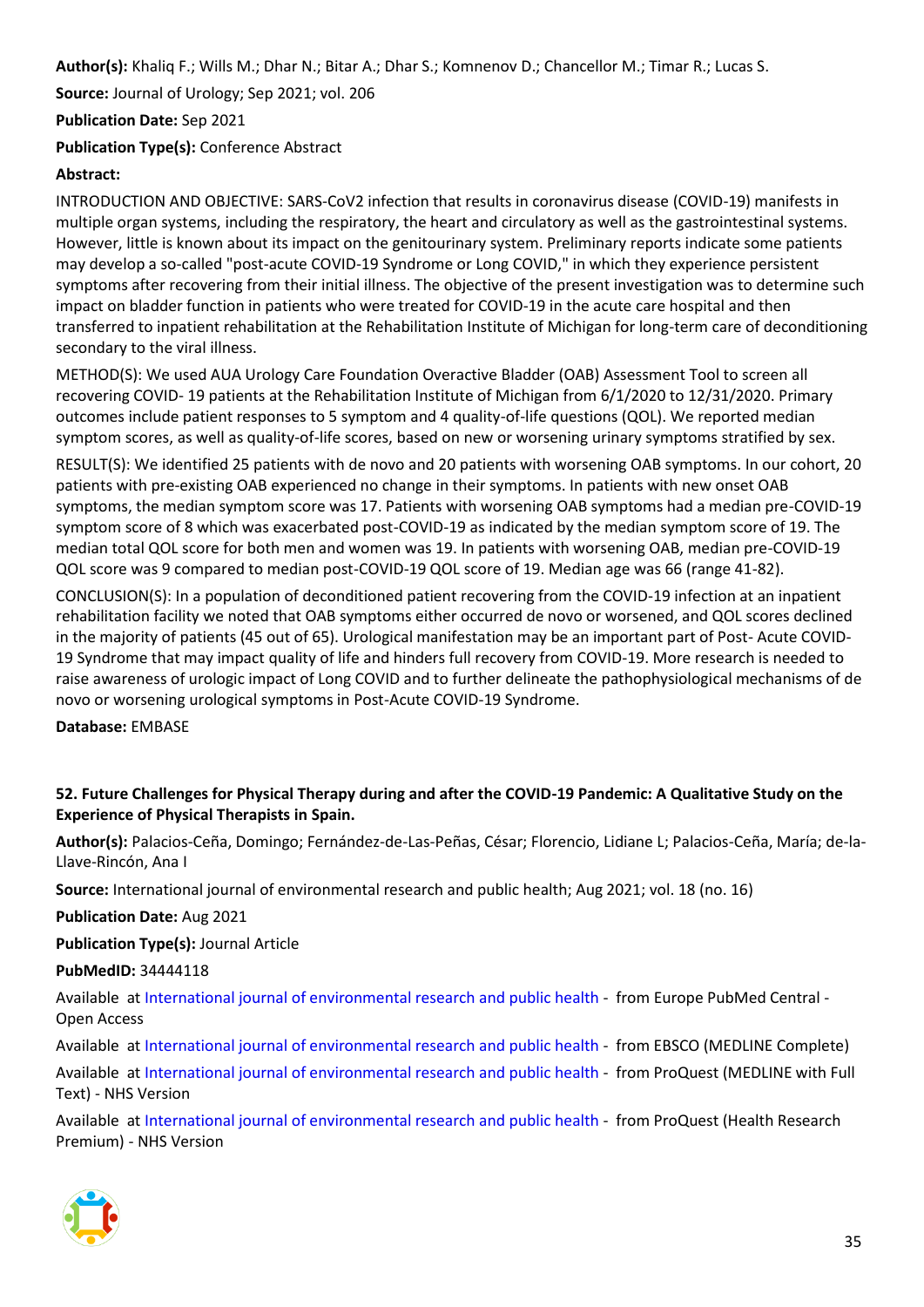**Abstract:** This qualitative exploratory study addressed the perspectives of Spanish physical therapists (PTs) regarding (a) the organization of their work during the first wave of the pandemic; (b) their role within the intensive care units (ICUs); (c) management of COVID-19 survivors; (d) potential future challenges identified for the physical therapy profession. Thirty PTs who had worked at a National Public Hospital in Madrid during the first COVID-19 outbreak were recruited by purposeful sampling and snowball techniques. In-depth interviews and researcher field notes were used to collect data. Interviews were transcribed verbatim. An inductive thematic analysis was used to identify emerging themes. After identifying 1110 codes, four themes emerged. Throughout the first wave of the pandemic, the role and work of PTs in hospitals experienced a change. These changes took place at their organizational level, affecting the distribution of PTs in the hospital, and the role of PTs in front-line COVID units such as ICUs, as well as direct management of outpatients at the onset of the pandemic, and after discharge from the ICUs. This situation has led to PTs foreseeing challenges and developing new expectations concerning their role and the physical therapy profession in the future.

#### **Database:** Medline

#### <span id="page-35-0"></span>**53. 1-year outcomes in hospital survivors with COVID-19: a longitudinal cohort study.**

**Author(s):** Huang, Lixue; Yao, Qun; Gu, Xiaoying; Wang, Qiongya; Ren, Lili; Wang, Yeming; Hu, Ping; Guo, Li; Liu, Min; Xu, Jiuyang; Zhang, Xueyang; Qu, Yali; Fan, Yanqing; Li, Xia; Li, Caihong; Yu, Ting; Xia, Jiaan; Wei, Ming; Chen, Li; Li, Yanping; Xiao, Fan; Liu, Dan; Wang, Jianwei; Wang, Xianguang; Cao, Bin

**Source:** Lancet (London, England); Aug 2021; vol. 398 (no. 10302); p. 747-758

**Publication Date:** Aug 2021

**Publication Type(s):** Journal Article Research Support, Non-u.s. Gov't

#### **PubMedID:** 34454673

Available at [Lancet \(London, England\)](https://gateway.proquest.com/openurl?ctx_ver=Z39.88-2004&res_id=xri:pqm&req_dat=xri:pqil:pq_clntid=48229&rft_val_fmt=ori/fmt:kev:mtx:journal&genre=article&issn=0140-6736&volume=398&issue=10302&spage=747&atitle=1-year+outcomes+in+hospital+survivors+with+COVID-19%3A+a+longitudinal+cohort+study) - from ProQuest (MEDLINE with Full Text) - NHS Version

Available at [Lancet \(London, England\)](https://gateway.proquest.com/openurl?ctx_ver=Z39.88-2004&res_id=xri:pqm&req_dat=xri:pqil:pq_clntid=48229&rft_val_fmt=ori/fmt:kev:mtx:journal&genre=article&issn=0140-6736&volume=398&issue=10302&spage=747&atitle=1-year+outcomes+in+hospital+survivors+with+COVID-19%3A+a+longitudinal+cohort+study) - from ProQuest (Health Research Premium) - NHS Version

#### **Abstract:**

BACKGROUND: The full range of long-term health consequences of COVID-19 in patients who are discharged from hospital is largely unclear. The aim of our study was to comprehensively compare consequences between 6 months and 12 months after symptom onset among hospital survivors with COVID-19.

METHODS: We undertook an ambidirectional cohort study of COVID-19 survivors who had been discharged from Jin Yin-tan Hospital (Wuhan, China) between Jan 7 and May 29, 2020. At 6-month and 12-month follow-up visit, survivors were interviewed with questionnaires on symptoms and health-related quality of life (HRQoL), and received a physical examination, a 6-min walking test, and laboratory tests. They were required to report their health-care use after discharge and work status at the 12-month visit. Survivors who had completed pulmonary function tests or had lung radiographic abnormality at 6 months were given the corresponding tests at 12 months. Non-COVID-19 participants (controls) matched for age, sex, and comorbidities were interviewed and completed questionnaires to assess prevalent symptoms and HRQoL. The primary outcomes were symptoms, modified British Medical Research Council (mMRC) score, HRQoL, and distance walked in 6 min (6MWD). Multivariable adjusted logistic regression models were used to evaluate the risk factors of 12-month outcomes.

FINDINGS: 1276 COVID-19 survivors completed both visits. The median age of patients was 59·0 years (IQR 49·0- 67·0) and 681 (53%) were men. The median follow-up time was 185·0 days (IQR 175·0-198·0) for the 6-month visit and 349·0 days (337·0-361·0) for the 12-month visit after symptom onset. The proportion of patients with at least one sequelae symptom decreased from 68% (831/1227) at 6 months to 49% (620/1272) at 12 months (p<0·0001). The proportion of patients with dyspnoea, characterised by mMRC score of 1 or more, slightly increased from 26%  $(313/1185)$  at 6-month visit to 30%  $(380/1271)$  at 12-month visit (p=0·014). Additionally, more patients had anxiety or depression at 12-month visit (26% [331/1271] at 12-month visit vs 23% [274/1187] at 6-month visit; p=0·015). No significant difference on 6MWD was observed between 6 months and 12 months. 88% (422/479) of patients who were employed before COVID-19 had returned to their original work at 12 months. Compared with men, women had an odds ratio of 1·43 (95% CI 1·04-1·96) for fatigue or muscle weakness, 2·00 (1·48-2·69) for anxiety or depression,

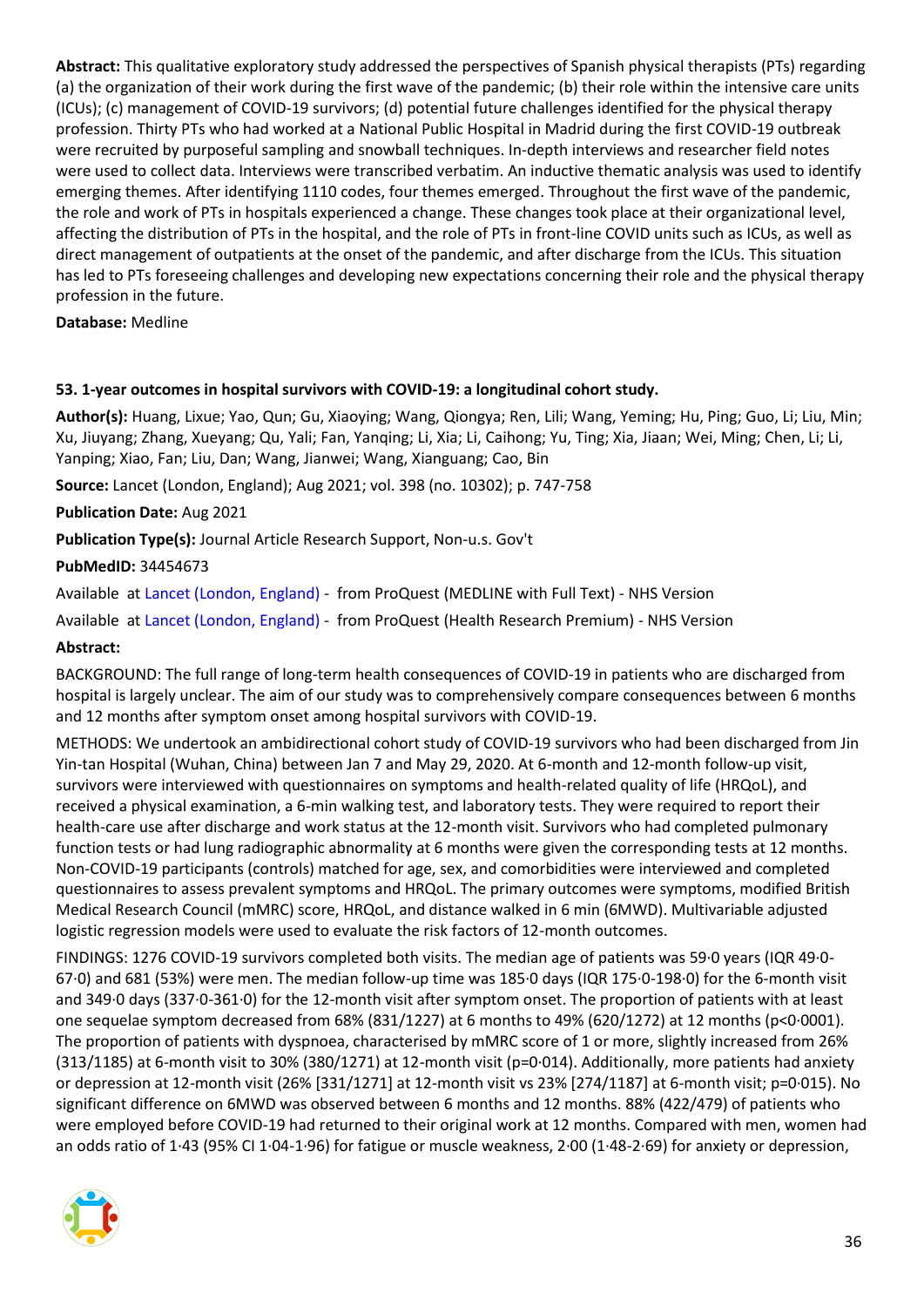and 2·97 (1·50-5·88) for diffusion impairment. Matched COVID-19 survivors at 12 months had more problems with mobility, pain or discomfort, and anxiety or depression, and had more prevalent symptoms than did controls.

INTERPRETATION: Most COVID-19 survivors had a good physical and functional recovery during 1-year follow-up, and had returned to their original work and life. The health status in our cohort of COVID-19 survivors at 12 months was still lower than that in the control population.

FUNDING: Chinese Academy of Medical Sciences Innovation Fund for Medical Sciences, the National Natural Science Foundation of China, the National Key Research and Development Program of China, Major Projects of National Science and Technology on New Drug Creation and Development of Pulmonary Tuberculosis, the China Evergrande Group, Jack Ma Foundation, Sino Biopharmaceutical, Ping An Insurance (Group), and New Sunshine Charity Foundation.

**Database:** Medline

#### <span id="page-36-0"></span>**54. Long covid clinics should be run as research hubs.**

**Author(s):** McCartney, Margaret; Byng, Richard **Source:** BMJ (Clinical research ed.); Aug 2021; vol. 374 ; p. n1996 **Publication Date:** Aug 2021 **Publication Type(s):** Editorial **PubMedID:** 34417203 Available at [BMJ \(Clinical research ed.\)](https://go.openathens.net/redirector/nhs?url=https%3A%2F%2Fwww.bmj.com%2Flookup%2Fdoi%2F10.1136%2Fbmj.n1996) - from BMJ Journals Available at [BMJ \(Clinical research ed.\)](https://www.bmj.com/lookup/doi/10.1136/bmj.n1996) - from BMJ Journals **Database:** Medline

#### <span id="page-36-1"></span>**55. Risk-factors for re-admission and outcome of patients hospitalized with confirmed COVID-19.**

**Author(s):** Green, Hefziba; Yahav, Dafna; Eliakim-Raz, Noa; Karny-Epstein, Nitzan; Kushnir, Shiri; Shochat, Tzippy; Tadmor, Boaz; Grossman, Alon

**Source:** Scientific reports; Aug 2021; vol. 11 (no. 1); p. 17416

**Publication Date:** Aug 2021

**Publication Type(s):** Journal Article

**PubMedID:** 34465827

Available at [Scientific reports](http://europepmc.org/search?query=(DOI:%2210.1038/s41598-021-96716-7%22)) - from Europe PubMed Central - Open Access

Available at [Scientific reports](http://www.nature.com/articles/doi:10.1038/s41598-021-96716-7) - from Nature (Open Access)

Available at [Scientific reports](https://gateway.proquest.com/openurl?ctx_ver=Z39.88-2004&res_id=xri:pqm&req_dat=xri:pqil:pq_clntid=48229&rft_val_fmt=ori/fmt:kev:mtx:journal&genre=article&issn=2045-2322&volume=11&issue=1&spage=17416&atitle=Risk-factors+for+re-admission+and+outcome+of+patients+hospitalized+with+confirmed+COVID-19) - from ProQuest (MEDLINE with Full Text) - NHS Version

Available at [Scientific reports](https://gateway.proquest.com/openurl?ctx_ver=Z39.88-2004&res_id=xri:pqm&req_dat=xri:pqil:pq_clntid=48229&rft_val_fmt=ori/fmt:kev:mtx:journal&genre=article&issn=2045-2322&volume=11&issue=1&spage=17416&atitle=Risk-factors+for+re-admission+and+outcome+of+patients+hospitalized+with+confirmed+COVID-19) - from ProQuest (Health Research Premium) - NHS Version

**Abstract:** Burden of COVID-19 on Hospitals across the globe is enormous and has clinical and economic implications. In this retrospective study including consecutive adult patients with confirmed SARS-CoV-2 who were admitted between 3/2020 and 30/9/20, we aimed to identify post-discharge outcomes and risk factors for re-admission among COVID-19 hospitalized patients. Mortality and re-admissions were documented for a median post discharge follow up of 59 days (interquartile range 28,161). Univariate and multivariate analyses of risk factors for readmission were performed. Overall, 618 hospitalized COVID-19 patients were included. Of the 544 patient who were discharged, 10 patients (1.83%) died following discharge and 50 patients (9.2%) were re-admitted. Median time to re-admission was 7 days (interquartile range 3, 24). Oxygen saturation or treatment prior to discharge were not associated with re-admissions. Risk factors for re-admission in multivariate analysis included solid organ transplantation (hazard ratio [HR] 3.37, 95% confidence interval [CI] 2.73-7.5, p = 0.0028) and higher Charlson comorbidity index (HR 1.34, 95% CI 1.23-1.46, p < 0.0001). Mean age of post discharge mortality cases was 85.0 (SD 9.98), 80% of them had cognitive decline or needed help in ADL at baseline. In conclusion, re-admission rates of

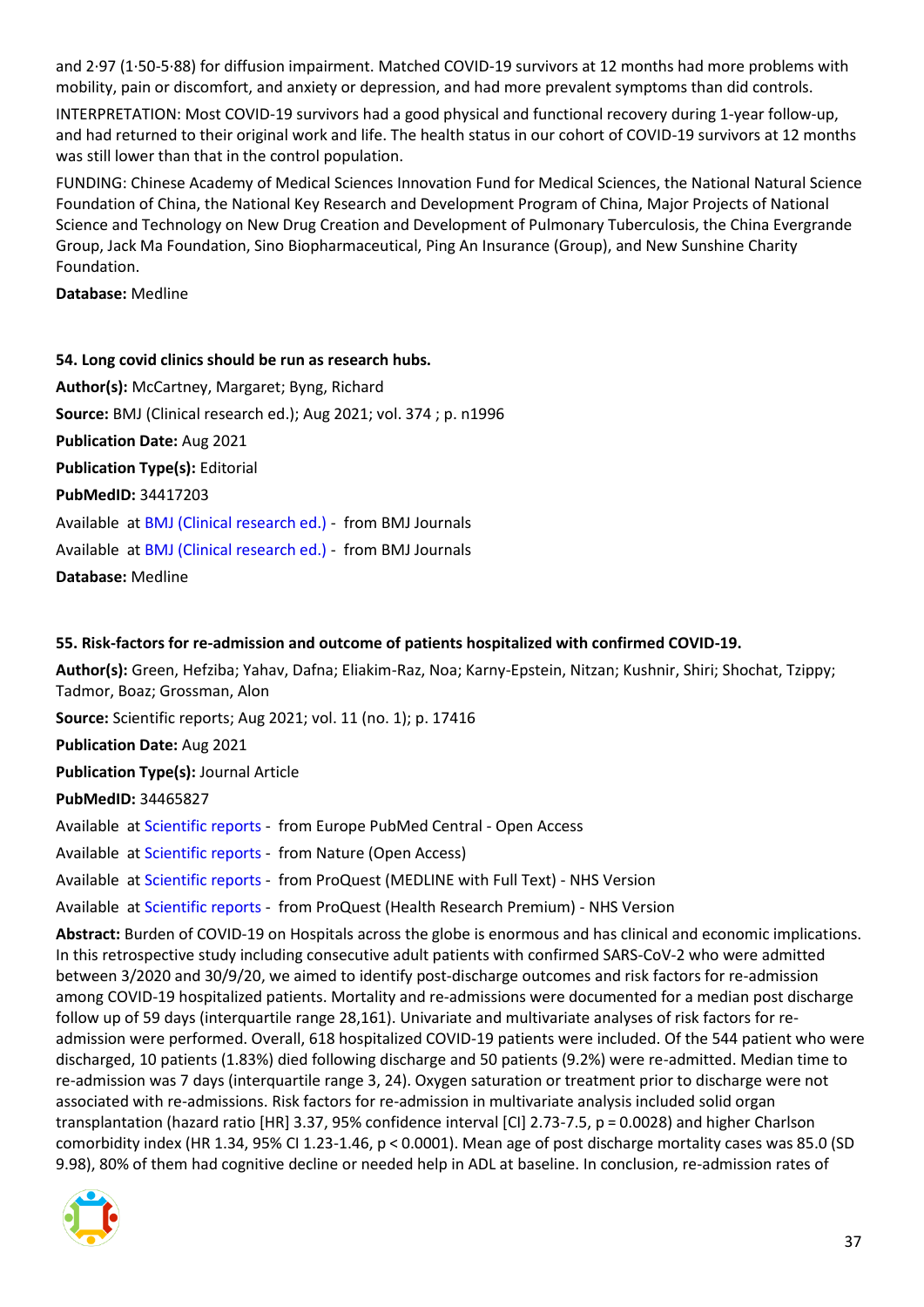hospitalized COVID-19 are fairly moderate. Predictors of re-admission are non-modifiable, including baseline comorbidities, rather than COVID-19 severity or treatment.

**Database:** Medline

# <span id="page-37-0"></span>**56. Preexisting cardiorespiratory comorbidity does not preclude the success of multidisciplinary rehabilitation in post-COVID-19 patients.**

**Author(s):** Maniscalco, Mauro; Fuschillo, Salvatore; Ambrosino, Pasquale; Martucci, Michele; Papa, Antimo; Matera, Maria Gabriella; Cazzola, Mario

**Source:** Respiratory medicine; Aug 2021; vol. 184 ; p. 106470

**Publication Date:** Aug 2021

**Publication Type(s):** Journal Article

**PubMedID:** 34022502

Available at [Respiratory medicine](https://www.ncbi.nlm.nih.gov/pmc/articles/PMC8123366) - from Unpaywall

**Abstract:** Patients recovering from coronavirus disease 2019 (COVID-19) may not return to a pre-COVID functional status and baseline levels of healthcare needs after discharge from acute care hospitals. Since the long-term outcomes of COVID-19 can be more severe in patients with underlying cardiorespiratory diseases, we aimed at verifying the impact of a preexisting cardiorespiratory comorbidity on multidisciplinary rehabilitation in post-COVID-19 patients. We enrolled 95 consecutive patients referring to the Pulmonary Rehabilitation Unit of Istituti Clinici Scientifici Maugeri Spa SB, IRCCS of Telese Terme, Benevento, Italy after being discharged from the COVID-19 acute care ward and after recovering from acute COVID-19 pneumonia. Forty-nine of them were not suffering from underlying comorbidities, while 46 had a preexisting cardiorespiratory disease. Rehabilitation induced statistically significant improvements in respiratory function, blood gases and the ability to exercise both in patients without any preexisting comorbidities and in those with an underlying cardiorespiratory disease. Response to the rehabilitation cycle tended to be greater in those without preexisting comorbidities, but DLco%-predicted was the only parameter that showed a significant greater improvement when compared to the response in the group of patients with underlying cardiorespiratory comorbidity. This study suggests that multidisciplinary rehabilitation may be useful in post-COVID-19 patients regardless of the presence of preexisting cardiorespiratory comorbidities.

**Database:** Medline

#### <span id="page-37-1"></span>**57. Diaphragm dysfunction in severe COVID-19 as determined by neuromuscular ultrasound.**

**Author(s):** Farr, Ellen; Wolfe, Alexis R; Deshmukh, Swati; Rydberg, Leslie; Soriano, Rachna; Walter, James M; Boon, Andrea J; Wolfe, Lisa F; Franz, Colin K

**Source:** Annals of clinical and translational neurology; Aug 2021; vol. 8 (no. 8); p. 1745-1749

**Publication Date:** Aug 2021

**Publication Type(s):** Journal Article

**PubMedID:** 34247452

Available at [Annals of clinical and translational neurology](http://europepmc.org/search?query=(DOI:%2210.1002/acn3.51416%22)) - from Europe PubMed Central - Open Access

Available at [Annals of clinical and translational neurology](https://gateway.proquest.com/openurl?ctx_ver=Z39.88-2004&res_id=xri:pqm&req_dat=xri:pqil:pq_clntid=48229&rft_val_fmt=ori/fmt:kev:mtx:journal&genre=article&issn=2328-9503&volume=8&issue=8&spage=1745&atitle=Diaphragm+dysfunction+in+severe+COVID-19+as+determined+by+neuromuscular+ultrasound) - from ProQuest (Health Research Premium) - NHS Version

Available at [Annals of clinical and translational neurology](https://onlinelibrary.wiley.com/doi/pdfdirect/10.1002/acn3.51416) - from Unpaywall

**Abstract:** Many survivors from severe coronavirus disease 2019 (COVID-19) suffer from persistent dyspnea and fatigue long after resolution of the active infection. In a cohort of 21 consecutive severe post-COVID-19 survivors admitted to an inpatient rehabilitation hospital, 16 (76%) of them had at least one sonographic abnormality of diaphragm muscle structure or function. This corresponded to a significant reduction in diaphragm muscle contractility as represented by thickening ratio (muscle thickness at maximal inspiration/end-expiration) for the post-COVID-19 compared to non-COVID-19 cohorts. These findings may shed new light on neuromuscular

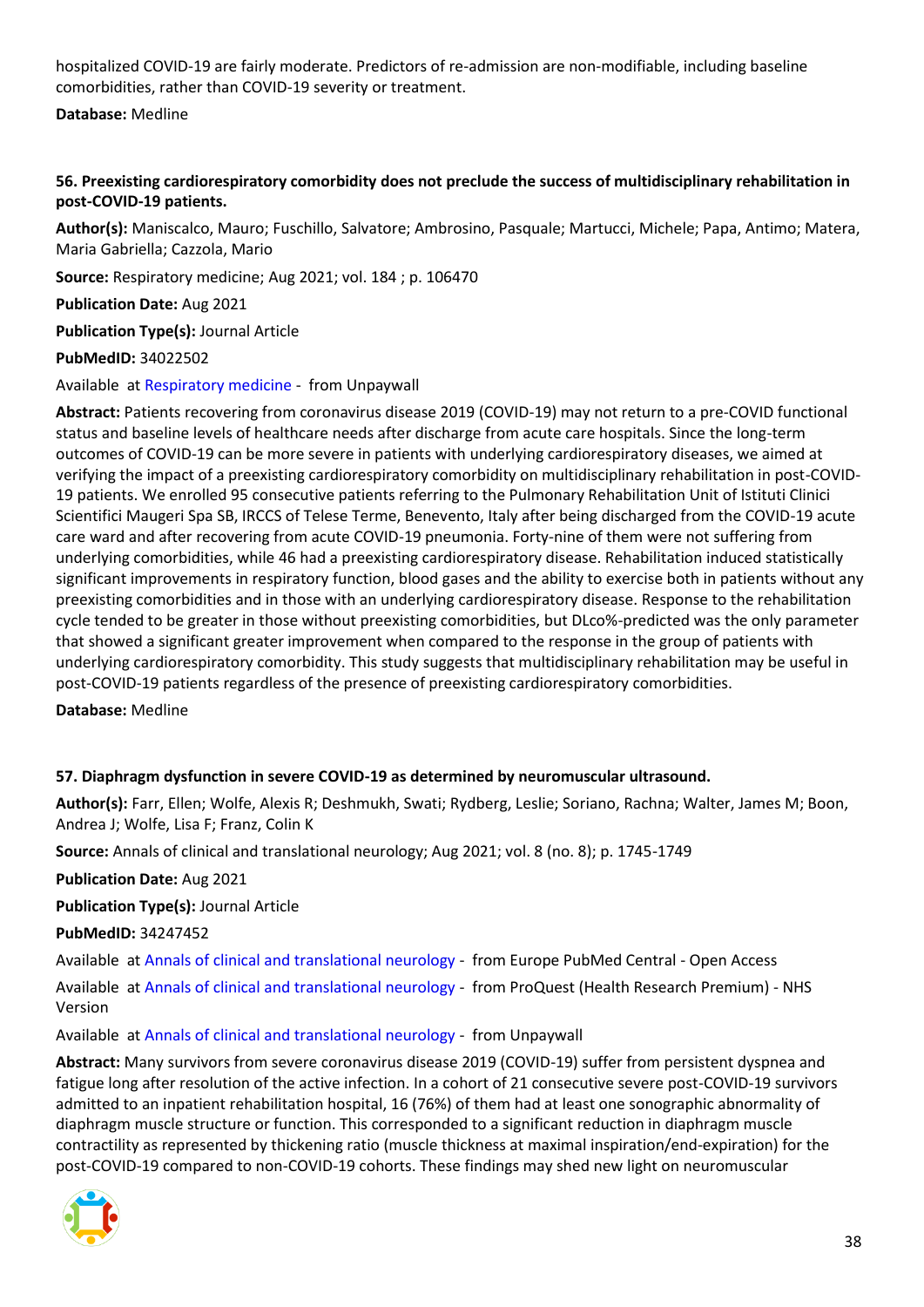respiratory dysfunction as a contributor to prolonged functional impairments after hospitalization for post-COVID-19.

**Database:** Medline

# <span id="page-38-0"></span>**58. Characterizing "long-COVID" using real world data: Post-discharge clinical course among patients initially hospitalized for COVID-19**

**Author(s):** Eldridge E.; Corbett E.; Jones J.; Mahmood S.; Lin N.D.

**Source:** Pharmacoepidemiology and Drug Safety; Aug 2021; vol. 30 ; p. 165

**Publication Date:** Aug 2021

**Publication Type(s):** Conference Abstract

Available at [Pharmacoepidemiology and Drug Safety](https://go.openathens.net/redirector/nhs?url=https%3A%2F%2Fonlinelibrary.wiley.com%2Fdoi%2Ffull%2F10.1002%2Fpds.5305) - from Wiley Online Library

#### **Abstract:**

Background: Emerging evidence suggests that a growing number of patients experience long-term adverse effects from COVID-19. However, clinical characteristics of these late sequelae remain ill-defined. The increasing aggregation of real-world data (RWD) including electronic medical records (EMR) from multiple health systems represents an opportunity to characterize at scale the range of medically attended disease processes, symptoms, and predisposing factors that may benefit from treatment.

Objective(s): Among patients initially hospitalized for COVID-19, describe post-discharge clinical course including: (1) incidence and reason for readmission, (2) death, and (3) other health care utilization (COVID-19 testing and results, ambulatory encounters, pharmacotherapy course).

Method(s): This retrospective cohort analysis uses data from Health Catalyst's COVID-19 EMR Database, a longitudinal patient-level database containing data from 18 U.S. provider systems, containing >400,000 patients (as of 01/10/2021) with COVID-19 confirmed by lab test or ICD-10 diagnosis. We identified hospitalized patients with a primary discharge diagnosis of U07.1 who were discharged alive between 01/01/2020 - 09/10/2020. Eligible patients were followed for up to 90 days post-discharge. Associations between patient characteristics at index hospitalization and selected outcomes (readmission, death) were evaluated using proportional hazards regression.

Result(s): Among 10,315 patients hospitalized with COVID-19, 39.7% had a subsequent hospital-based interaction (12.4% readmitted; 27.3% with other hospital-based care) and 4.3% expired within 90 days post-discharge. Of patients readmitted, 41.7% were readmitted within 7 days, 32.4% within 8-30 days, and 26.0% within 31-90 days. Overall, compared with patients with no readmission, patients readmitted were older (mean: 65 vs 59 years) and more likely to be Black or African American (16.7% vs. 13.5%). Common ICD-10 diagnoses (at 3-digit level) at readmit included: Z79 Long-term drug therapy (70.8%), U07 COVID-19 (55.3%), E78 Disorders of lipoprotein metabolism (46.4%), D6\* Anemias and Coagulation defects (47.3%), J96 Respiratory failure (44.9%), and J12 Viral pneumonia (35.8%).

Conclusion(s): Our findings illustrate that EMR-sourced RWD can be leveraged to characterize longitudinal impact of rapidly evolving emergent infectious diseases like COVID-19. Future work will expand to report on comparator series and identify subgroups at highest risk for long-term sequelae of COVID-19.

**Database:** EMBASE

# <span id="page-38-1"></span>**59. Long COVID and the mental and physical health of children and young people: National matched cohort study protocol (the CLoCk study)**

**Author(s):** Stephenson T.; Shafran R.; De Stavola B.; Rojas N.; Consortium C.; Aiano F.; Amin-Chowdhury Z.; McOwat K.; Simmons R.; Zavala M.; Ladhani S.N.

**Source:** BMJ Open; Aug 2021; vol. 11 (no. 8)

**Publication Date:** Aug 2021

**Publication Type(s):** Article

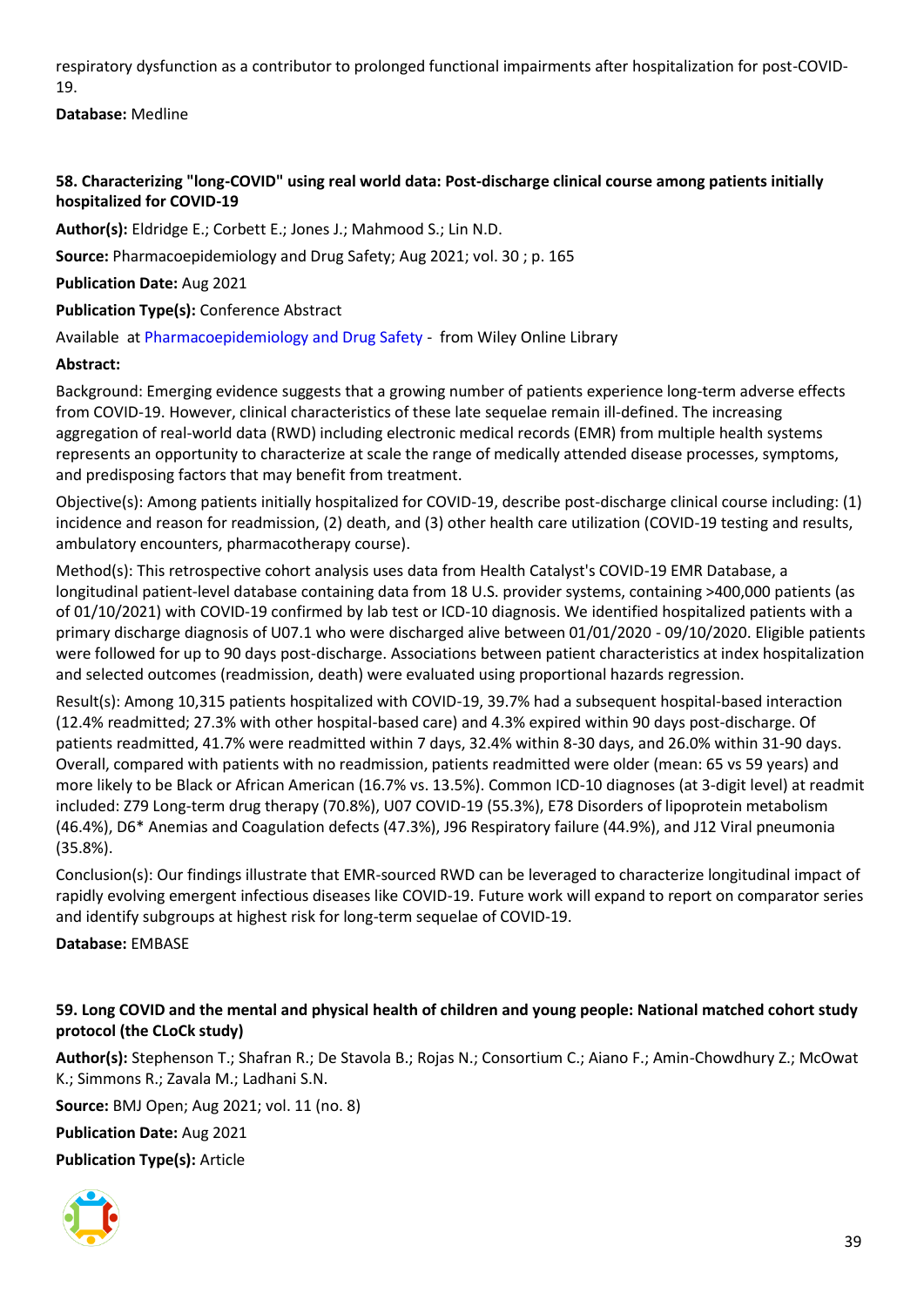#### **PubMedID:** 34446502

Available at [BMJ open](https://bmjopen.bmj.com/lookup/doi/10.1136/bmjopen-2021-052838) - from BMJ Journals Available at [BMJ open](http://europepmc.org/search?query=(DOI:%2210.1136/bmjopen-2021-052838%22)) - from Europe PubMed Central - Open Access Available at [BMJ open](https://doi.org/10.1136/bmjopen-2021-052838) - from HighWire - Free Full Text Available at [BMJ open](https://gateway.proquest.com/openurl?ctx_ver=Z39.88-2004&res_id=xri:pqm&req_dat=xri:pqil:pq_clntid=48229&rft_val_fmt=ori/fmt:kev:mtx:journal&genre=article&issn=2044-6055&volume=11&issue=8&spage=e052838&atitle=Long+COVID+and+the+mental+and+physical+health+of+children+and+young+people%3A+national+matched+cohort+study+protocol+(the+CLoCk+study)) - from ProQuest (Health Research Premium) - NHS Version

#### **Abstract:**

Introduction: There is uncertainty surrounding the diagnosis, prevalence, phenotype, duration and treatment of Long COVID. This study aims to (A) describe the clinical phenotype of post-COVID symptomatology in children and young people (CYP) with laboratory-confirmed SARS-CoV-2 infection compared with test-negative controls, (B) produce an operational definition of Long COVID in CYP, and (C) establish its prevalence in CYP.

Methods and analysis: A cohort study of SARS-CoV-2-positive CYP aged 11-17 years compared with age, sex and geographically matched SARS-CoV-2 test-negative CYP. CYP aged 11-17 testing positive and negative for SARS-CoV-2 infection will be identified and contacted 3, 6, 12 and 24 months after the test date. Consenting CYP will complete an online questionnaire. We initially planned to recruit 3000 test positives and 3000 test negatives but have since extended our target. Data visualisation techniques will be used to examine trajectories over time for symptoms and variables measured repeatedly, separately by original test status. Summary measures of fatigue and mental health dimensions will be generated using dimension reduction methods such as latent variables/latent class/principal component analysis methods. Cross-tabulation of collected and derived variables against test status and discriminant analysis will help operationalise preliminary definitions of Long COVID. Ethics and dissemination Research Ethics Committee approval granted. Data will be stored in secure Public Health England servers or University College London's Data Safe Haven. Risks of harm will be minimised by providing information on where to seek support. Results will be published on a preprint server followed by journal publication, with reuse of articles under a CC BY licence. Data will be published with protection against identification when there are small frequencies involved. Trial registration number ISRCTN34804192; Pre-results. Copyright © Author(s) (or their employer(s)) 2021. Re-use permitted under CC BY. Published by BMJ.

**Database:** EMBASE

#### <span id="page-39-0"></span>**60. Swiss Recommendations for the Follow-Up and Treatment of Pulmonary Long COVID**

**Author(s):** Funke-Chambour M.; Bridevaux P.-O.; Soccal P.M.; Clarenbach C.F.; Nicod L.P.; Von Garnier C.

**Source:** Respiration; Aug 2021; vol. 100 (no. 8); p. 826-841

**Publication Date:** Aug 2021

**Publication Type(s):** Review

#### **PubMedID:** 34091456

Available at [Respiration; international review of thoracic diseases](https://www.karger.com/Article/Pdf/517255) - from Unpaywall

#### **Abstract:**

Introduction: Emerging evidence suggests that long-term pulmonary symptoms and functional impairment occurs in a proportion of individuals following SARS-CoV-2 infection. Although the proportion of affected patients remains to be determined, physicians are increasingly being confronted with patients reporting respiratory symptoms and impairment beyond the acute phase of COVID-19. In face of limited evidence, the Swiss Society for Pulmonology established a working group to address this area of unmet need and formulated diagnostic and treatment recommendations for the care of patients with pulmonary long COVID (LC).

Method(s): The Swiss COVID Lung Study group and Swiss Society for Pulmonology (SSP) formulated 13 questions addressing the diagnosis and treatment of pulmonary LC. A survey within the SSP special interest groups involved in care of LC patients was conducted in Switzerland. A CORE process/Delphi-like process was used to formulate recommendations. Forty experienced pulmonologists replied to the first survey and 22 completed the second followup survey. Agreement of >=70% consensus led to formulation of a recommendation.

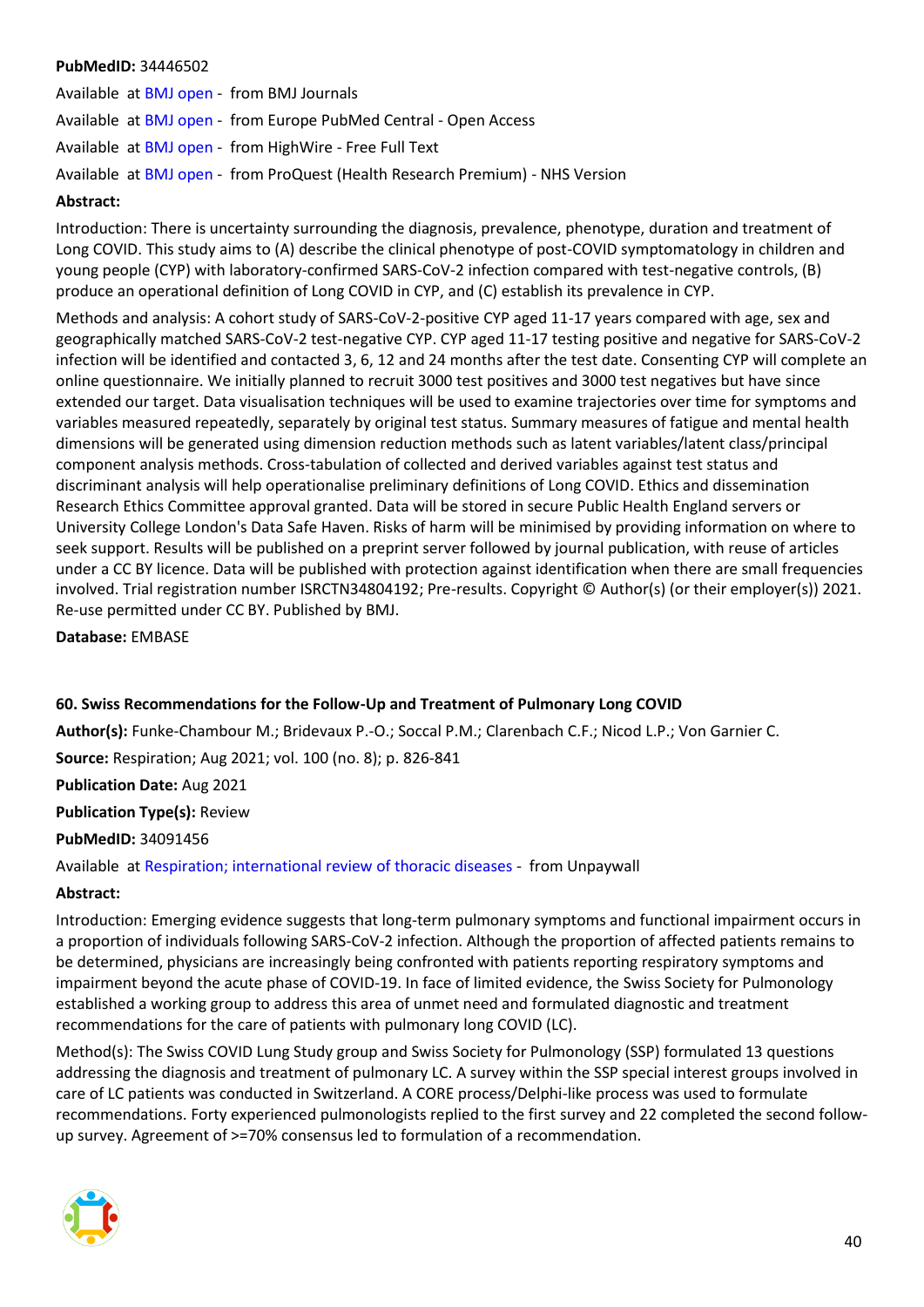Result(s): The participants in the survey reached consensus and formulated a strong recommendation for regarding the following points. Patients hospitalized for COVID-19 should have a pulmonary assessment including pulmonary function tests. Symptomatic subjects affected by COVID-19, including those with mild disease, should benefit from a pulmonary follow-up. Persistent respiratory symptoms after COVID-19 should be investigated by a pulmonary follow-up including plethysmography, diffusion capacity measurement, and blood gases analysis. Individuals having suffered from COVID-19 and who present with persistent respiratory symptoms should be offered a rehabilitation. Additional questions were given moderateor weak recommendations for. The panel did not reach sufficient consensus for pharmacological therapy (e.g., therapy specifically targeting lung fibrosis) to formulate recommendations for LC drug treatment.

Conclusion(s): The formulated recommendations should serve as an interim guidance to facilitate diagnosis and treatment of patients with pulmonary LC. As new evidence emerges, these recommendations may need to be adapted.Copyright © 2021 The Author(s) Published by S. Karger AG, Basel.

#### **Database:** EMBASE

# <span id="page-40-0"></span>**61. Role of the renin-angiotensin-aldosterone and kinin-kallikrein systems in the cardiovascular complications of COVID-19 and long COVID**

**Author(s):** Cooper S.L.; Hill S.J.; Woolard J.; Boyle E.; Jefferson S.R.; Heslop C.R.A.; Mohan P.; Mohanraj G.G.J.; Sidow H.A.; Tan R.C.P.

**Source:** International Journal of Molecular Sciences; Aug 2021; vol. 22 (no. 15)

**Publication Date:** Aug 2021

#### **Publication Type(s):** Review

#### **PubMedID:** 34361021

Available at [International journal of molecular sciences](http://europepmc.org/search?query=(DOI:%2210.3390/ijms22158255%22)) - from Europe PubMed Central - Open Access

Available at [International journal of molecular sciences](https://gateway.proquest.com/openurl?ctx_ver=Z39.88-2004&res_id=xri:pqm&req_dat=xri:pqil:pq_clntid=48229&rft_val_fmt=ori/fmt:kev:mtx:journal&genre=article&issn=1661-6596&volume=22&issue=15&spage=8255&atitle=Role+of+the+Renin-Angiotensin-Aldosterone+and+Kinin-Kallikrein+Systems+in+the+Cardiovascular+Complications+of+COVID-19+and+Long+COVID) - from ProQuest (MEDLINE with Full Text) - NHS Version

Available at [International journal of molecular sciences](https://gateway.proquest.com/openurl?ctx_ver=Z39.88-2004&res_id=xri:pqm&req_dat=xri:pqil:pq_clntid=48229&rft_val_fmt=ori/fmt:kev:mtx:journal&genre=article&issn=1661-6596&volume=22&issue=15&spage=8255&atitle=Role+of+the+Renin-Angiotensin-Aldosterone+and+Kinin-Kallikrein+Systems+in+the+Cardiovascular+Complications+of+COVID-19+and+Long+COVID) - from ProQuest (Health Research Premium) - NHS Version

Available at [International journal of molecular sciences](https://www.mdpi.com/1422-0067/22/15/8255/pdf) - from Unpaywall

**Abstract:** Severe Acute Respiratory Syndrome Coronavirus 2 (SARS-CoV-2) is the virus responsible for the COVID-19 pandemic. Patients may present as asymptomatic or demonstrate mild to severe and life-threatening symptoms. Although COVID-19 has a respiratory focus, there are major cardiovascular complications (CVCs) associated with infection. The reported CVCs include myocarditis, heart failure, arrhythmias, thromboembolism and blood pressure abnormalities. These occur, in part, because of dysregulation of the Renin-Angiotensin-Aldosterone System (RAAS) and Kinin-Kallikrein System (KKS). A major route by which SARS-CoV-2 gains cellular entry is via the docking of the viral spike (S) protein to the membrane-bound angiotensin converting enzyme 2 (ACE2). The roles of ACE2 within the cardiovascular and immune systems are vital to ensure homeostasis. The key routes for the development of CVCs and the recently described long COVID have been hypothesised as the direct consequences of the viral S protein/ACE2 axis, downregulation of ACE2 and the resulting damage inflicted by the immune response. Here, we review the impact of COVID-19 on the cardiovascular system, the mechanisms by which dysregulation of the RAAS and KKS can occur following virus infection and the future implications for pharmacological therapies.Copyright © 2021 by the authors. Licensee MDPI, Basel, Switzerland.

**Database:** EMBASE

# <span id="page-40-1"></span>**62. Persistent Symptoms and Disability After COVID-19 Hospitalization: Data From a Comprehensive Telerehabilitation Program.**

**Author(s):** Leite, Victor Figueiredo; Rampim, Danielle Bianchini; Jorge, Valeria Conceição; de Lima, Maria do Carmo Correia; Cezarino, Leandro Gonçalves; da Rocha, Cleber Nunes; Esper, Rodrigo Barbosa; Prevent Senior COVID-19 Rehabilitation Study

**Source:** Archives of physical medicine and rehabilitation; Jul 2021; vol. 102 (no. 7); p. 1308-1316

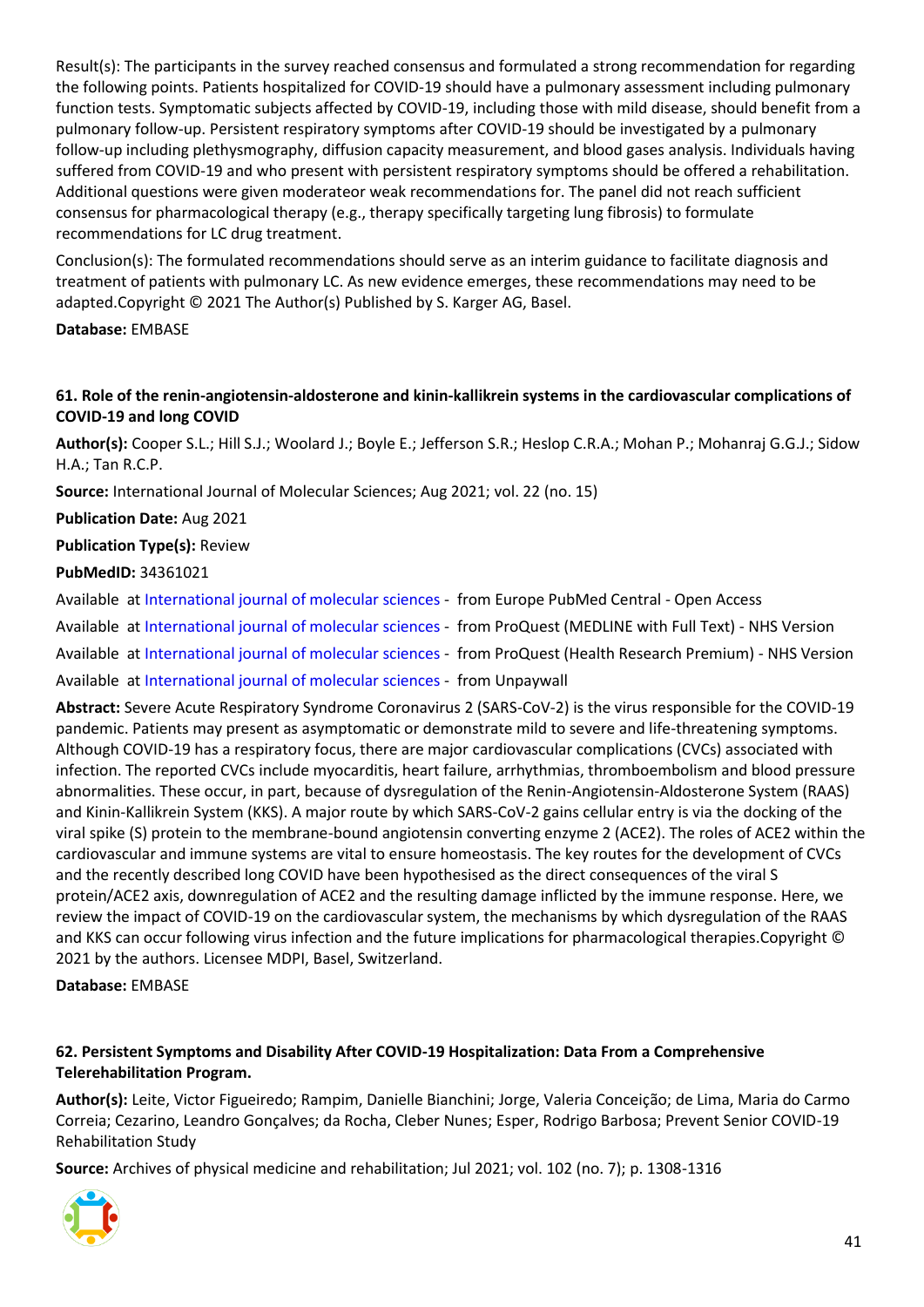#### **Publication Date:** Jul 2021

**Publication Type(s):** Journal Article

#### **PubMedID:** 33711279

Available at [Archives of physical medicine and rehabilitation](http://www.archives-pmr.org/article/S0003999321002252/pdf) - from Unpaywall

#### **Abstract:**

OBJECTIVE: To report symptoms, disability, and rehabilitation referral rates after coronavirus disease 2019 (COVID-19) hospitalization in a large, predominantly older population.

DESIGN: Cross-sectional study, with postdischarge telemonitoring of individuals hospitalized with confirmed COVID-19 at the first month after hospital discharge, as part of a comprehensive telerehabilitation program.

SETTING: Private verticalized health care network specialized in the older population.

PARTICIPANTS: Individuals hospitalized because of COVID-19. We included 1696 consecutive patients, aged 71.8±13.0 years old and 56.1% female. Comorbidities were present in 82.3% of the cases (N=1696).

INTERVENTIONS: Not applicable.

MAIN OUTCOME MEASURES: Dependence for basic activities of daily living (ADL) and instrumental activities of daily living (IADL) using the Barthel Index and Lawton's Scale. We compared the outcomes between participants admitted to the intensive care unit (ICU) vs those admitted to the ward.

RESULTS: Participant were followed up for 21.8±11.7 days after discharge. During postdischarge assessment, independence for ADL was found to be lower in the group admitted to the ICU than the ward group (61.1% [95% confidence interval (CI), 55.8%-66.2%] vs 72.7% [95% CI, 70.3%-75.1%], P<.001). Dependence for IADL was also more frequent in the ICU group (84.6% [95% CI, 80.4%-88.2%] vs 74.5%, [95% CI, 72.0%-76.8%], P<.001). Individuals admitted to ICU required more oxygen therapy (25.5% vs 12.6%, P<.001), presented more shortness of breath during routine (45.2% vs 34.5%, P<.001) and nonroutine activities (66.3% vs 48.2%, P<.001), and had more difficulty standing up for 10 minutes (49.3% vs 37.9% P<.001). The rehabilitation treatment plan consisted mostly of exercise booklets, which were offered to 65.5% of participants. The most referred rehabilitation professionals were psychologists (11.8%), physical therapists (8.0%), dietitians (6.8%), and speech-language pathologists (4.6%).

CONCLUSIONS: Individuals hospitalized because of COVID-19 present high levels of disability, dyspnea, dysphagia, and dependence for both ADL and IADL. Those admitted to the ICU presented more advanced disability parameters.

**Database:** Medline

#### <span id="page-41-0"></span>**63. Return-to-work, disabilities and occupational health in the age of COVID-19.**

**Author(s):** Godeau, Diane; Petit, Audrey; Richard, Isabelle; Roquelaure, Yves; Descatha, Alexis

**Source:** Scandinavian journal of work, environment & health; Jul 2021; vol. 47 (no. 5); p. 408-409

**Publication Date:** Jul 2021

**Publication Type(s):** Letter Comment

**PubMedID:** 34003294

Available at [Scandinavian journal of work, environment & health](https://search.ebscohost.com/login.aspx?direct=true&scope=site&site=ehost-live&db=mdc&AN=34003294) - from EBSCO (MEDLINE Complete)

Available at [Scandinavian journal of work, environment & health](https://gateway.proquest.com/openurl?ctx_ver=Z39.88-2004&res_id=xri:pqm&req_dat=xri:pqil:pq_clntid=48229&rft_val_fmt=ori/fmt:kev:mtx:journal&genre=article&issn=0355-3140&volume=47&issue=5&spage=408&atitle=Return-to-work%2C+disabilities+and+occupational+health+in+the+age+of+COVID-19) - from ProQuest (MEDLINE with Full Text) - NHS Version

Available at [Scandinavian journal of work, environment & health](https://gateway.proquest.com/openurl?ctx_ver=Z39.88-2004&res_id=xri:pqm&req_dat=xri:pqil:pq_clntid=48229&rft_val_fmt=ori/fmt:kev:mtx:journal&genre=article&issn=0355-3140&volume=47&issue=5&spage=408&atitle=Return-to-work%2C+disabilities+and+occupational+health+in+the+age+of+COVID-19) - from ProQuest (Health Research Premium) - NHS Version

Available at [Scandinavian journal of work, environment & health](https://www.sjweh.fi/download.php?abstract_id=3960&file_nro=1) - from Unpaywall

**Abstract:** We have read with great interest the two editorials by Burdorf et al: "The COVID-19 pandemic: one year later - an occupational perspective" (1) and "The COVID-19 (Coronavirus) pandemic: consequences for occupational health" (2). The authors highlight the importance of the societal consequences of the outbreak and changes in the world of work to manage occupational health. The key points identified - such as individual socio-economic factors, psychological effects and occupations with highest risk of contamination - modify return-to-work approaches. It is

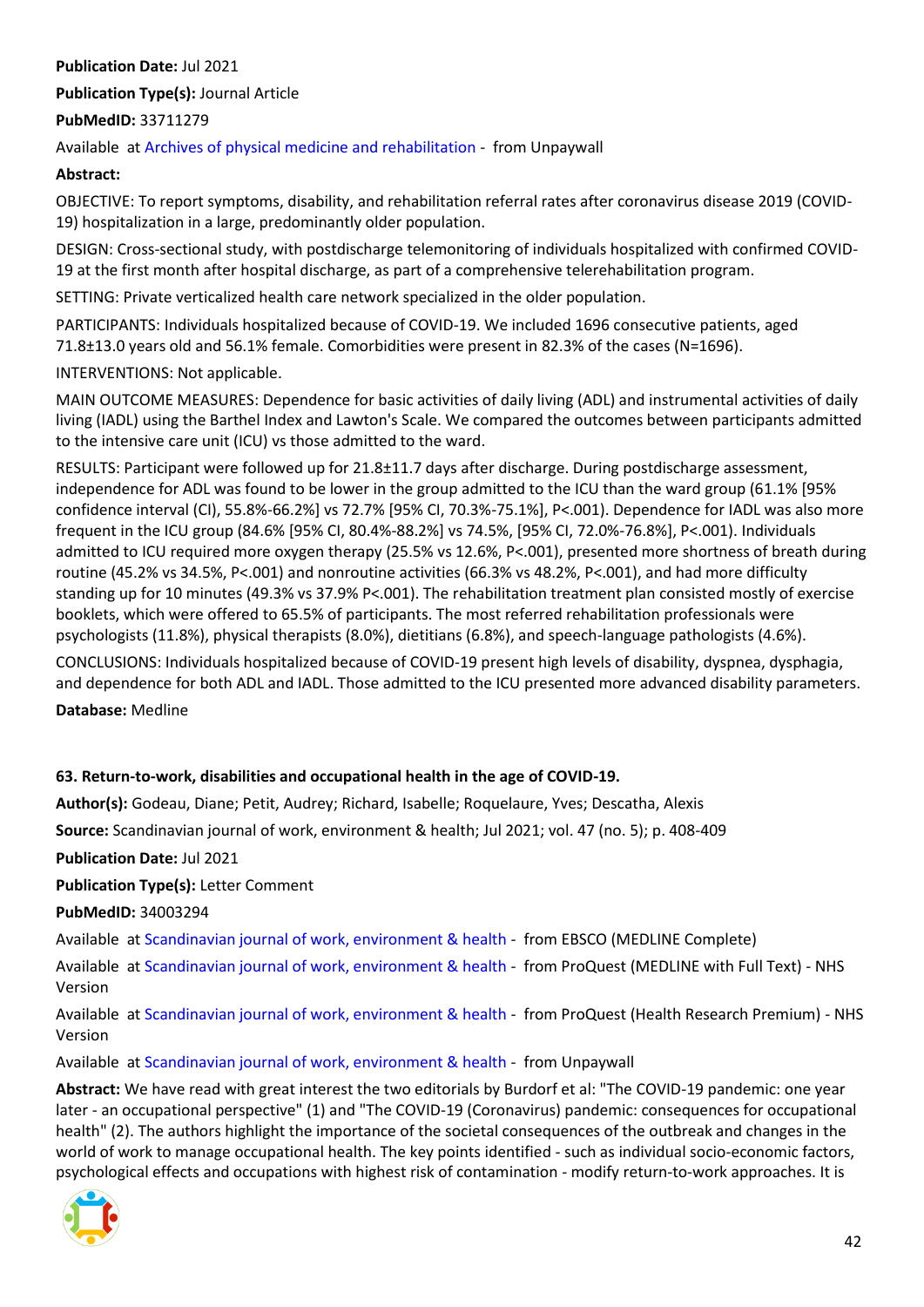estimated that around 800 million people of working age worldwide were living with disabilities before the SARS-CoV-2 pandemic. In early January 2021, the cumulative COVID-19 hospitalisation rate reached 207.4/100 000 (18-49 year-olds) and 505.7/100 000 (50-64-year-olds), respectively, in the United States (3). In France, the hospitalisation rate was 411.5/100 000 across all ages (4). A recent cohort study of working-age men who were hospitalised for COVID-19 highlighted the long-term health consequences of such a disease (5). The SARS-CoV-2 pandemic creates new challenges for occupational health, shifting attention away from return-to-work after health problems to resuming work during an outbreak, dealing with lockdown, and taking special account of workers with vulnerabilities (6, 7). We recommend considering three different aspects of occupational medicine during a pandemic. Firstly, for most workers at high-risk of severe COVID-19, the issues of work disability and resuming work had never occurred before the epidemic. Recommendations such as physical and social distancing and wearing a facemask are highly advisable to protect against infection but may not be enough to enable some individuals to resume work. Therefore, decision-making requires individual comprehensive assessments of the underlying medical condition, the SARS-CoV-2 contamination risk associated with either regular work or teleworking, and vaccination opportunities. The second situation concerns workers who have suffered from COVID-19. Preliminary studies suggest that long recovery duration is related to high severity (7), but this is still a matter of debate for patients suffering from "long COVID-19" (5, 8, 9), a condition for which the long-term effects remain unknown. Any long-running recovery must be considered to be a potential sign of long COVID-19. These long-lasting syndromes occur among patients with severe symptoms but have also been reported independently of acute phase severity, hospitalisation and receiving medical oxygen (8, 9). Researchers worldwide are currently investigating such syndromes. Strategies promoting return to work for these workers will need to be implemented and could be similar to programmes developed for other chronic conditions. Moreover, numerous more serious sequelae following critical illness suggest the need for enhanced support by rehabilitation and occupational health specialists. Finally, the consequences of the epidemic must be evaluated over time for people who suffered from functional limitations before COVID-19 as their physical and mental condition may be modified by the epidemic and, specifically, the consequences of lockdown (10). In all of these situations, medical, social, financial and working contexts are key elements. In addition to a medical assessment, the use of scales such as the Work Ability Index (WAI) (11) or the Work Productivity and Activity Impairment (WPAI) (12) can help perform long-term follow-up and provide information about work capacity and workload. It also gives a "back to basics" perspective, urging politicians to move towards a `decent-work-for-all` policy, as advocated by the United Nation`s Sustainable Development Goal (SDG) 8, which the WHO has endorsed (13). References 1. Burdorf A, Porru F, Rugulies R. The COVID-19 pandemic: one year later - an occupational perspective. Scand J Work Environ Health - online first. https://doi.org/10.5271/sjweh.3956 2. Burdorf A, Porru F, Rugulies R. The COVID-19 (Coronavirus) pandemic: consequences for occupational health. Scand J Work Environ Health. 2020;46(3):229-230. https://doi:org/10.5271/sjweh.3893. 3. COVID-19 Hospitalizations [Internet]. Available from: https://gis.cdc.gov/grasp/COVIDNet/COVID19\_3.html 4. COVID-19 in France, vaccine and allergy management in occupational setting. Descatha A et al. Arch Mal Prof Environ 2021. Accepted for publication. 5. Huang C, Huang L, Wang Y, Li X, Ren L, Gu X, et al. 6-month consequences of COVID-19 in patients discharged from hospital: a cohort study. Lancet 2021;397(10270):220-32 https://doi.org/10.1016/S0140-6736(20)32656-8 6. Shaw WS, Main CJ, Findley PA, Collie A, Kristman VL, Gross DP. Opening the Workplace After COVID-19: What Lessons Can be Learned from Return-to-Work Research? J Occup Rehabil. 2020;30(3):299-302. https://doi.org/10.1007/s10926-020-09908-9 7. Taylor T, Das R, Mueller K, Pransky G, Christian J, Orford R, et al. Safely Returning America to Work: Part I: General Guidance for Employers. J Occup Environ Med. 2020;62(9):771-9. https://doi.org/10.1097/JOM.0000000000001984 8. Carfì A, Bernabei R, Landi F, Gemelli Against COVID-19 Post-Acute Care Study Group. Persistent Symptoms in Patients After Acute COVID-19. JAMA. 2020;324(6):603-5. https://doi.org/10.1001/jama.2020.12603 9. Tenforde MW, Kim SS, Lindsell CJ, Billig Rose E, Shapiro NI, Files DC, et al. Symptom Duration and Risk Factors for Delayed Return to Usual Health Among Outpatients with COVID-19 in a Multistate Health Care Systems Network - United States, March-June 2020. MMWR Morb Mortal Wkly. 2020;69(30):993-8.

https://doi.org/10.15585/mmwr.mm6930e1 10. Chudasama YV, Gillies CL, Zaccardi F, Coles B, Davies MJ, Seidu S, et al. Impact of COVID-19 on routine care for chronic diseases: A global survey of views from healthcare professionals. Diabetes Metab Syndr. 2020;14(5):965-7. https://doi.org/10.1016/j.dsx.2020.06.042 11. Tuomi K. Eleven-year follow-up of aging workers. Scand J Work Environ Health. 1997;23(1):1-71. 12. Reilly MC, Zbrozek AS, Dukes EM. The validity and reproducibility of a work productivity and activity impairment instrument. PharmacoEconomics. 1993;4(5):353-65. https://doi.org/10.2165/00019053-199304050-00006 13. Organization WH. Health in the 2030 agenda for sustainable development. Sixty-Ninth World Health Assembly. Document A. 2016, p69.

**Database:** Medline

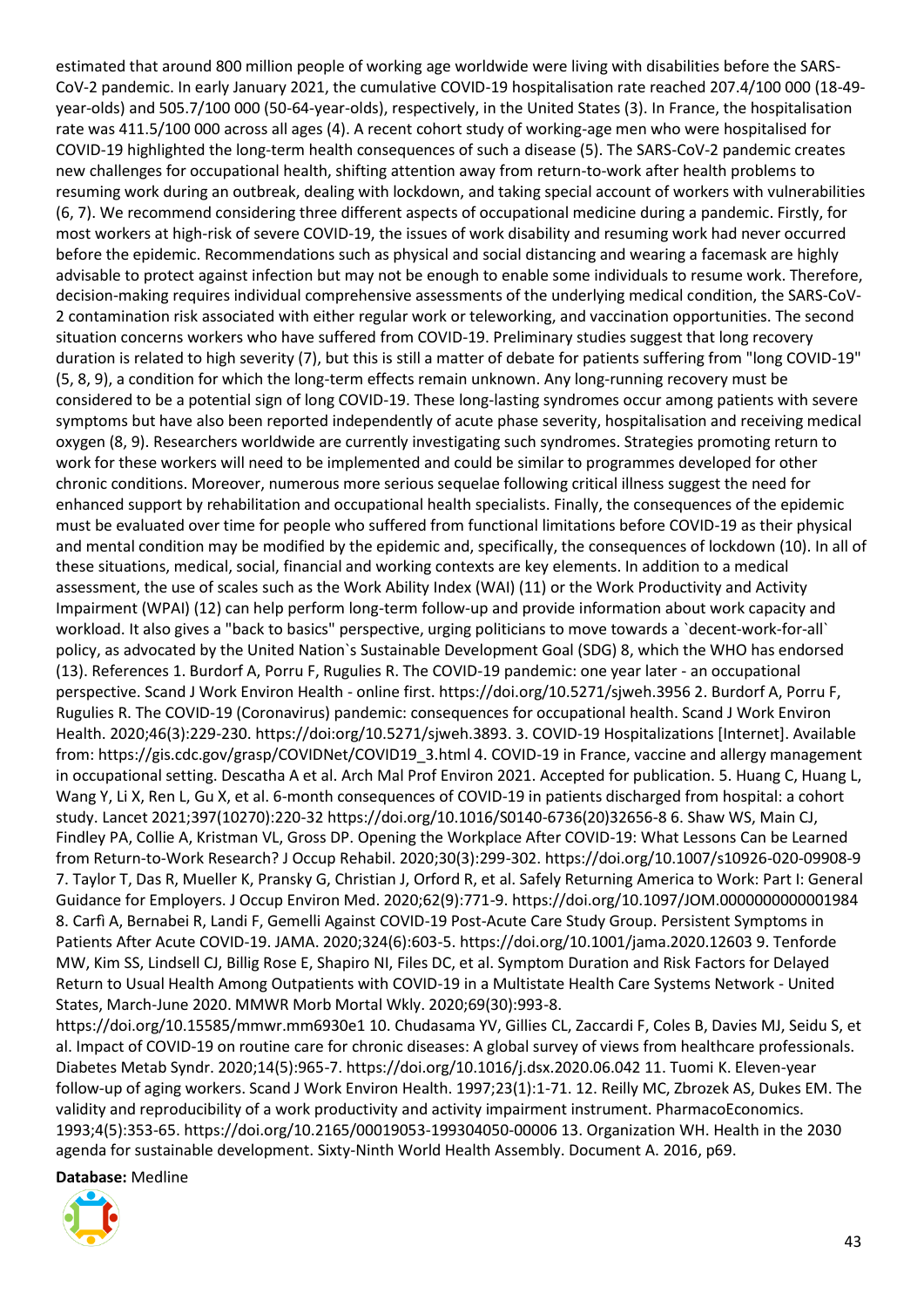# <span id="page-43-0"></span>**64. A Global Overview of COVID-19 Research in the Pediatric Field: Bibliometric Review.**

**Author(s):** Monzani, Alice; Tagliaferri, Francesco; Bellone, Simonetta; Genoni, Giulia; Rabbone, Ivana

**Source:** JMIR pediatrics and parenting; Jul 2021; vol. 4 (no. 3); p. e24791

**Publication Date:** Jul 2021

**Publication Type(s):** Review Journal Article

**PubMedID:** 34081597

Available at [JMIR pediatrics and parenting](https://gateway.proquest.com/openurl?ctx_ver=Z39.88-2004&res_id=xri:pqm&req_dat=xri:pqil:pq_clntid=48229&rft_val_fmt=ori/fmt:kev:mtx:journal&genre=article&issn=2561-6722&volume=4&issue=3&spage=e24791&atitle=A+Global+Overview+of+COVID-19+Research+in+the+Pediatric+Field%3A+Bibliometric+Review) - from ProQuest (Health Research Premium) - NHS Version

Available at [JMIR pediatrics and parenting](https://pediatrics.jmir.org/2021/3/e24791/PDF) - from Unpaywall

#### **Abstract:**

BACKGROUND: Since the beginning of the COVID-19 pandemic, a great number of papers have been published in the pediatric field.

OBJECTIVE: We aimed to assess research around the globe on COVID-19 in the pediatric field by bibliometric analysis, identifying publication trends and topic dissemination and showing the relevance of publishing authors, institutions, and countries.

METHODS: The Scopus database was comprehensively searched for all indexed documents published between January 1, 2020, and June 11, 2020, dealing with COVID-19 in the pediatric population (0-18 years). A machine learning bibliometric methodology was applied to evaluate the total number of papers and citations, journal and publication types, the top productive institutions and countries and their scientific collaboration, and core keywords.

RESULTS: A total of 2301 papers were retrieved, with an average of 4.8 citations per article. Of this, 1078 (46.9%) were research articles, 436 (18.9%) were reviews, 363 (15.8%) were letters, 186 (8.1%) were editorials, 7 (0.3%) were conference papers, and 231 (10%) were categorized as others. The studies were published in 969 different journals, headed by The Lancet. The retrieved papers were published by a total of 12,657 authors from 114 countries. The most productive countries were the United States, China, and Italy. The four main clusters of keywords were pathogenesis and clinical characteristics (keyword occurrences: n=2240), public health issues (n=352), mental health (n=82), and therapeutic aspects (n=70).

CONCLUSIONS: In the pediatric field, a large number of articles were published within a limited period on COVID-19, testifying to the rush to spread new findings on the topic in a timely manner. The leading authors, countries, and institutions evidently belonged to the most impacted geographical areas. A focus on the pediatric population was often included in general articles, and pediatric research about COVID-19 mainly focused on the clinical features, public health issues, and psychological impact of the disease.

**Database:** Medline

#### <span id="page-43-1"></span>**65. Long covid-mechanisms, risk factors, and management.**

**Author(s):** Crook, Harry; Raza, Sanara; Nowell, Joseph; Young, Megan; Edison, Paul

**Source:** BMJ (Clinical research ed.); Jul 2021; vol. 374 ; p. n1648

**Publication Date:** Jul 2021

**Publication Type(s):** Review Journal Article

**PubMedID:** 34312178

Available at [BMJ \(Clinical research ed.\)](https://go.openathens.net/redirector/nhs?url=https%3A%2F%2Fwww.bmj.com%2Flookup%2Fdoi%2F10.1136%2Fbmj.n1648) - from BMJ Journals

Available at [BMJ \(Clinical research ed.\)](https://www.bmj.com/lookup/doi/10.1136/bmj.n1648) - from BMJ Journals

Available at [BMJ \(Clinical research ed.\)](https://www.bmj.com/content/bmj/374/bmj.n1648.full.pdf) - from Unpaywall

**Abstract:** Since its emergence in Wuhan, China, covid-19 has spread and had a profound effect on the lives and health of people around the globe. As of 4 July 2021, more than 183 million confirmed cases of covid-19 had been recorded worldwide, and 3.97 million deaths. Recent evidence has shown that a range of persistent symptoms can

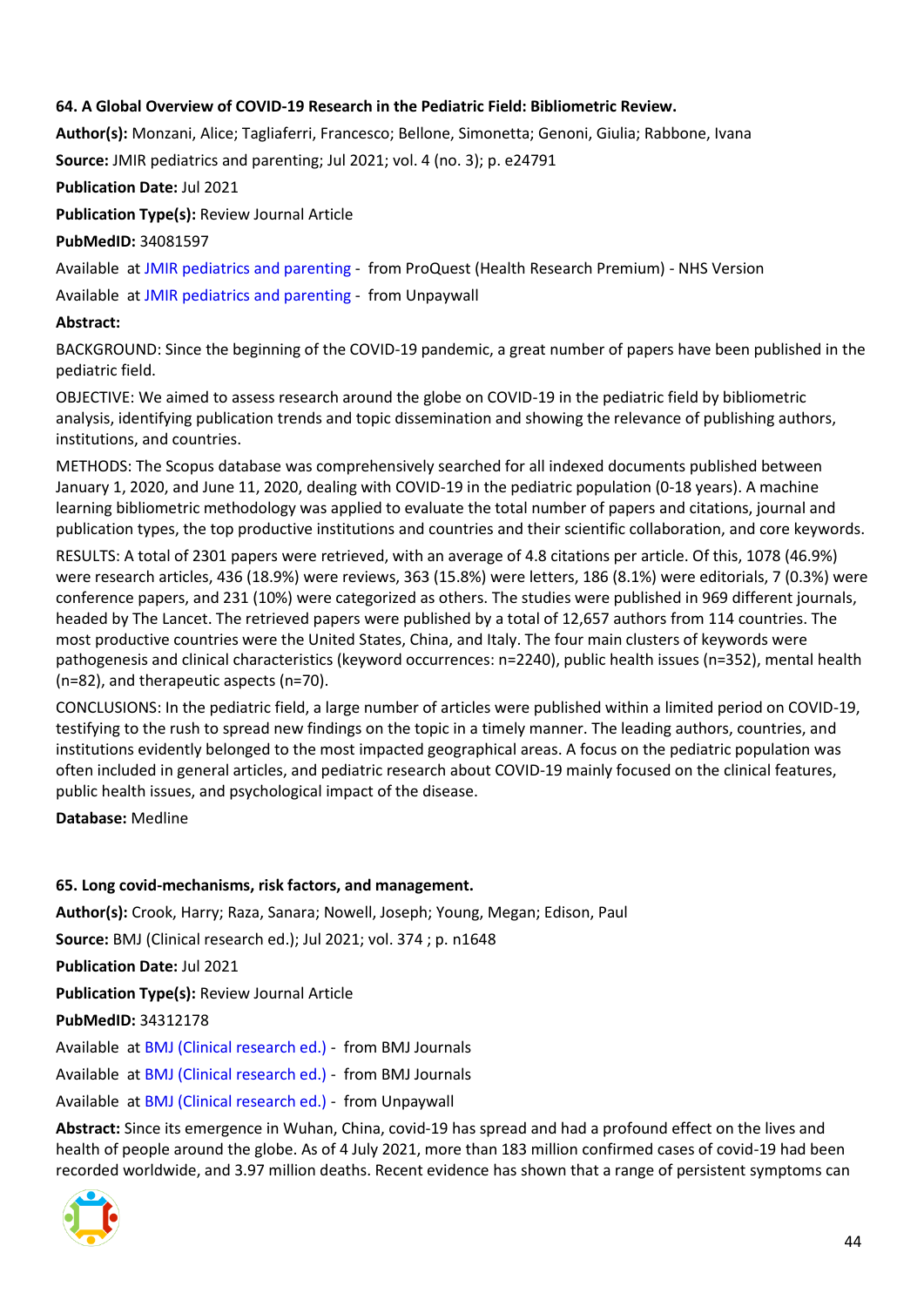remain long after the acute SARS-CoV-2 infection, and this condition is now coined long covid by recognized research institutes. Studies have shown that long covid can affect the whole spectrum of people with covid-19, from those with very mild acute disease to the most severe forms. Like acute covid-19, long covid can involve multiple organs and can affect many systems including, but not limited to, the respiratory, cardiovascular, neurological, gastrointestinal, and musculoskeletal systems. The symptoms of long covid include fatigue, dyspnea, cardiac abnormalities, cognitive impairment, sleep disturbances, symptoms of post-traumatic stress disorder, muscle pain, concentration problems, and headache. This review summarizes studies of the long term effects of covid-19 in hospitalized and non-hospitalized patients and describes the persistent symptoms they endure. Risk factors for acute covid-19 and long covid and possible therapeutic options are also discussed.

**Database:** Medline

<span id="page-44-0"></span>**66. Long-term Symptoms After SARS-CoV-2 Infection in Children and Adolescents. Author(s):** Radtke, Thomas; Ulyte, Agne; Puhan, Milo A; Kriemler, Susi **Source:** JAMA; Jul 2021 **Publication Date:** Jul 2021 **Publication Type(s):** Journal Article **PubMedID:** 34264266 Available at [JAMA](https://search.ebscohost.com/login.aspx?direct=true&scope=site&site=ehost-live&db=mdc&AN=34264266) - from EBSCO (MEDLINE Complete) Available at [JAMA](https://jamanetwork.com/journals/jama/articlepdf/2782164/jama_radtke_2021_ld_210046_1626274318.79995.pdf) - from Unpaywall **Database:** Medline

#### <span id="page-44-1"></span>**67. Covid-19: Long covid cases are underreported in GP records, research suggests.**

**Author(s):** Wise, Jacqui **Source:** BMJ (Clinical research ed.); Jul 2021; vol. 374 ; p. n1685 **Publication Date:** Jul 2021 **Publication Type(s):** Journal Article **PubMedID:** 34215626 Available at [BMJ \(Clinical research ed.\)](https://go.openathens.net/redirector/nhs?url=https%3A%2F%2Fwww.bmj.com%2Flookup%2Fdoi%2F10.1136%2Fbmj.n1685) - from BMJ Journals Available at [BMJ \(Clinical research ed.\)](https://www.bmj.com/lookup/doi/10.1136/bmj.n1685) - from BMJ Journals Available at [BMJ \(Clinical research ed.\)](https://www.bmj.com/content/bmj/374/bmj.n1685.full.pdf) - from Unpaywall **Database:** Medline

<span id="page-44-2"></span>**68. The road to addressing Long Covid. Author(s):** Alwan, Nisreen A **Source:** Science (New York, N.Y.); Jul 2021; vol. 373 (no. 6554); p. 491-493 **Publication Date:** Jul 2021 **Publication Type(s):** Journal Article Research Support, Non-u.s. Gov't **PubMedID:** 34326224 Available at [Science \(New York, N.Y.\)](https://science.sciencemag.org/content/sci/373/6554/491.full.pdf) - from Unpaywall **Database:** Medline

<span id="page-44-3"></span>**69. Interventions for the treatment of persistent post-COVID-19 olfactory dysfunction.**

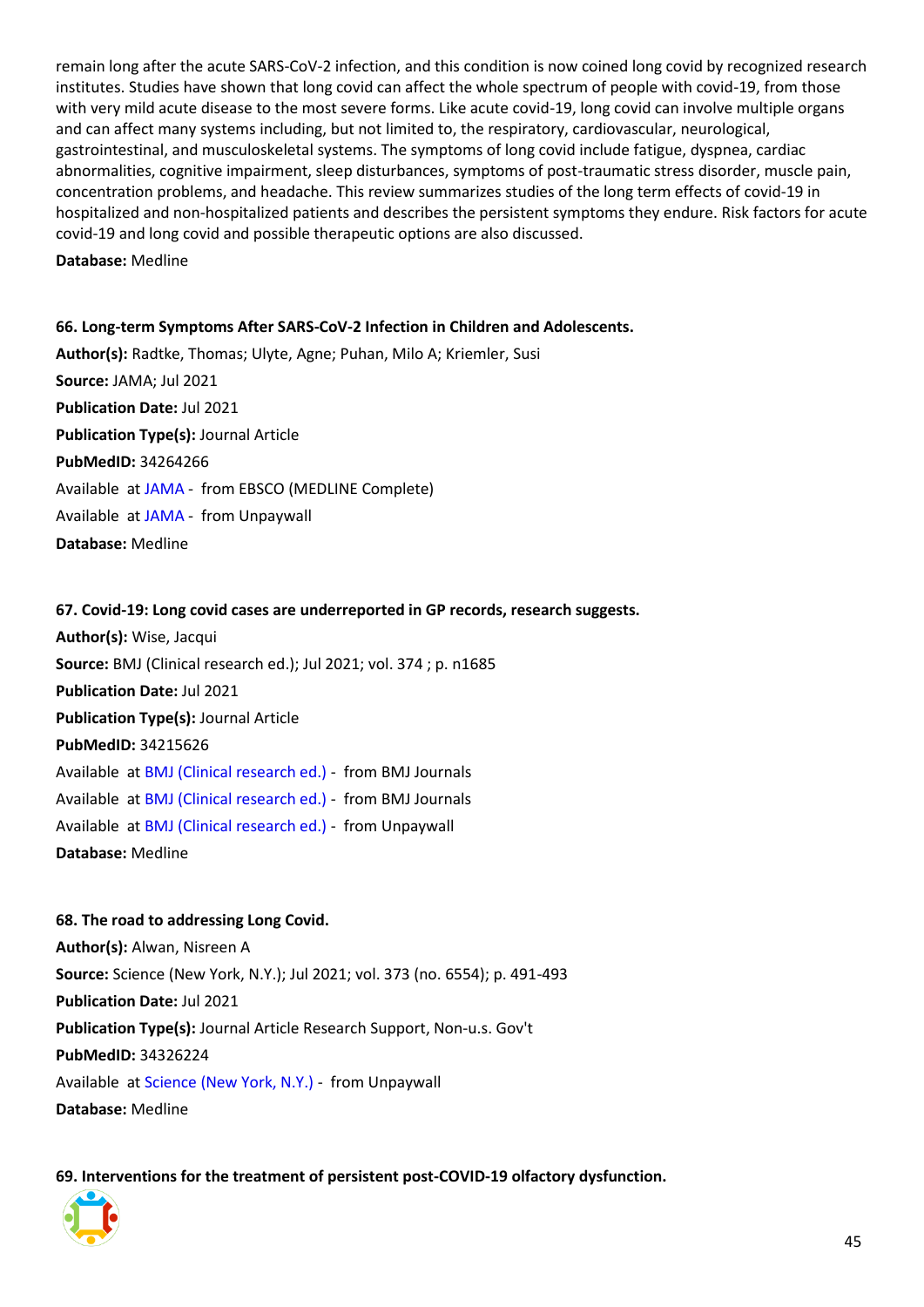**Author(s):** O'Byrne, Lisa; Webster, Katie E; MacKeith, Samuel; Philpott, Carl; Hopkins, Claire; Burton, Martin J

**Source:** The Cochrane database of systematic reviews; Jul 2021; vol. 7 ; p. CD013876

**Publication Date:** Jul 2021

**Publication Type(s):** Journal Article Systematic Review Research Support, Non-u.s. Gov't

#### **PubMedID:** 34291813

Available at [The Cochrane database of systematic reviews](http://cochranelibrary-wiley.com/doi/10.1002/14651858.CD013876.pub2/full) - from Cochrane Collaboration (Wiley)

# **Abstract:**

BACKGROUND: Olfactory dysfunction is an early and sensitive marker of COVID-19 infection. Although self-limiting in the majority of cases, when hyposmia or anosmia persists it can have a profound effect on quality of life. Little guidance exists on the treatment of post-COVID-19 olfactory dysfunction, however several strategies have been proposed from the evidence relating to the treatment of post-viral anosmia (such as medication or olfactory training).

OBJECTIVES: To assess the effects (benefits and harms) of interventions that have been used, or proposed, to treat persisting olfactory dysfunction due to COVID-19 infection. A secondary objective is to keep the evidence up-to-date, using a living systematic review approach.

SEARCH METHODS: The Cochrane ENT Information Specialist searched the Cochrane COVID-19 Study Register; Cochrane ENT Register; CENTRAL; Ovid MEDLINE; Ovid Embase; Web of Science; ClinicalTrials.gov; ICTRP and additional sources for published and unpublished studies. The date of the search was 16 December 2020.

SELECTION CRITERIA: Randomised controlled trials including participants who had symptoms of olfactory disturbance following COVID-19 infection. Only individuals who had symptoms for at least four weeks were included in this review. Studies compared any intervention with no treatment or placebo.

DATA COLLECTION AND ANALYSIS: We used standard Cochrane methodological procedures. Primary outcomes were the recovery of sense of smell, disease-related quality of life and serious adverse effects. Secondary outcomes were the change in sense of smell, general quality of life, prevalence of parosmia and other adverse effects (including nosebleeds/bloody discharge). We used GRADE to assess the certainty of the evidence for each outcome.

MAIN RESULTS: We included one study with 18 participants, which compared the use of a 15-day course of oral steroids combined with nasal irrigation (consisting of an intranasal steroid/mucolytic/decongestant solution) with no intervention. Psychophysical testing was used to assess olfactory function at baseline, 20 and 40 days. Systemic corticosteroids plus intranasal steroid/mucolytic/decongestant compared to no intervention Recovery of sense of smell was assessed after 40 days (25 days after cessation of treatment) using the Connecticut Chemosensory Clinical Research Center (CCCRC) score. This tool has a range of 0 to 100, and a score of ≥ 90 represents normal olfactory function. The evidence is very uncertain about the effect of this intervention on recovery of the sense of smell at one to three months (5/9 participants in the intervention group scored ≥ 90 compared to 0/9 in the control group; risk ratio (RR) 11.00, 95% confidence interval (CI) 0.70 to 173.66; 1 study; 18 participants; very low-certainty evidence). Change in sense of smell was assessed using the CCCRC score at 40 days. This study reported an improvement in sense of smell in the intervention group from baseline (median improvement in CCCRC score 60, interquartile range (IQR) 40) compared to the control group (median improvement in CCCRC score 30, IQR 25) (1 study; 18 participants; very low-certainty evidence). Serious adverse events andother adverse events were not identified in any participants of this study; however, it is unclear how these outcomes were assessed and recorded (1 study; 18 participants; very low-certainty evidence).

AUTHORS' CONCLUSIONS: There is very limited evidence available on the efficacy and harms of treatments for persistent olfactory dysfunction following COVID-19 infection. However, we have identified other ongoing trials in this area. As this is a living systematic review we will update the data regularly, as new results become available. For this (first) version of the living review we identified only one study with a small sample size, which assessed systemic steroids and nasal irrigation (intranasal steroid/mucolytic/decongestant). However, the evidence regarding the benefits and harms from this intervention to treat persistent post-COVID-19 olfactory dysfunction is very uncertain.

**Database:** Medline

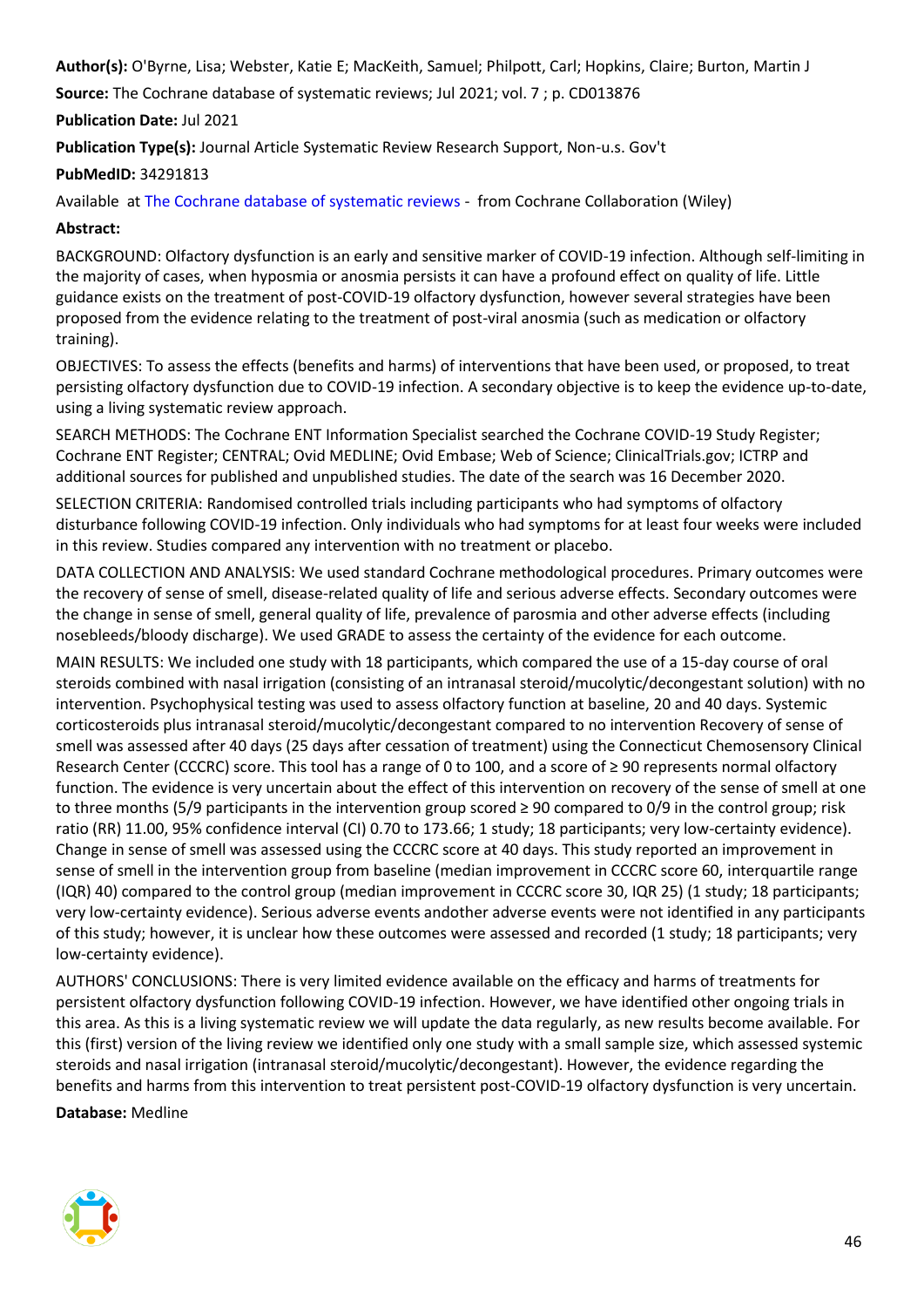# <span id="page-46-0"></span>**70. Dynamic changes of functional fitness, antibodies to SARS-CoV-2 and immunological indicators within 1 year after discharge in Chinese health care workers with severe COVID-19: a cohort study.**

**Author(s):** Xiong, Lijuan; Li, Qian; Cao, Xiongjing; Xiong, Huangguo; Huang, Ming; Yang, Fengwen; Liu, Qingquan; Meng, Daquan; Zhou, Mei; Wang, Gang; Tong, Jun; Chen, Tengfei; Zhang, Yanzhao; He, Xinliang; Fan, Yunzhou; Zhang, Yupeng; Tang, Liang; Jin, Yang; Xia, Jiahong; Hu, Yu

**Source:** BMC medicine; Jul 2021; vol. 19 (no. 1); p. 163

**Publication Date:** Jul 2021

**Publication Type(s):** Journal Article

**PubMedID:** 34256745 Available at [BMC medicine](https://doi.org/10.1186/s12916-021-02042-0) - from BioMed Central Available at [BMC medicine](http://europepmc.org/search?query=(DOI:%2210.1186/s12916-021-02042-0%22)) - from Europe PubMed Central - Open Access Available at [BMC medicine](https://gateway.proquest.com/openurl?ctx_ver=Z39.88-2004&res_id=xri:pqm&req_dat=xri:pqil:pq_clntid=48229&rft_val_fmt=ori/fmt:kev:mtx:journal&genre=article&issn=1741-7015&volume=19&issue=1&spage=163&atitle=Dynamic+changes+of+functional+fitness%2C+antibodies+to+SARS-CoV-2+and+immunological+indicators+within+1+year+after+discharge+in+Chinese+health+care+workers+with+severe+COVID-19%3A+a+cohort+study) - from ProQuest (Health Research Premium) - NHS Version Available at [BMC medicine](https://search.ebscohost.com/login.aspx?direct=true&scope=site&site=ehost-live&db=mdc&AN=34256745) - from EBSCO (MEDLINE Complete) Available at [BMC medicine](https://bmcmedicine.biomedcentral.com/track/pdf/10.1186/s12916-021-02042-0) - from Unpaywall

# **Abstract:**

BACKGROUND: Few studies had described the health consequences of patients with coronavirus disease 2019 (COVID-19) especially in those with severe infections after discharge from hospital. Moreover, no research had reported the health consequences in health care workers (HCWs) with COVID-19 after discharge. We aimed to investigate the health consequences in HCWs with severe COVID-19 after discharge from hospital in Hubei Province, China.

METHODS: We conducted an ambidirectional cohort study in "Rehabilitation Care Project for Medical Staff Infected with COVID-19" in China. The participants were asked to complete three physical examinations (including the tests of functional fitness, antibodies to SARS-CoV-2 and immunological indicators) at 153.4 (143.3, 164.8), 244.3 (232.4, 259.1), and 329.4 (319.4, 339.3) days after discharge, respectively. Mann-Whitney U test, Kruskal-Wallis test, t test, one-way ANOVA, χ2, and Fisher's exact test were used to assess the variance between two or more groups where appropriate.

RESULTS: Of 333 HCWs with severe COVID-19, the HCWs' median age was 36.0 (31.0, 43.0) years, 257 (77%) were female, and 191 (57%) were nurses. Our research found that 70.4% (114/162), 48.9% (67/137), and 29.6% (37/125) of the HCWs with severe COVID-19 were considered to have not recovered their functional fitness in the first, second, and third functional fitness tests, respectively. The HCWs showed improvement in muscle strength, flexibility, and agility/dynamic balance after discharge in follow-up visits. The seropositivity of IgM (17.0% vs. 6.6%) and median titres of IgM (3.0 vs. 1.4) and IgG (60.3 vs. 45.3) in the third physical examination was higher than that in the first physical examination. In the third physical examination, there still were 42.1% and 45.9% of the HCWs had elevated levels of IL-6 and TNF-α, and 11.9% and 6.3% of the HCWs had decreased relative numbers of CD3+ T cells and CD4+ T cells.

CONCLUSION: The HCWs with severe COVID-19 showed improvement in functional fitness within 1 year after discharge, active intervention should be applied to help their recovery if necessary. It is of vital significance to continue monitoring the functional fitness, antibodies to SARS-CoV-2 and immunological indicators after 1 year of discharge from hospital in HCWs with severe COVID-19.

**Database:** Medline

# <span id="page-46-1"></span>**71. Use of the Barthel Index to Assess Activities of Daily Living before and after SARS-COVID 19 Infection of Institutionalized Nursing Home Patients.**

**Author(s):** Trevissón-Redondo, Bibiana; López-López, Daniel; Pérez-Boal, Eduardo; Marqués-Sánchez, Pilar; Liébana-Presa, Cristina; Navarro-Flores, Emmanuel; Jiménez-Fernández, Raquel; Corral-Liria, Inmaculada; Losa-Iglesias, Marta; Becerro-de-Bengoa-Vallejo, Ricardo

**Source:** International journal of environmental research and public health; Jul 2021; vol. 18 (no. 14)

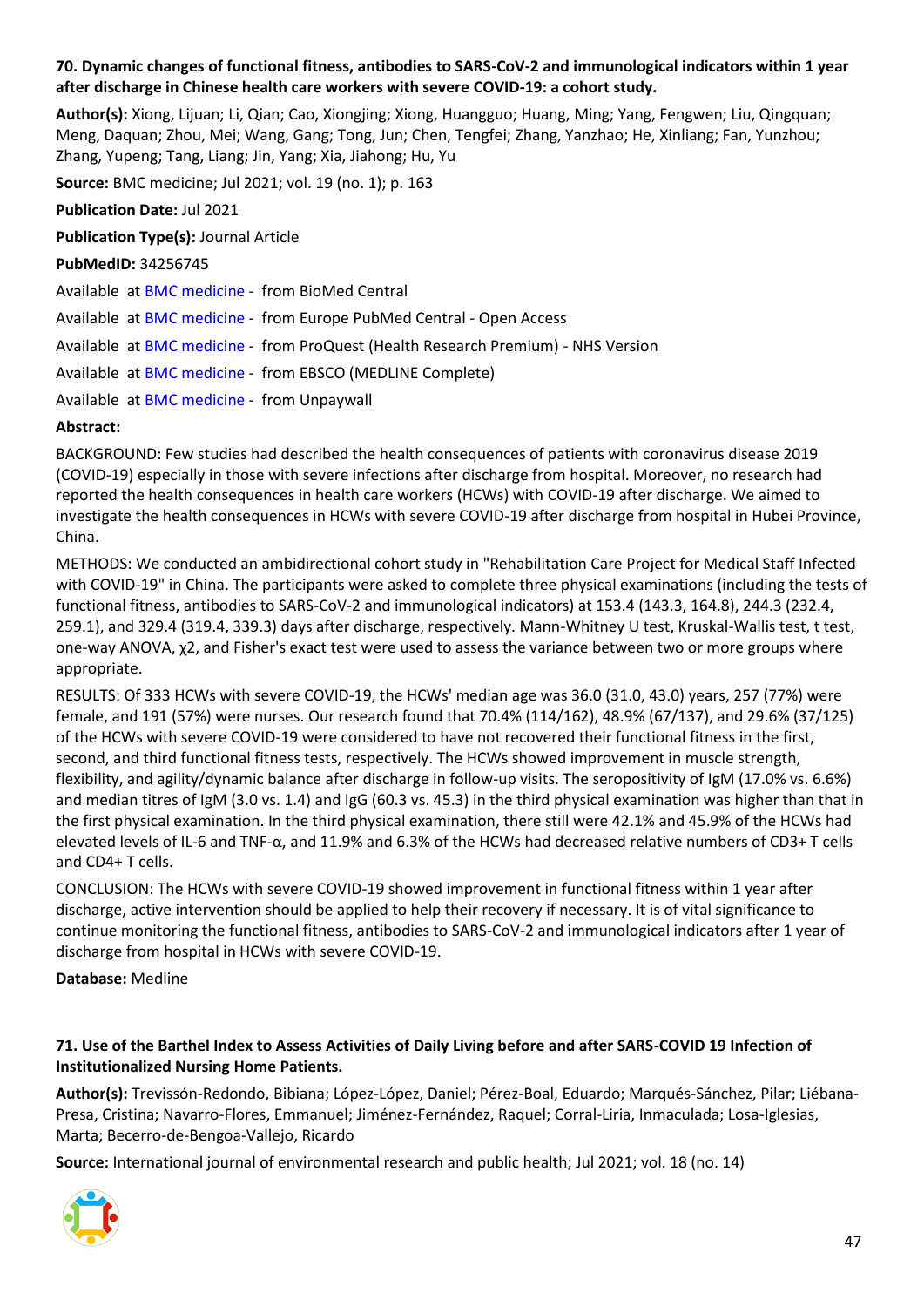# **Publication Date:** Jul 2021

**Publication Type(s):** Journal Article

# **PubMedID:** 34299709

Available at [International journal of environmental research and public health](http://europepmc.org/search?query=(DOI:%2210.3390/ijerph18147258%22)) - from Europe PubMed Central - Open Access

Available at [International journal of environmental research and public health](https://search.ebscohost.com/login.aspx?direct=true&scope=site&site=ehost-live&db=mdc&AN=34299709) - from EBSCO (MEDLINE Complete) Available at [International journal of environmental research and public health](https://www.mdpi.com/1660-4601/18/14/7258/pdf) - from Unpaywall

**Abstract:** The objective of the present study was to evaluate the activities of daily living (ADLs) using the Barthel Index before and after infection with the severe acute respiratory syndrome coronavirus 2 (SARS-CoV-2) and also to determine whether or not the results varied according to gender. The ADLs of 68 cohabiting geriatric patients, 34 men and 34 women, in two nursing homes were measured before and after SARS-CoV-2 (Coronavirus 2019 (COVID-19)) infection. COVID-19 infection was found to affect the performance of ADLs in institutionalized elderly in nursing homes, especially in the more elderly subjects, regardless of sex. The COVID-19 pandemic, in addition to having claimed many victims, especially in the elderly population, has led to a reduction in the abilities of these people to perform their ADLs and caused considerable worsening of their quality of life even after recovering from the disease.

**Database:** Medline

#### <span id="page-47-0"></span>**72. Follow-up of functional exercise capacity in patients with COVID-19: It is improved by telerehabilitation.**

**Author(s):** Martin, Ines; Braem, Fred; Baudet, Lia; Poncin, William; Fizaine, Stéphane; Aboubakar, Frank; Froidure, Antoine; Pilette, Charles; Liistro, Giuseppe; De Greef, Julien; Yildiz, Halil; Pothen, Lucie; Yombi, Jean-Cyr; Belkhir, Leïla; Reychler, Gregory

**Source:** Respiratory medicine; Jul 2021; vol. 183 ; p. 106438

**Publication Date:** Jul 2021

**Publication Type(s):** Research Support, Non-u.s. Gov't Journal Article Observational Study

**PubMedID:** 33964817

Available at [Respiratory medicine](https://www.ncbi.nlm.nih.gov/pmc/articles/PMC8084600) - from Unpaywall

#### **Abstract:**

BACKGROUND: The impact of the COVID-19 pandemic on functional exercise capacity seemed quickly clinically evident. The objective of this study was to assess the functional exercise capacity of patients with severe COVID-19 and to evaluate the effect of a telerehabilitation program in the specific context of the COVID-19 pandemic.

METHOD: Patients hospitalized for severe or critical COVID-19 were recruited. The functional exercise capacity (1 min sit-to-stand test (STST)) was prospectively quantified at discharge. A telerehabilitation program was then proposed. A control group was composed with the patients refusing the program.

RESULTS: At discharge, none of the 48 recruited patients had a STST higher than the 50th percentile and 77% of them were below the 2.5th percentile. SpO2 was 92.6 ± 3.0% after STST and 15 patients had oxygen desaturation. After 3-months of follow-up, the number of repetitions during STST significantly increased either in telerehabilitation  $(n = 14)$  (p < 0.001) or in control groups  $(n = 13)$  (p = 0.002) but only one patient had a result higher than the 50th percentile (in Telerehabilitation group) and 37% of them were still under the 2.5th percentile for this result. The improvement was significantly and clinically greater after the telerehabilitation program ( $p = 0.005$ ). No adverse events were reported by the patients during the program.

CONCLUSIONS: Patients hospitalized for COVID-19 have a low functional exercise capacity at discharge and the recovery after three months is poor. The feasibility and the effect of a simple telerehabilitation program were verified, this program being able to substantially improve the functional recovery after three months.

**Database:** Medline

<span id="page-47-1"></span>**73. Serum Metabolic Profile in Patients With Long-Covid (PASC) Syndrome: Clinical Implications**

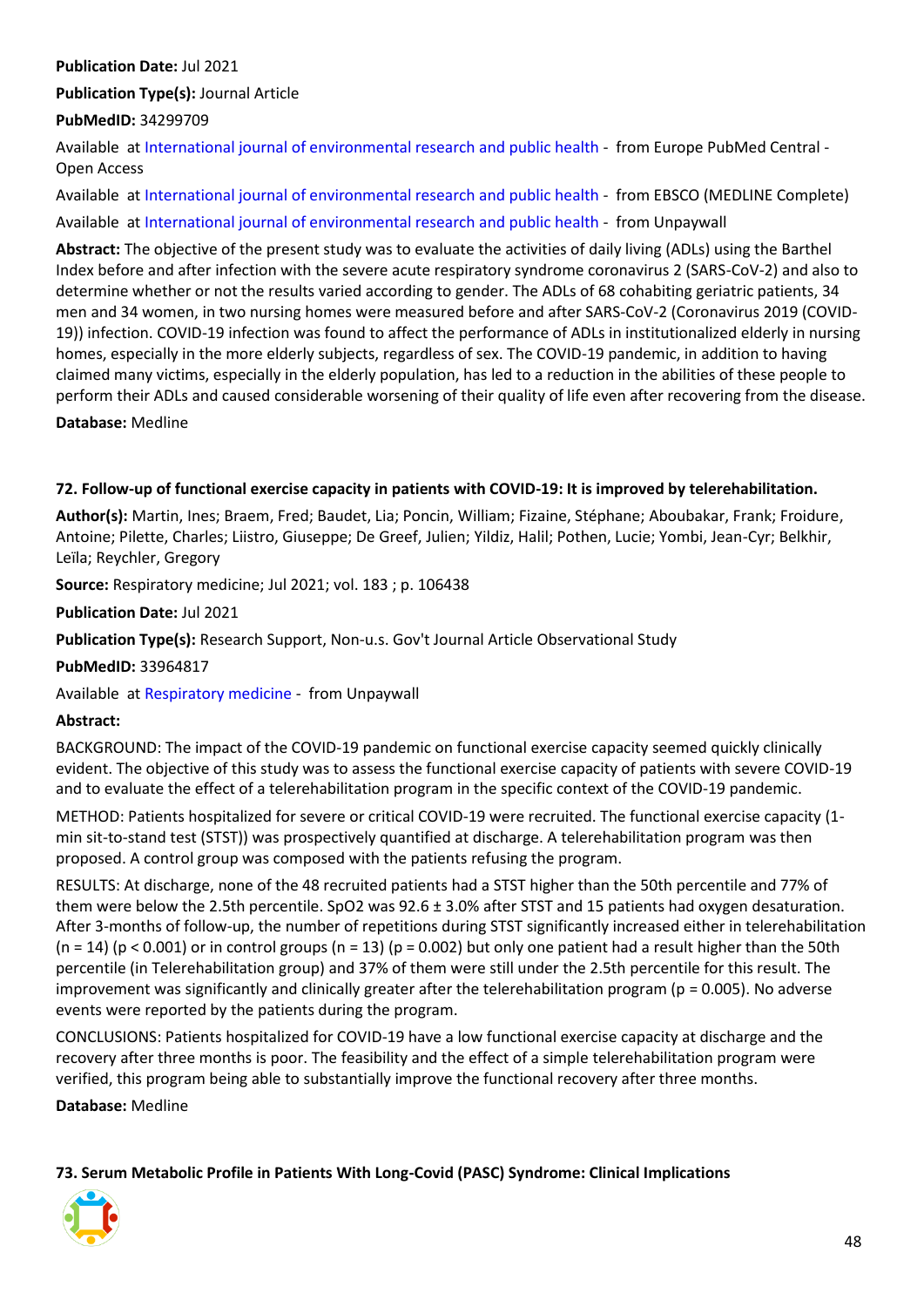**Author(s):** Pasini E.; Corsetti G.; Romano C.; Scarabelli T.M.; Chen-Scarabelli C.; Saravolatz L.; Dioguardi F.S. **Source:** Frontiers in Medicine; Jul 2021; vol. 8 **Publication Date:** Jul 2021

**Publication Type(s):** Article

Available at [Frontiers in medicine](http://europepmc.org/search?query=(DOI:%2210.3389/fmed.2021.714426%22)) - from Europe PubMed Central - Open Access

Available at [Frontiers in medicine](https://www.frontiersin.org/articles/10.3389/fmed.2021.714426/pdf) - from Unpaywall

# **Abstract:**

Background: Many patients who have been suffering by Covid-19 suffer of long-Covid syndrome, with symptoms of fatigue and muscular weakness that characterize post-acute sequelae SARS-CoV-2 infection (PASC). However, there is limited knowledge about the molecular pathophysiology, and about the serum profile of these patients.

Method(s): We studied the blood serum profile of 75 selected patients, with previous confirmed Covid-19, 2 months after hospital discharge, who reported new-onset fatigue, muscle weakness and/or dyspnea not present prior to the virus infection and independently from concomitant diseases and/or clinical conditions.

Result(s): All patients had very high serum concentrations of ferritin and D-Dimer. 87 and 72% of patients had clinically significant low levels of hemoglobin and albumin, respectively. Seventy three percentage had elevations in erythrocyte sedimentation rate and CRP. Twenty seven percentage had elevations in LDH.

Conclusion(s): The co-existence of patient symptoms along with blood markers of coagulation, protein disarrangement and inflammation suggests ongoing alterations in the metabolism, promoting an inflammatory/hypercatabolic state which maintains a vicious circles implicated in the persistence of PASC. The persistence of altered D-Dimer levels raises the possibility of long-term risks of thromboembolic disease. All these markers levels should be accurately evaluated in the long-term follow-up, with individualized consideration for prophylactic nutritional, anti-inflammatory and/or anticoagulant therapy if indicated.© Copyright © 2021 Pasini, Corsetti, Romano, Scarabelli, Chen-Scarabelli, Saravolatz and Dioguardi.

**Database:** EMBASE

# <span id="page-48-0"></span>**74. Long COVID - metabolic risk factors and novel therapeutic management**

**Author(s):** Khunti K.; Davies M.J.; Kosiborod M.N.; Nauck M.A. **Source:** Nature Reviews Endocrinology; Jul 2021; vol. 17 (no. 7); p. 379-380 **Publication Date:** Jul 2021 **Publication Type(s):** Note **PubMedID:** 33875855 Available at [Nature reviews. Endocrinology](https://www.nature.com/articles/s41574-021-00495-0.pdf) - from Unpaywall **Database:** EMBASE

# <span id="page-48-1"></span>**75. Outcomes of a COVID-19 recovery program for patients hospitalized with SARS-CoV-2 infection in New York City: A prospective cohort study.**

**Author(s):** Hameed, Farah; Palatulan, Eugene; Jaywant, Abhishek; Said, Rami; Lau, Corinna; Sood, Vandana; Layton, Aimee; Gellhorn, Alfred

**Source:** PM & R : the journal of injury, function, and rehabilitation; Jun 2021; vol. 13 (no. 6); p. 609-617

**Publication Date:** Jun 2021

**Publication Type(s):** Journal Article

**PubMedID:** 33599057

Available at [PM & R : the journal of injury, function, and rehabilitation](https://onlinelibrary.wiley.com/doi/pdfdirect/10.1002/pmrj.12578) - from Unpaywall

#### **Abstract:**

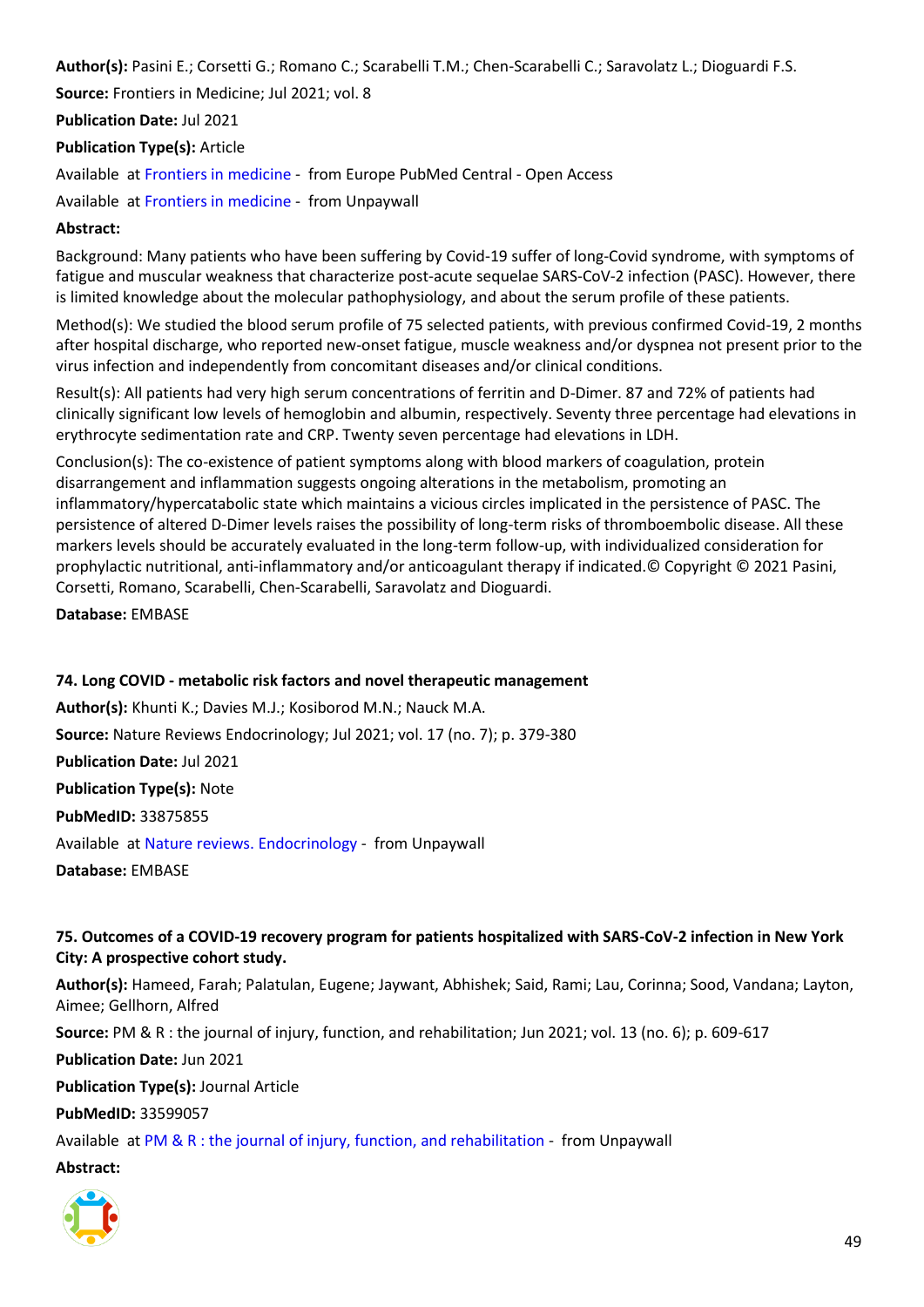BACKGROUND: In the spring of 2020, New York City was an epicenter of coronavirus disease 2019 (COVID-19). The post-hospitalization needs of COVID-19 patients were not understood and no outpatient rehabilitation programs had been described.

OBJECTIVE: To evaluate whether a virtual rehabilitation program would lead to improvements in strength and cardiopulmonary endurance when compared with no intervention in patients discharged home with persistent COVID-19 symptoms.

DESIGN: Prospective cohort study.

SETTING: Academic medical center.

PATIENTS: Between April and July 2020, 106 patients discharged home with persistent COVID-19 symptoms were treated. Forty-four patients performed virtual physical therapy (VPT); 25 patients performed home physical therapy (HPT); 17 patients performed independent exercise program (IE); and 20 patients did not perform therapy.

INTERVENTIONS: All patients were assessed by physiatry. VPT sessions were delivered via secure Health Insurance Portability and Accountability Act compliant telehealth platform 1-2 times/week. Patients were asked to follow up 2 weeks after initial evaluation.

MAIN OUTCOME MEASURES: Primary study outcome measures were the change in lower body strength, measured by the 30-second sit-to-stand test; and the change in cardiopulmonary endurance, measured by the 2-minute step test.

RESULTS: At the time of follow-up, 65% of patients in the VPT group and 88% of patients in the HPT group met the clinically meaningful difference for improvement in sit-to-stand scores, compared with 50% and 17% of those in the IE group and no-exercise group (P = .056). The clinically meaningful difference for improvement in the step test was met by 74% of patients in the VPT group and 50% of patients in the HPT, IE, and no-exercise groups (P = .12).

CONCLUSIONS: Virtual outpatient rehabilitation for patients recovering from COVID-19 improved lower limb strength and cardiopulmonary endurance, and an HPT program improved lower limb strength. Virtual rehabilitation seems to be an efficacious method of treatment delivery for recovering COVID-19 patients.

**Database:** Medline

# <span id="page-49-0"></span>**76. Swallowing and Voice Outcomes in Patients Hospitalized With COVID-19: An Observational Cohort Study.**

**Author(s):** Archer, Sally K; Iezzi, Christina M; Gilpin, Louisa

**Source:** Archives of physical medicine and rehabilitation; Jun 2021; vol. 102 (no. 6); p. 1084-1090

**Publication Date:** Jun 2021

**Publication Type(s):** Journal Article Observational Study

**PubMedID:** 33529610

Available at [Archives of physical medicine and rehabilitation](http://www.archives-pmr.org/article/S0003999321000897/pdf) - from Unpaywall

# **Abstract:**

OBJECTIVE: To evaluate the presentations and outcomes of inpatients with coronavirus disease 2019 (COVID-19) presenting with dysphonia and dysphagia to investigate trends and inform potential pathways for ongoing care.

DESIGN: Observational cohort study.

SETTING: An inner-city National Health Service Hospital Trust in London, United Kingdom.

PARTICIPANTS: All adult inpatients hospitalized with COVID-19 (N=164) who were referred to Speech and Language Therapy (SLT) for voice and/or swallowing assessment for 2 months starting in April 2020.INTERVENTIONSSLT assessment, advice, and therapy for dysphonia and dysphagia.

MAIN OUTCOME MEASURES: Evidence of delirium, neurologic presentation, intubation, tracheostomy, and proning history were collected, along with type of SLT provided and discharge outcomes. Therapy outcome measures were recorded for swallowing and tracheostomy pre- and post-SLT intervention and Grade Roughness Breathiness Asthenia Strain Scale for voice.

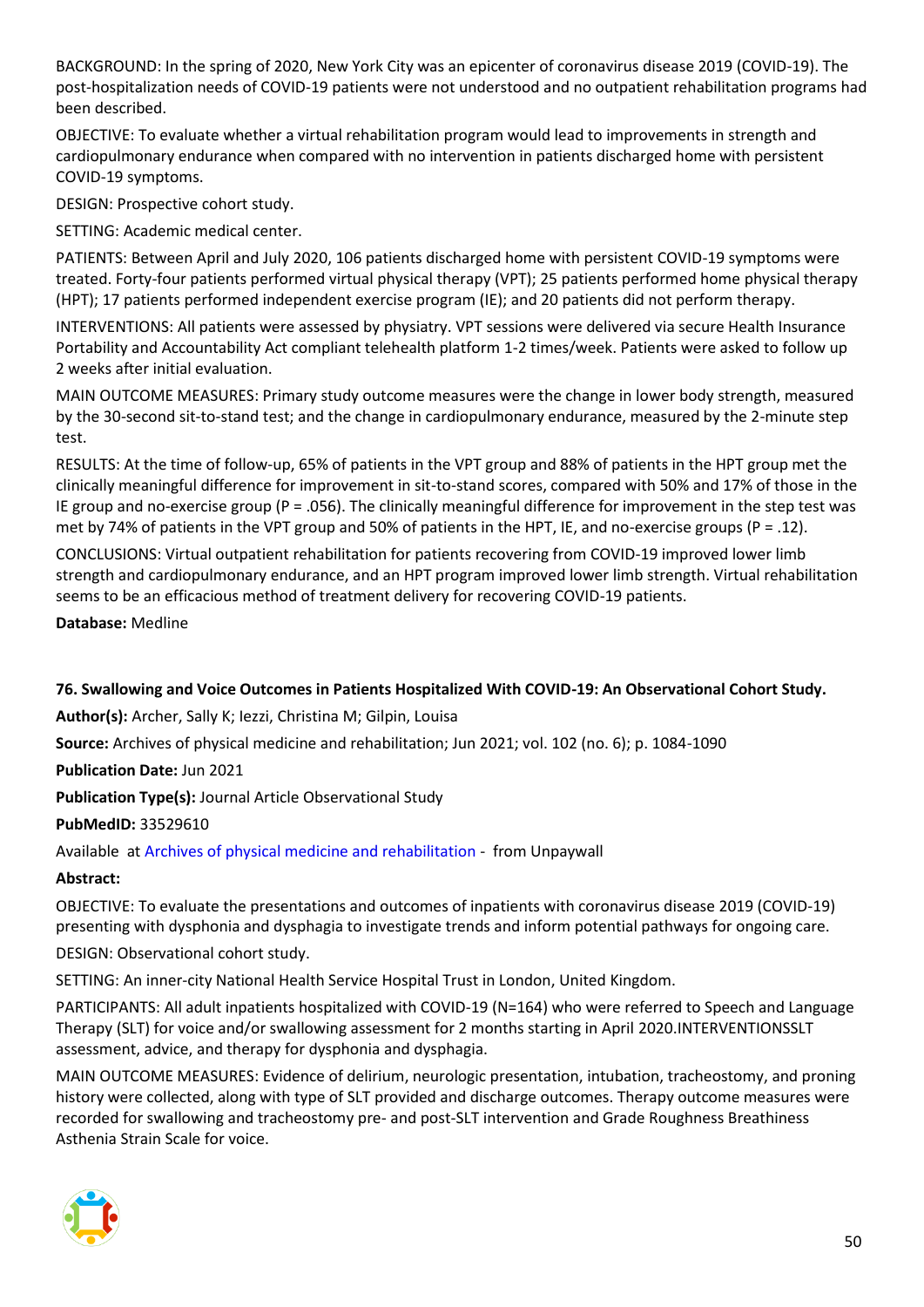RESULTS: Patients (N=164; 104 men) aged 56.8±16.7 years were included. Half (52.4%) had a tracheostomy, 78.7% had been intubated (mean, 15±6.6d), 13.4% had new neurologic impairment, and 69.5% were delirious. Individualized compensatory strategies were trialed in all and direct exercises with 11%. Baseline assessments showed marked impairments in dysphagia and voice, but there was significant improvement in all during the study (P<.0001). On average, patients started some oral intake 2 days after initial SLT assessment (interquartile range [IQR], 0-8) and were eating and drinking normally on discharge, but 29.3% (n=29) of those with dysphagia and 56.1% (n=37) of those with dysphonia remained impaired at hospital discharge. A total of 70.9% tracheostomized patients were decannulated, and the median time to decannulation was 19 days (IQR, 16-27). Among the 164 patients, 37.3% completed SLT input while inpatients, 23.5% were transferred to another hospital, 17.1% had voice, and 7.8% required community follow-up for dysphagia.

CONCLUSIONS: Inpatients with COVID-19 present with significant impairments of voice and swallowing, justifying responsive SLT. Prolonged intubations and tracheostomies were the norm, and a minority had new neurologic presentations. Patients typically improved with assessment that enabled treatment with individualized compensatory strategies. Services preparing for COVID-19 should target resources for tracheostomy weaning and to enable responsive management of dysphagia and dysphonia with robust referral pathways.

**Database:** Medline

#### <span id="page-50-0"></span>**77. Patient commentary: How power imbalances in the narratives, research, and publications around long covid can harm patients.**

**Author(s):** Lokugamage, Amali U; Simpson, Frances K; Chew-Graham, Carolyn A **Source:** BMJ (Clinical research ed.); Jun 2021; vol. 373 ; p. n1579 **Publication Date:** Jun 2021 **Publication Type(s):** Journal Article **PubMedID:** 34172475 Available at [BMJ \(Clinical research ed.\)](https://go.openathens.net/redirector/nhs?url=https%3A%2F%2Fwww.bmj.com%2Flookup%2Fdoi%2F10.1136%2Fbmj.n1579) - from BMJ Journals Available at [BMJ \(Clinical research ed.\)](https://www.bmj.com/lookup/doi/10.1136/bmj.n1579) - from BMJ Journals Available at [BMJ \(Clinical research ed.\)](https://www.bmj.com/content/bmj/373/bmj.n1579.full.pdf) - from Unpaywall

**Database:** Medline

#### <span id="page-50-1"></span>**78. Covid-19: Third of people infected have long term symptoms.**

**Author(s):** O'Dowd, Adrian **Source:** BMJ (Clinical research ed.); Jun 2021; vol. 373 ; p. n1626 **Publication Date:** Jun 2021 **Publication Type(s):** Journal Article **PubMedID:** 34168002 Available at [BMJ \(Clinical research ed.\)](https://go.openathens.net/redirector/nhs?url=https%3A%2F%2Fwww.bmj.com%2Flookup%2Fdoi%2F10.1136%2Fbmj.n1626) - from BMJ Journals Available at [BMJ \(Clinical research ed.\)](https://www.bmj.com/lookup/doi/10.1136/bmj.n1626) - from BMJ Journals Available at [BMJ \(Clinical research ed.\)](https://www.bmj.com/content/bmj/373/bmj.n1626.full.pdf) - from Unpaywall **Database:** Medline

#### <span id="page-50-2"></span>**79. Chronic fatigue syndrome and long covid: moving beyond the controversy.**

**Author(s):** Newman, Melanie **Source:** BMJ (Clinical research ed.); Jun 2021; vol. 373 ; p. n1559

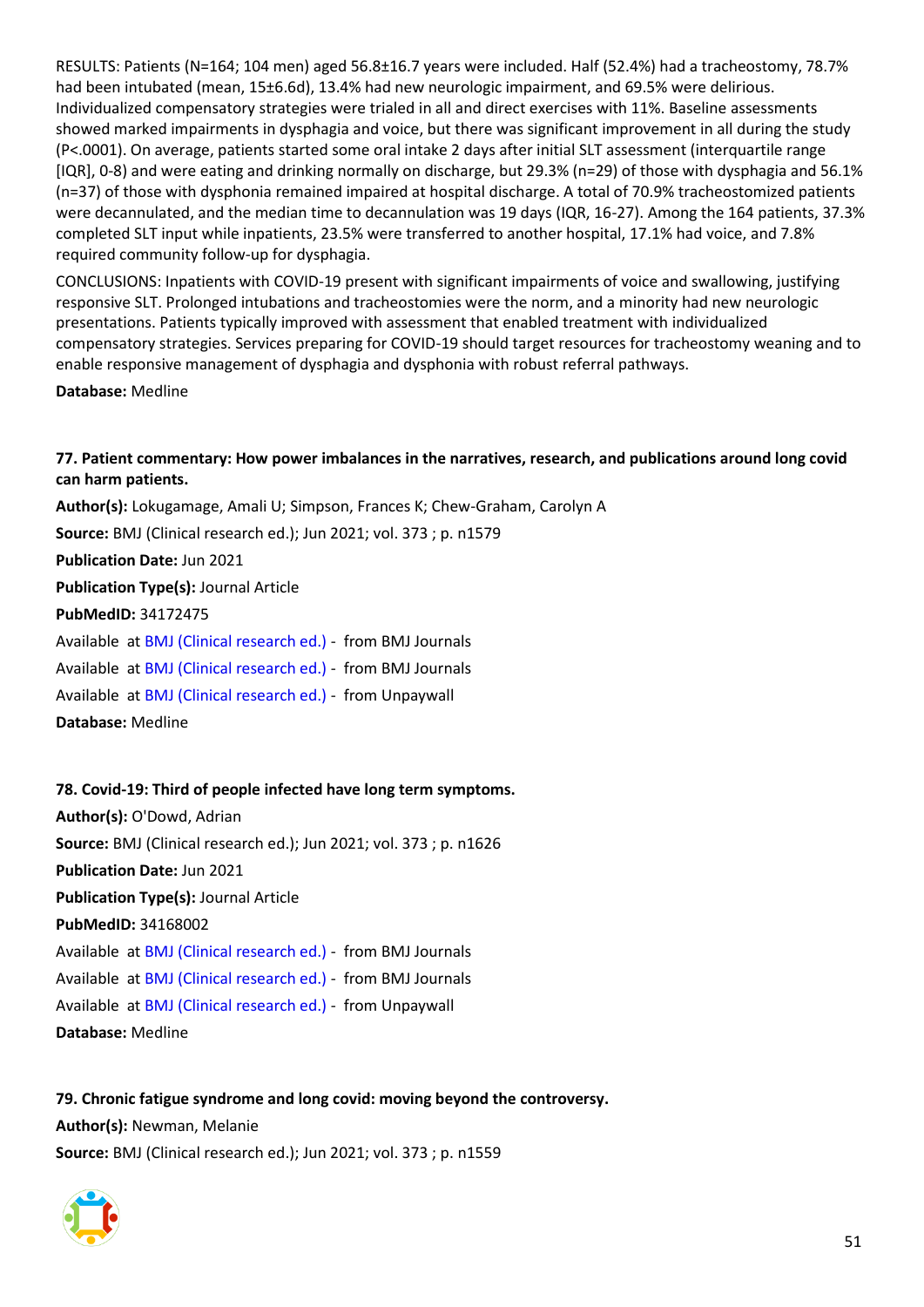**Publication Date:** Jun 2021 **Publication Type(s):** Journal Article **PubMedID:** 34162532 Available at [BMJ \(Clinical research ed.\)](https://go.openathens.net/redirector/nhs?url=https%3A%2F%2Fwww.bmj.com%2Flookup%2Fdoi%2F10.1136%2Fbmj.n1559) - from BMJ Journals Available at [BMJ \(Clinical research ed.\)](https://www.bmj.com/lookup/doi/10.1136/bmj.n1559) - from BMJ Journals Available at [BMJ \(Clinical research ed.\)](https://www.bmj.com/content/bmj/373/bmj.n1559.full.pdf) - from Unpaywall **Database:** Medline

# <span id="page-51-0"></span>**80. Safety and efficacy of Ayurvedic interventions and Yoga on long term effects of COVID-19: A structured summary of a study protocol for a randomized controlled trial.**

**Author(s):** Yadav, Babita; Rai, Amit; Mundada, Pallavi Suresh; Singhal, Richa; Rao, B C S; Rana, Rakesh; Srikanth, Narayanam

**Source:** Trials; Jun 2021; vol. 22 (no. 1); p. 378

**Publication Date:** Jun 2021

**Publication Type(s):** Letter Clinical Trial Protocol

**PubMedID:** 34082792

Available at [Trials](https://doi.org/10.1186/s13063-021-05326-1) - from BioMed Central

Available at [Trials](http://europepmc.org/search?query=(DOI:%2210.1186/s13063-021-05326-1%22)) - from Europe PubMed Central - Open Access

Available at [Trials](https://search.ebscohost.com/login.aspx?direct=true&scope=site&site=ehost-live&db=mdc&AN=34082792) - from EBSCO (MEDLINE Complete)

Available at [Trials](https://trialsjournal.biomedcentral.com/track/pdf/10.1186/s13063-021-05326-1) - from Unpaywall

#### **Abstract:**

#### OBJECTIVES:

Primary Objective • To assess the efficacy of Ayurveda interventions and Yoga in rehabilitation of COVID-19 cases suffering with long term effects of COVID 19 as compared to WHO Rehabilitation Self-Management after COVID-19- Related Illness.

Secondary Objective • To assess the safety of Ayurvedic interventions in cases suffering with long term effects of COVID 19

TRIAL DESIGN: Multi-centric, randomized, controlled, parallel group, open-label, exploratory study. The study duration is 9 months and the intervention period is 90 days from the day of enrolment of the participant.

PARTICIPANTS: Patients of either sex between 18 to 60 years, ambulatory, willing to participate, with history (not more than 4 weeks) of positive RT-PCR for COVID-19 or IgM antibodies positivity for SARS CoV-2, but having negative RT-PCR for COVID-19 at the time of screening will be considered eligible for enrolment in the study. Critically ill patients with ARDS (acute respiratory distress syndrome), requiring invasive respiratory support in the intensive care unit, known case of any malignancy, immune-compromised state (e.g. HIV), diabetes mellitus, active pulmonary tuberculosis, past history of any chronic respiratory disease, motor neuron disease, multiple sclerosis, stroke, impaired cognition, atrial fibrillation, acute coronary syndrome, myocardial infarction, severe arrhythmia, concurrent serious hepatic disease or renal disease, pregnant or lactating women, patients on immunosuppressive medications, history of hypersensitivity to the trial drugs or their ingredients, depressive illness (before COVID-19), diagnosed psychotic illnesses, substance dependence or alcoholism will be excluded. The trial will be conducted at two medical colleges in Maharashtra, India.

INTERVENTION AND COMPARATOR: Intervention Arm (Group-I): Ayurveda interventions including Agastya Haritaki six gram and Ashwagandha tablet 500 mg twice daily orally after meals with warm water and two sessions of yoga (morning 30 minutes and evening 15 minutes) daily for 90 days, as per the post-COVID-19 care protocol provided in National Clinical Management Protocol based on Ayurveda and Yoga for management of COVID-19 published by Ministry of AYUSH, Government of India. Comparator Arm (Group-II): WHO Rehabilitation Self-Management after

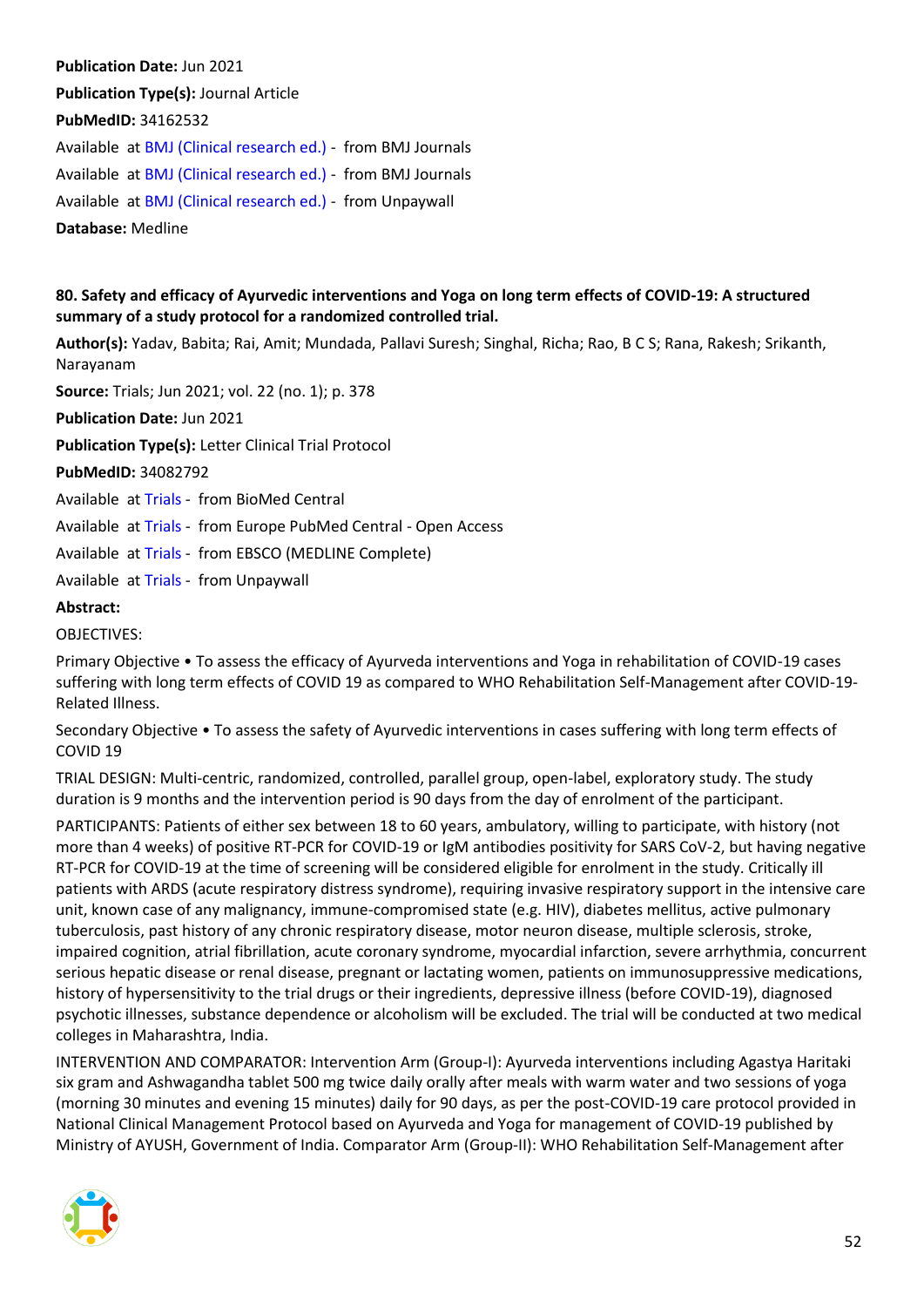COVID-19 related illness for 90 days. The trial drugs are being procured from a GMP certified pharmaceutical company.

MAIN OUTCOMES: Primary Outcome: Change in respiratory function to be assessed by San Diego shortness of breath Questionnaire, 6-minutes walk test and pulmonary function test.

SECONDARY OUTCOMES: Change in High-resolution Computed Tomography (HRCT) Chest Change in Fatigue score assessed by Modified Fatigue Impact Scale Change in Anxiety score assessed by Hospital Anxiety and Depression Scale Score Change in Sleep Quality assessed by Pittsburgh Sleep Quality Index Change in the quality of life assessed by COV19-QoL scale Safety of the interventions will be assessed by comparing hematological and biochemical investigations before and after the intervention period and Adverse Event/ Adverse drug reaction

TIMELINES FOR OUTCOME ASSESSMENT: Subjective parameters and clinical assessment will be assessed at baseline, 15th day, 30th day, 60th day and 90th day. Laboratory parameters (CBC, LFT, KFT, HbA1c, Hs-CRP, D-dimer), Pulmonary function test and HRCT Chest will be done at baseline and after completion of study period i.e. 90th day.

RANDOMISATION: Statistical package for Social Sciences (SPSS) version 15.0 is used to generate the random number sequences. The participants will be randomized to two study groups in the ratio of 1:1.

BLINDING (MASKING)The study is open-label design. However, the outcome assessor will be kept blinded regarding the study group allocation of the participants.

NUMBERS TO BE RANDOMISED (SAMPLE SIZE) SAMPLE SIZE: The sample size for the study is calculated assuming improvement in 6-minutes walk test by 40 meter in Group I and a change of 10 meter in Group II with a standard deviation of 50 meter based on the results of the previous studies, with 95% Confidence Level ( $\alpha$  = 0.05) and 80% power and expecting a dropout rate of 20%. The number of participants to be enrolled in the study should be approximately 55 in each group. Hence, a total of 110 participants will be enrolled in the trial at each study site.

TRIAL STATUS: Participants' recruitment started on 1st May 2021. Anticipated end of recruitment is August 2021. Protocol number: CCRAS-01 Protocol version number: 1.1, 13th January 2021.TRIAL REGISTRATIONThe trial is prospectively registered with the Clinical Trial Registry of India (CTRI) on 03rd March 2021 [ CTRI/2021/03/031686 ].FULL PROTOCOLThe full protocol is attached as an additional file, accessible from the Journal website (Additional file 1). This communication serves as a summary of the key elements of the full protocol.

**Database:** Medline

#### <span id="page-52-0"></span>**81. The Impact of Post-COVID-19 Syndrome on Self-Reported Physical Activity.**

**Author(s):** Delbressine, Jeannet M; Machado, Felipe V C; Goërtz, Yvonne M J; Van Herck, Maarten; Meys, Roy; Houben-Wilke, Sarah; Burtin, Chris; Franssen, Frits M E; Spies, Yvonne; Vijlbrief, Herman; van 't Hul, Alex J; Janssen, Daisy J A; Spruit, Martijn A; Vaes, Anouk W

**Source:** International journal of environmental research and public health; Jun 2021; vol. 18 (no. 11)

**Publication Date:** Jun 2021

**Publication Type(s):** Research Support, Non-u.s. Gov't Journal Article

**PubMedID:** 34205086

Available at [International journal of environmental research and public health](http://europepmc.org/search?query=(DOI:%2210.3390/ijerph18116017%22)) - from Europe PubMed Central - Open Access

Available at [International journal of environmental research and public health](https://search.ebscohost.com/login.aspx?direct=true&scope=site&site=ehost-live&db=mdc&AN=34205086) - from EBSCO (MEDLINE Complete)

Available at [International journal of environmental research and public health](https://gateway.proquest.com/openurl?ctx_ver=Z39.88-2004&res_id=xri:pqm&req_dat=xri:pqil:pq_clntid=48229&rft_val_fmt=ori/fmt:kev:mtx:journal&genre=article&issn=1661-7827&volume=18&issue=11&spage=6017&atitle=The+Impact+of+Post-COVID-19+Syndrome+on+Self-Reported+Physical+Activity) - from ProQuest (MEDLINE with Full Text) - NHS Version

Available at [International journal of environmental research and public health](https://gateway.proquest.com/openurl?ctx_ver=Z39.88-2004&res_id=xri:pqm&req_dat=xri:pqil:pq_clntid=48229&rft_val_fmt=ori/fmt:kev:mtx:journal&genre=article&issn=1661-7827&volume=18&issue=11&spage=6017&atitle=The+Impact+of+Post-COVID-19+Syndrome+on+Self-Reported+Physical+Activity) - from ProQuest (Health Research Premium) - NHS Version

Available at [International journal of environmental research and public health](https://www.mdpi.com/1660-4601/18/11/6017/pdf) - from Unpaywall

#### **Abstract:**

Background: A subgroup of patients recovering from COVID-19 experience persistent symptoms, decreased quality of life, increased dependency on others for personal care and impaired performance of activities of daily living.

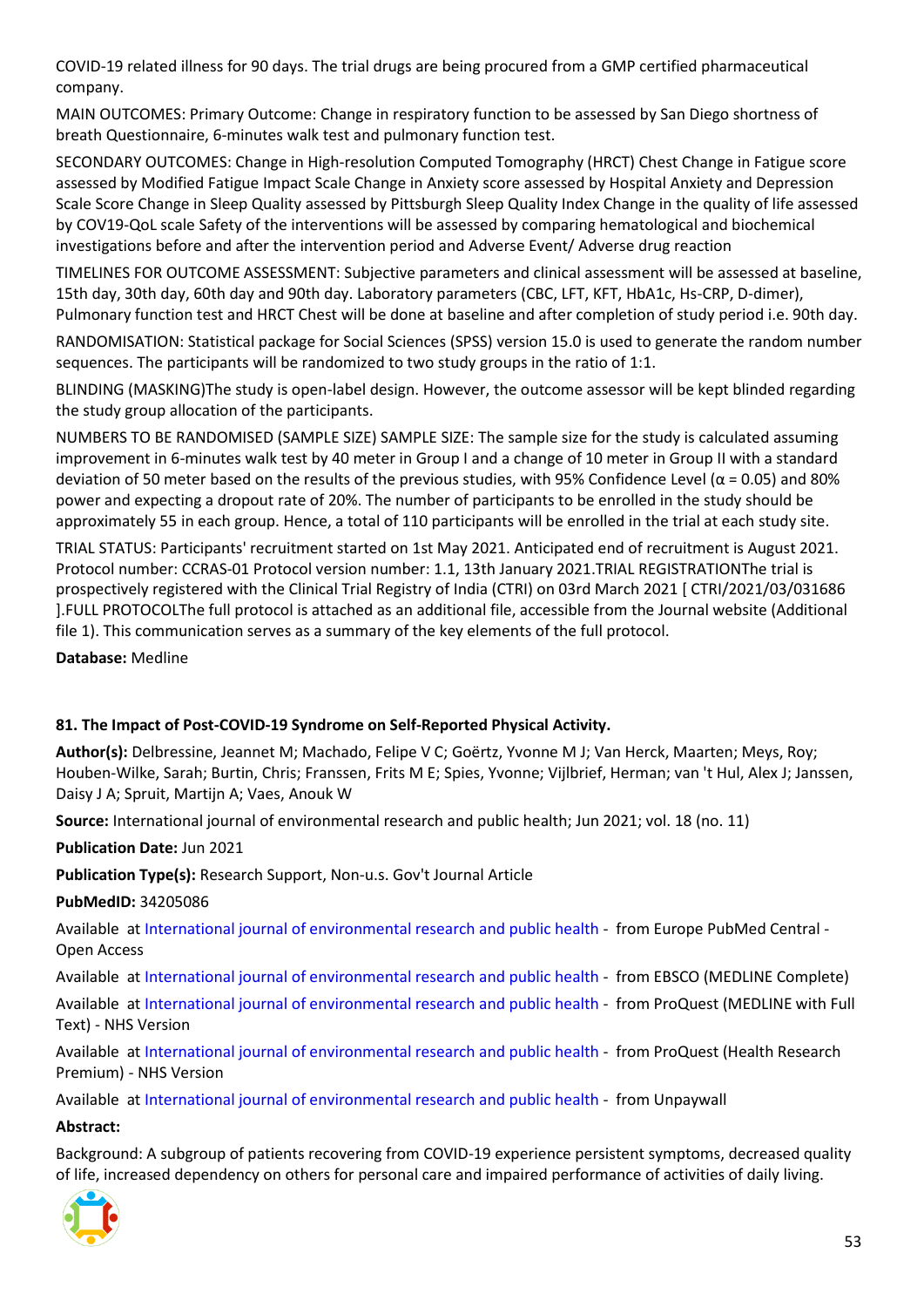However, the long-term effects of COVID-19 on physical activity (PA) in this subgroup of patients with persistent symptoms remain unclear.

Methods: Demographics, self-reported average time spent walking per week, as well as participation in activities pre-COVID-19 and after three and six months of follow-up were assessed in members of online long-COVID-19 peer support groups.

Results: Two hundred thirty-nine patients with a confirmed COVID-19 diagnosis were included (83% women, median (IQR) age: 50 (39-56) years). Patients reported a significantly decreased weekly walking time after three months of follow-up (three months: 60 (15-120) min. vs. pre-COVID-19: 120 (60-240) min./week; p < 0.05). Six months after the onset of symptoms walking time was still significantly lower compared to pre-COVID-19 but significantly increased compared to three months of follow-up (three months: 60 (15-120) min. vs. six months: 90 (30-150) min.; p < 0.05). Conclusions: Patients who experience persistent symptoms after COVID-19 may still demonstrate a significantly decreased walking time six months after the onset of symptoms. More research is needed to investigate long-term consequences and possible treatment options to guide patients during the recovery fromCOVID-19.

**Database:** Medline

# <span id="page-53-0"></span>**82. Long COVID or Post-acute Sequelae of COVID-19 (PASC): An Overview of Biological Factors That May Contribute to Persistent Symptoms**

**Author(s):** Proal A.D.; VanElzakker M.B.

**Source:** Frontiers in Microbiology; Jun 2021; vol. 12

**Publication Date:** Jun 2021

#### **Publication Type(s):** Review

Available at [Frontiers in Microbiology](http://europepmc.org/search?query=(DOI:%2210.3389/fmicb.2021.698169%22)) - from Europe PubMed Central - Open Access

Available at [Frontiers in Microbiology](https://www.frontiersin.org/articles/10.3389/fmicb.2021.698169/pdf) - from Unpaywall

**Abstract:** The novel virus severe acute respiratory syndrome coronavirus 2 (SARS-CoV-2) has caused a pandemic of coronavirus disease 2019 (COVID-19). Across the globe, a subset of patients who sustain an acute SARS-CoV-2 infection are developing a wide range of persistent symptoms that do not resolve over the course of many months. These patients are being given the diagnosis Long COVID or Post-acute sequelae of COVID-19 (PASC). It is likely that individual patients with a PASC diagnosis have different underlying biological factors driving their symptoms, none of which are mutually exclusive. This paper details mechanisms by which RNA viruses beyond just SARS-CoV-2 have be connected to long-term health consequences. It also reviews literature on acute COVID-19 and other virus-initiated chronic syndromes such as post-Ebola syndrome or myalgic encephalomyelitis/chronic fatigue syndrome (ME/CFS) to discuss different scenarios for PASC symptom development. Potential contributors to PASC symptoms include consequences from acute SARS-CoV-2 injury to one or multiple organs, persistent reservoirs of SARS-CoV-2 in certain tissues, re-activation of neurotrophic pathogens such as herpesviruses under conditions of COVID-19 immune dysregulation, SARS-CoV-2 interactions with host microbiome/virome communities, clotting/coagulation issues, dysfunctional brainstem/vagus nerve signaling, ongoing activity of primed immune cells, and autoimmunity due to molecular mimicry between pathogen and host proteins. The individualized nature of PASC symptoms suggests that different therapeutic approaches may be required to best manage care for specific patients with the diagnosis.© Copyright © 2021 Proal and VanElzakker.

**Database:** EMBASE

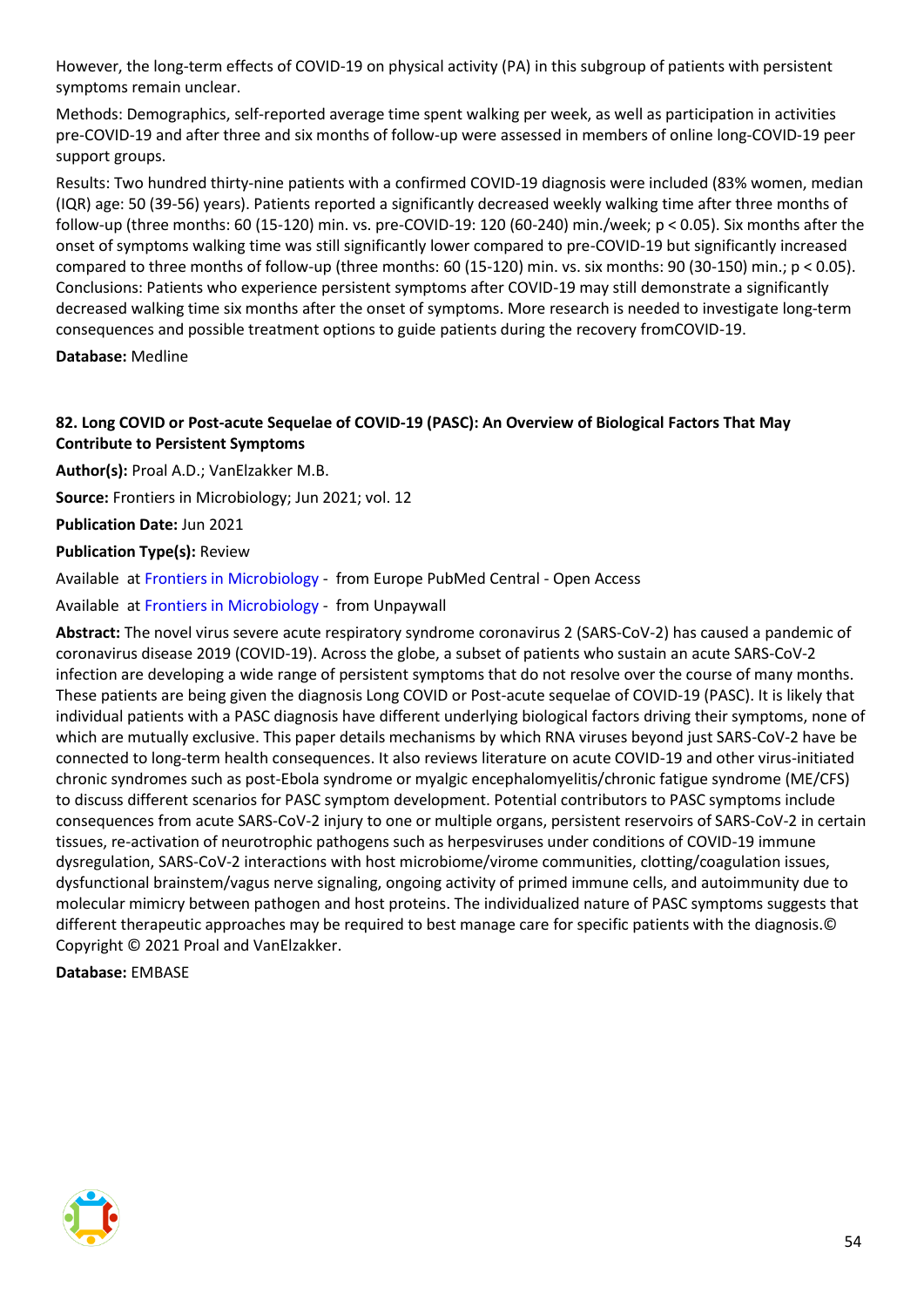# <span id="page-54-0"></span>Strategy 1114710

| #  | <b>Database</b> | Search term                                                                                                                                                                                                                                                 | <b>Results</b> |
|----|-----------------|-------------------------------------------------------------------------------------------------------------------------------------------------------------------------------------------------------------------------------------------------------------|----------------|
| 1  | Medline         | (COVID OR COVID-19 OR COVID19 OR 36197<br>COVID2019).ti,ab                                                                                                                                                                                                  |                |
| 2  | Medline         | exp CORONAVIRUS/                                                                                                                                                                                                                                            | 26411          |
| 3  | Medline         | (coronavirus OR "Corona virus").ti,ab 25607                                                                                                                                                                                                                 |                |
| 4  | Medline         | $(2019 - nCoV).ti, ab$                                                                                                                                                                                                                                      | 771            |
| 5  | Medline         | (SARS-CoV).ti,ab                                                                                                                                                                                                                                            | 12988          |
| 6  | Medline         | (Wuhan AND coronavirus).ti,ab                                                                                                                                                                                                                               | 4439           |
| 7  | Medline         | ((2019 AND novel) AND<br>coronavirus).ti,ab                                                                                                                                                                                                                 | 7621           |
| 8  | Medline         | (severe acute respiratory syndrome<br>coronavirus 2).ti,ab                                                                                                                                                                                                  | 4868           |
| 9  | Medline         | (SARS-CoV-2 OR SARSCoV2).ti,ab                                                                                                                                                                                                                              | 10656          |
| 10 | Medline         | $(2019 - nCoV).ti, ab$                                                                                                                                                                                                                                      | 1373           |
| 11 | Medline         | (1 OR 2 OR 3 OR 4 OR 5 OR 6 OR 7 OR 221422<br>8 OR 9 OR 10)                                                                                                                                                                                                 |                |
| 12 | Medline         | ((medium OR long-term OR long-haul 322082<br>OR expanded OR extended OR<br>recurr* OR sustain* OR persist* OR<br>prolong* OR continu* OR debilitating)<br>ADJ2 (effect* OR symptom* OR<br>impact* OR outcome* OR recover*<br>OR suffer* OR sequela*)).ti,ab |                |
| 13 | Medline         | ("long haul*").ti,ab                                                                                                                                                                                                                                        | 858            |
| 14 | Medline         | ("patient discharge").ti,ab                                                                                                                                                                                                                                 | 1488           |
| 15 | Medline         | ("hospital discharge*").ti,ab                                                                                                                                                                                                                               | 29690          |
| 16 | Medline         | ("following hospital discharge").ti,ab                                                                                                                                                                                                                      | 989            |
| 17 | Medline         | ("post hospital discharge").ti,ab                                                                                                                                                                                                                           | 385            |

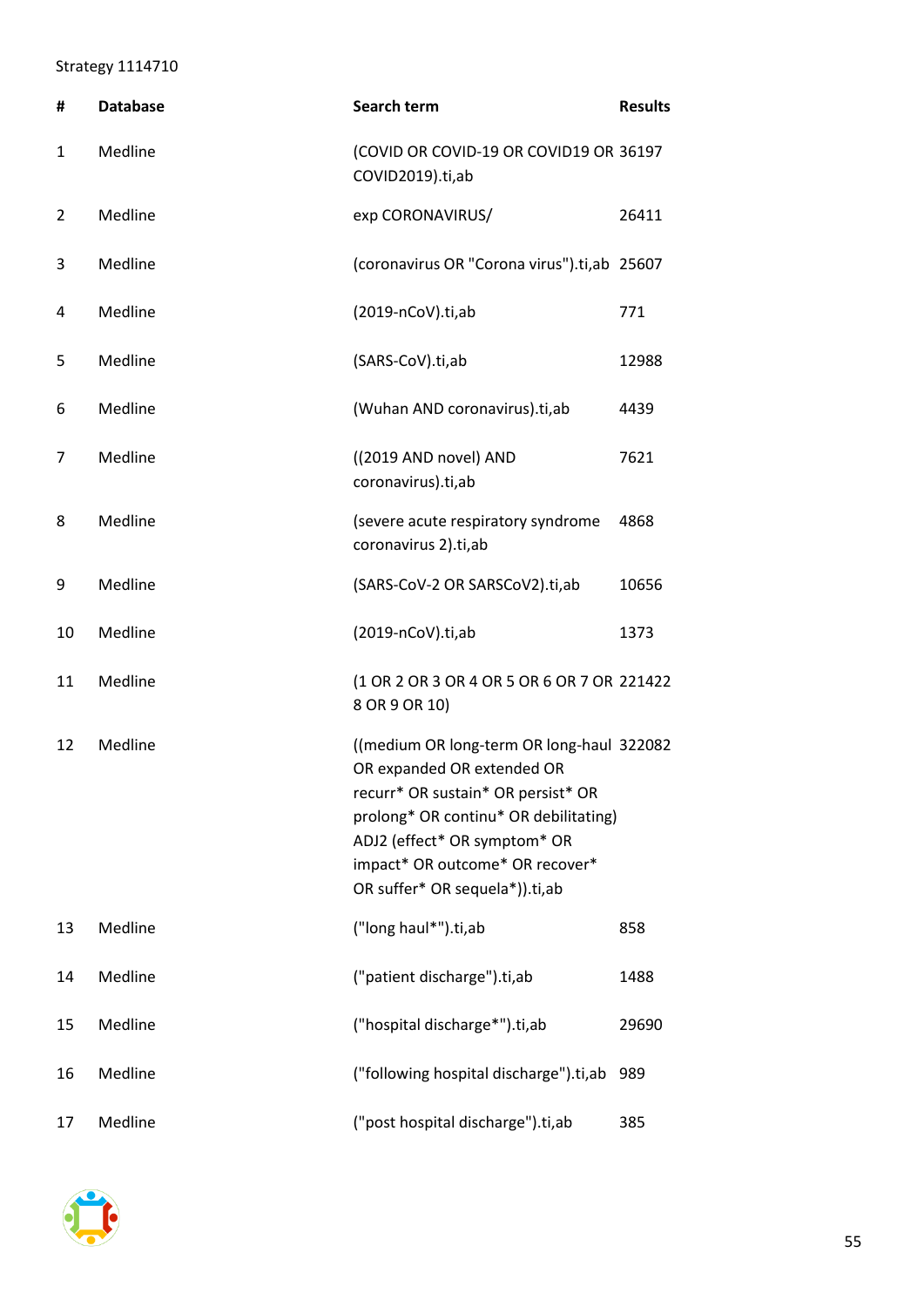| 18 | Medline | ("following patient discharge").ti,ab                                                                                                  | 16      |
|----|---------|----------------------------------------------------------------------------------------------------------------------------------------|---------|
| 19 | Medline | ("post patient discharge").ti,ab                                                                                                       | 1       |
| 20 | Medline | ("following discharge").ti,ab                                                                                                          | 2894    |
| 21 | Medline | ("post discharge").ti,ab                                                                                                               | 5583    |
| 22 | Medline | ("post acute").ti,ab                                                                                                                   | 3243    |
| 23 | Medline | ((post OR following OR after) ADJ2<br>("hospital discharge" OR "patient<br>discharge" OR discharge OR recovery<br>OR infection)).ti,ab | 215554  |
| 24 | Medline | (12 OR 13 OR 14 OR 15 OR 16 OR 17<br>OR 18 OR 19 OR 20 OR 21 OR 22 OR<br>23)                                                           | 580462  |
| 25 | Medline | (long-lasting).ti,ab                                                                                                                   | 50620   |
| 26 | Medline | (long-covid OR "Long Covid").ti,ab                                                                                                     | 587     |
| 27 | Medline | (24 OR 25 OR 26)                                                                                                                       | 627331  |
| 28 | Medline | $(11$ AND 27)                                                                                                                          | 9956    |
| 29 | Medline | (Therap*).ti,ab                                                                                                                        | 3004325 |
| 30 | Medline | exp "COVID-19"/                                                                                                                        | 83452   |
| 31 | Medline | $(11 \t{OR } 30)$                                                                                                                      | 224189  |
| 32 | Medline | (27 AND 31)                                                                                                                            | 9971    |
| 33 | Medline | (29 AND 32)                                                                                                                            | 1472    |
| 34 | Medline | exp REHABILITATION/                                                                                                                    | 158122  |
| 35 | Medline | (33 AND 34)                                                                                                                            | 44      |
| 36 | Medline | (rehab*).ti,ab                                                                                                                         | 1739    |
| 37 | Medline | (34 OR 36)                                                                                                                             | 462592  |
| 38 | Medline | $(29 \t{OR} 37)$                                                                                                                       | 3367418 |

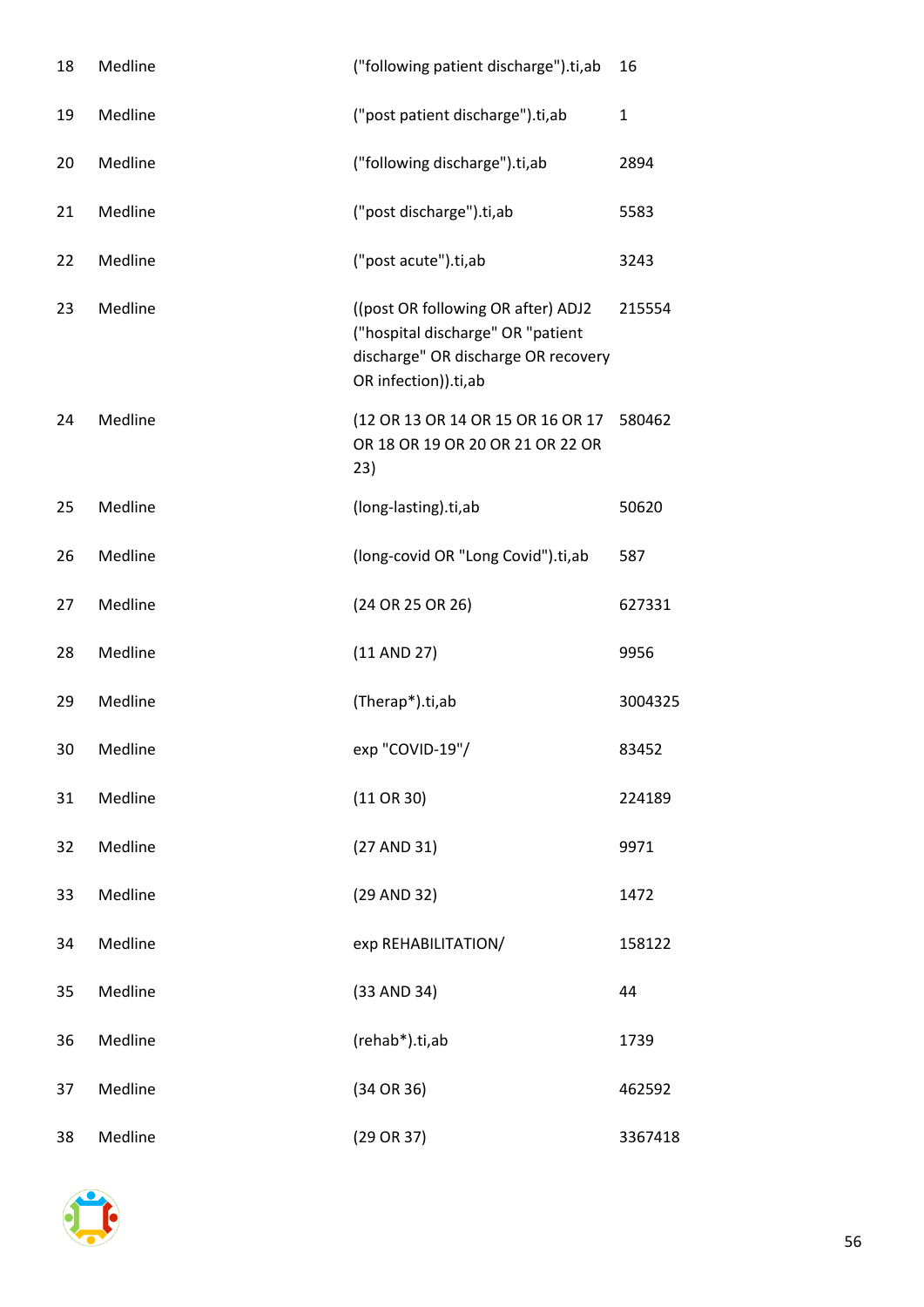| 39 | Medline       | (Lancet OR JAMA OR "New England<br>Journal of Medicine" OR NEJM OR<br>BMJ).ti,ab | 8397           |
|----|---------------|----------------------------------------------------------------------------------|----------------|
| 40 | Medline       | (32 AND 39)                                                                      | $\overline{2}$ |
| 41 | Medline       | (11 AND 29 AND 39)                                                               | 19             |
| 42 | Medline       | (Lancet OR JAMA OR "New England<br>Journal of Medicine" OR NEJM OR<br>BMJ).jn    | 296572         |
| 43 | Medline       | (32 AND 42)                                                                      | 94             |
| 44 | Medline       | (community).ti,ab                                                                | 545958         |
| 45 | Medline       | (32 AND 44)                                                                      | 527            |
| 46 | Medline       | (32 AND 37)                                                                      | 171            |
| 47 | Medline       | (29 OR 34 OR 36 OR 44)                                                           | 3844517        |
| 48 | Medline       | (Physiotherap* OR Physical<br>therap*).ti,ab                                     | 109896         |
| 49 | Medline       | (Community-nurs* OR "Community<br>nurs*").ti,ab                                  | 3682           |
| 50 | Medline       | (47 OR 48 OR 49)                                                                 | 3854760        |
| 51 | Medline       | (32 AND 50)                                                                      | 2063           |
| 52 | <b>CINAHL</b> | (COVID OR COVID-19 OR COVID19 OR 65228<br>COVID2019).ti,ab                       |                |
| 53 | <b>CINAHL</b> | exp CORONAVIRUS/                                                                 | 13760          |
| 54 | <b>CINAHL</b> | (coronavirus OR "Corona virus").ti,ab 15114                                      |                |
| 55 | <b>CINAHL</b> | (2019-nCoV).ti,ab                                                                | 219            |
| 56 | <b>CINAHL</b> | (SARS-CoV).ti,ab                                                                 | 308            |
| 57 | <b>CINAHL</b> | (Wuhan AND coronavirus).ti,ab                                                    | 819            |
| 58 | <b>CINAHL</b> | ((2019 AND novel) AND<br>coronavirus).ti,ab                                      | 1052           |

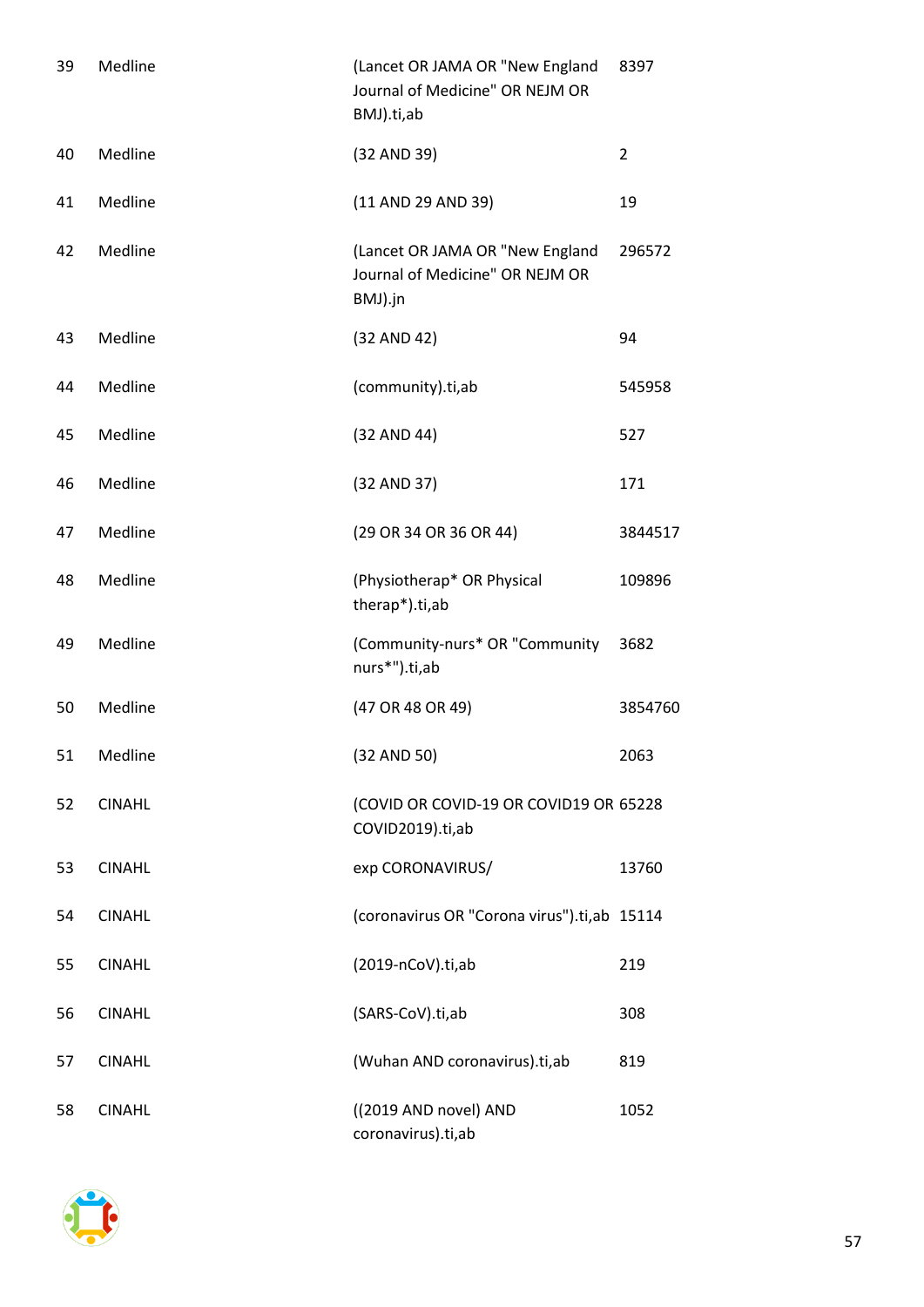| 59 | <b>CINAHL</b> | (severe acute respiratory syndrome<br>coronavirus 2).ti,ab                                                                                                                                                                                                 | 4054   |
|----|---------------|------------------------------------------------------------------------------------------------------------------------------------------------------------------------------------------------------------------------------------------------------------|--------|
| 60 | <b>CINAHL</b> | (SARS-CoV-2 OR SARSCoV2).ti,ab                                                                                                                                                                                                                             | 4407   |
| 61 | <b>CINAHL</b> | $(2019 - nCoV).ti, ab$                                                                                                                                                                                                                                     | 219    |
| 62 | <b>CINAHL</b> | ((medium OR long-term OR long-haul 92655<br>OR expanded OR extended OR<br>recurr* OR sustain* OR persist* OR<br>prolong* OR continu* OR debilitating)<br>ADJ2 (effect* OR symptom* OR<br>impact* OR outcome* OR recover*<br>OR suffer* OR sequela*)).ti,ab |        |
| 63 | <b>CINAHL</b> | ("long haul*").ti,ab                                                                                                                                                                                                                                       | 364    |
| 64 | <b>CINAHL</b> | ("patient discharge").ti,ab                                                                                                                                                                                                                                | 813    |
| 65 | <b>CINAHL</b> | ("hospital discharge*").ti,ab                                                                                                                                                                                                                              | 14383  |
| 66 | <b>CINAHL</b> | ("following hospital discharge").ti,ab 470                                                                                                                                                                                                                 |        |
| 67 | <b>CINAHL</b> | ("post hospital discharge").ti,ab                                                                                                                                                                                                                          | 204    |
| 68 | <b>CINAHL</b> | ("following patient discharge").ti,ab                                                                                                                                                                                                                      | 11     |
| 69 | <b>CINAHL</b> | ("post patient discharge").ti,ab                                                                                                                                                                                                                           | 3      |
| 70 | <b>CINAHL</b> | ("following discharge").ti,ab                                                                                                                                                                                                                              | 1614   |
| 71 | <b>CINAHL</b> | ("post discharge").ti,ab                                                                                                                                                                                                                                   | 3214   |
| 72 | <b>CINAHL</b> | ("post acute").ti,ab                                                                                                                                                                                                                                       | 2676   |
| 73 | <b>CINAHL</b> | ((post OR following OR after) ADJ2<br>("hospital discharge" OR "patient<br>discharge" OR discharge OR recovery<br>OR infection)).ti,ab                                                                                                                     | 40146  |
| 74 | <b>CINAHL</b> | (52 OR 53 OR 54 OR 55 OR 56 OR 57<br>OR 58 OR 59 OR 60 OR 61)                                                                                                                                                                                              | 73741  |
| 75 | <b>CINAHL</b> | (62 OR 63 OR 64 OR 65 OR 66 OR 67<br>OR 68 OR 69 OR 70 OR 71 OR 72 OR<br>73)                                                                                                                                                                               | 147721 |